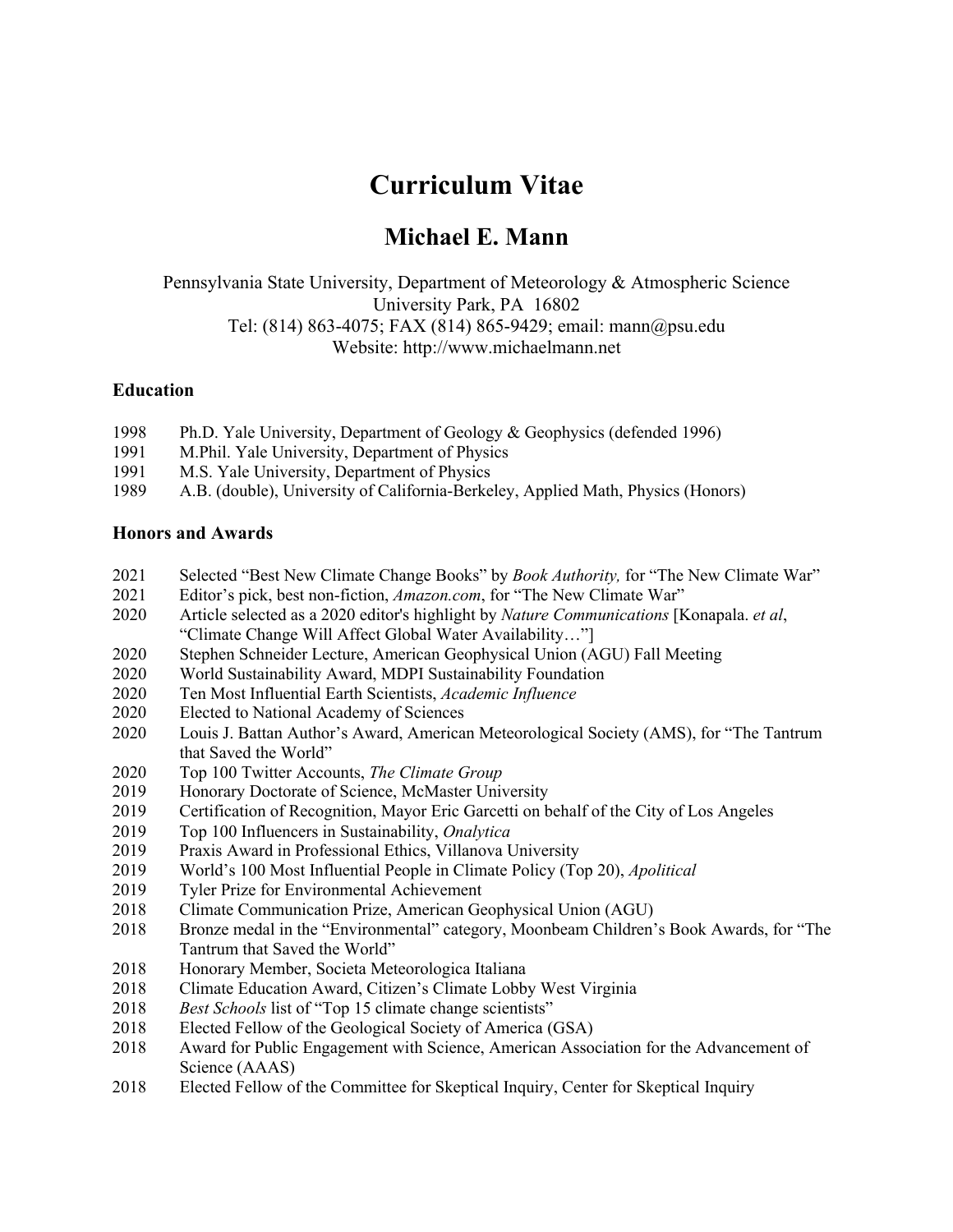- 2017 Stephen H. Schneider Award for Outstanding Climate Science Communication, Climate One & The Commonwealth Club
- 2017 Citation for "Outstanding" book, the University Press Books Committee of the American Association of University Professors, for "The Madhouse Effect"
- 2017 James H. Shea Award of the National Association of Geoscience Teachers (NAGT)
- 2017 Inducted into International Green Industry Hall of Fame
- 2017 September 23rd proclaimed "Climate Change and Green Jobs Day" in honor of Michael E. Mann by Charlotte North Carolina Mayor Jennifer Watson Roberts
- 2017 Honorary Doctorate of Science, Green Mountain College
- 2017 Profiled in *Protecting the Planet: Environmental Champions from Conservation to Climate Change* (Prometheus Books)
- 2016 Elected Vice Chair, Topical Group on Physics of Climate (GPC), American Physical Society (APS) [transitions to Chair-Elect in 2017 and Chair in 2018]
- 2016 Ocean Buoy named in my honor by the Southern Ocean Carbon and Climate Observations and Modeling (SOCCOM) project
- 2015 Elected Fellow of the American Association for the Advancement of Science (AAAS)
- 2015 Honorary Doctorate of Humane Letters, Le Moyne College
- 2015 *Business Insider* list of 50 "scientists who are changing the way we see the world"
- 2014 *Economia Magazine* list of 50 Leading Finance Leaders, Influencers and Innovators
- 2014 Pongo Award, Orang Utan Republik Foundation
- 2014- Named Highly Cited Researcher, Institute for Scientific Information (ISI)
- 2014 Friend of the Planet Award, National Center for Science Education
- 2014 Article [Mann, M.E. *et al*, Northern Hemisphere Temperatures During the Past Millennium: Inferences, Uncertainties, and Limitations, *Geophysical Research Letters*, 26, 759-762, 1999] selected by American Geophysical Union for inclusion in *GRL* 40<sup>th</sup> anniversary collection.
- 2014 Profiled in *Contemporary Authors* (Gale Publishing)
- 2013 National Conservation Achievement Award, National Wildlife Federation
- 2013 Bloomberg News list of 50 Most Influential People
- 2013 Honorable mention, Green Book Awards, for "The Hockey Stick and the Climate Wars"
- 2013 Appointed Distinguished Professor, Pennsylvania State University
- 2013 Elected Fellow of the American Meteorological Society
- 2012 Hans Oeschger Medal, European Geosciences Union
- 2012 Elected Fellow of the American Geophysical Union
- 2011 Elected Member-at-Large of Section W (Atmospheric & Hydrospheric Sciences), American Association for the Advancement of Science (AAAS)
- 2010 *CollegeStats* list of 25 "most famous college professors teaching today"
- 2008 Profiled in *American Environmental Leaders from Colonial Times to the Present*
- 2008 Website "RealClimate.org" (co-founded by M. Mann) chosen as one of top 15 "green" websites by *Time Magazine* (April 2008)
- 2007 Contributed (with other IPCC report authors) to the award of the 2007 Nobel Peace Prize
- 2006 American Geophysical Union Editors' Citation for Excellence in Refereeing (for '*Geophysical Research Letters*')
- 2005 Website "RealClimate.org" (co-founded by M. Mann) chosen as one of top 25 "Science and Technology" websites by *Scientific American*
- 2005 John Russell Mather Paper award for 2005 by the Association of American Geographers [for article: Frauenfeld, O., Davis, R.E., and Mann, M.E., A Distinctly Interdecadal Signal of Pacific Ocean-Atmosphere Interaction, *Journal of Climate* 18, 1709-1718, 2005]
- 2002 Named by *Scientific American* as one of 50 leading visionaries in science and technology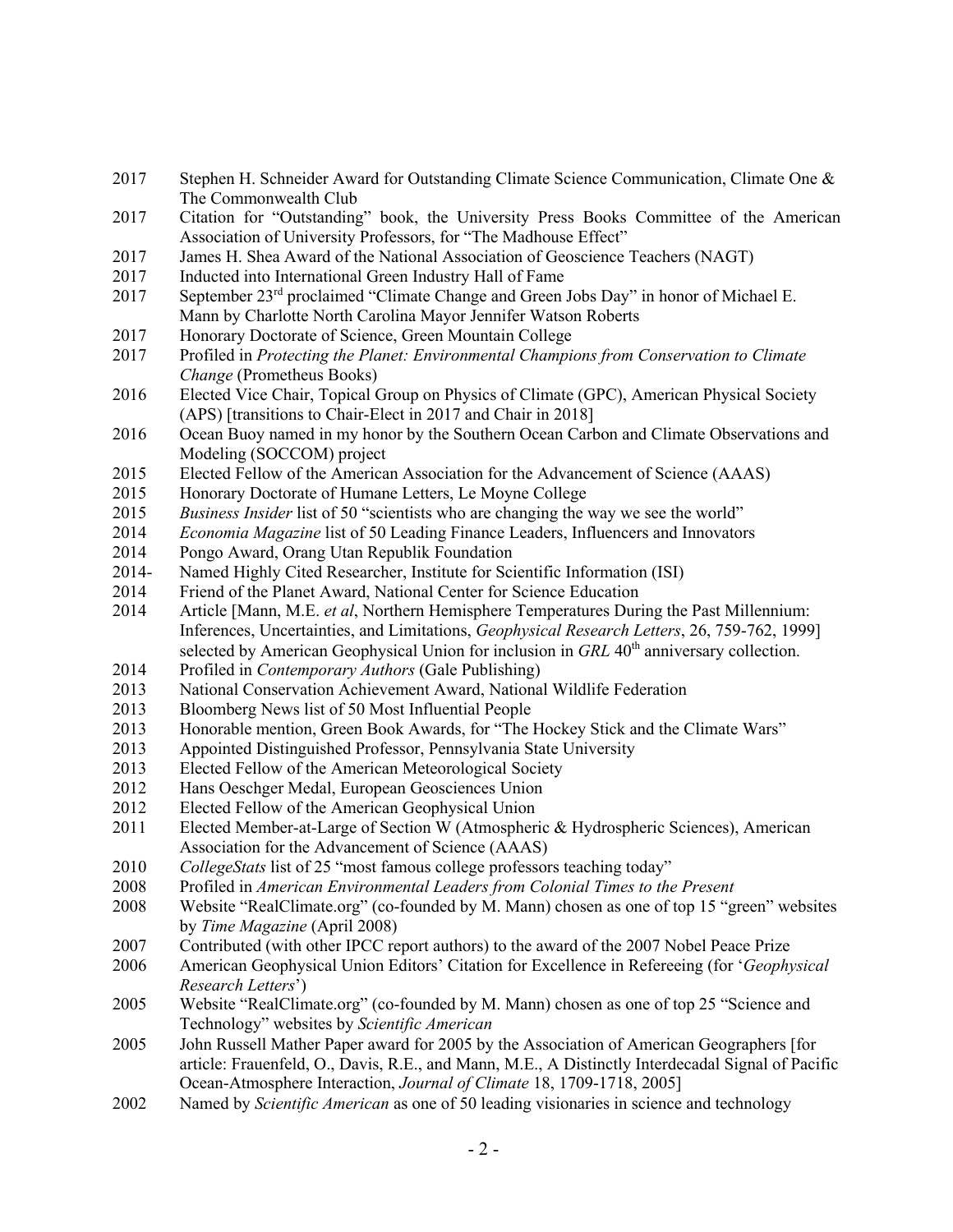- 2002 Outstanding Scientific Paper award for 2002 by NOAA Office of Oceanic and Atmospheric Research (OAR) [for article: Delworth, T.L., Mann, M.E., Observed and Simulated Multidecadal Variability in the Northern Hemisphere, *Climate Dynamics,* 16, 661-676, 2000]
- 2002 Article [Mann et al, "Global-scale temperature patterns and climate forcing over the past six centuries", *Nature*, 392, 779-787, 1998] selected for 'fast moving fronts' by Institute for Scientific Information (ISI)
- 2002 Selected as one of 10 'Mead Honored Faculty', University of Virginia
- 1998 Council of Graduate Schools' Distinguished Dissertation Award, nominated
- 1997 Phillip M. Orville Prize for outstanding dissertation in the earth sciences, Yale University
- 1996 Alexander Hollaender Distinguished Postdoctoral Fellowship (DOE)
- 1989 Josiah Willard Gibbs Prize for outstanding research and scholarship in Physics, Yale University

#### **Professional Experience (1996-present)**

- 2013- *Distinguished Professor of Atmospheric Science*, Pennsylvania State University
- 2009-13 *Professor*, Pennsylvania State University, Department of Meteorology [joint appointments in Department of Geosciences and Earth and Environmental Systems Institute (EESI)]
- 2005-09 *Associate Professor*, Pennsylvania State University, Department of Meteorology [joint appointments in Department of Geosciences and Earth and Environmental Systems Institute (EESI)]
- 2005- *Director*, Earth System Science Center (ESSC), Pennsylvania State University
- 1999-05 *Assistant Professor*, University of Virginia, Department of Environmental Sciences
- 1998-99 *Research Assistant Professor*, University of Massachusetts, Department of Geosciences
- 1997-98 *Adjunct Assistant Professor,* University of Massachusetts, Department of Geosciences
- 1996-98 *Alexander Hollaender Distinguished Postdoctoral Research Fellow* (DOE)

#### **Courses Taught**

SDG Academy (U.N. SDSN)(2019-)

Climate Change: The Science and Global Impact (online MOOC via EdX) (total enrollment 19K+ as of 3/21)

Penn State University (2005-):

| The Earth System and Global Change                                 |
|--------------------------------------------------------------------|
| Climate Change and Potential Societal Impacts $(Ist$ year seminar) |
| Quantitative Analysis in the Earth Sciences                        |
| From Meteorology to Mitigation: Understanding Global Warming       |
| Climate Dynamics                                                   |
| <b>Climate Modeling</b>                                            |
| Climate Dynamics Seminar                                           |
| University of Virginia (1999-2005):                                |
| Climate Change: Past and Future                                    |
| Atmosphere and Weather                                             |
| Capstone Seminar: The Arctic                                       |
| Data Analysis & Climate Change                                     |
| Climate and the History of Human Culture                           |
| Ocean-Atmosphere Dynamics                                          |
|                                                                    |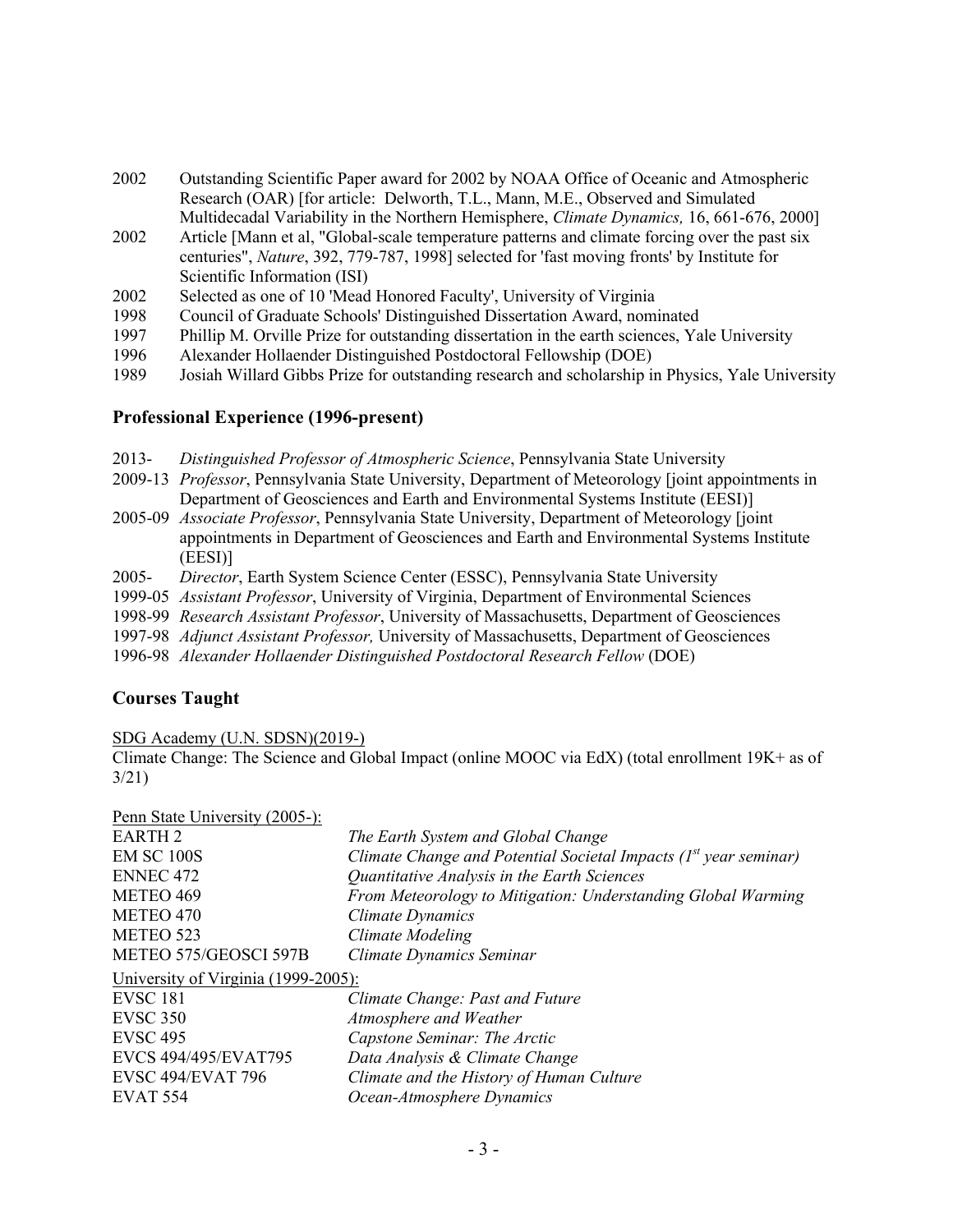EVAT 793 *Statistical Climatology* EVAT 795 *Modeling of Climate Variability* University of Massachusetts (1998): GEO 591 *Data Analysis & Climate Change*

# **Mentoring**

#### Program Coordinator:

Dual Title Ph.D. program in Climate Science, Penn State University, 2018-20

#### Postdoctoral Researchers:

Penn State University Dept. of Meteorology (2005-):

- *Palash Sinha* (joint w/ J. Fuentes), 2013-15
- *Ryan Sriver (NOAA Postdoctoral Fellow)*, 2008-2009
- *Byron Steinman (NSF Postdoctoral Fellow)*, 2012-2014
- *Zhihua Zhang*, 2005-2009

University of Virginia Dept. of Environmental Sciences (1999-2005):

- *Feinbao Ni* (joint w/ M. Hughes, University of Arizona), 2002-2003
- *Pedro Ribera,* (Visiting postdoctoral research fellow, University of Vigo, Spain), 2000
- *Scott Rutherford*, 2000-2003
- *Mei-Yu* (joint w/ H. Epstein), 2002-2003

#### Graduate Students:

Penn State University Dept. of Meteorology (2005-):

- *Aviva Braun,* M.S. 2009: committee member, 2008-09
- *Daniel Brouillette*, M.S. 2015: major adviser, 2012-15
- *Fangxing Fan*, Ph.D. 2011: major adviser, 2005-11
- *Screece Dawn Goldberger,* M.S. 2015: major adviser, 2013-15
- *Maria Herrmann,* Ph.D. 2010: committee member, 2008-10
- *Holly Hamilton,* Ph.D 2015: committee member, 2012-15
- *Brandon Katz*, M.S. 2009: co-adviser, 2006-09
- *Muge Komercu*, Ph.D. candidate: co-adviser, 2006-08
- *Alexander Kowaleski*, M.S. candidate: committee member, 2013-14
- *Michael Kozar,* M.S. 2011: major adviser, 2010-11
- *Liang Ning*, Ph.D. 2012: major adviser, 2008-12
- *Andrew Ross,* M.S./Ph.D candidate: committee member, 2012-17
- *Andra Reed*, Ph.D. 2016: major adviser, 2012-16
- *Michelle Ricciardi,* M.S. 2011: committee member, 2011
- *Thomas Sabbatelli,* M.S. 2009 (*AMS Graduate Fellow*): co-adviser, 2008-09
- *Steven Simon,* M.S. 2015: major adviser, 2011-15
- *Vanessa Vanyo,* M.S. candidate: major adviser, 2013-15
- *Amanda Walker,* M.S. candidate: co-adviser, 2015-17

Penn State University Dept. of Geosciences (2005-):

- *Patrick Applegate*, Ph.D. 2009: committee member, 2005-09
- *Joshua Dorin*, M.S. 2008: committee member, 2006-08
- *John Mischler,* M.S. 2008: committee member, 2007-08

Penn State University Dept. of Geography (2005-):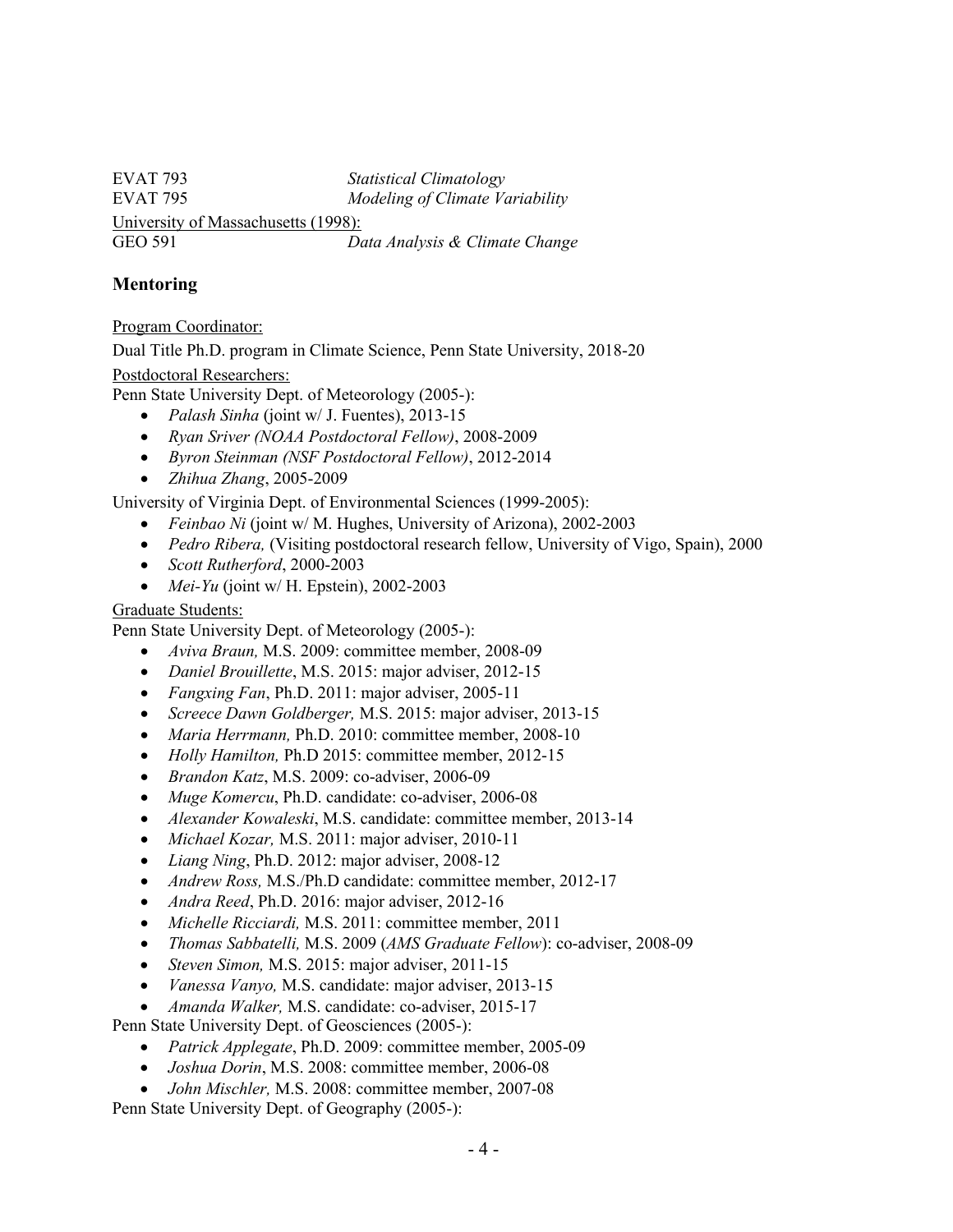- *Weiming Hu*, Ph.D. candidate: committee member, 2018-
- *Chris Karmosky*, Ph.D. 2012: committee member, 2009-12
- Penn State University Dept. of Civil and Environmental Engineering (2005-):
	- *Kathryn van Werkhoven*, Ph.D. 2008: committee member, 2007-08

#### Other:

- *Penn State Intellectual Decisions on Environmental Awareness Solutions ("I.D.E.A.S") undergraduate club,* Faculty Sponsor/Adviser, 2017-
- *Penn State Science Policy Society (*Graduate Student Organization*)*, Faculty Sponsor/Adviser, 2014-
- *Dual Title Graduate Program in Climate Science* (Department of Meteorology and Atmospheric Science), Program Coodinator 2016-

University of Virginia Dept. of Environmental Sciences (1999-2005):

- *Julian Adams*, M.S. 2003: major adviser, 2000-2003
- *Kaycie Billmark*, Ph.D. 2003: committee member, 1999-2003
- *Joel Carr*, M.S. 2002: committee member, 2000-2002
- *Peter Cleary*, M.S. 2004: co-adviser, 2002-2004
- *Benjamin Cook*, M.S. 2004; Ph.D. 2007: co-adviser, 2001-2005
- *Dan Druckenbrod*, Ph.D. 2003: committee member, 1999-2003
- *Oliver Frauenfeld* Ph.D. 2003: committee member, 2001-2003
- *Ian German-Mesner*, M.S. candidate: major adviser, 2002-2005
- *Kevin Jones*, M.S. 2002: committee member, 2001-2002
- *Courtenay Strong*, Ph.D. 2005: committee member, 2003-2005
- *Tana Wood*, M.S. 2002; Ph.D. 2005: committee member, 2001-2005
- *Zhihua Zhang*, Ph.D. 2006: major adviser, 2000-2006

University of Massachusetts Dept. of Geosciences (1997-1999):

- *Caspar Ammann*, Ph.D. 2000: co-adviser, 1998-2000
- *Anne Waple*, Ph.D. 1999: co-adviser and committee member, 1997-1999
- *Bo-Min Sun*, Ph.D. 1999: committee member, 1998-1999

External Committee Member (2001-)

- *Phil Lane,* Ph.D. 2001: external committee member, MIT, 2010-11
- *Heidi Cullen,* Ph.D. 2001: external committee member, Columbia University, 2000-01
- *Silvia Venegas,* Ph.D. 2001: external committee member, University of Copenhagen, 2000-01

#### Undergraduates:

Penn State University Dept. of Meteorology (2005-):

- *Anson Hill-Yu Cheung*, 2015 (NSF REU summer student from U. Arizona)
- *Nathan Lis*, 2015
- *Greg Drelich,* 2012
- *Michael Kozar,* 2009-2010
- *Thomas Sabbatelli*, 2005-2008
- University of Virginia Dept. of Environmental Sciences (1999-2005):
	- *Michelle L'Heureux*, 2001-2004

#### **Primary Research Interests**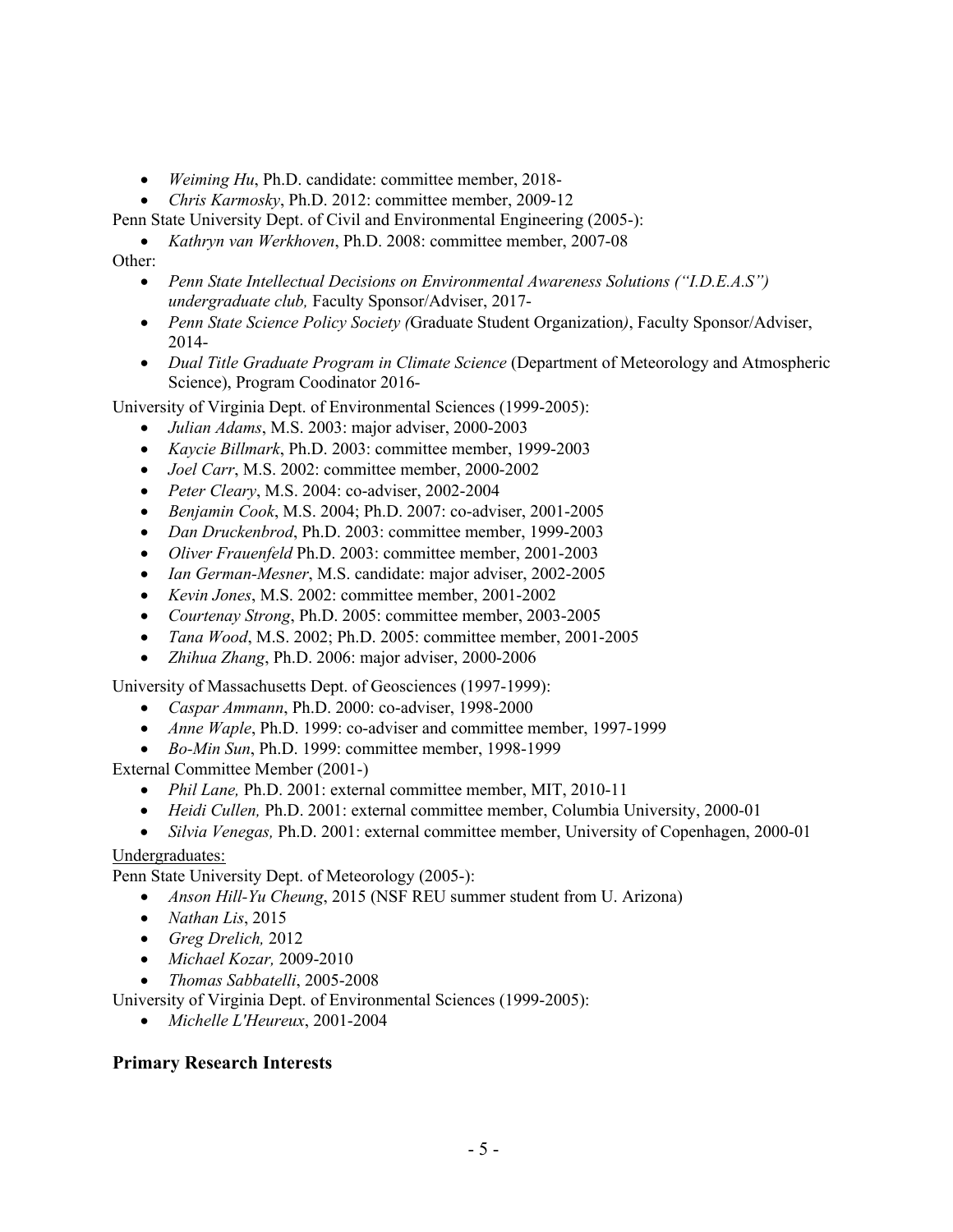(1) Climate model/data comparisons; (2) Climate change impacts on tropical storms and coastal risk; (3) Climate change impacts on extreme weather events; (4) Climate modeling; (5) Climate signal detection; (6) Statistical and time series analysis methods; (7) Paleoclimate reconstructions

# **Research Grants**

| 2018-2021 | Improved Characterization of Internal Decadal-Multidecadal Climate Variability Using<br>Paleoclimate Archives, Observational Climate Data and Model Simulations, NSF-<br>Paleoclimate Program (Award #1748097) [Principal Investigators: M.E. Mann (Penn State<br>Univ.), B. Steinman (Univ. of Minnesota-Duluth)] PSU award (M.E. Mann): \$474,083                                                                                                                                                                                                                                                 |
|-----------|-----------------------------------------------------------------------------------------------------------------------------------------------------------------------------------------------------------------------------------------------------------------------------------------------------------------------------------------------------------------------------------------------------------------------------------------------------------------------------------------------------------------------------------------------------------------------------------------------------|
| 2016-2019 | The Power of Many: Ensemble Toolkit for Earth Sciences, NSF- ICER ("EarthCube")<br>Program (Award #1639707) [Principal Investigators: S. Jha (Rutgers Univ), G. Cervone<br>(Penn State Univ.), M.E. Mann (Penn State Univ.)] PSU award (M.E. Mann and G.<br>Cervone): \$391,000                                                                                                                                                                                                                                                                                                                     |
| 2015-2018 | Quantitative Reconstruction of Past Drought Patterns in Western North America Using<br>Lakes, Stable Isotopes, and Modeling, NSF-P2C2 Program (Award #1446329) [Principal<br>Investigators: B. Steinman (Univ. of Minnesota-Duluth), M. Abbott (Univ. of Pittsburgh),<br>M.E. Mann (Penn State Univ.)] PSU award (M.E. Mann): \$145,002                                                                                                                                                                                                                                                             |
| 2012-2017 | WSC-Category 2 Collaborative: Robust decision-making for South Florida water<br>resources by ecosystem service valuation, hydro-economic optimization, and conflict<br>resolution modeling, NSF-Water Sustainability & Climate Program (Award #1204666)<br>[Multi-institution award (Univ. of Central Florida/Univ. of Florida/Univ. of<br>Hawaii/Michigan Tech. Univ/Univ. South Florida/Univ. of Miami/Univ. of Penn/Penn<br>State Univ). Principal Investigator (Penn State Univ): J.D. Fuentes; Co-Investigator (Penn<br>State Univ.): M.E. Mann] PSU award (J.D. Fuentes/M.E. Mann): \$300,514 |
| 2011-2014 | Megadrought: Local vs Remote Causal Factors for Medieval North America, NSF-Paleo<br>Perspectives on Climate Change Program (Award #1103316) [Principal Investigator: S.<br>Feng (Univ. of Nebraska); Co-Investigators: Q. Hu, R.J. Oglesby, C.M. Rowe (Univ. of<br>Nebraska), M.E. Mann (Penn State Univ.)] PSU award (M.E. Mann): \$151,755                                                                                                                                                                                                                                                       |
| 2011-2014 | Advanced Regional And Decadal Predictions Of Coastal Inundation for the U.S. Atlantic<br>and Gulf Coasts, NOAA-Improving NOAA's Climate Services for the Coastal Zone<br>(Special Competition) (Award #NA11OAR4310101 [Principal Investigators: B. Horton<br>(Univ. of Pennsylvania), J. Donnelly (WHOI), Reide Corbett (East Carolina Univ.), A.<br>Kemp (Yale University), K. Lindeman (Florida Inst. Tech.), M.E. Mann (Penn State<br>Univ.), D. Peltier (Univ. of Toronto, Canada), S. Rahmstorf (University of Potsdam,<br>Germany)] PSU award (M.E. Mann): \$120,463                          |
| 2011-2014 | Climate and Society - Innovative and Sustainable Collaboration with Senegal, Penn State<br>University-AESEDA program [Principal Investigator: J.D. Fuentes; Co-Investigators: P.<br>Tschakert, J. L. Evans, A. M. Thompson, and M.E. Mann] PSU internal award: \$75,000                                                                                                                                                                                                                                                                                                                             |
| 2010-2013 | Development of a Northern Hemisphere Gridded Precipitation Dataset Spanning the Past<br>Half Millennium for Analyzing Interannual and Longer-Term Variability in the Monsoons,<br>NOAA-Climate Change Data & Detection (CCDD) Program (Award<br>#NA10OAR4310111[Principal Investigators: Q. Hu, S. Feng, R.J. Oglesby (Univ. of<br>Nebraska), M.E. Mann (Penn State Univ.)] PSU award (M.E. Mann): \$249,800                                                                                                                                                                                        |
| 2010-2012 | Climate Literacy Zoo Education Network, NSF-Arctic Research & Education (Award<br>#1043284) [Principal Investigators: A. Grajal (Chicago Zoological Society), S.R. Goldman<br>(Univ. of Illinois-Chicago), M.E. Mann (Penn State Univ.)] PSU award (M.E. Mann):<br>\$32,733                                                                                                                                                                                                                                                                                                                         |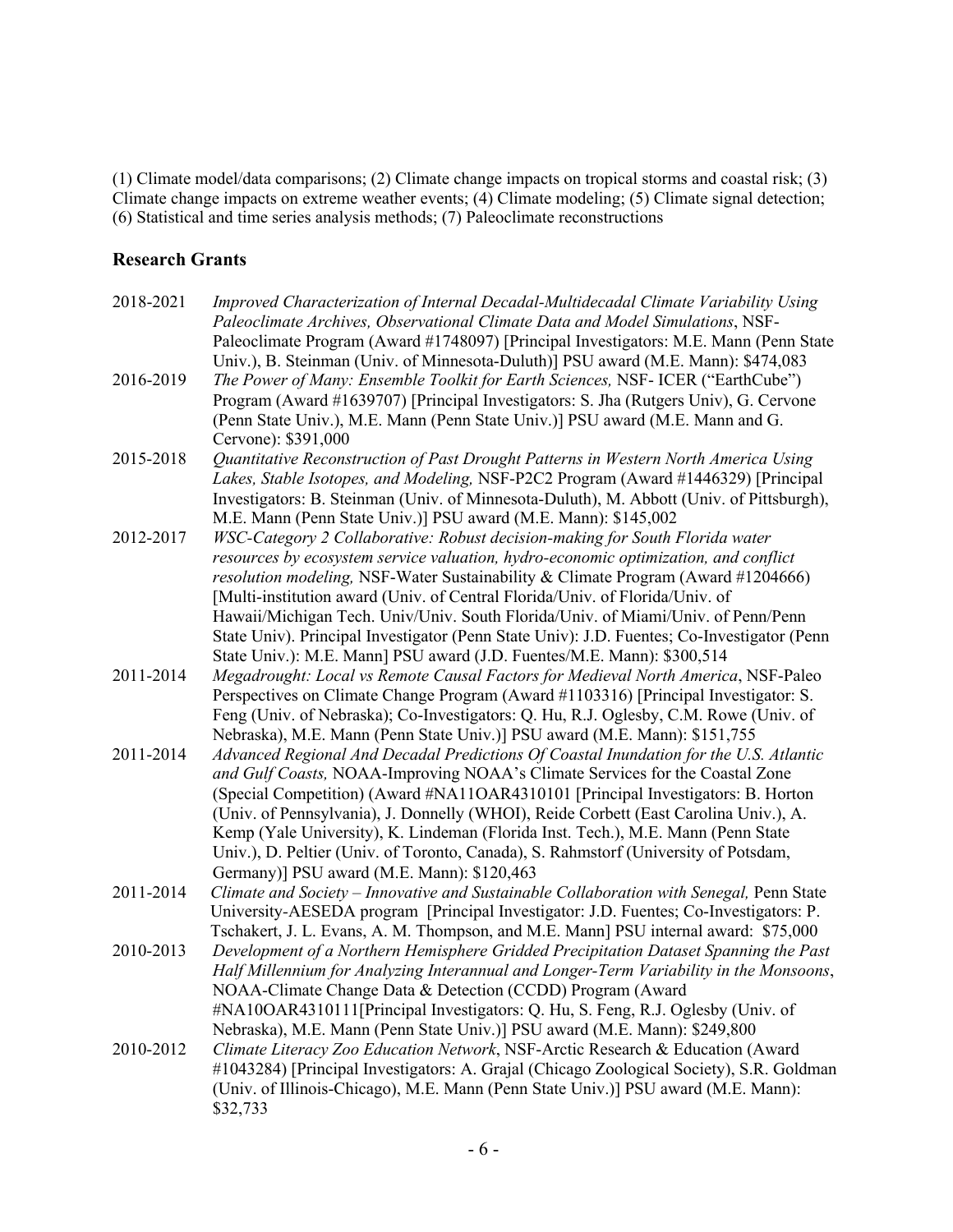| 2009-2013 | Quantifying the influence of environmental temperature on transmission of vector-borne<br>diseases, NSF-EF (Award #0914384) [Principal Investigator: M. Thomas; Co-             |
|-----------|---------------------------------------------------------------------------------------------------------------------------------------------------------------------------------|
|           | Investigators: R.G. Crane, M.E. Mann, A. Read, T. Scott (Penn State Univ.)] \$1,884,991                                                                                         |
| 2009-2012 | Toward Improved Projections of the Climate Response to Anthropogenic Forcing:                                                                                                   |
|           | Combining Paleoclimate Proxy and Instrumental Observations with an Earth System                                                                                                 |
|           | Model, NSF-ATM (Award #0902133) [Principal Investigator: M.E. Mann; Co-                                                                                                         |
| 2008-2011 | Investigators: K. Keller (Penn State Univ.), A. Timmermann (Univ. of Hawaii)] \$541,184<br>A Framework for Probabilistic Projections of Energy-Relevant Streamflow Indices, DOE |
|           | [Principal Investigator: T. Wagener; Co-Investigators: M. Mann, R. Crane, K. Freeman                                                                                            |
|           | (Penn State Univ.)] \$330,000                                                                                                                                                   |
| 2008-2009 | AMS Industry/Government Graduate Fellowship (Anthony Sabbatelli), American                                                                                                      |
|           | Meteorological Society [Principal Investigator: M.E. Mann (Penn State Univ.)] \$23,000                                                                                          |
| 2006-2009 | Climate Change Collective Learning and Observatory Network in Ghana, USAID (Award                                                                                               |
|           | #EEM-A-00-06-00014) [Principal Investigator: P. Tschakert; Co-Investigators: M.E.                                                                                               |
|           | Mann, W. Easterling (Penn State Univ.)] \$759,928                                                                                                                               |
| 2006-2009 | Analysis and testing of proxy-based climate reconstructions, NSF-ATM (Award #0542356                                                                                            |
|           | [Principal Investigator: M.E. Mann (Penn State Univ.)] \$459,000                                                                                                                |
| 2006-2009 | Constraining the Tropical Pacific's Role in Low-Frequency Climate Change of the Last                                                                                            |
|           | Millennium, NOAA-Climate Change Data & Detection (CCDD) Program (Grant                                                                                                          |
|           | #NA06OAR4310116) [Principal Investigators: K. Cobb (Georgia Tech Univ.), N. Graham                                                                                              |
|           | (Hydro. Res. Center), M.E. Mann (Penn State Univ.), Hoerling (NOAA Clim. Dyn.                                                                                                   |
|           | Center), Alexander (NOAA Clim. Dyn. Center)] PSU award (M.E. Mann): \$68,065                                                                                                    |
| 2006-2007 | Acquisition of high-performance computing cluster for the Penn State Earth System                                                                                               |
|           | Science Center (ESSC), NSF-EAR (Award #0548962) [Principal Investigator: M.E. Mann,                                                                                             |
|           | Co-Investigators: R. Alley, M. Arthur, J. Evans, D. Pollard (Penn State Univ.)] \$100,000                                                                                       |
| 2003-2006 | Decadal Variability in the Tropical Indo-Pacific: Integrating Paleo & Coupled Model                                                                                             |
|           | Results, NOAA-Climate Change Data & Detection (CCDD) Program (Award                                                                                                             |
|           | #NA03OAR4310145) [Principal Investigators: M.E. Mann (U.Va), J. Cole (U. Arizona),<br>V. Mehta (CRCES)] U.Va award (M.E. Mann): \$102,000                                       |
| 2002-2005 | Reconstruction and Analysis of Patterns of Climate Variability Over the Last One to Two                                                                                         |
|           | Millennia, NOAA-Climate Change Data & Detection (CCDD) (Award #NA16GP2913)                                                                                                      |
|           | Program [Principal Investigator: M.E. Mann, Co-Investigators: S. Rutherford, R.S.                                                                                               |
|           | Bradley, M.K. Hughes] \$315,000                                                                                                                                                 |
| 2002-2005 | Remote Observations of Ice Sheet Surface Temperature: Toward Multi-Proxy                                                                                                        |
|           | Reconstruction of Antarctic Climate Variability, NSF-Office of Polar Programs, Antarctic                                                                                        |
|           | Oceans and Climate System (Award #0125670) [Principal Investigators: M.E. Mann (U.                                                                                              |
|           | Va), E. Steig (U. Wash.), D. Weinbrenner (U. Wash)] U.Va award (M.E. Mann): \$133,000                                                                                           |
| 2002-2003 | Paleoclimatic Reconstructions of the Arctic Oscillation, NOAA-Cooperative Institute for                                                                                         |
|           | Arctic Research (CIFAR) Program [Principal Investigators: Rosanne D'Arrigo, Ed Cook                                                                                             |
|           | (Lamont/Columbia); Co-Investigator: M.E. Mann] U.Va subcontract (M.E. Mann): \$14,400                                                                                           |
| 2002-2003 | Global Multidecadal-to-Century-Scale Oscillations During the Last 1000 years, NOAA-                                                                                             |
|           | Climate Change Data & Detection (CCDD) Program [Principal Investigator: Malcolm                                                                                                 |
|           | Hughes (Univ. of Arizona); Co-Investigators: M.E. Mann; J. Park (Yale University)] U.Va                                                                                         |
|           | subcontract (M.E. Mann): \$20,775                                                                                                                                               |
| 2001-2003 | Resolving the Scale-wise Sensitivities in the Dynamical Coupling Between Climate and the                                                                                        |
|           | Biosphere, University of Virginia-Fund for Excellence in Science and Technology (FEST)                                                                                          |
|           | [Principal Investigator: J.D. Albertson; Co-Investigators: H. Epstein, M.E. Mann] U.Va                                                                                          |
|           | internal award: \$214,700                                                                                                                                                       |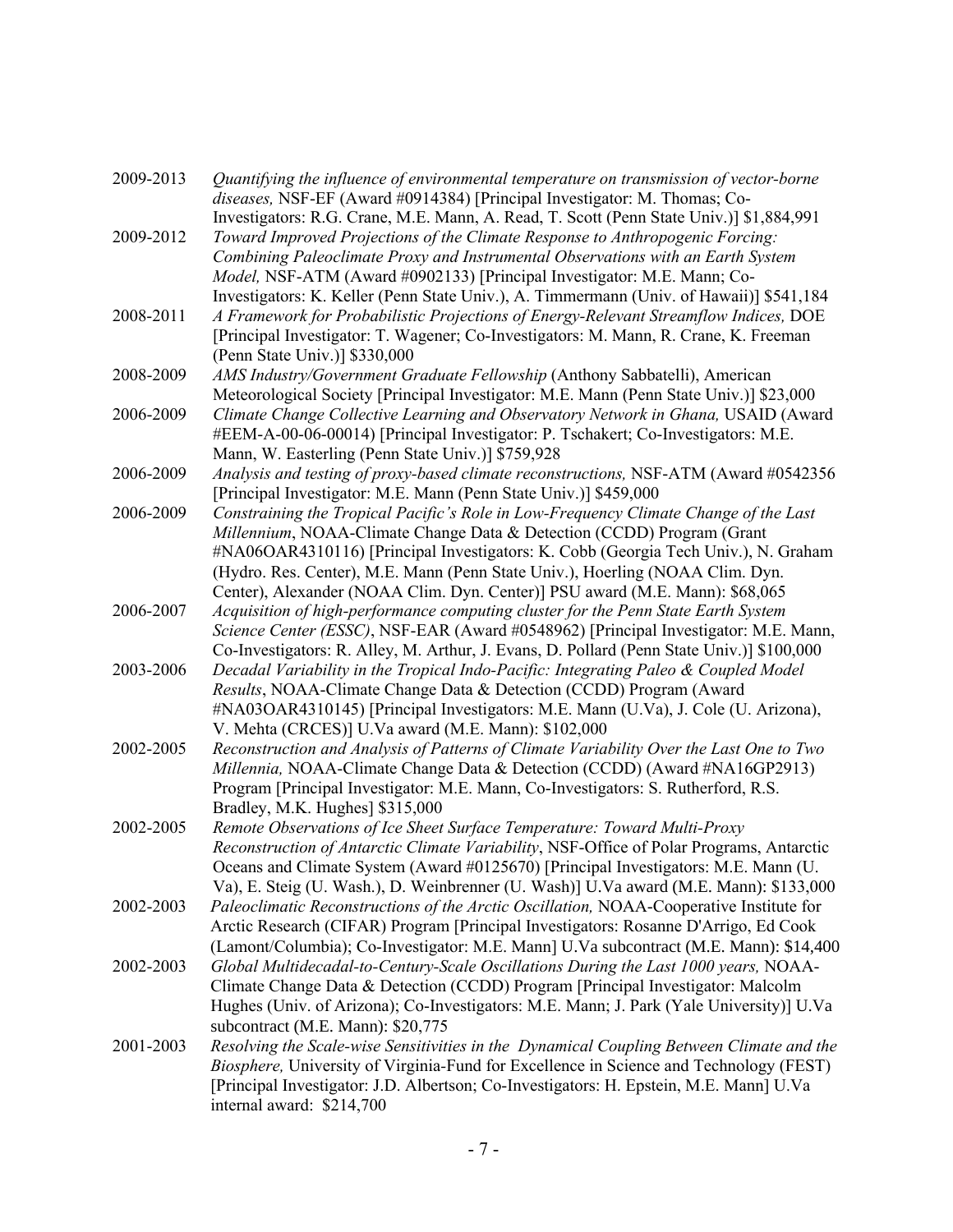| 2001-2002 | Advancing predictive models of marine sediment transport, Office of Naval Research       |
|-----------|------------------------------------------------------------------------------------------|
|           | [Principal Investigator: P. Wiberg (U.Va), Co-Investigator: M.E. Mann] \$20,775          |
| 1999-2002 | Multiproxy Climate Reconstruction: Extension in Space and Time, and Model/Data           |
|           | Intercomparison, NOAA-Earth Systems History (Award #NA96GP0404) [Principal               |
|           | Investigator: M.E. Mann (U.Va), Co-Investigators: R.S. Bradley, M.K. Hughes] \$381,647   |
| 1998-2000 | Validation of Decadal-to-Multi-century climate predictions, DOE [Principal Investigator: |
|           | R.S. Bradley (U. Mass); Co-Investigators: H.F. Diaz, M.E. Mann]                          |
| 1998-2000 | The changing seasons? Detecting and understanding climatic change, NSF-Hydrological      |
|           | Science [Principal Investigator U. Lall (U. Utah); Co-investigators: M.E. Mann, B.       |
|           | Rajagopalan, M. Cane] \$266,235K                                                         |
| 1996-1999 | Patterns of Organized Climatic Variability: Spatio-Temporal Analysis of Globally         |
|           | Distributed Climate Proxy Records and Long-term Model Integrations, NSF-Earth            |
|           | Systems History [Principal Investigator: R.S. Bradley (U. Mass); Co-Investigators: M.E.  |
|           | Mann, M.K. Hughes] \$270,000                                                             |
| 1996-1998 | Investigation of Patterns of Organized Large-Scale Climatic Variability During the Last  |
|           | Millennium, DOE, Alexander Hollaender Postdoctoral Fellowship [M.E. Mann] \$78,000       |

#### **Professional Activities**

| 2021 | Provided testimony to Australian Parliament (Senate, Environment and Communications |
|------|-------------------------------------------------------------------------------------|
|      | References Committee hearing, Apr 12)                                               |

- 2020- Assistant Editor, *Proceedings of the National Academy of Sciences*
- 2020- Global Future Council on Net-Zero Transition 2020-2021*, World Economic Forum*
- 2019 Provided testimony to U.S. House of Representatives (Oversight Committee, Environment Subcommittee hearing, Jun 25)
- 2019- Board of Directors, *National Center for Science Education*
- 2018 Co-convener/organizer (w/ G. Stone and R. Mandel), Session on "Accelerating Rates of Change Forewarn of Catastrophic Impacts", *GSA Annual Meeting*
- 2018 Co-convener/organizer, Invited session on "Energy Flows in the Climate System", *APS March Meeting*
- 2018 Chair, Topical Group on Physics of Climate (GPC), *American Physical Society (APS)*
- 2017- Judge, *Roddenbery Foundation* Fellowship Program
- 2017- Board of Directors, *PennFuture*
- 2017 Co-convener/organizer (w/ J.M. Byrne, R. Alley), Session on "Climate Solutions: Policy, Planning, Science and Engineering in Uncertain Political and Economic Times", *AGU Fall Meeting*
- 2017 Provided testimony to U.S. House of Representatives (Science & Technology Committee hearing, Mar 29)
- 2017 Chair-Elect, Topical Group on Physics of Climate (GPC), *American Physical Society (APS)*
- 2016- Chair, Scientific Advisory Board, Climate Science Legal Defense Fund (CSLDF)
- 2016- Editorial Board, Palgrave Series in Environmental Sustainability
- 2016 Vice Chair, Topical Group on Physics of Climate (GPC), *American Physical Society (APS)*
- 2015 Invited Science Foo Camp ("Sci Foo") participant, event organized by *Nature*, O'Reilly Media, and Google, GooglePlex, Mountain View, CA, Jun 26-28, 2015.
- 2015 Co-convener/organizer (w/ S. Hassol), Science Communication Workshop, Global Change Center/Interfaces of Global Change Interdisciplinary Graduate Education Program, Virginia Tech, Blacksburg, VA, Mar 20, 2015.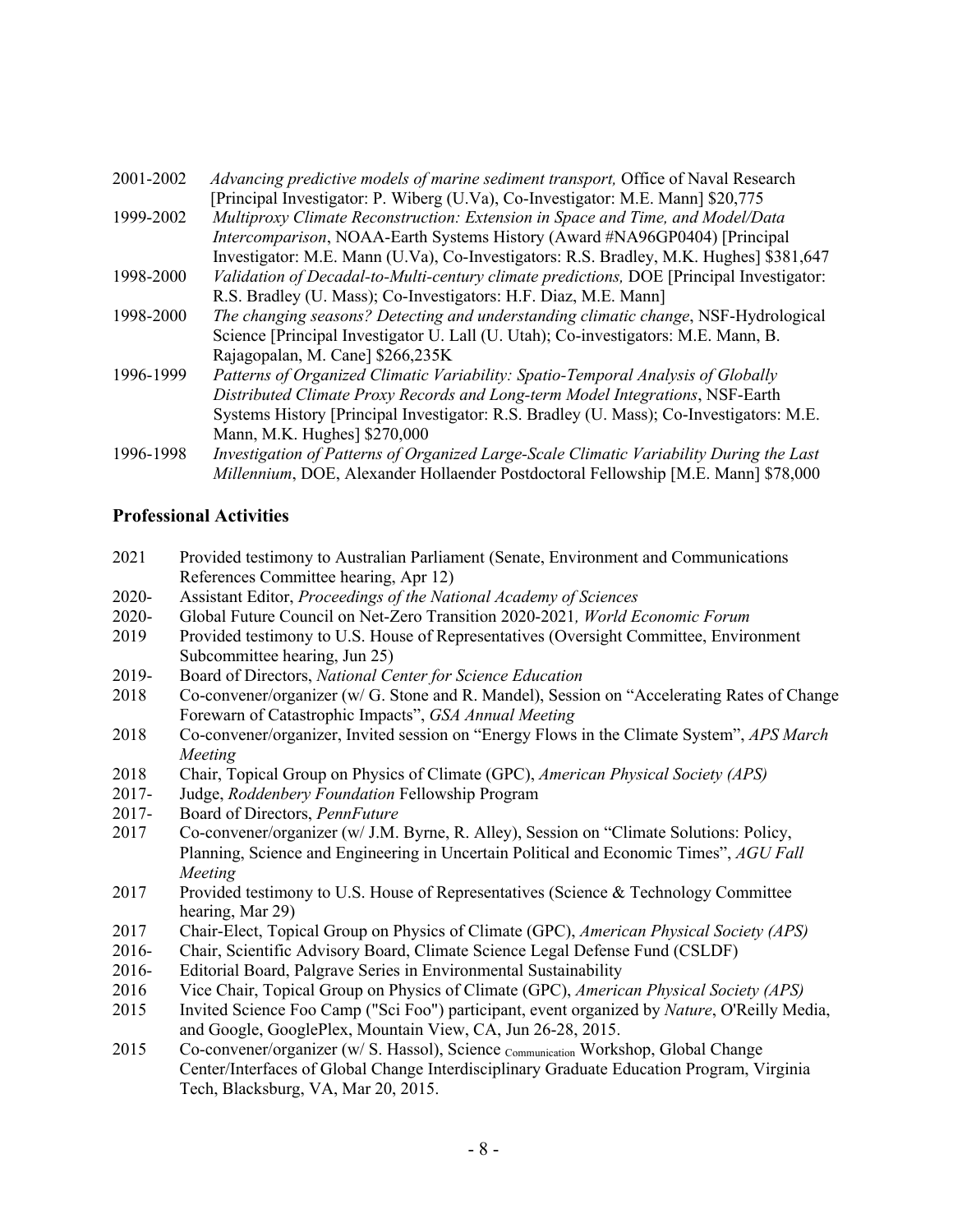- 2015 Co-convener/organizer (w/ D. J. Wuebbles and M. Wehner), Session on "Severe Weather in a Changing Climate: Informing Risk", *AAAS Annual Meeting*, Feb 13, 2015.
- 2015- Committee on Academic Freedom and Tenure, *American Association of University Professors* (AAUP)
- 2013 Co-convener/organizer (w/ T.S. Ledley, F. Niepold, E. Maibach), Union Session on "Climate Literacy: The Role of the AGU Scientific Community in Climate Change Communication and Engagement", *AGU Fall Meeting*
- 2013 Co-convener/organizer (w/ J.M. Byrne, S.D. Donner, P.J. Rasch), Session on "Climate Change Adaptation and Mitigation", *AGU Fall Meeting*
- 2013 Co-convener/organizer (w/ S.D. Donner, J.M. Byrne, P.J. Rasch), Session on "Cutting-Edge Challenges in Climate Change Science", *AGU Fall Meeting*
- 2013 Co-convener/organizer (w/ J. Evans), Penn State PSIEE/EESI/EMS Workshop "Climate Change and Impacts Downscaling", Bald Eagle State Park, PA, Aug 27-29, 2013.
- 2012 Co-convener/organizer (w/ G. Stone, S. Riggs, and A. Buddington), Session on "Rapid sea-level rise: past, present and future", *GSA Annual Meeting*
- 2012-16 Hans Oeschger Medal Committee, European Geophysical Union
- 2011-12 Expert Reviewer, Working Group I report, *Intergovernmental Panel on Climate Change (IPCC)*, Fifth Assessment Report
- 2011-12 Co-organizer (w/ G. Schmidt, V. Masson-Delmotte, M. Kageyama, E. Guilyardi, A. Timmermann), Workshop on using paleo-climate model/data comparisons to constrain future projections, *PAGES/CLIVAR*, Honolulu, Hawaii, Mar 1-3, 2012.
- 2011-15 Member-at-Large of Section W (Atmospheric & Hydrospheric Sciences), *American Association for the Advancement of Science (AAAS)*
- 2010-11 Editor for series (volumes 1-10): *Confronting Global Warming*, Greenhaven Press, Detriot.
- 2011 Co-convener/organizer (w/ F. Mekik, S. Mitra, R. Sriver, C. Whitlock, J. Zhu, A. Zimmer), Session on "Using Paleo and Modern Observations to Improve Understanding of Climate Projections, Environmental Change, and Biomass Burning", *AGU Fall Meeting*
- 2011 Co-convener/organizer (w/ G. Stone, A. Buddington, and M. Chandler), Session on "Extreme Climate and Weather: Past, Present, and Future", *GSA Annual Meeting*
- 2010 Invited Science Foo Camp ("Sci Foo") participant, event organized by *Nature*, O'Reilly Media, and Google, GooglePlex, Mountain View, CA, July 30-Aug 1, 2010
- 2010 Co-convener/organizer (w/ G. Stone, A. Buddington), Session on "Exposing Myths and Misrepresentations of Climate Change and Evolution Science", *GSA Annual Meeting*
- 2009 Co-convener/organizer (w/ G. Stone, A. Buddington), Pardee Keynote Symposium on "Crisis In The Cryosphere", *GSA Annual Meeting*
- 2009- Guest Editor, *Proceedings of the National Academy of Sciences*
- 2007-08 Associate Editor, *G-Cubed*, special issue on "Tropical Cyclone-Climate Interactions on All Time Scales"
- 2007 Co-convener/organizer (w/ P. Jones), IAMAS session on "The Holocene-Anthropocene Transition: From Natural to Human-Dominance of the Earth System", *IUGG* 24<sup>th</sup> General Assembly
- 2007-08 Member of steering committee, "post-Earth Systems History" workshop, NSF
- 2007 Co-convener/organizer (w/ J. Jouzel, P. Jones, W. Dullo), special session `` Climate of the last millennium", 4th General Assembly, *European Geophysical Union*
- 2006 Co-convener/organizer (w/ K. Emanuel, M. Huber, J. Gulledge, P. Webster), theme session ``Tropical Cyclone-Climate Interactions on All Time Scale", Annual Fall meeting, *American Geophysical Union*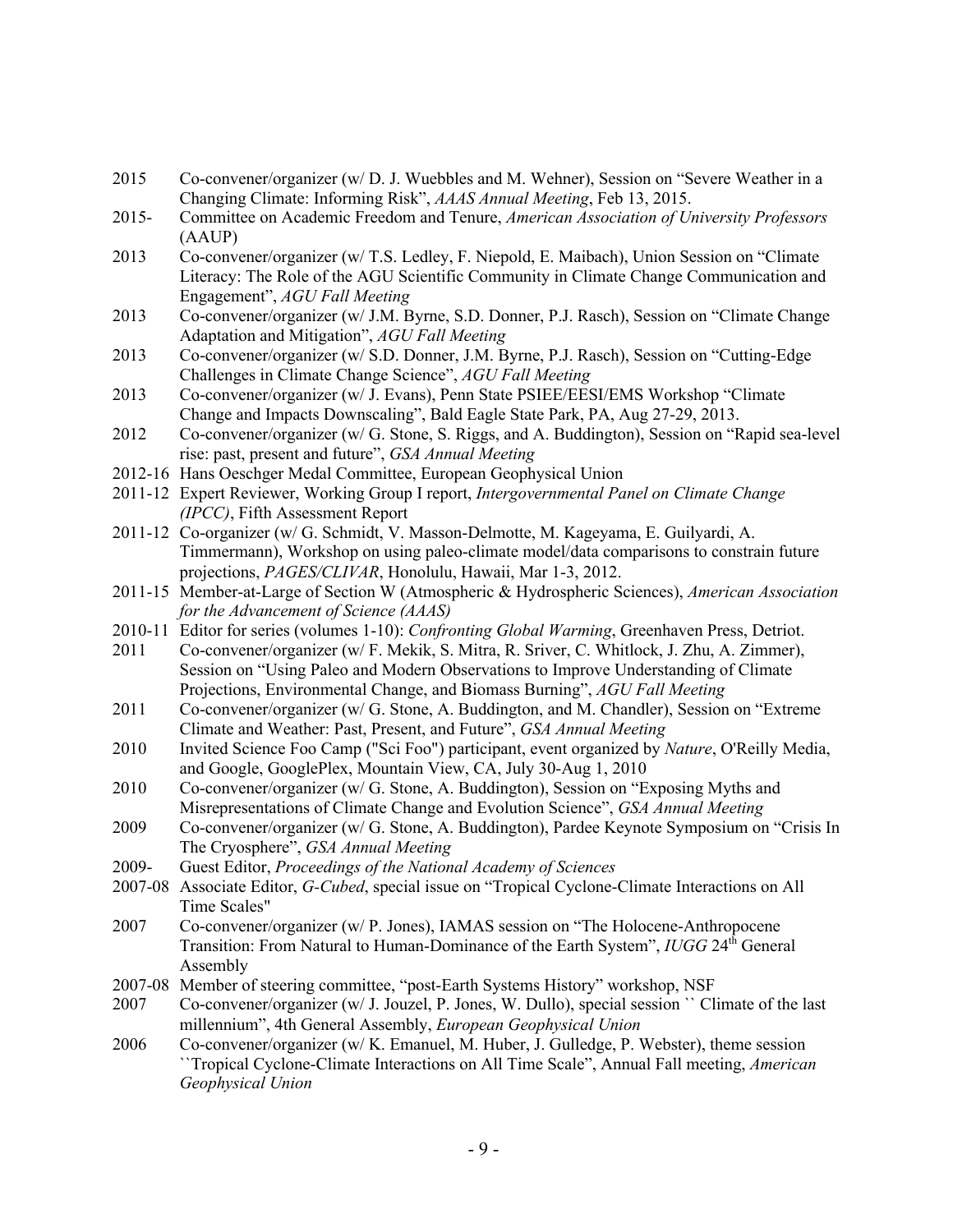2006 Provided testimony to U.S. House of Representatives (Energy and Commerce Committee hearing, July 27) 2006 Co-chair, Workshop on "Past Millennia Climate Variability", Wengen Switzerland 2006 Co-convener/organizer (w/ J. Jouzel, P. Jones, W. Dullo), special session `` Climate of the last millennium", 3rd General Assembly, *European Geophysical Union* 2005-08 Editorial advisory board, *The Holocene* 2005-06 Expert Reviewer, Working Group I report, *Intergovernmental Panel on Climate Change (IPCC)*, Fourth Assessment Report 2005 Co-convener/organizer (w/ J. D. Gong and Luterbacher), special session ``Explaining the Climates of Historic Times: Detection and Attribution of Anthropogenic Influences'', Biennial Assembly of *IAMAS*  2005 Co-convener/organizer (w/ J. Jouzel, P. Jones, W. Dullo), special session `` Climate of the last millennium", 2nd General Assembly, *European Geophysical Union* 2004 Co-convener/organizer (w/ J. Jouzel, P. Jones, W. Dullo), special session `` Climate of the past millennium", 1st General Assembly, *European Geophysical Union* 2003-04 Member, National Academy of Sciences/National Research Council *Committee on Radiative Forcing Effects on Climate* 2003 Provided testimony to U.S. Senate ('Environment and Public Works' Committee hearing, July 29) 2003 Chair of organizing committee, National Academy of Sciences *Frontiers of Science* symposium 2003 Co-convener/organizer (w/ P. Jones, V. Masson-Delmotte), IAMAS session on `` Climate of the Holocene", *IUGG* 2003 Co-convener/organizer (w/ J. Jouzel, P. Jones, W. Dullo), special session `` Climate of the past millennium", 28th General Assembly, *European Geophysical Society* 2003-05 Advisory board member for *Scientific American* 'Scientific American 50' 2003 Invited Participant, *Workshop on Estimating Climate Sensitivity*, National Academy of Sciences 2003-06 Member of steering committee, NSF Marine Earth Systems History (MESH) Panel 2003-05 Committee on Probability & Statistics, American Meteorological Society 2002-05 IAMAS delegate for U.S./International Commission on Climate (ICCL) 2002 Organizing committee, National Academy of Sciences *Frontiers of Science* symposium 2002 Co-convener/organizer (w/ H. Von Storch, R. Brazdil), theme session ``Understanding the Late Maunder Minimum climate anomaly", Annual Spring meeting, *American Geophysical Union* 2002 Co-convener/organizer (w/ J. Jouzel, P. Jones, W. Dullo), special session `` Climate of the past millennium", 27th General Assembly, *European Geophysical Society* 2001-02 Member, advisory board, *Earth Interactions* (American Geophysical Union) 2001 Chair/Organizer, session on "Climate Change Detection/Attribution", National Academy of Science *Frontiers of Science* annual symposium, Irvine, California, Nov 8-10, 2001. 2001 Organizer and Host, *PAGES/CLIVAR workshop on Reconstructing Late Holocene Climate*, Charlottesville, Virginia, April 17-20, 2001. 2001 Co-convener/organizer (w/ J. Jouzel, P. Jones), special session `` Climate of the past millennium", 26th General Assembly, *European Geophysical Society* 2001 Co-convener/organizer, *NASA /IPRC/ CLIVAR workshop on Decadal Climate Variability*, Manoa, Hawaii, Jan 8-12, 2001. 2000-04 Member of Working Group, *International PAGES/CLIVAR* 2000-04 Panel member, *NOAA Climate Change Data and Detection Program* 2000-02 Editor, *Journal of Climate* 2000 Co-convener (w/ J. Jouzel, P. Jones), special session `` Climate of the past millennium", 25th General Assembly, *European Geophysical Society*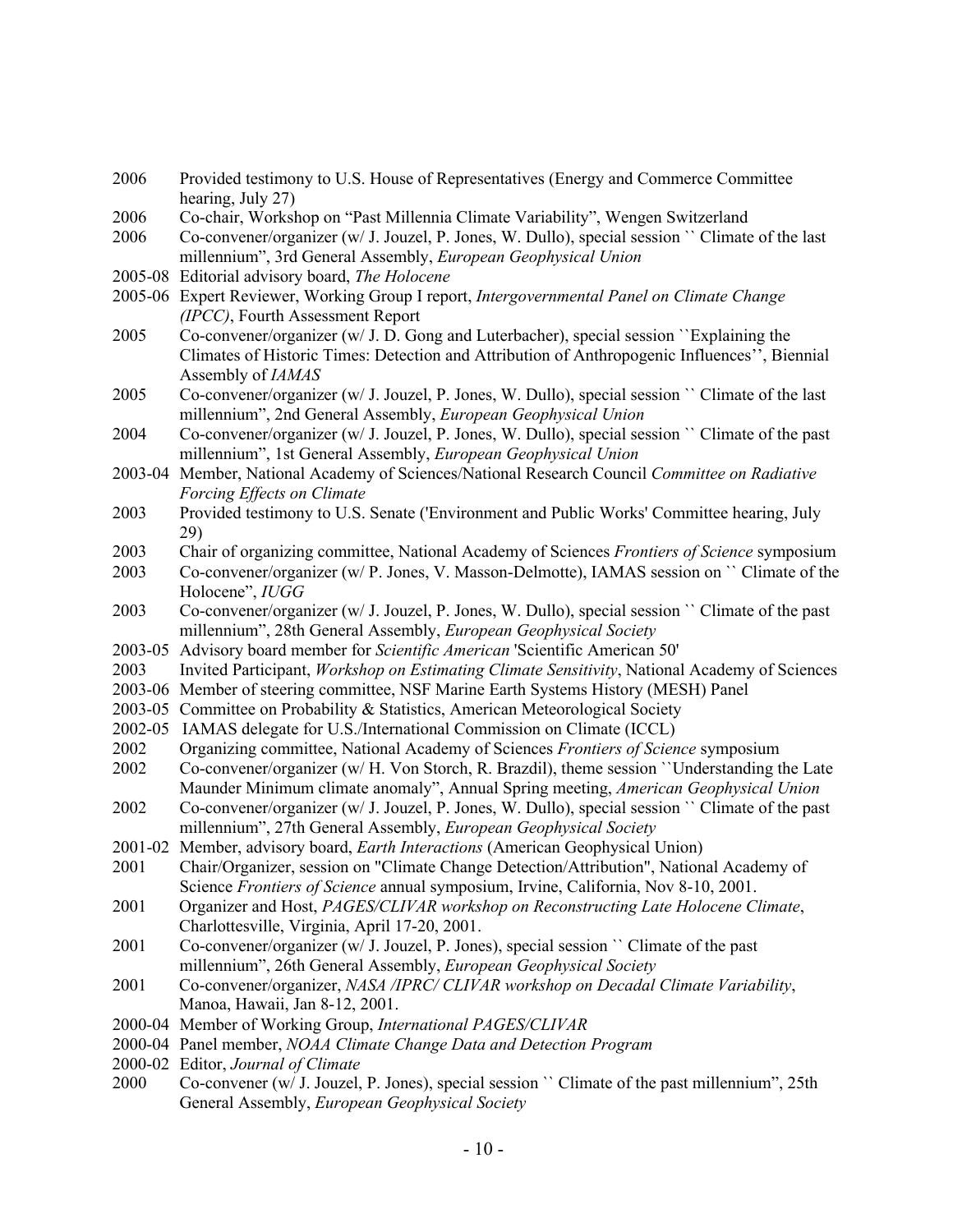- 1999 Co-convener/organizer (w/ J. Jouzel), special session ``Data and model studies of climate changes over the last millennium", 24th General Assembly, *European Geophysical Society*
- 1999 Invited adviser, *NOAA Global Change and Climate Panel*, Boulder, CO
- 1999 Guest editor, special issue of *Climatic Change*
- Co-convener (w/ J. Overpeck), PAGES/CLIVAR workshop on multiproxy climate reconstruction, Boulder, CO
- 1998-00 Lead author, Chapter 2, *Intergovernmental Panel on Climate Change (IPCC)*, Third Assessment Report
- 1998-00 Contributing author, Chapters 7,8,12, *Intergovernmental Panel on Climate Change (IPCC)*, Third Assessment Report
- 1997 Co-convener/organizer (w/ E. Cook, H. Pollack, D. Chapman) , theme session ``Multiproxy Climate Reconstruction…", Annual Fall meeting, *American Geophysical Union*
- Memberships: *American Meteorological Society*; *American Geophysical Union*; *European Geophysical Society*; *Geological Society of America*; *American Physical Society; American Association for the Advancement of Science; Sigma Xi; American Association of University Professors; Authors Guild*
- Reviewer for: *Nature; Nature Climate Change; Nature Geoscience; Nature Communications; Scientific Reports; Science; PNAS; Geology; Climatic Change; Geophysical Research Letters; Journal of Climate; JGR-Ocean; JGR-Atmospheres; Paleoceanography; Climate Dynamics; Eos; Int. J. Climatol.; Water Resources Research; Holocene; GSA Today; Climate of the Past; Earth and Planetary Science Letters; Global & Planetary Change; Water Resources Research; Atmospheric & Solar-Terrestrial Physics; Climate Research; PLoS Biology; QJRMS; National Research Council/National Academy of Sciences;* IPCC AR5; NSF, NOAA, DOE grant programs; U.S. CCSP; numerous books and/or book chapters.

#### **Public Outreach:**

- Popular Media (500+ interviews/quotes/cites per year):
	- Films & Documentaries: *Greta Thunberg: A Year to Change the World* (BBC; April 2021); *The Road to Change: America's Climate Crisis* (CNN; April 2020); *Climate Change - The Facts* (PBS; April 2020); *Climategate-Science of a Scandal* (BBC; Nov 2019); *Ice on Fire* (HBO; May 2019); *Climate Change - The Facts* (BBC; April 2019); *From Paris to Pittsburgh* (December, 2018); *State of Denial – Fault Lines* (April, 2017*)*; *Bill Nye: Science Guy* (March, 2017); *The Doubt Machine: Inside The Koch Brothers' War on Climate Science* (October, 2016); *Before The Flood*  (September, 2016)*, Disobedience* (April, 2016)*, How to Let Go of the World and Love All the Things Climate Can't Change* (January, 2016)*, Normal Is Over* (January, 2016), *Merchants Of Doubt* (March, 2015), *Last Hours* (October, 2013), *Greedy Lying Bastards* (March 2013). Television: *CBS Evening News, NBC Evening News, ABC Evening News, CBS Sixty Minutes, NBC Today Show, Real Time with Bill Maher (HBO); Years Of Living Dangerously* (*Showtime*), *PBS, PBS News Hour, CNN, CNN headline news, CNN (Lou Dobbs show), CNN (Campbell Brown Show), CNN Special "Global Warning", CNN Special "All the President's Lies", NBC New York; NBC Washington; NBCLX; MSNBC, MSNBC ("Up with Chris Hayes"), MSNBC ("Morning Joe"), MSNBC ("All In with Chris Hayes"); MSNBC ("Now with Alex Wagner"), MSNBC ("Hardball with Chris Matthews"), MSNBC ("Andrea Mitchell Reports"), MSNBC ("The Reid Report"); MSNBC ("Weekends with Alex Witt"), MSNBC ("MSNBC Live With Thomas Roberts"); MSNBC ("MSNBC Live With Katy Tur"), MSNBC ("Velshi and Ruhle"), MSNBC ("The Last Word with Lawrence*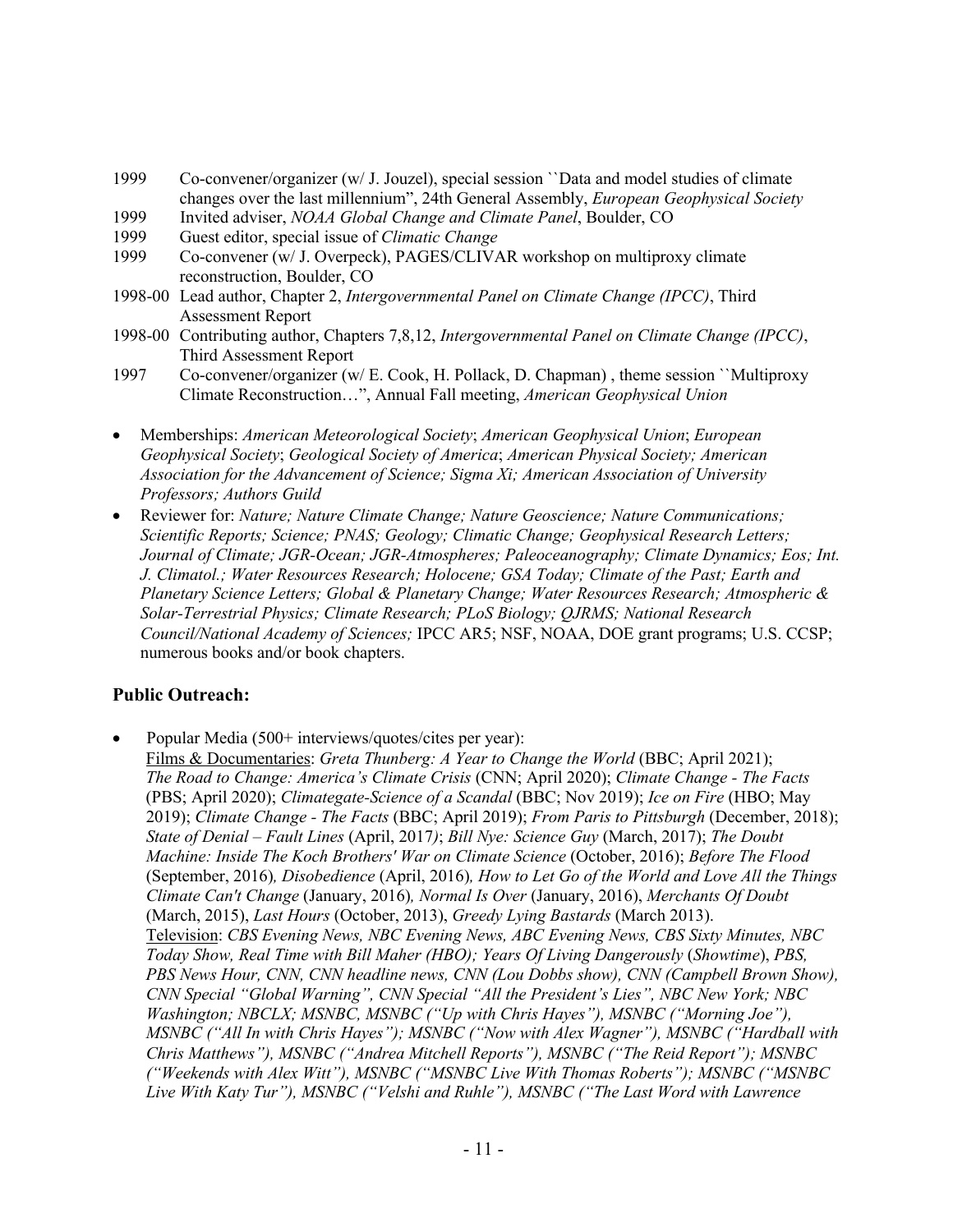*O'Donnell"); CNBC ("The News with Shepard Smith"); NBC LX, ABC Nature's Edge (with Bill Blakemore); PBS ("Charlie Rose Show"); Democracy Now; BBC; Sky News; CBC News; CBC ("The Hour" with George Stroumboulopoulos); Current TV ("The Young Turks" with Cenk Uygur); Current TV ("The War Room" with Jennifer Granholm); 60 Minutes Australia (Australia);; The Project (Australia); ABC (Q&A; Australia); ABC News (Lateline Show; Australia); ABC News (News Breakfast; Australia); Bloomberg Television; RT Network ("The Big Picture with Thom Hartmann"); The Agenda with Steve Paikin (TVO); The Whole Truth with David Eisenhower (WHYY); Chedder TV; The Rubin Report; Al Jazeera English ("Inside Story"); Al Jazeera America ("Inside Story"); PBS NOVA; TruTV ("Adam Ruins Everything"); The Weather Channel, The Weather Channel "Weather Gone Viral" series, The History Channel, Earth: The Climate Wars, Volatile Earth (TV mini-series, UK), The Research Channel, Accuweather (and numerous regional/local television news programs)*

Radio and podcast: *BBC, BBC World Service; NPR ("All Things Considered"; "Talk of the Nation"; "Earth and Sky"; "Science Friday"; "Diane Rehm Show"; "On Point with Tom Ashbrook"), PRI ("To The Point", "Living On Earth", "The Takeaway", "The World"); Fox News ("Alan Colmes Show"), Michael Smerconish show, Al Franken Podcast, Voice of America, CBC Radio; CBC Radio ("The Current"); CBC Radio ("Quirks & Quarks");ABC News Radio (Australia); Stand Up! With Pete Dominick (Sirius/XM radio), Majority Report with Sam Seder, Ring of Fire with Robert F. Kennedy Jr., Thom Hartmann show, "Explorations in Science" with Michio Kaku; WCBS, KCBS; WAMU (Kojo Nnamdi show), WHYY radio (Radio Times with Marty Moss-Coane); KQED (San Fran); KALW (San Fran); KTRH (Houston), WPSU, Radio PA (Harrisburg), WWL Radio News (New Orleans), WFAE ("Charlotte Talks", Charlotte); On the Green Front with Betsy Rosenberg (Progressive Radio Network); CLEO "House of Fire" podcast; Year Project "Climate 2020" podcast; ClimaTrends podcast; TalkRadio (UK) (and numerous others)* Print (weekly/monthly): *Time, Newsweek, Life, US News & World Report, New Republic, The Atlantic, Economist, Rolling Stone, Vanity Fair, Esquire, The New Yorker, Mother Jones, American Prospect, The Nation, Chronicle of Higher Education, Miller-McCune, Macleans (and numerous* 

*others)*

Print (weekly/monthly, scientific): *Scientific American, New Scientist, National Geographic, Discover, Science News, Science, Nature, Popular Science, Seed, Cosmos, Geotimes, Weekly Reader ("current science"), Audubon Magazine, Scholastic SuperScience (and numerous others)*

Print (daily): *USA Today, New York Times, New York Times "Science Times", New York Daily News, Washington Post, Wall Street Journal, National Journal, Boston Globe, Los Angeles Times, San Francisco Chronicle, Seattle Times, Houston Chronicle, Chicago Tribune, International Herald Tribune, Philadelphia Inquirer, Pittsburgh Tribune-Review, Pittsburgh Post-Gazette, Miami Herald, Washington Times, Christian Science Monitor; National Post (Canada); London Times (UK), The Guardian (UK), The Independent (UK); Die Welt (Germany), Le Monde (France), Pravda (Russia) (and numerous others)*

Print (daily, syndicated): *AP, UPI, Reuters, Scripps Howard, Knight Ridder, McClatchy, Ascribe*, *Greenwire*

Online: *Huffington Post, Salon, Slate, Discovery Channel, Time, National Geographic, LiveScience, The Conversation (and numerous others)*

Interactive Online Events: *Guardian live blog; Huffington Post Live; Reddit, Fire Dog Lake, Daily Kos, Allegheny Front*

Theater: *Rap Guide to Climate Chaos "TalkBack", Soho Playhouse, New York, NY, 5/14/16; Extreme Whether, Theater for the New City, New York, NY, 10/2/14-10/26/14*

Profiles: *Scientific American*, *Discover, Fortune, New Scientist*, *Mother Jones*, *Audubon Magazine, Harrisburg Patriot-News, Williamsport Guardian, TRT World, The Centre Daily Times; The*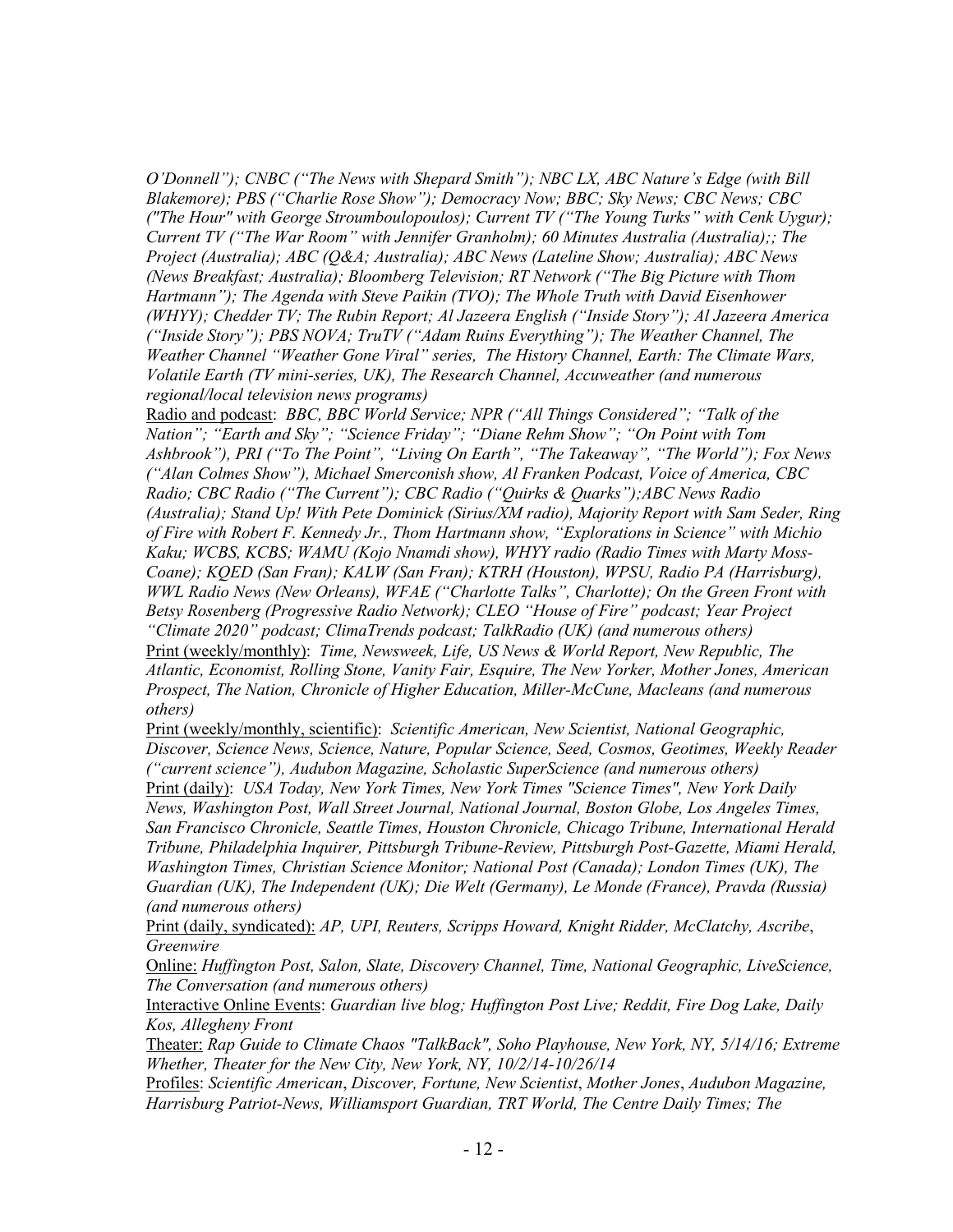*Tribune-Democrat; The Independent (UK), Le Monde (France), Die Zeit (Germany), Eos (American Geophysical Union), Catalyst (Union of Concerned Scientists Newsletter), The Lion's Roar (Penn State); The Cavalier Daily (UVa); Yale Alumni Magazine, Penn Stater (Penn State Alumni Magazine), California Magazine (UC Berkeley Alumni Magazine); Academic Influence*

• Op-Eds/Commentaries: *Newsweek* (Apr 6, 2021); *The Guardian* (Mar 24, 2021); *Newsweek* (Feb 23, 2021); *Crikey* (Feb 8 2021); *The Hill* (Feb 4, 2021); *USA Today* (Feb 2, 2021); *NBC News Think* (Dec 19, 2020); *The Guardian* (Oct 18, 2020); *The Guardian* (Oct 16, 2020); *Newsweek* (Sep 28, 2020); *Newsweek* (Sep 14, 2020); *Newsweek* (Aug 28, 2020); *Newsweek* (Aug 11, 2020); *The Guardian* (Jul 29, 2020); *California Magazine* (Summer 2020); *The Hill* (Jun 1, 2020); *Newsweek* (May 7, 2020); *Newsweek* (Apr 1, 2020); *The Guardian* (Feb 6, 2020); *The Guardian* (Feb 3, 2020); *Newsweek* (Jan 14, 2020); *The Conversation* (Jan 10, 2020); *The Guardian* (Jan 2, 2020); *Newsweek* (Nov 14, 2019); *Tampa Bay Times* (Nov 12, 2019); *Newsweek* (Oct 29, 2019); *Lexington Herald-Leader* (Oct 2, 2019); *Times Higher Education* (Sep 27, 2019); *Newsweek* (Sep 24, 2019); *Time Magazine* (Sep 12, 2019); *The Guardian* (Sep 4, 2019); *Hartford Courant* (Aug 25, 2019); *Spektrum (Germany)*(Jun 19, 2019); *USA Today* (Jun 3, 2019); *Courier-Journal* (May 16, 2019); *Observer-Reporter* (Apr 28, 2019); *Harrisburg Patriot-News* (Mar 25, 2019); *The Guardian* (Mar 20, 2019); *New Zealand Herald* (Mar 5, 2019); *The Observer/Guardian* (Feb 3, 2019); *Newsweek* (Aug 22, 2019); *Newsweek* (Aug 15, 2019); *Newsweek* (Aug 6, 2019); *Newsweek* (Jun 6, 2019); *Newsweek* (May 21, 2019); *Newsweek* (May 10, 2019); *Newsweek* (Apr 24, 2019); *National Geographic* (Apr 22, 2019); *Newsweek* (Apr 5, 2019); *Pittsburgh Tribune-Review* (Mar 29, 2019); *Newsweek* (Mar 28, 2019); *Newsweek* (Apr 5, 2019); *Huffington Post* (Dec 11, 2018); *Politico* (Nov 29, 2018); *Newsweek* (Nov 28, 2018); *Hartford Courant* (Nov 3, 2018); *Washington Post* (Nov 2, 2018); *The Guardian* (Sep 14, 2018); *Virgin Racing* (Aug 6, 2018); *The Hill* (Jun 13, 2018); *Scientific American* (Apr 20, 2018); *New Scientist* (Feb 21, 2018); *New York Times* (Feb 5, 2018); *Climate Reality* (Jan 4, 2018); *The Bend Bulletin* (Jan 2, 2018); *CNN* (Nov 7, 2017); *The Bend Bulletin* (Oct 25, 2017); *The Guardian* (Aug 28, 2017); *Scientific American* (Sep 8, 2017); *Washington Post* (Sep 7, 2017); *Washington Post* (Jul 12, 2017); *Common Dreams* (Jul 10, 2017); *The Colorado Springs Gazette* (Aug 13, 2017); *The San Diego Union-Tribune* (Jul 7, 2017); *The Roanoke Times* (Jun 11, 2017); *Foreign Affairs* (Apr 21, 2017); *Time* (Apr 8, 2017); *New Scientist* (Feb 10, 2017); *Undark Magazine* (Feb 10, 2017); *The Guardian* (Feb 6, 2017); *The Hill* (Jan 31, 2017); Columbia Univ/LDEO *Voices* (Jan 9, 2017); *Centre Daily Times* (Dec 23, 2016); *Washington Post* (Dec 16, 2016); *Le Monde* (Nov 29, 2016); *Alternet* (Oct 14, 2016); *Huffington Post/Ecowatch* (Oct 3, 2016); *Huffington Post/Ecowatch* (Sep 19, 2016); *Washington Post* (Sep 18, 2016); *The Hill* (Sep 14, 2016); *Regina Leader-Post* (Jul 19, 2016); *Huffington Post/Ecowatch* (Jul 15, 2016); *Prescott Daily Courier* (May 28, 2016); *Centre Daily Times* (May 26, 2016); *Huffington Post/Ecowatch/Planet Experts* (Mar 28, 2016); *Columbia Basin Herald* (Mar 24, 2016); *Harrisburg Patriot-News* (Feb 25, 2016); *Knoxville News-Sentinel* (Feb 7, 2016); *LiveScience/Huffington Post* (Jan 25, 2016); *New York Times* (Dec 7, 2015); *The Union* (Oct 10, 2015); *Huffington Post/Ecowatch/Planet Experts*  (Dec 23, 2015); *Huffington Post* (Dec 13, 2015); *The Union* (Sep 23, 2015); *Huffington Post/Ecowatch/Planet Experts* (Sep 21, 2015); *Huffington Post/Ecowatch* (Sep 11, 2015); *The Guardian* (Aug 11, 2015); *Ecowatch* (Jun 5, 2015), *Australian Broadcasting Corporation* (Apr 8, 2015), *Huffington Post/Planet Experts/Ecowatch* (Feb 26, 2015); *The Guardian* (Jan 31, 2015); *EcoWatch* (Jan 30, 2015); *Providence Journal* (Dec 11, 2014)*); Huffington Post/Ecowatch* (Dec 8, 2014); *Philadelphia Inquirer* (Dec 5, 2014); *The Conversation* (Oct 21, 2014); *Huffington Post* (Oct 17, 2014); *Huffington Post* (Oct 10, 2014); *Huffington Post/EcoWatch* (Oct 3, 2014); *Huffington Post/EcoWatch* (Sep 19, 2014); *Huffington Post/EcoWatch* (Aug 7, 2014); *Ecowatch* (Aug 6, 2014); *Allentown Morning Call* (Jul 30, 2014); *Huffington Post* (Jun 9, 2014); *Huffington Post* (May 18, 2014); *The Guardian* (May 6, 2014); *EcoWatch* (Mar 27, 2014); *Centre Daily Times* (Mar 20, 2014);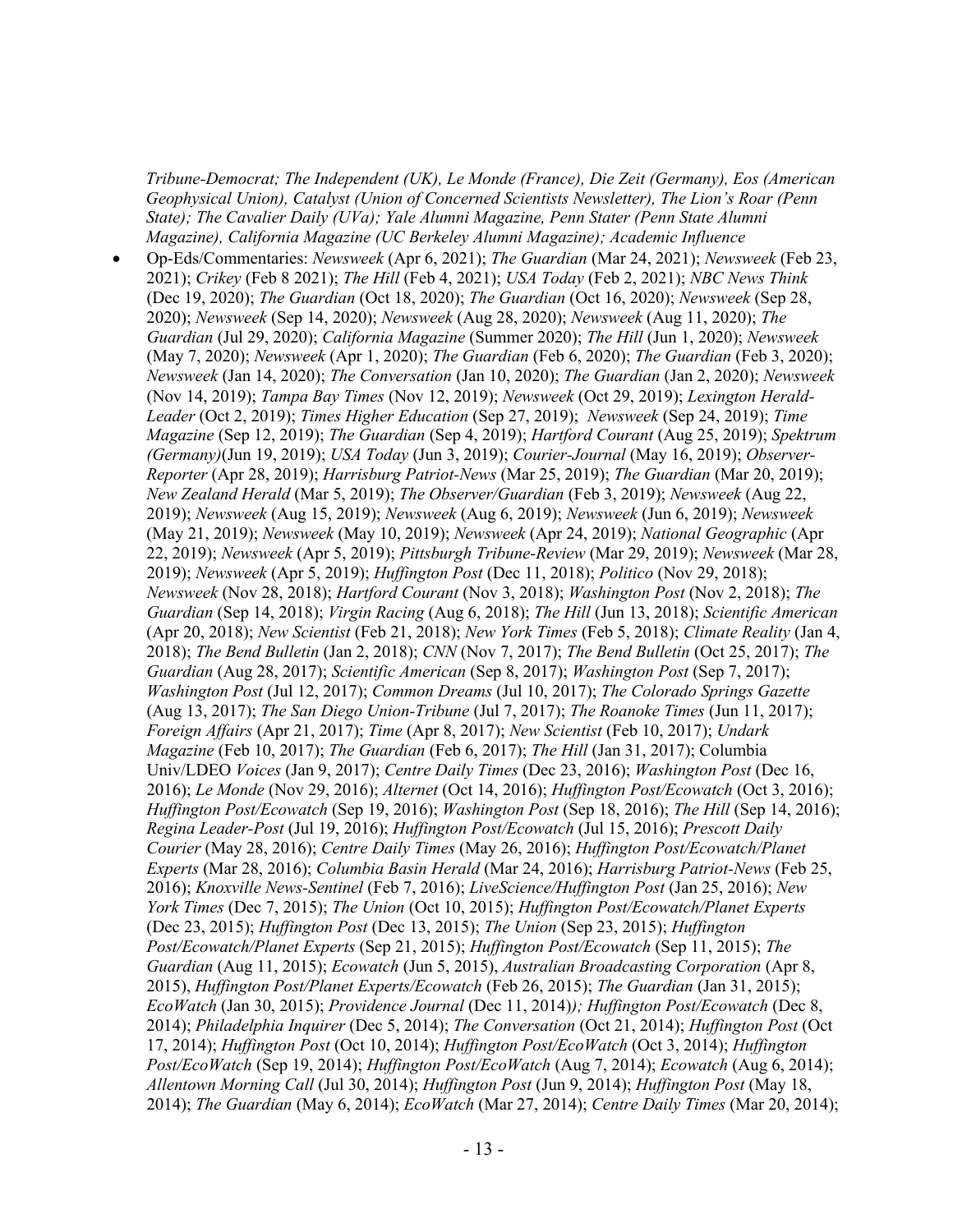*LiveScience* (Feb 25, 2014); *The Pittsburgh Post-Gazette* (Feb 23, 2014)*; Mark News* (Feb 21, 2014); *Huffington Post* (Feb 9, 2014); *New York Times* (Jan 19, 2014); *The Virginian-Pilot* (Jan 8, 2014); *Scranton Times-Tribune* (Dec 20, 2013); *Huffington Post* (Nov 21, 2013); *EcoWatch* (Nov 16, 2013); *Huffington Post* (Oct 31, 2013); *The Guardian* (Sep 28, 2013); *Australian Broadcasting Corporation* (Sep 27, 2013); *Huffington Post* (Sep 27, 2013); *LiveScience* (Sep 26, 2013); *Richmond Times-Dispatch* (Aug 24, 2013)*; Centre Daily Times* (Jun 27, 2013), *Harrisburg Patriot-News* (Jun 13, 2013); *Huffington Post* (May 13, 2013); *The Scientist* (Mar 27, 2013); *Australian Broadcasting Corporation* (Apr 12, 2013); *Huffington Post* (Feb 4, 2013); *Popular Science* (Dec 12, 2012); *Huffington Post* (Sep 24, 2012); *Pittsburgh Post-Gazette* (Sep 12, 2012); *Australian Broadcasting Corporation* (Aug 7, 2012); *The Mark News* (April 20, 2012); *The Daily Climate* (Aug 6, 2012); *The Vancouver Sun* (June 7, 2012); *World Financial Review* (May/June, 2012); *The Reporter* (May 14, 2012); *The Helsinki Times* (May 9, 2012); *The Trentonian* (April 13, 2012); *CNN* (March 28, 2012); *Orange Country Register* (Mar 16, 2012); *BBC Knowledge* (Feb 2012)*; BBC Focus* (Dec 2011)*; Politico* (Mar 8, 2011); *New Scientist* (Nov 2, 2010); *Milwaukee Journal Sentinel* (Oct 9, 2010*); Washington Post* (Oct 8, 2010); *Minneapolis Star-Tribune* (Jul 29, 2010); *Voices of Central Pennsylvania* (Feb 2010); *Washington Post* (Dec 18, 2009; reprinted in *Miami Herald 12/19/09*, *Salt Lake Tribune 12/18/09*, and *Monterey Herald 12/21/09*); *Harrisburg Patriot-News* (Feb 11, 2007); *St Louis Post-Dispatch* (Feb 23, 2006); *The Press* (NJ; Feb 7, 2006*); Roanoke Times* (Feb 7, 2006); *Middleton Times-Herald* (NY; Feb 7, 2006); *Akron Beacon Journal* (Feb 6, 2006); *Anniston Star* (AL; Feb 5, 2006); *Newark Star-Ledger* (Feb 5, 2006); *Salt Lake Tribune* (Feb 3, 2006); *Post Standard* (NY; Feb 2, 2006); *Providence Journal* (Oct 3, 2003); *Seattle News-Tribune* (Aug 10, 2003)

- Letters published: *The Guardian* (Nov 13 2020);*; The Boston Globe* (Mar 18 2020); *The Eagle-Tribune* (Nov 30 2019); *The Aspen Times* (Jul 2 2019); *The Guardian* (Apr 3 2019); *Centre Daily Times* (Sep 9, 2018); *The Daily Item* (Aug 24, 2018); *StateCollege.com* (Aug 20, 2018); *Wall Street Journal* (May 22, 2018); *Asheville Citizen-Times* (Jan 16, 2018); *Transylvania Times* (Jan 15, 2018); *San Luis Obispo New Times* (Aug 10, 2017); *New Times Findlay Courier* (Jun 20, 2017); *Curry Pilot* (Jun 14, 2017); *New Haven Register* (Apr 12, 2017); *Litchfield County Times* (Apr 12, 2017); *Santa Clarita Valley Signal* (Apr 11, 2017); *Del Mar Times* (Feb 23, 2017); *Trentonian/Pottsdown Mercury* (Feb 1, 2017); *Los Angeles Times* (Jan 19, 2017); *Des Moines Register* (Dec 23, 2016); *Manchester Union Leader* (Nov 23, 2016); *Sun Community News* (Jul 1, 2016); *St. Albert Gazette*  (Jun 29, 2016); *Times-News* (May 3, 2016); *Centre Daily Times* (May 2, 2016); *Conway Daily Sun* (Apr 29, 2016); *Lakeland Times* (Jan 8, 2016)*; Crossville Chronicle* (Jan 6, 2016)*; Lakeland Times*  (Dec 18, 2015)*; Lakeland Times* (May 22, 2015)*; St John's Telegram* (Apr 17, 2015)*; Waterbury Republican-American* (Sep 14, 2014)*; Louisville Courier-Journal* (Jan 21, 2014)*; Richmond Times-Dispatch* (Aug 5, 2013)*; Bismarck Tribune* (Sep 15, 2012); *The Garden Island* (Sep 14, 2012); *U-T San Diego* (Aug 30, 2012); *Wall Street Journal* (Mar 22, 2012); *Pittsburgh Post-Gazette* (Feb 28, 2012); *The Australian* (Feb 3, 2012); *Wall Street Journal* (Feb 1, 2012); *Wall Street Journal* (Dec 5, 2011); *Scientific American* (Oct 2011); *Newsweek* (Mar 15, 2010); *Wall Street Journal* (July 15, 2010); *Wall Street Journal* (Dec 31, 2009); *Washington Post* (Dec 1, 2009); *Harrisburg Patriot-News* (Oct 18, 2009); *New York Times* (Mar 20, 2007) (and several others).
- Book Reviews: *On Fire* by Naomi Klein (Nature, Sep 18 2019); *Atmosphere of Hope* by Tim Flannery (Los Angeles Review of Books, Oct 6, 2015); *Agenda 21* by Glenn Beck (Popular Science, Dec 12, 2012); *Language Intelligence* by Joe Romm (RealClimate, Aug 20, 2012); Climate Cover Up by James Hoggan and Richard Littlemore (RealClimate, Oct 20, 2009); *Unscientific America* by Chris Mooney and Sheril Kirshenbaum (RealClimate, Jul 8, 2009); *Storm World* by Chris Mooney (RealClimate, Jun 8, 2007); *Paleoclimate, Global Change, and the Future* by Ray Bradley (*Eos*, Oct 7, 2003)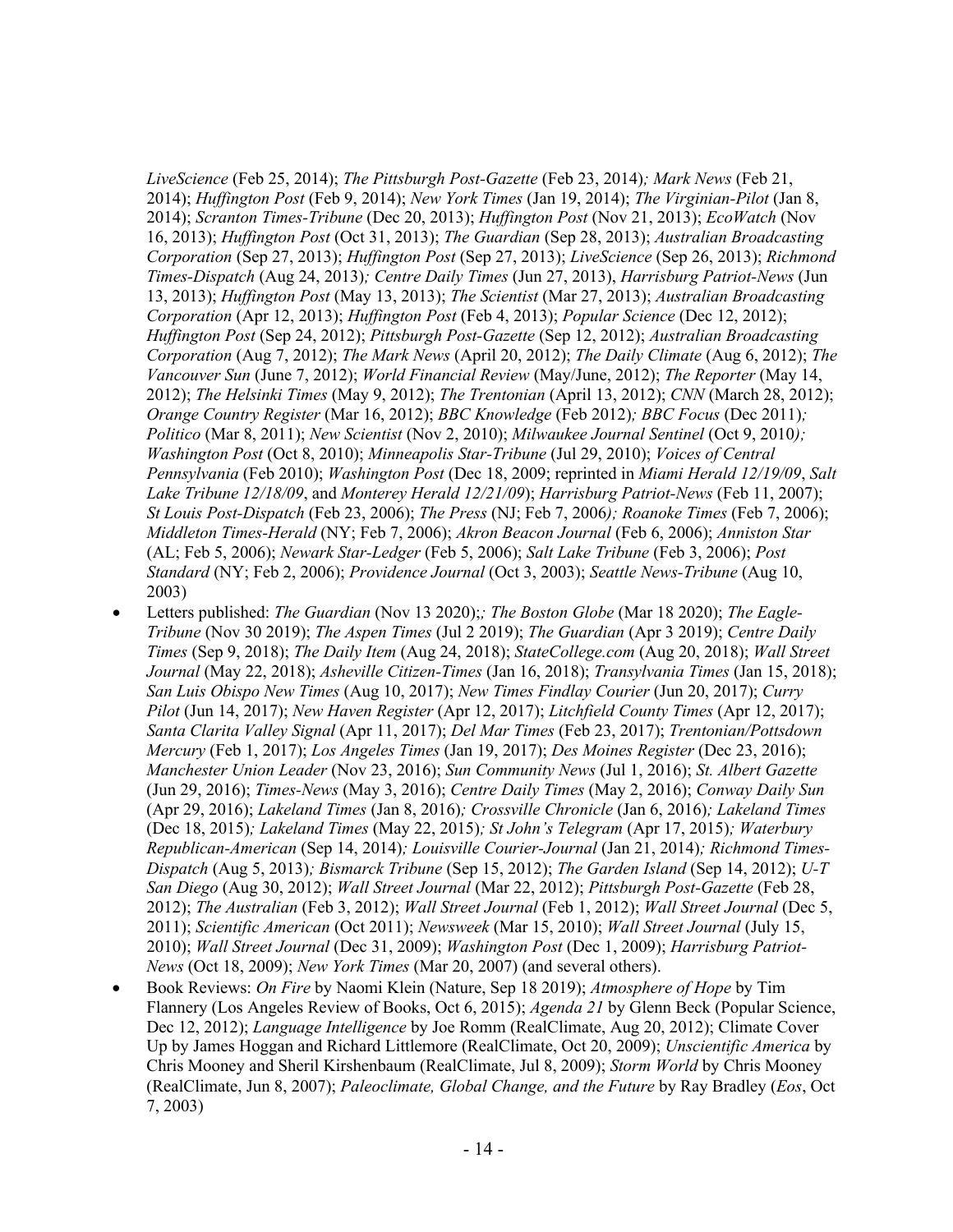• Review quotes (books): *Drought, Flood, Fire: How Climate Change Contributes to Recent Catastrophes* by Chris Funk (2021); *Around the World in 80 Plants* by Jonathan Drori (2021); *Resetting the Future: What If Solving the Climate Crisis Is Simple* by Tom Bowman (2021); *The Loneliest Polar Bear* by Kale Williams (2021); *Crude A Memoir* by Pablo Fajardo, Sophie Tardy-Joubert, Illustrated by Damien Roudeau, and translated by Hannah Chute (2021); *How to Spend a Million Dollars* by Rowan Hooper (2021); *Investing to Save the Planet* by Alice Ross (2020); *100% Clean, Renewable Energy and Storage for Everything* by Marc Jacobson (2020); *Youth to Power* by Jaime Margolin (2020)*; How Are We Going to Explain This?: Our Future on a Hot Earth* by Jelmer Mommers (2020); *Cranky Uncle: Cranky Uncle vs. Climate Change: How to Understand and Respond to Climate Science Deniers* by John Cook (2020)*; The Triumph of Doubt* by David Michaels (2020); *Mississippi River: Headwaters and Heartland to Delta and Gulf* by David Freese and Simon Winchester (2020); *How to Talk to Your Kids About Climate Change* by Harriet Shugarman (2020); *The Future We Choose: Surviving the Climate Crisis* by Christiana Figueres and Tom Rivett-Carnac (2020); *The Weathermaker* by Glenn Schwartz (2020); *The Triumph of Doubt* by David Michaels (2020); *The Citizen's Guide to Climate Success* by Mark Jaccard (2019); *The Climate Crisis and Corrupt Politics* by Larry Schweiger (2019); *Watershed* by H.N. Deeb (2019); *Irma Was Here* by Diandra Jone (2019); *Why Trust Science* by Naomi Oreskes (2019); *From What Is to What If* by Rob Hopkins (2019); *The Future of Academic Freedom* by Henry Reichman (2019); *Renewable Energy: A Primer for the Twenty-First Century* by Bruce Usher (2019); *Sudden Spring: Stories of Adaptation in a Climate-Changed South* by Rick Van Noy (2019); *The World of Thermo* by Guy Walton (2018); *The Memory We Could Be: Overcoming Fear to Create Our Ecological Future* by Daniel Macmillen Voskoboynik (2018); *The Universe as It Really Is: Earth, Space, Matter, and Time* by Thomas R. Scott and James Powell (2018); *A New Reality: Human Evolution for a Sustainable Future by* Dr. Jonas Salk and Jonathan Salk (2018); *The Drawdown Agenda*  (podcast, 2018); *The Skeptics Guide to the Universe* by Steven Novella (2018); *Climate Change in Human History* by Benjamin Lieberman and Elizabeth Gordon (2018); *Negan the Stardust* by K.C. Land (2017); *Tales of an Ecotourist* by Mike Gunter Jr. (2017); *Everything All at Once* by Bill Nye (2017), *The Climate Majority* by Leo Barasi (2017); *Being The Change* by Peter Kalmus (2017); *Not A Scientist* by Dave Levitan (2017); *Gaia and the Golden Toad* by Joan Muller (2016); *The Cure for Catastrophe* by Robert Muir-Wood (2016); *War On Science* by Shawn Otto (2016); *The Truthful Art* by Alberto Cairo (2016); *How The World Breaks* by Stan and Paul Cox (2016); *When The Wind Blows* by Stacy Clark (2015); *Harnessing Science to Change the World* by Bill Nye (2015); *Climate Change and Society: Sociological Perspectives* by Riley E. Dunlap and Robert J. Brulle (2015); *Climate Change, Capitalism and Corporations: Processes of Creative Self-destruction* by Christopher Wright and Daniel Nyberg (2015); *Please Don't Paint Our Planet Pink* by Gregg Kleiner and Laurel Thompson (2015); *Your Life as Planet Earth* by Howard Lee (2014); *Virginia Climate Fever* by Stephen Nash (2014)*; Climate Peril* by John J. Berger (2014); *The Big Pivot* by Andrew Winston (2014); *The Collapse of Western Civilization: A View from the Future* by Naomi Oreskes and Erik Conway (2014); *Fore and the Future of Practically Everything* by Richard L. Handy (2013); *Banned on the Hill* by Franke James (2013); *The Zero Footprint Baby* by Keya Chatterjee (2013); *The Year of the Bad Decision* by Charles Sobczak (2013); *Rising Seas: Past, Present, Future* by Vivien Gornitz (2013); *Rising Sea Levels: An Introduction to Cause and Impact*  by Hunt Janin and Scott A. Mandia (2013); *Overheated* by Andrew Guzman (2013); *The Aviator* by Gareth Renowden (2012); *Snowcial: An Antarctic Social Network Story* by Chelsea Prince (2012); *Navigating The Perfect Moral Storm: Climate Ethics* by Donald Brown (2012); *The Evolution of Everything* by Mark Sumner; *Storm World* by Chris Mooney (2008); *Climate Change: What it Means for Us, Our Children, and Our Grandchildren",* edited by Joseph Dimento and Pamela Doughman (2007)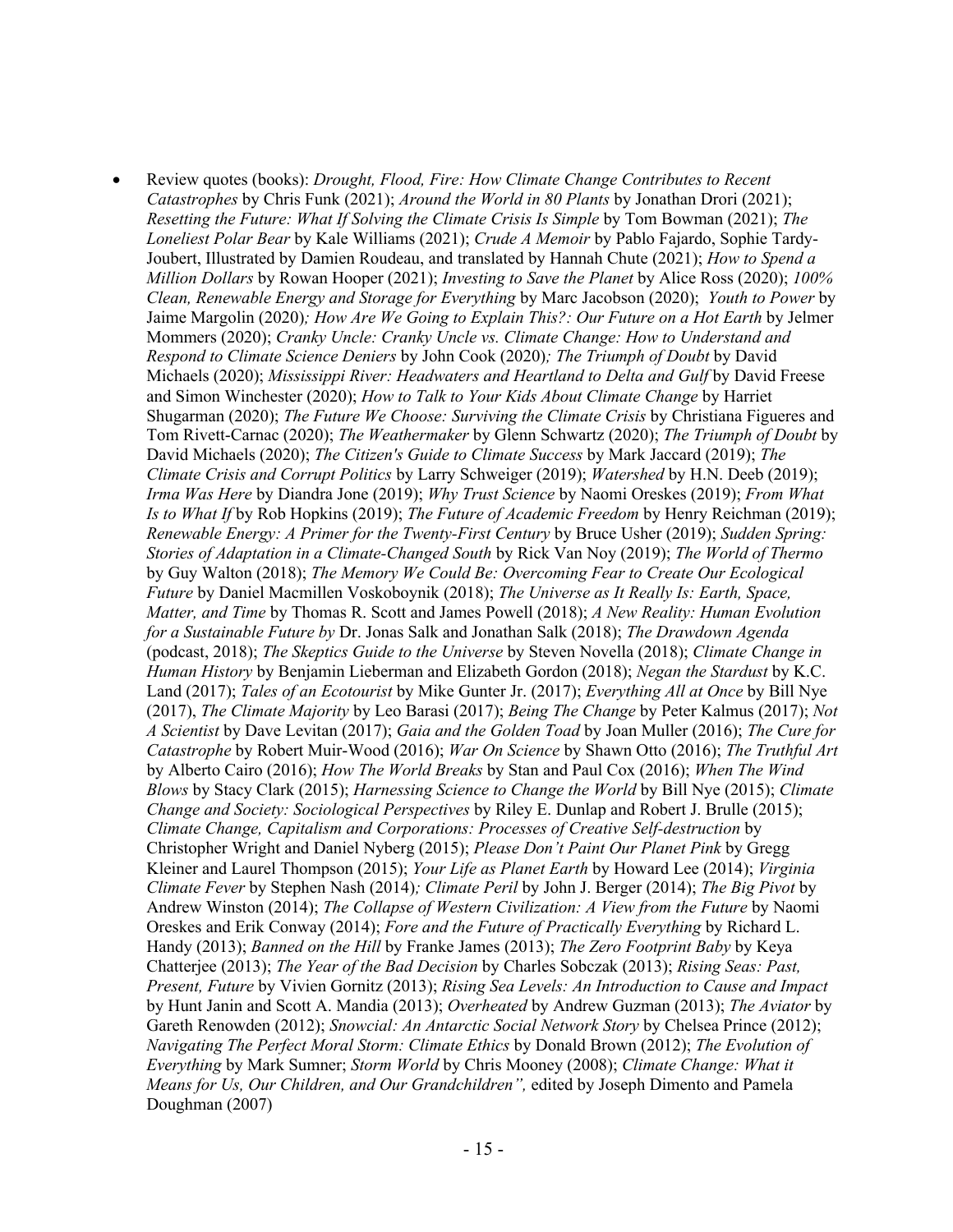- Review quotes (other): *Changing the Digital Climate: How Climate Change Web Content is Being Censored Under the Trump Administration* by The Environmental Data & Governance Initiative (EDGI) (report, 2018); *Being The Change* (film, 2017); *A Burning Question* (film, 2012)
- Press Conferences: American Physical Society (3/17/21); American Geophysical Union (12/12/17); American Association for the Advancement of Science (2/13/15); Healthy Environment Alliance of Utah (5/14/14); PennEnvironment (6/5/13); Truman National Security Project, PennFuture, Mid-Atlantic Renewable Energy Coalition & selected members of the Pennsylvania General Assembly (1/14/13); European Geophysical Union (4/26/12); Prism Public Affairs (11/18/10); PennEnvironment (9/8/10); National Wildlife Federation (8/25/10); American Geophysical Union (12/17/09); Resource Media (11/24/09); National Science Foundation (8/11/09); European Geophysical Union (4/23/09); American Geophysical Union (5/30/02)
- Guest contributor to: *One Degree* (The Weather Channel); *Seed Magazine*; *Climate One* (The Commonwealth Club), *The Weather Underground*, *Climate Reality*
- Co-founder and contributor, climate science website "*RealClimate.org*" (founded 12/04)
- Advisory boards/councils: *EcoAthletes*, 2019-,*Science Debate*, 2019-, *One Earth*, 2018-, *End Climate Silence*, 2018-, *Cover Climate*, Public Citizen, 2018-, Climate Action Platform, 2018-, Climate Leadership Engagement Opportunities (CLEO), 2018-, Virgin Racing/Richard Branson's *Race Against Climate Change*, 2017-, *Being The Change* film, 2017-18, *RENEW* Institute, SUNY-Buffalo, 2017-, Tidewater Security Project, 2016-, *ClimateTruth.org*, 2015-, *Planet Experts*, 2014, California Climate Breakthrough Initiative, 2014-, National Center for Science Education (NCSE), 2014-19, 314PAC 2014-15, *Climate Accountability Institute*, 2014-, Climate Hawks Vote PAC, 2013-, *Climate Communication*, 2011-, *Polar Bears International*, 2010-, *Climate Change Communication Network,* 2010-, *OurEarth.org*, 2008-, *1Sky*, 2008-11, *Climate Solutions Project*, *Bowman Group*, 2007-10
- Secretary of Science and Environment, "Shadowing Trump" shadow cabinet, 2017-21
- Climate Advisory Committee, Hillary Clinton Presidential Campaign, 2016
- Science Advisor for film *Bill Nye: Science Guy*, 2015-17
- Virginia Governor's Climate Change and Resiliency Commission, 2014-15
- Senior Science Advisor for *Green World Rising* (Leonardo DiCaprio Foundation), 2014-15
- Adviser, Project Drawdown, 2014-
- Science Advisor for Showtime series, *Years of Living Dangerously*, 2013-15
- Advisory Committee, "CLUES" (museum/community partnership of the *Franklin Institute Science Museum*, Phila. PA), 2009
- Adviser to California Attorney General/Governor Jerry Brown, 2007-18
- Assisted with *Museum of Modern Art (New York*) exhibit "Design and the Elastic Mind*",* Fall 2007
- Our findings (Kemp et al, 2011) cited in "State of the Union" address by President Barack Obama (Jan 20, 2015).
- Our findings (Mann et al 1999) cited in "State of the Union" address by President William Clinton (Jan 27, 2000).
- Advisor to numerous other policy makers, public policy experts, opinion leaders, governmental and non-governmental organizations (1999-)
- Online Course on *Climate Science*, United Nations Sustainable Development Solutions Network (SDSN) SDG Academy/EdX (beginning Fall 2019)

#### **Books:**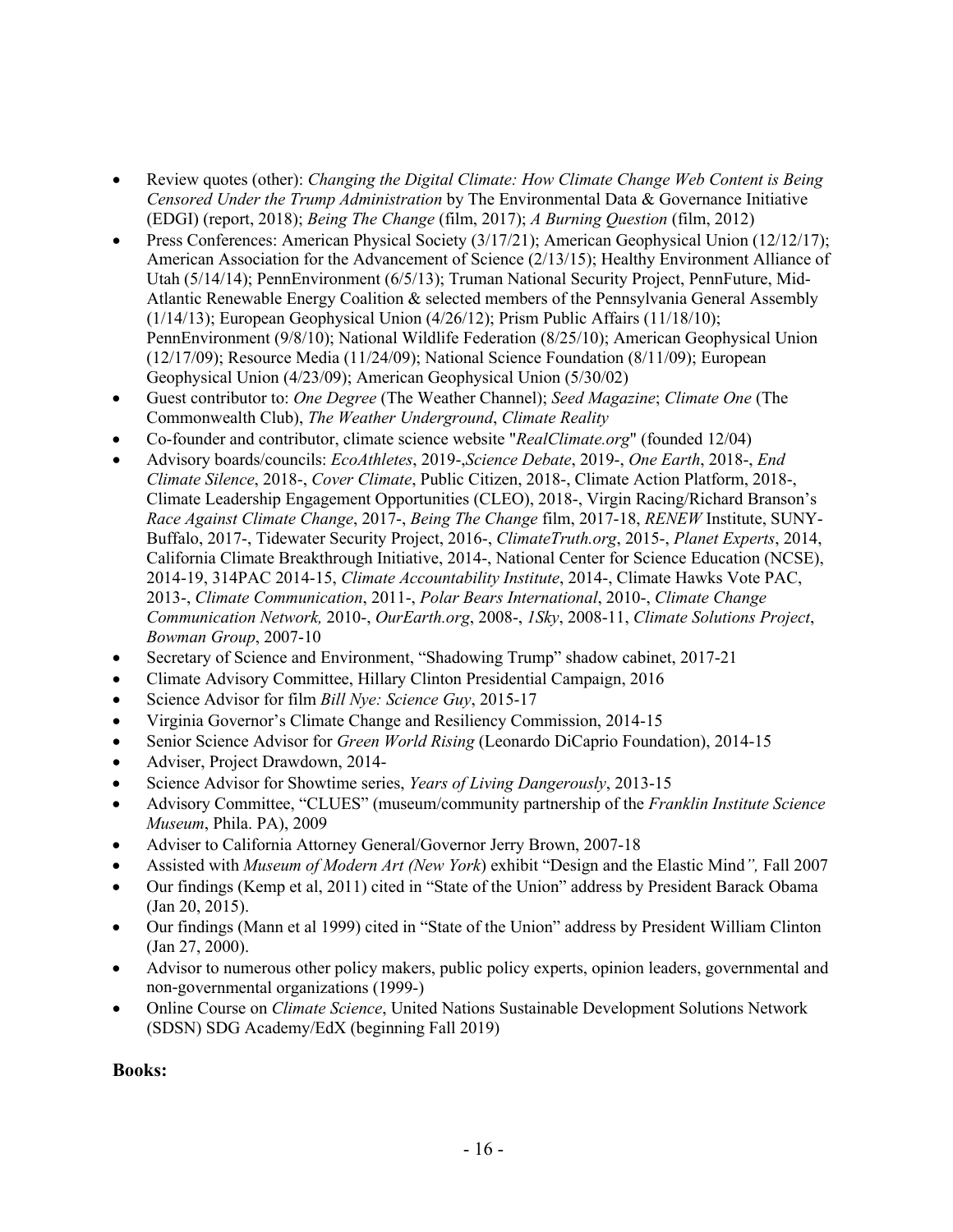- **Mann, M.E.** *The New Climate War: The Fight to Take Back Our Planet*, Public Affairs/Hachette (U.S.) / Scribe Publications (Australia/New Zealand/UK), 351 pp, 2021 (published translations: Italian, German, Polish, Korean, Chinese).
- **Mann, M.E.** and Toles, T., *The Madhouse Effect: How Climate Change Denial is Threatening our Planet, Destroying our Politics, and Driving us Crazy*, Columbia University Press (paperback edition with additional chapter), 240 pp, 2018.
- Herbert, M. and **Mann, M.E.**, *The Tantrum That Save The World*, World Saving Books, 34 pp, 2018 (published translations: Italian, Korean, Turkish).
- **Mann, M.E.** and Toles, T., *The Madhouse Effect: How Climate Change Denial is Threatening our Planet, Destroying our Politics, and Driving us Crazy*, Columbia University Press, 208 pp, 2016 (published translations: Italian, German).
- **Mann, M.E.** and Kump, L.R., *Dire Predictions: Understanding Climate Change* (2<sup>nd</sup> edition). Pearson/DK, 224 pp, 2015.
- **Mann, M.E.**, *The Hockey Stick and the Climate Wars: Dispatches From the Front Lines* (paperback edition with new foreword and additional chapter), Columbia University Press, 423 pp, 2013.
- **Mann, M.E**., *The Hockey Stick and the Climate Wars: Dispatches From the Front Lines*, Columbia University Press, 352 pp, 2012 (published translations: Japanese).
- **Mann, M.E.** and Kump, L.R., *Dire Predictions: Understanding Global Warming*, Pearson/DK, 208 pp, 2008.

# **Refereed Journal Articles:**

*cited articles = 212, citations=19435, h-index = 62 (ISI); http://www.researcherid.com/rid/B-8472-2017 cited articles = 551, citations=39947, h-index = 85 (Google Scholar); https://scholar.google.com/citations?user=KrRw4RIAAAAJ*

- Meehl, G.A., Richter, J.H., Teng, H., Capotondi, A, Cobb, K., Doblas-Reyes, F., Donat, M.G., England, M.H., Fyfe, J.C., Han, W., Kim, H., Kirtman, B.P., Kushnir, Y., Lovenduski, N.S., **Mann, M.E.**, Merryfield, W.J., Nieves, V., Pegion, K., Rosenbloom, N., Sanchez, S.C.,. Scaife, A.A., Smith, D., Subramanian, A.C., Sun, L., Thompson, D., Ummenhofer, C.C., Xie, S.-P. Initialized Earth System prediction from subseasonal to decadal timescales. *Nat Rev Earth Environ*, doi: 10.1038/s43017-021-00155-x, 2021.
- **Mann, M.E.,** Steinman, B.A., Brouillette, D.J., Miller, S.K., Multidecadal Climate Oscillations During the Past Millennium Driven by Volcanic Forcing, *Science,* 371, 1014–1019, 2021.
- Cheng, L., Trenberth, K.E., Gruber, J., Abraham, J.P., Fasullo, J.T., Li., G., **Mann, M.E.**, Zhao, X., Zhu, J., Improved estimates of changes in upper ocean salinity and the hydrological cycle, *J. Climate*, 33, 10357–10381, 2020.
- Li., G., Cheng, L., Zhu, J., Trenberth, K.E., **Mann, M.E.**, Abraham, J.P., Increasing Ocean Stratification Over the Past Half Century, *Nature Climate Change* 10, 1116-1123, doi: 10.1038/s41558-020-00918-2, 2020.
- Konapala, G., Mishra, A.K., Wada, Y., **Mann, M.E**., Climate Change Will Affect Global Water Availability through Compounding Changes in Seasonal Precipitation and Evaporation, *Nature Communications,* 11, 3044, doi: 10.1038/s41467-020-16757-w, 2020.
- **Mann, M.E**., Steinman, B.A., Miller, S.K., Absence of Internal Multidecadal and Interdecadal Oscillations in Climate Model Simulations, *Nature Communications* 11, 49, doi:10.1038/s41467-019- 13823-w, 2020.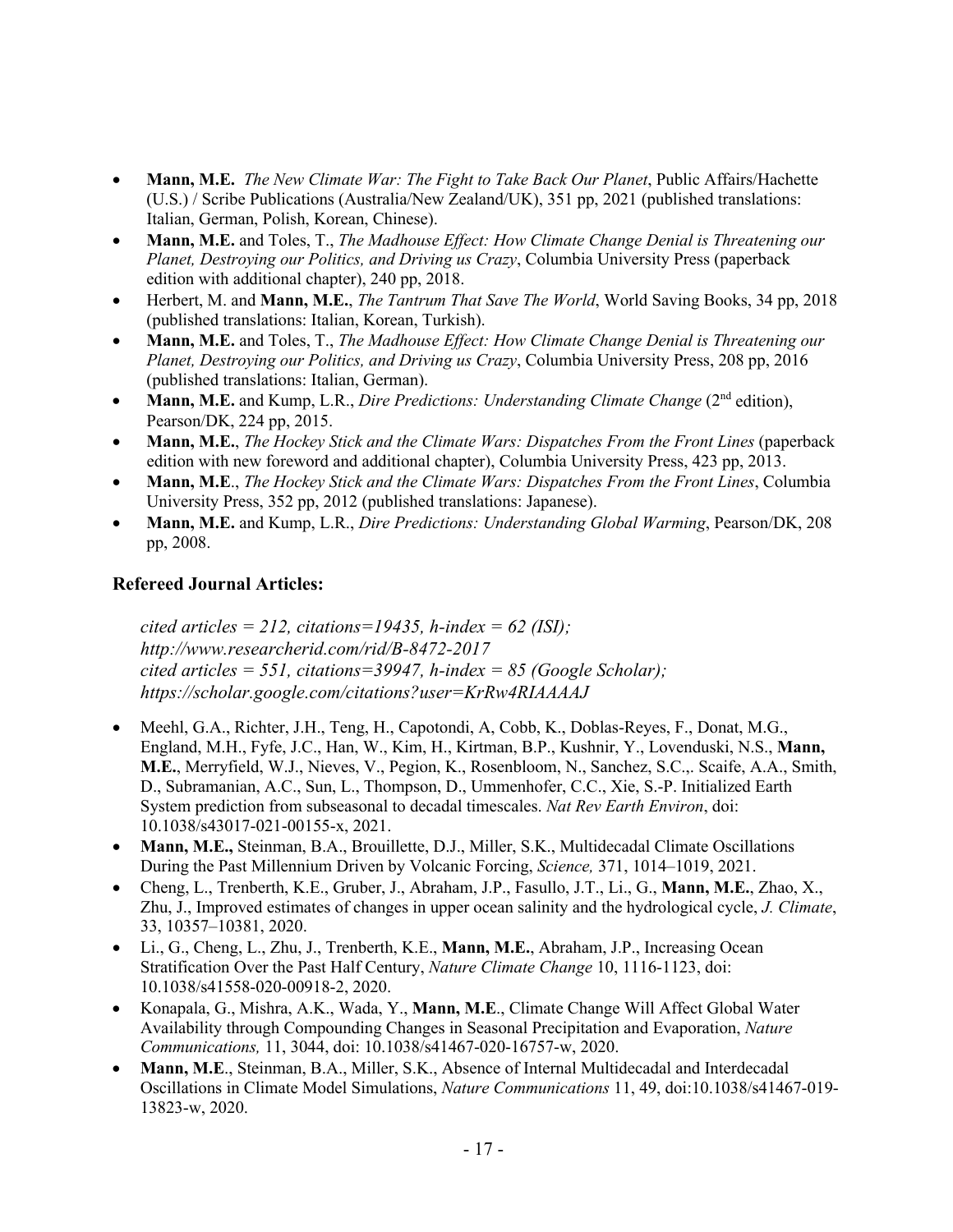- Post, E., Alley, R.B., Christensen, T.R., Macias-Fauria, M., Forbes, B.C., Gooseff, M.N., Iler, A., Kerby, J.T., Laidre, K.L., **Mann, M.E**., Olofsson, J., Stroeve, J.C., Ulmer, F., Virginia, R.A., Wang, M., The Polar Regions in a 2°C warmer world, *Science Advances*, 5, eaaw9883 doi: 10.1126/sciadv.aaw9883, 2019.
- Fick, D.M., Kolanowski, A.M., McDermott Levy, R.., **Mann, M.E.**, Addressing the Health Risks of Climate Change in Older Adults, *Journal of Gerontological Nursing*, 45, 21-29, 2019.
- Verbitsky, M..Y., **Mann, M.E.**, Steinman, B.A., Volobuev, D.M., Detecting causality signal in instrumental measurements and climate model simulations: global warming case study, *Geosci. Model Dev.*, 12, 4053–4060, https://doi.org/10.5194/gmd-12-4053-2019, 2019.
- Hoegh-Guldberg, O., Skirving, W., Lough, J., Liu, C., **Mann, M.E.**, Donner, S., Eakin, M., Cantin, N., Miller, S., Heron, S.F., Dove, S. Commentary: Reconstructing Four Centuries of Temperature-Induced Coral Bleaching on the Great Barrier Reef, *Frontiers in Marine Science* doi: 10.3389/fmars.2019.00086, 2019.
- Lewandowsky, S., Cowtan, K., Risbey, J.S., **Mann, M.E.,** Steinman, B.A., Oreskes, N., Rahmstorf, S., The "pause" in global warming in historical context: Comparing models to observations, *Environ. Res. Lett.*, 13, 123007, 2018.
- Walker, A.M., Titley, D.W., **Mann, M.E.**, Najjar, R.G., Miller, S.K., A Fiscally Based Scale for Tropical Cyclone Storm Surge, *Weather and Forecasting,* 33, 1709-1733, 2018.
- Mann, M.E., Rahmstorf, S., Kornhuber, K., Steinman B.A., Miller, S.K., Petri, S., Coumou D., Projected changes in persistent extreme summer weather events: The role of quasi-resonant amplification, *Science Advances* **4**:eaat3272, 2018.
- Li, M., Kump, L., Hinnov, L.A., **Mann, M.E.**, Tracking variable sedimentation rates and astronomical forcing in Phanerozoic paleoclimate proxy series with evolutionary correlation coefficients and hypothesis testing, *Earth Planet Sci. Lett.*, 501, 165-179, 2018.
- Frankcombe, L., England, M.H., Kajtar, M., **Mann, M.E.**, Steinman, B.A., On the choice of ensemble mean for estimating the forced signal in the presence of internal variability, *J. Climate*, 31, 5681-5693, 2018.
- Sinha, P., **Mann, M.E.**, Fuentes, J.D., Mejia, A., Ning, L., Weiyi, S., He, T., Obeysekera, J., Downscaled rainfall projections in south Florida using self organizing maps, *Sci. Total Environ*, 135, 1110-1123, 2018.
- Schurer, A., Cowtan, K., Hawkins, E., **Mann, M.E.**, Scott, V., Tett, S.F.B., Interpreting the Paris Climate Target, *Nature Geoscience*, 1752-0908, doi:10.1038/s41561-018-0086-8, 2018.
- Harvey, J.A., van den Berg, D., Ellers, J., Kampen, R., Crowther, T.W., Roessingh, P., Verheggen, B., Nuijten, R.J.M., Post, E., Lewandowsky, S., Stirling, I., Balgopal, M., Amstrup, S.C., **Mann, M.E**., Internet blogs, Polar Bears, and Climate Change Denial by Proxy, *Bioscience*, 68, 281-287, 2018.
- Post, E., Steinman, B.A., **Mann, M.E.**, Rates of phenological advance and warming have increased with latitude in the Northern Hemisphere over the past century, *Scientific Reports* 8, 3297, 2018.
- Cheung, A.H., **Mann, M.E**., Steinman, B.A., Frankcombe, L.M., England, M.H., Miller, S.K., Reply to Comment on "Comparison of low-frequency internal climate variability in CMIP5 models and observations" by Kratsov, *J. Climate*, 30, 9773-9782, 2017.
- Garner, A.J., **Mann, M.E.**, Emanuel, K.A., Kopp, R.E., Lin, N., Alley, R.B., Horton, B.P., DeConto, R.M. Donnelly, J.P., Pollard, D., The Impact of Climate Change on New York City's Coastal Flood Hazard: Increasing Flood Heights from the Pre-Industrial to 2300 CE, *Proc. Natl. Acad. Sci.*, 114, 11861-11866, 2017.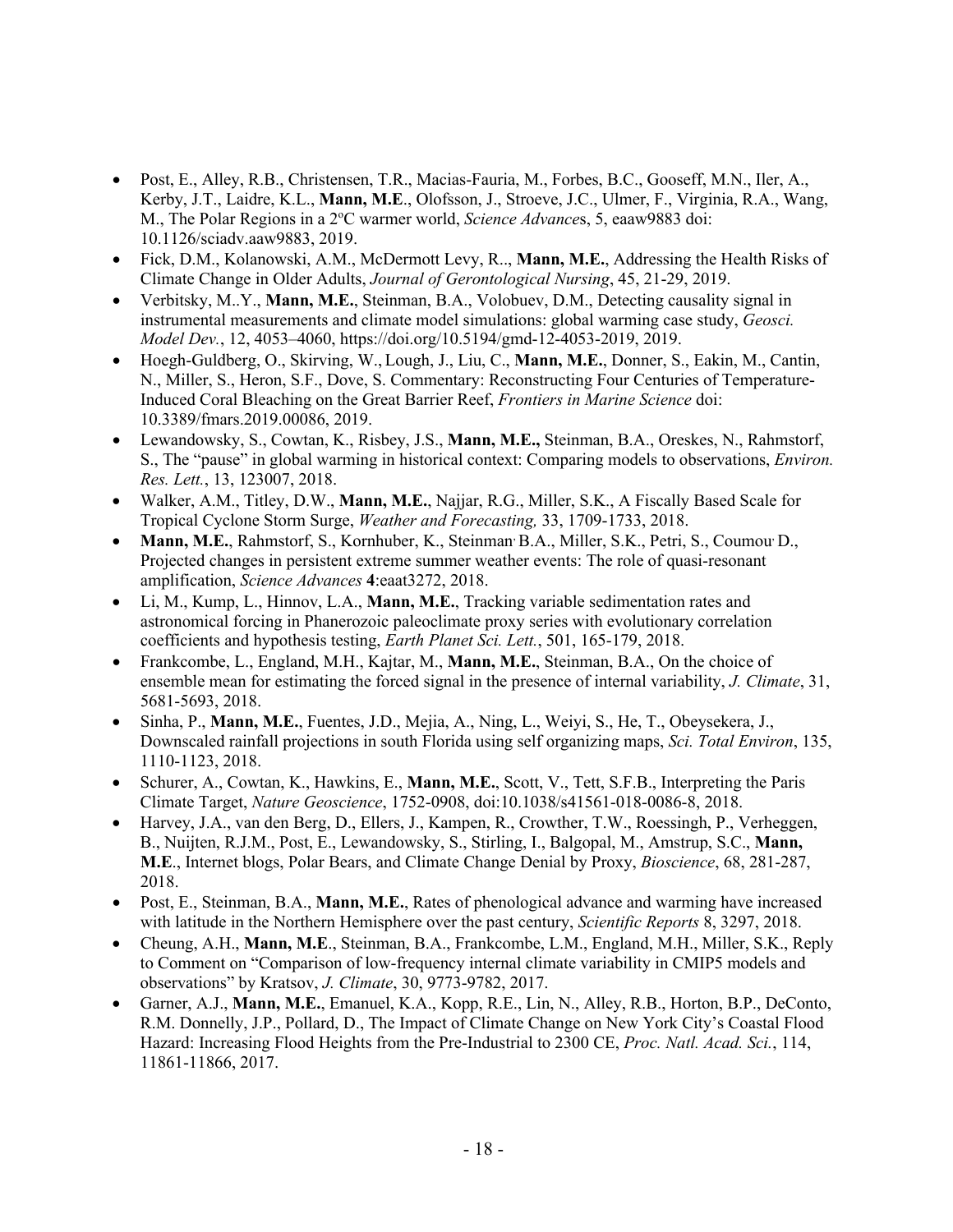- Lewandowsky, S., Freeman, M.C., **Mann, M.E**., Harnessing the uncertainty monster: Putting quantitative constraints on the intergenerational social discount rate, *Global and Planetary Change*, 156, 155–166, 2017.
- **Mann, M.E.**, Lloyd, E.A., Oreskes, N., Assessing Climate Change Impacts on Extreme Weather Events: The Case For an Alternative (Bayesian) Approach, *Climatic Change*, 144, 131-142, 2017.
- **Mann, M.E.**, Miller, S.K., Rahmstorf, S., Steinman, B.A., Tingley M., Record Temperature Streak Bears Anthropogenic Fingerprint, *Geophys Res. Lett.*, 44, doi:10.1002/2017GL074056, 2017.
- Schurer, A.P., **Mann, M.E.**, Hawkins, E., Hegerl, G.C., Tett, S.F.B., Importance of the pre-Industrial baseline for likelihood of exceeding Paris goals, *Nature Climate Change*, 7, 563-567, 2017.
- Abraham, J.P., Cheng, J., **Mann, M.E**., Future Climate Projections Allow Engineering Planning, *Forensic Engineering*, 170, 54-57, 2017.
- Santer, B.D., Fyfe, J.C., Pallotta, G., Flato, G.M., Meehl, G.A., England, M.H., Hawkins, E., **Mann, M.E.**, Painter, J.F., Bonfils, C., Cvijanovic, I., Meers, C., Wentz, F.J., Po-Chedley, S., Qiang, F., Zou, C.-Z., Investigating the Causes of Differences in Model and Satellite Tropospheric Warming Rates, *Nature Geoscience*, 10, 478-485, 2017.
- Cheung, A.H., **Mann, M.E**., Steinman, B.A., Frankcombe, L.M., England, M.H., Miller, S.K., Comparison of Low Frequency Internal Climate Variability in CMIP5 Models and Observations, *J. Climate*, 30, 4763-4776, 2017.
- Grajal, A, Luebke, J.F., Clayton, S., Saunders, C.D., Kelly, L-A, Matiasek, J., Stanoss, R., Goldman, S.D., **Mann, M.E.**, Karazsia, B.T., A complex relationship between personal affective connections to animals and self-reported pro-environmental behaviors by zoo visitors, *Conservation Biology*, 31, 322–330, 2017.
- Mann, M.E., Rahmstorf, S., Kornhuber, K., Steinman<sup>,</sup> B.A., Miller, S.K., Coumou<sup>,</sup> D., Influence of Anthropogenic Climate Change on Planetary Wave Resonance and Extreme Weather Events, *Scientific Reports* 7, 45242, 2017.
- Lewandowsky, S., **Mann, M.E**., Brown, N.J.L., Friedman, H., Science and the Public: Debate, Denial, and Skepticism**,** *Journal of Social and Political Psychology*, 4, 1–99, doi:10.5964/jspp.v4i2.604, 2016.
- Zhang, F., Li, W., **Mann, M.E.**, Limits to Regional-scale Climate Predictability over North America, *Advances in Atmospheric Sciences*, 33, 905-918, 2016.
- **Mann, M.E.**, Steinman, B., Miller, S.K., Frankcombe, L., England, M., Cheung, A.H., Predictability of the Recent Slowdown and Subsequent Recovery of Large-Scale Surface Warming using Statistical Methods, *Geophys Res. Lett.,* 43, 3459–3467, doi:10.1002/2016GL068159, 2016.
- Fyfe, J.C, Meehl, G.A., England, M.H., **Mann, M.E.**, Santer, B.D., Flato, G.M., Hawkins, E., Gillet, N.P., Xie, S.-P., Kosaka, Y., Swart, N.C., Making sense of the early-2000s global warming slowdown, *Nature Climate Change*, 6, 224-228, 2016.
- **Mann, M.E.**, Rahmstorf, S., Steinman, B.A., Tingley M., Miller, S.K., The Likelihood of Recent Record Warmth, *Scientific Reports*, 6, 19831, 2016.
- Steinman, B.A., Frankcombe, L.M., **Mann, M.E.**, Miller, S.K., England, M.H., Response to Comment on "Atlantic and Pacific multidecadal oscillations and Northern Hemisphere temperatures", *Science*, 350, 1326, 2015.
- Lindeman, K.C., Dame, L.E., Avenarius, C.B., Horton, B.P., Donnelly, J.P., Corbett, D.R., Kemp, A.C., Lane, P., **Mann, M.E.**, and Peltier, W.R., Science needs for sea-level adaptation planning: comparisons among three U.S. Atlantic coast regions, *Coastal Management*, 43, 555–574, 2015.
- Reed, A.J., **Mann, M.E.**, Emanuel, K.A., Lin, N., Horton, B., Kemp, A.C., Donnelly, J.P., Increased threat of tropical cyclones and coastal flooding to New York City during the anthropogenic era, *Proc. Nat. Acad. Sci.*, 112, 12610-12615, 2015.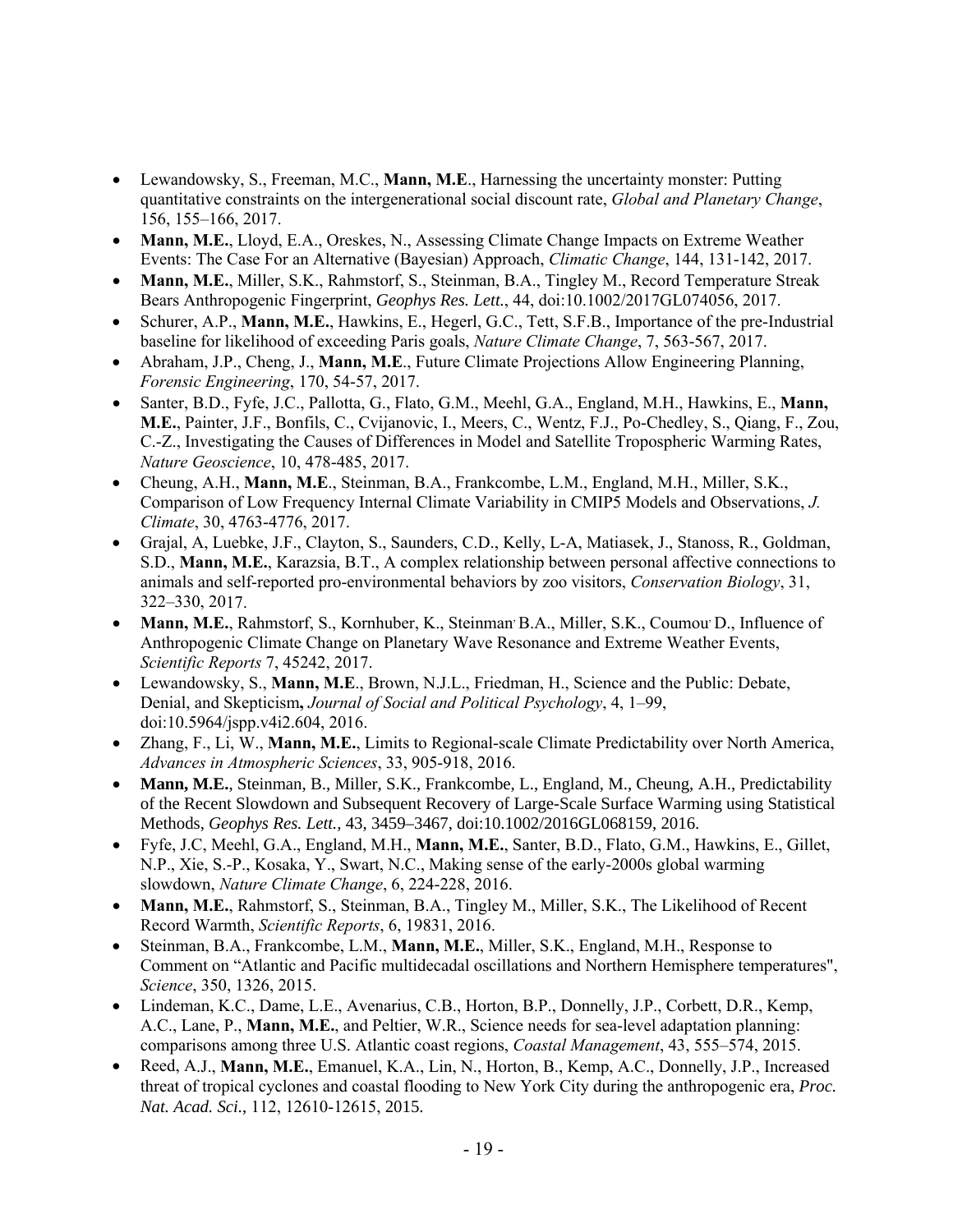- Frankcombe, L.M., England, M.H., **Mann, M.E.**, Steinman, B.A., Separating internal variability from the externally forced climate response, *J. Climate*, 28, 8184-8202, 2015.
- Cowtan, K., Hausfather, Z., Hawkins, E., Jacobs, P., **Mann, M.E.**, Miller, S.K., Steinman, B.A., Stolpe, M.B., Way, R.G., Robust comparison of climate models with observations using blended land air and ocean sea surface temperatures, *Geophys Res. Lett.*, 42, 6526–6534, doi:10.1002/2015GL064888, 2015.
- Reed, A.J., **Mann, M.E.**, Emanuel, K.A., Titley, D.W., An analysis of long-term relationships among count statistics and metrics of synthetic tropical cyclones downscaled from CMIP5 models, *J. Geophys. Res.*, 120, 7506-7519, doi:10.1002/2015JD023357, 2015.
- Rahmstorf, S., Box, J., Feulner, G., **Mann, M.E**., Robinson, A., Rutherford, S., Schaffernicht, E., Exceptional 20th-Century slowdown in Atlantic Ocean overturning, *Nature Climate Change* 5, 475– 480, 2015.
- Ross, A.C., Najjar, R.G., Li, M., **Mann, M.E.**, Ford, S.E., Katz, B., Influences on decadal-scale variations of salinity in a coastal plain estuary, *Estuarine, Coastal and Shelf Science*, 157, 79-92, 2015.
- Steinman, B.A., **Mann, M.E.**, Miller, S.K., Atlantic and Pacific multidecadal oscillations and Northern Hemisphere temperatures, *Science*, 347, 998-991, 2015.
- Paaijmans, K.P., Blanford, J.I., Crane, R.G., **Mann, M.E.**, Ning, L., Schreiber, K.V., Thomas M.B., Downscaling reveals diverse effects of anthropogenic climate warming on the potential for local environments to support malaria transmission, *Climatic Change*, 125, 479-488, 2014.
- Rutherford, S., **Mann, M.E.**, Missing tree rings and the AD 774-775 radiocarbon event, *Nature Climate Change*, 4, 648-649, 2014.
- **Mann, M.E**., Steinman, B.A., Miller, S.K., On Forced Temperature Changes, Internal Variability and the AMO, *Geophys. Res. Lett.*, 41, 3211-3219, doi:10.1002/2014GL059233, 2014.
- Singh, R., Wagener, T., Crane, R., **Mann, M.E.,** Ning, L., A stakeholder driven approach to identify critical thresholds in climate and land use for selected streamflow indices – application to a Pennsylvania watershed, *Water Resources Research*, 50, 3409-3427, doi: 10.1002/2013WR014988, 2014.
- Steinman, B.A., Abbott, M.B., **Mann, M.E.**, Ortiz, J.D., Feng, S., Pompeani, D.P., Stansell, N.D., Anderson, L., Finney, B.P., Bird, B.W., Ocean-atmosphere forcing of centennial hydroclimate variability in the Pacific Northwest, *Geophys. Res. Lett.*, 41, 2553-2560, doi:10.1002/2014GL059499, 2014.
- Schmidt, G.A., Annan, J.D., Bartlein, P.J., Cook, B.I., Guilyardi, E., Hargreaves, J.C., Harrison, S.P., Kageyama, M., LeGrande, A.N., Konecky, B., Lovejoy, S., **Mann, M.E.**, Masson-Delmotte, V., Risi, C., Thompson, D., Timmermann, A., Tremblay, L.-B., Yiou, P., Using paleo-climate comparisons to constrain future projections in CMIP5*, Clim. Past*, 10, 221–250, 2014.
- Sriver, R.L., Timmermann, A., **Mann, M.E.**, Keller, K., Goosse, H., Improved representation of tropical Pacific ocean-atmosphere dynamics in an intermediate complexity climate model, *J. Climate*, 27, 168-187, 2014.
- Kozar, M.E., **Mann, M.E.**, Emanuel, K.A., Evans, J.L., Long-term Variations of North Atlantic Tropical Cyclone Activity Downscaled from a Coupled Model Simulation of the Last Millennium, *J. Geophys. Res.*, 118, 13383-13392, doi:10.1002/2013JD020380, 2013.
- **Mann, M.E.**, Rutherford, S., Schurer, A., Tett, S.F.B., Fuentes, J.D., Discrepancies Between the Modeled and Proxy-Reconstructed Response to Volcanic Forcing over the Past Millennium: Implications and Possible Mechanisms, *J. Geophys. Res.,* 118, 7617-7627, doi:10.1002/jgrd.50609, 2013.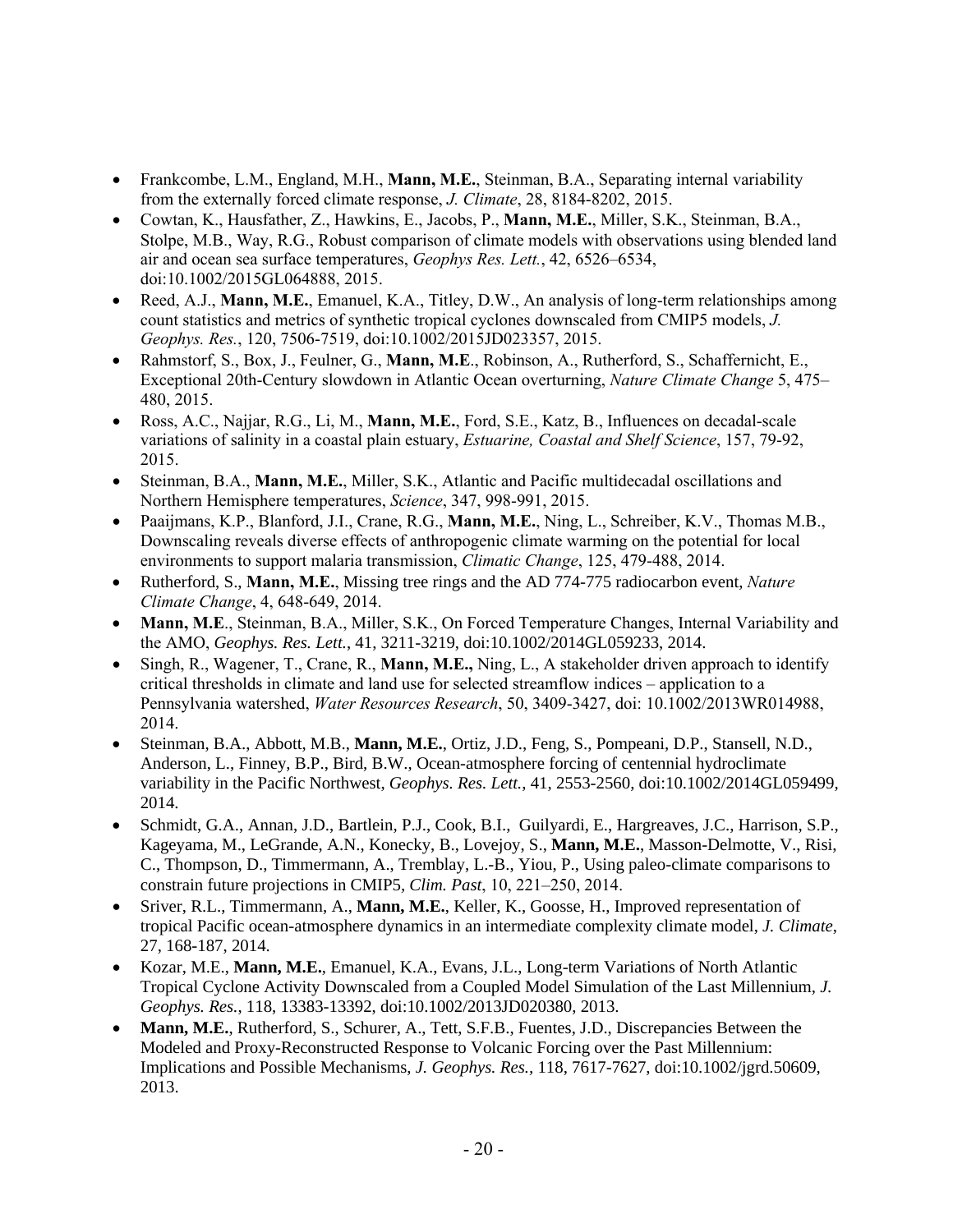- Schurer, A., Hegerl, G., **Mann, M.E.**, Tett, S.F.B., Phipps, S.J., Separating forced from chaotic climate variability over the past millennium, *J. Climate*, 26, 6954-6973, 2013.
- Rutherford, S.D., **Mann, M.E.**, Wahl, E., Ammann, C., Comment on: "Erroneous Model Field Representations in Multiple Pseudoproxy Studies: Corrections and Implications" by Jason E. Smerdon, Alexey Kaplan and Daniel E. Amrhein, *J. Climate*, 26, 3482-3484, 2013.
- Emile-Geay, J., Cobb, K.M., **Mann, M.E.**, Wittenberg, A.T., Estimating Central Equatorial Pacific SST variability over the Past Millennium. Part 2: Reconstructions and Uncertainties, *J. Climate*, 26, 2329-2352, 2013.
- Emile-Geay, J., Cobb, K.M., **Mann, M.E.**, Wittenberg, A.T., Estimating Central Equatorial Pacific SST variability over the Past Millennium. Part 1: Methodology and Validation, *J. Climate*, 26, 2302- 2328, 2013.
- Feng, S., Hu, Q., Wu, Q., **Mann, M.E.**, A Gridded Reconstruction of Warm Season Precipitation for Asia Spanning the Past Half Millennium, *J. Climate*, 26, 2192-2204, 2013.
- Blanford J.I., Blanford S., Crane R.G., **Mann, M.E.**, Paaijmans K.P., Schreiber, K.V., Thomas, M.B., Implications of temperature variation for malaria parasite development across Africa, *Scientific Reports*, 3, 1300, doi: 10.1038/srep01300, 2013.
- **Mann, M.E.**, Fuentes, J.D., Rutherford, S., Reply to "Tree-Rings and Volcanic Cooling", *Nature Geoscience,* 5, 837-838, 2012.
- Kozar, M.E., **Mann, M.E.**, Camargo, S.J., Kossin, J.P., Evans, J.L., Stratified statistical models of North Atlantic basin-wide and regional tropical cyclone counts, *J. Geophys. Res.* 117, D18103, doi:10.1029/2011JD017170, 2012.
- Goosse, H., Crespin, E., Dubinkina, S., Loutre, M., **Mann, M.E**., Renssen, H., Sallaz-Damaz, Y., Shindell, D., The role of forcing and internal dynamics in explaining the "Medieval Climate Anomaly", *Climate Dynamics*, 39, 2847-2866, 2012.
- Ning, L., **Mann, M.E.**, Crane, R., Wagener, Singh, R., Probabilistic Projections of Anthropogenic Climate Change Impacts on Precipitation for the Mid-Atlantic Region of the United States, *J. Climate*, 25, 5273-5291, 2012.
- Steinman, B.A., Abbott, M.B., **Mann, M.E.**, Stansell, N.D., Finney, B.P., 1500 year quantitative reconstruction of winter precipitation in the Pacific Northwest, *Proc. Nat. Acad. Sci.*, 109, 11619- 11623, 2012.
- Fan, F., **Mann, M.E.**, Lee, S., Evans, J.L., Future Changes in the South Asian Summer Monsoon: An Analysis of the CMIP3 Multi-Model Projections, *J. Climate*, 25, 3909-3928, 2012.
- **Mann, M.E.**, Fuentes, J.D., Rutherford, S., Underestimation of Volcanic Cooling in Tree-Ring Based Reconstructions of Hemispheric Temperatures, *Nature Geoscience*, 5, 202–205, 2012.
- Goosse, H., Guiot, J., **Mann, M.E.**, Dubinkina, S., Sallaz-Damaz, Y., The medieval climate anomaly in Europe: Comparison of the summer and annual mean signals in two reconstructions and in simulations with data assimilation, *Global and Planetary Change*, 84-85, 35-47, 2012.
- Ning, L., **Mann, M.E.**, Crane, R., Wagener, T., Probabilistic Projections of Climate Change for the Mid-Atlantic Region of the United States - Validation of Precipitation Downscaling During the Historical Era, *J. Climate*, 25, 509-526, 2012.
- Diaz, H.F., Trigo, R., Hughes, M.K., **Mann, M.E.**, Xoplaki, E., Barriopedro, D., Spatial and temporal characteristics of climate in medieval times revisited, *Bulletin of the American Meteorological Society*, 92, 1487-1500, 2011.
- Katz, B., Najjar, R.G., Cronin, T., Rayburn, J., **Mann, M.E.**, Constraints on Lake Agassiz discharge through the late-glacial Champlain Sea (St. Lawrence Lowlands, Canada) using salinity proxies and an estuarine circulation model, *Quat. Sci. Rev.*, 30, 3248-3257, 2011.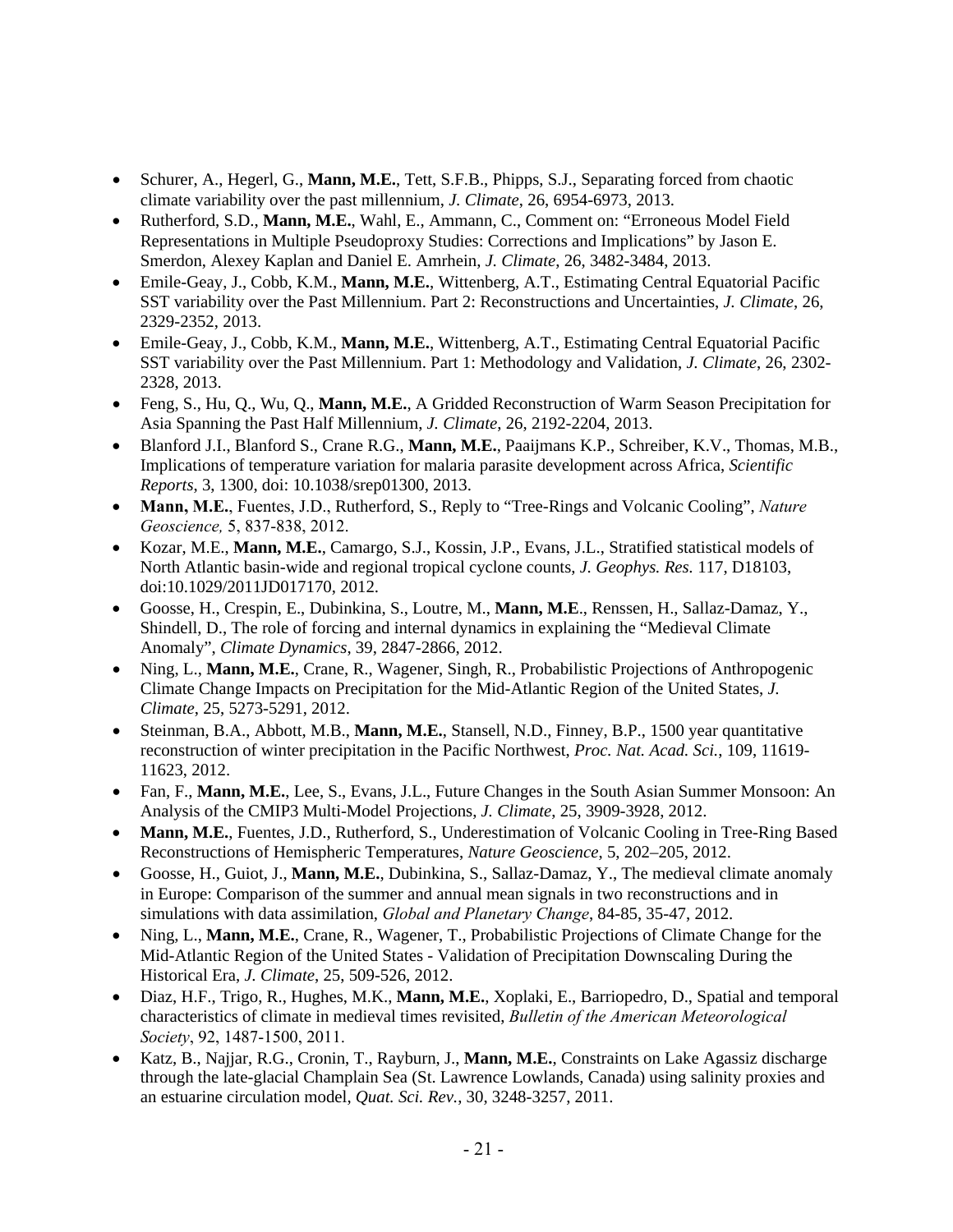- Singh, R., Wagener, T., Van Werkhoven, K., **Mann, M.E.**, Crane, R., A trading-space-for-time approach to probabilistic continuous streamflow predictions in a changing climate – accounting for changing watershed behavior, *Hydrol. Earth Syst. Sci.,* 15, 1–13, 2011.
- Kemp, A.C., Horton, B.P., Donnelly, J.P., **Mann, M.E.**, Vermeer, M., Rahmstorf, S., Climate related sea-level variations over the past two millennia, *Proc. Nat. Acad. Sci.*, 108, 11017-11022, 2011.
- Sriver, R.L., Goes, M., **Mann, M.E.**, Keller, K., Climate response to tropical cyclone-induced ocean mixing in an Earth system model of intermediate complexity, *J. Geophys Res.*, 115, C10042, doi:10.1029/2010JC006106, 2010.
- Fan, F., **Mann, M.E.**, Lee, S., Evans, J.L., Observed and Modeled Changes in the South Asian Summer Monsoon Over the Historical Period, *J. Climate*, 23, 5193-5205, 2010.
- Rutherford, S.D., **Mann, M.E.**, Ammann, C., Wahl, E., Comment on: "A surrogate ensemble study of climate reconstruction methods: Stochasticity and robustness" by Christiansen, Schmith and Thejll, *J. Climate*, 23, 2832-2838, 2010.
- Foster, G., Annan, J.D., Jones, P.D., **Mann, M.E.**, Mullan, B., Renwick, J., Salinger, J., Schmidt, G.A., Trenberth, K.E., Comment on "Influence of the Southern Oscillation on tropospheric temperature" by J. D. McLean, C. R. de Freitas, and R. M. Carter*., J. Geophys Res.*, 115, D09110, doi:10.1029/2009JD012960, 2010.
- Goosse, H., Crespin, E., de Montety, A., **Mann, M.E.**, Renssen, H., Timmermann, A., Reconstructing surface temperature changes over the past 600 years using climate model simulations with data assimilation, *J. Geophys. Res.*, 115, D09108, doi:10.1029/2009JD012737, 2010.
- **Mann, M.E.,** Zhang Z., Rutherford, S., Bradley, R.S., Hughes, M.K., Shindell, D., Ammann, C., Falugevi, G., Ni, F., Global Signatures and Dynamical Origins of the "Little Ice Age" and "Medieval Climate Anomaly", *Science,* 326, 1256-1260, 2009.
- **Mann, M.E.,** Woodruff, J.D., Donnelly, J.P., Zhang, Z., Atlantic hurricanes and climate over the past 1,500 years, *Nature*, 460, 880-883, 2009.
- Crespin, E., Goosse, H., Fichefet, T., **Mann, M.E**., The 15th century Arctic warming in coupled model simulations with data assimilation, *Clim. Past*, 5, 389-405, 2009.
- **Mann, M.E.**, Do Global Warming and Climate Change Represent a Serious Threat to Our Welfare and Environment? *Social Philosophy and Policy*, 26, 193-230, 2009.
- Malone, R.W., Meek, D.W., Hatfield, J.L., **Mann, M.E.,** Jaquis, R.J., Ma, L., Quasi-Biennial Corn Yield Cycles in Iowa, *Agricultural and Forest Meteorology*, 149, 1087-1094, 2009.
- Fan, F., **Mann, M.E.**, Ammann, C.M., Understanding Changes in the Asian Summer Monsoon over the Past Millennium: Insights From a Long-Term Coupled Model Simulation, *J. Climate*, 22, 1736- 1748, 2009.
- **Mann, M.E.**, Schmidt, G.A., Miller, S.K., LeGrande, A.N., Potential Biases in Inferring Holocene Temperature Trends from Long-Term Borehole Information, *Geophys. Res. Lett.*, 36, L05708, doi:10.1029/2008GL036354, 2009.
- Steig, E.J., Schneider, D.P. Rutherford, S.D., **Mann, M.E.**, Comiso, J.C., Shindell, D.T., Warming of the Antarctic ice sheet surface since the 1957 International Geophysical Year, *Nature*, 457, 459-463, 2009.
- Jones, P.D., Briffa, K.R., Osborn, T.J., Lough, J.M., van Ommen, T.D., Vinther, B.M., Luterbacher, J., Wahl, E.R., Zwiers, F.W., **Mann, M.E.**, Schmidt, G.A., Ammann, C.M., Buckley, B.M., Cobb, K.M., Esper, J., Goosse, H., Graham, N., Jansen, E., Kiefer, T, Kull, C., Kuttel, M., Mosely-Thompson, E., Overpeck, J.T., Riedwyl, N., Schulz, M., Tudhope, A.W., Villalba, R., Wanner, H., Wolff, E., Xoplaki, E., High-resolution paleoclimatology of the last millennium: a review of current status and future prospects, *Holocene*, 19, 3-49, 2009.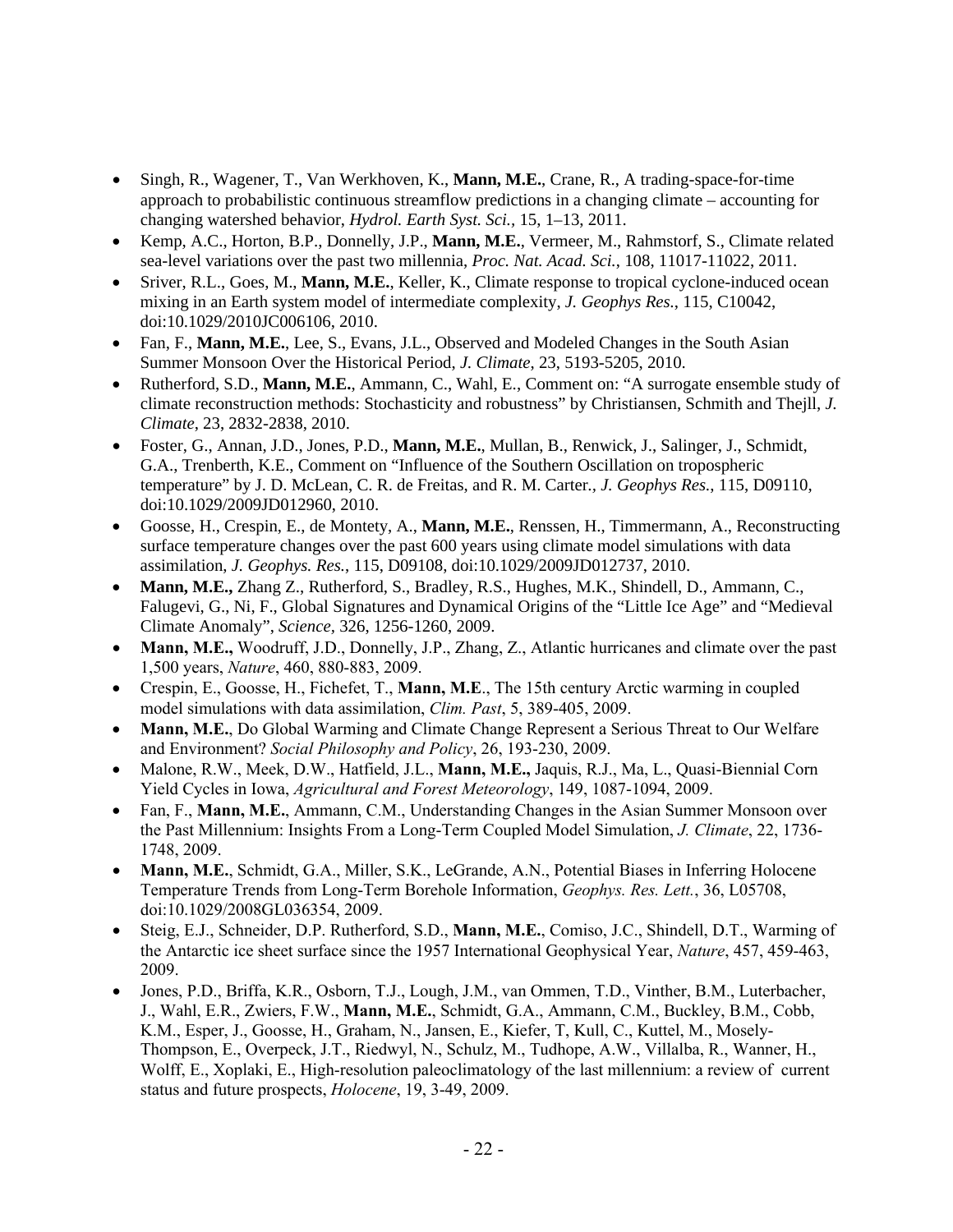- Wei, F., Xie, Y., **Mann, M.E.**, Probabilistic trend of anomalous summer rainfall in Beijing: Role of interdecadal variability, *J. Geophys. Res.* 113, D20106, doi:10.1029/2008JD010111, 2008.
- Rutherford, S., **Mann, M.E.**, Wahl, E., Ammann, C., Reply to: "Comment on 'Robustness of proxybased climate field reconstruction methods', by Mann et al.", *J. Geophys. Res.*, 113, D18107, doi:10.1029/2008JD009964, 2008.
- **Mann, M.E.**, Zhang, Z., Hughes, M.K., Bradley, R.S., Miller, S.K., Rutherford, S., Ni, F., Proxy-Based Reconstructions of Hemispheric and Global Surface Temperature Variations over the Past Two Millennia, *Proc. Natl. Acad. Sci.*, 105, 13252-13257, 2008.
- **Mann, M.E.**, Smoothing of Climate Time Series Revisited, *Geophys. Res. Lett.*, 35, L16708, doi:10.1029/2008GL034716, 2008.
- Foster, G., Annan, J.D., Schmidt, G.A., **Mann, M.E.**, Comment on 'Heat Capacity, Time Constant, and Sensitivity of Earth's Climate System,' by S. E. Schwartz, , *J. Geophys. Res.*, 113, D15102, doi: 10.1029/2007JD009373, 2008.
- **Mann, M.E.**, Rutherford, S., Wahl, E., Ammann, C., Reply to Comment on "Testing the Fidelity of Methods Used in Proxy-based Reconstructions of Past Climate" by Smerdon and Kaplan, *J. Climate*, 20, 5671-5674, 2007.
- **Mann, M.E.**, Sabbatelli, T.A., Neu, U., Evidence for a Modest Undercount Bias in Early Historical Atlantic Tropical Cyclone Counts, *Geophys. Res. Lett.*, 34, L22707, doi:10.1029/2007GL031781, 2007.
- Sabbatelli, T.A., **Mann, M.E.***,* The Influence of Climate State Variables on Atlantic Tropical Cyclone Occurrence Rates, *J. Geophys. Res.*, 112, D17114, doi: 10.1029/2007JD008385, 2007.
- **Mann, M.E.**, Emanuel, K.A., Holland, G.J., Webster, P.J, Atlantic Tropical Cyclones Revisited, *Eos*, 88, 36, 349-350, 2007.
- **Mann, M.E.**, Rutherford, S., Wahl, E., Ammann, C., Reply to Comment on "Testing the Fidelity of Methods Used in Proxy-based Reconstructions of Past Climate" by Zorita et al, *J. Climate*, 20, 3699- 3703, 2007.
- **Mann, M.E.**, Rutherford, S., Wahl, E., Ammann, C., Robustness of Proxy-Based Climate Field Reconstruction Methods, *J. Geophys. Res.*, 112, D12109, doi: 10.1029/2006JD008272, 2007.
- **Mann, M.E.**, Climate Over the Past Two Millennia, *Annu. Rev. Earth Planet. Sci.*, 35, 111-136, 2007.
- Goosse, H., Arzel, O., Luterbacher, J., **Mann, M.E.**, Renssen, H., Riedwyl, N., Timmermann, A., Xoplaki, E., Wanner, H., The origin of the European "Medieval Warm Period", *Clim. Past*, 2, 99-113, 2006.
- Goosse, H., Renssen, H., Timmermann, A., Bradley, R.S., **Mann, M.E.**, Using paleoclimate proxydata to select optimal realisations in an ensemble of simulations of the climate of the past millennium, *Climate Dynamics*, 27, 165-184, 2006.
- **Mann, M.E.**, Emanuel, K.A., Atlantic Hurricane Trends linked to Climate Change, *Eos*, 87, 24, 233- 241, 2006.
- **Mann, M.E.**, Climate Changes Over the Past Millennium: Relationships with Mediterranean Climates, *Nuovo Cimento* C, 29, 73-80, 2006.
- **Mann, M.E.**, Rutherford, S., Wahl, E., Ammann, C., Testing the Fidelity of Methods Used in Proxybased Reconstructions of Past Climate, *Journal of Climate*, 18, 4097-4107, 2005.
- Knight, J.R., Allan, R.J., Folland, C.K., Vellinga, M., **Mann, M.E.**, A Signature of Persistent Natural Thermohaline Circulation Cycles in Observed Climate, *Geophysical Research Letters*, 32, L20708, doi: 10.1029/2005GL02423, 2005.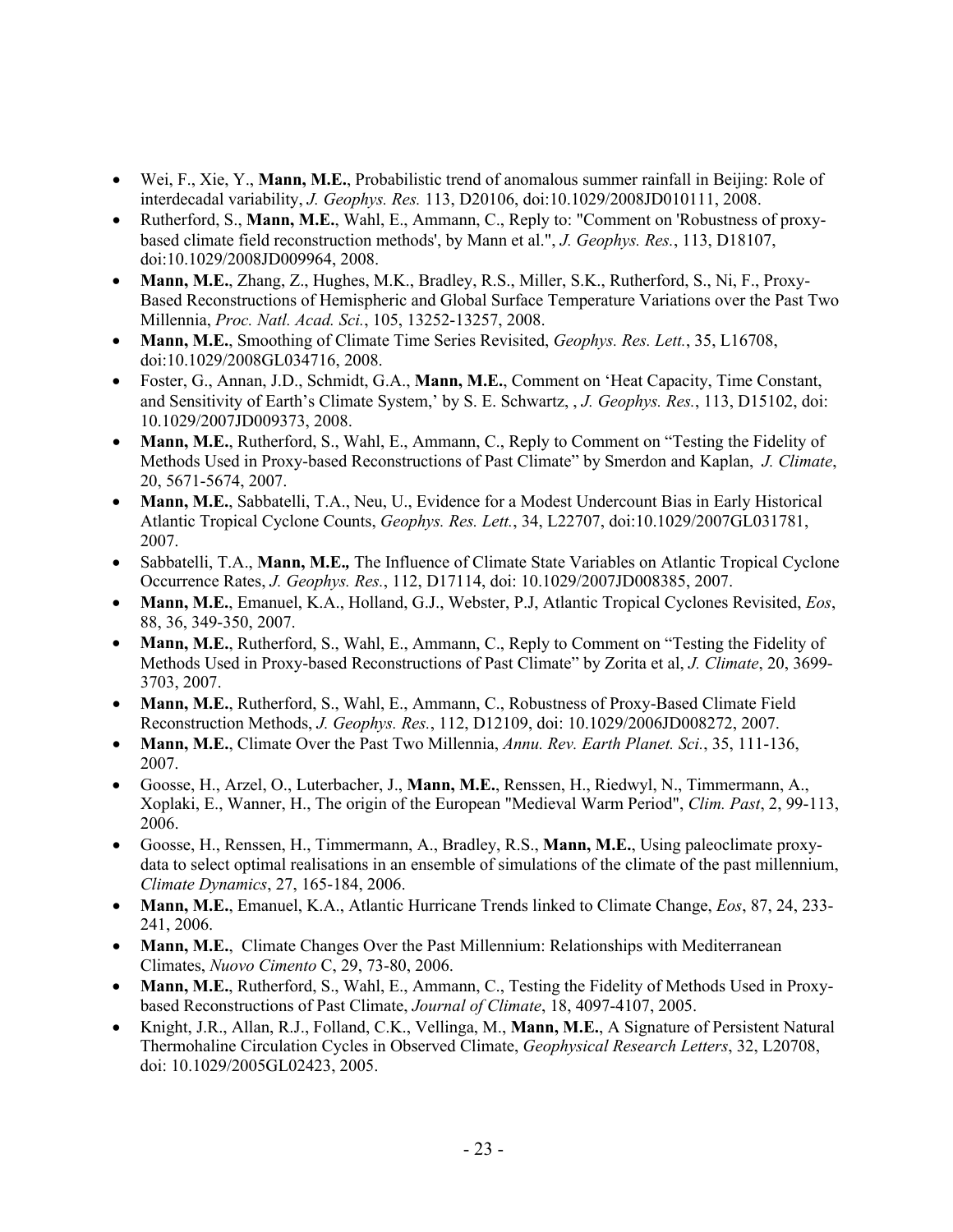- Cronin, T.M., Thunell, R., Dwyer, G.S., Saenger, C., **Mann, M.E.**, Vann, C., Seal, R.R. II, Multiproxy evidence of Holocene climate variability from estuarine sediments, eastern North America, *Paleoceanography*, 20, PA4006, doi: 10.1029/2005PA001145, 2005.
- Rutherford, S., **Mann, M.E.**, Osborn, T.J., Bradley, R.S., Briffa, K.R., Hughes, M.K., Jones, P.D., Proxy-based Northern Hemisphere Surface Temperature Reconstructions: Sensitivity to Methodology, Predictor Network, Target Season and Target Domain, *Journal of Climate*, 18, 2308- 2329, 2005.
- Cook, B.I., Smith, T.M., **Mann, M.E**., The North Atlantic Oscillation and Regional Phenology Prediction over Europe, *Global Change Biology*, 11, 919-926, 2005.
- Frauenfeld, O.W., Davis, R.E., **Mann, M.E.**, A Distinctly Interdecadal Signal of Pacific Ocean– Atmosphere Interaction, *Journal of Climate*, 18, 1709-1718, 2005.
- **Mann, M.E.**, Cane, M.A., Zebiak, S.E., Clement, A., Volcanic and Solar Forcing of the Tropical Pacific Over the Past 1000 Years, *Journal of Climate*, 18, 447-456, 2005.
- D'Arrigo, R.D., Cook, E.R., Wilson, R.J., Allan, R., **Mann, M.E.**, On the Variability of ENSO Over the Past Six Centuries, *Geophysical Research Letters*, 32, L03711, doi: 10.1029/2004GL022055, 2005.
- Zhang, Z., **Mann, M.E.**, Coupled Patterns of Spatiotemporal Variability in Northern Hemisphere Sea Level Pressure and Conterminous U.S. Drought, *Journal of Geophysical Research*, 110, D03108, doi: 10.1029/2004JD004896, 2005.
- Schmidt, G.A., Shindell, D.T., Miller, R.L., **Mann, M.E.**, Rind, D., General Circulation Modeling of Holocene climate variability, *Quaternary Science Reviews*, 23, 2167-2181, 2004.
- Cook, B.I., **Mann, M.E.**, D'Odorico, P., Smith, T.M., Statistical Simulation of the Influence of the NAO on European Winter Surface Temperatures: Applications to Phenological Modeling, *Journal of Geophysical Research*, 109, D16106, doi:10.1029/2003JD004305, 2004.
- Zhang, Z., **Mann, M.E.**, Cook, E.R., Alternative Methods of Proxy-Based Climate Field Reconstruction: Application to the Reconstruction of Summer Drought Over the Conterminous United States back to 1700 From Drought-Sensitive Tree Ring Data, *Holocene*, 14, 502-516, 2004.
- Andronova, N.G., Schlesinger, M.E., **Mann, M.E.**, Are Reconstructed Pre-Instrumental Hemispheric Temperatures Consistent With Instrumental Hemispheric Temperatures?, *Geophysical Research Letters*, 31, L12202, doi: 10.1029/2004GL019658, 2004.
- Jones, P.D., **Mann, M.E.**, Climate Over Past Millennia, *Reviews of Geophysics*, 42, RG2002, doi*:*10.1029/2003RG000143, 2004.
- **Mann, M.E**., On Smoothing Potentially Non-Stationary Climate Time Series, *Geophysical Research Letters*, 31, L07214, doi: 10.1029/2004GL019569, 2004.
- Schmidt, G.A., **Mann, M.E.**, Reply to comment on ''Ground vs. surface air temperature trends: Implications for borehole surface temperature reconstructions''by D. Chapman et al., *Geophysical Research Letters*, 31, L07206, doi: 10.1029/2003GL0119144, 2004.
- L'Heureux, M.L., **Mann, M.E.**, Cook B.I., Gleason, B.E., Vose, R.S., Atmospheric Circulation Influences on Seasonal Precipitation Patterns in Alaska during the latter 20<sup>th</sup> Century, *Journal of Geophysical Research*, 109, D06106, doi:10.1029/2003JD003845, 2004.
- Shindell, D.T., Schmidt, G.A., **Mann, M.E.**, Faluvegi, G., Dynamic winter climate response to large tropical volcanic eruptions since 1600, *Journal of Geophysical Research*, 109, D05104, doi: 10.1029/2003JD004151, 2004.
- Adams, J.B., **Mann, M.E.**, D'Hondt, S., The Cretaceous-Tertiary Extinction: Modeling Carbon Flux and Ecological Response, *Paleoceanography*, 19, PA1002, doi: 10.1029/2002PA000849, 2004.
- Adams, J.B., **Mann, M.E.**, Ammann, C.M., Proxy evidence for an El Nino-like Response to Volcanic Forcing, *Nature*, 426, 274-278, 2003.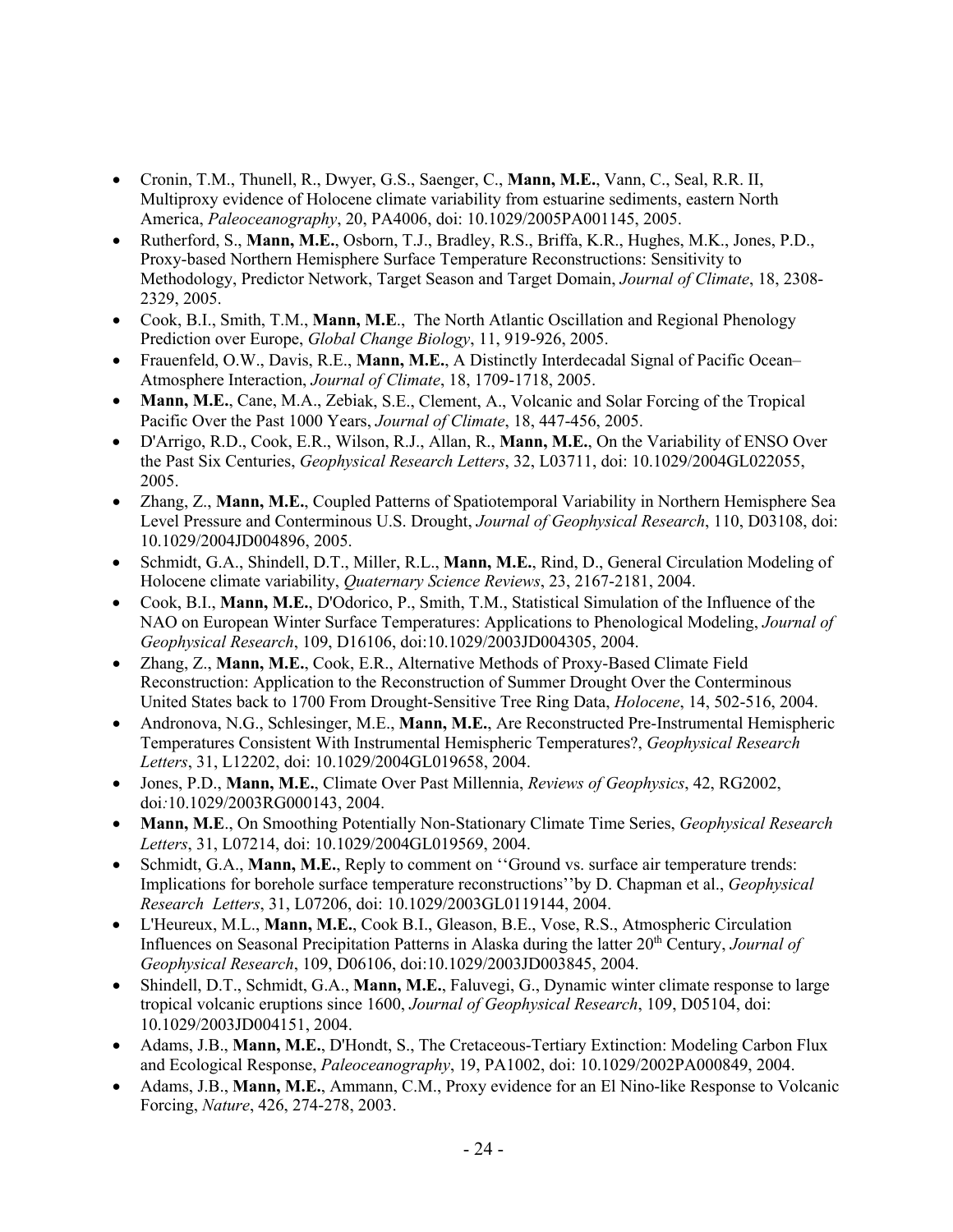- Shindell, D.T., Schmidt, G.A., Miller, R., **Mann, M.E.**, Volcanic and Solar forcing of Climate Change During the Pre-Industrial era, *Journal of Climate*, 16, 4094-4107, 2003.
- **Mann, M.E.**, Jones, P.D., Global Surface Temperatures over the Past two Millennia, *Geophysical Research Letters*, 30 (15), 1820, doi: 10.1029/2003GL017814, 2003.
- **Mann, M.E.**, Schmidt, G.A., Ground vs. Surface Air Temperature Trends: Implications for Borehole Surface Temperature Reconstructions, *Geophysical Research Letters*, 30 (12), 1607, doi: 10.1029/2003GL017170, 2003.
- Andrews, J.T., Hardadottir, J., Stoner, J.S., **Mann, M.E.**, Kristjansdottir, G.B., Koc, N., Decadal to Millennial-scale periodicities in North Iceland shelf sediments over the last 12,000 cal yrs: long-term North Atlantic oceanographic variability and Solar Forcing, *Earth and Planetary Science Letters*, 210, 453-465, 2003.
- D'Arrigo, R.D., Cook, E.R., **Mann, M.E.**, Jacoby, G.C., Tree-ring reconstructions of temperature and sea level pressure variability associated with the warm-season Arctic Oscillation since AD 1650, *Geophysical Research Letters*, 30 (11), 1549, doi: 10.1029/2003GL017250, 2003.
- Covey, C., AchutaRao, K.M., Cubasch, U., Jones, P.D., Lambert, S.J., **Mann, M.E.**, Philips, T.J., Taylor, K.E., An Overview of Results from the Coupled Model Intercomparison Project (CMIP), *Global and Planetary Change*, 37, 103-133, 2003.
- **Mann, M.E.**, Rutherford, S., Bradley, R.S., Hughes, M.K., Keimig, F.T., Optimal Surface Temperature Reconstructions Using Terrestrial Borehole Data, *Journal of Geophysical Research,* 108 (D7), 4203, doi: 10.1029/2002JD002532, 2003.
- Braganza, K., Karoly, D., Hirst, T., **Mann, M.E.**, Stott, P., Stouffer, R.J., Tett, S., Indices of Global Climate Variability and Change: Part I - Variability and Correlation Structure, *Climate Dynamics*, 20, 491-502, 2003.
- Gerber, S., Joos, F., Bruegger, P.P., Stocker, T.F., **Mann, M.E.**, Sitch, S., Constraining Temperature Variations over the last Millennium by Comparing Simulated and Observed Atmospheric CO2, *Climate Dynamics*, 20, 281-299, 2003.
- Rutherford, S., **Mann, M.E**., Delworth, T.L., Stouffer, R., Climate Field Reconstruction Under Stationary and Nonstationary Forcing, *Journal of Climate*, 16, 462-479, 2003.
- Druckenbrod, D., **Mann, M.E.**, Stahle, D.W., Cleaveland, M.K., Therrell, M.D., Shugart, H.H., Late 18th Century Precipitation Reconstructions from James Madison's Montpelier Plantation, *Bulletin of the American Meteorological Society*, 84, 57-71, 2003.
- Ribera, P., **Mann, M.E.**, ENSO related variability in the Southern Hemisphere, 1948-2000, *Geophysical Research Letters*, 30 (1), 1006, doi: 10.1029/2002GL015818, 2003.
- Ghil, M., Allen, M.R., Dettinger, M.D., Ide, K., Kondrashov, D., **Mann, M.E.**, Robertson, A.W., Tian, Y., Varadi, F., Yiou, P., Advanced Spectral Methods for Climatic Time Series, *Reviews of Geophysics*, 40 (1), 1003, doi: 10.1029/2000RG000092, 2002.
- **Mann, M.E.**, Large-scale climate variability and connections with the Middle East in past centuries, *Climatic Change,* 55, 287-314, 2002.
- Cook, E.R., D'Arrigo, R.D., **Mann, M.E.**, A Well-Verified, Multi-Proxy Reconstruction of the Winter North Atlantic Oscillation Since AD 1400, *Journal of Climate*, 15, 1754-1764, 2002.
- **Mann, M.E.**, Rutherford, S., Climate Reconstruction Using 'Pseudoproxies', *Geophysical Research Letters*, 29 (10), 1501, doi: 10.1029/2001GL014554, 2002.
- Ribera, P., **Mann, M.E.**, Interannual variability in the NCEP Reanalysis 1948-1999, *Geophysical Research Letters*, 29 (10), 1494, doi: 10.1029/2001GL013905, 2002.
- Waple, A., **Mann, M.E.**, Bradley, R.S., Long-term Patterns of Solar Irradiance Forcing in Model Experiments and Proxy-based Surface Temperature Reconstructions, *Climate Dynamics,* 18, 563-578, 2002.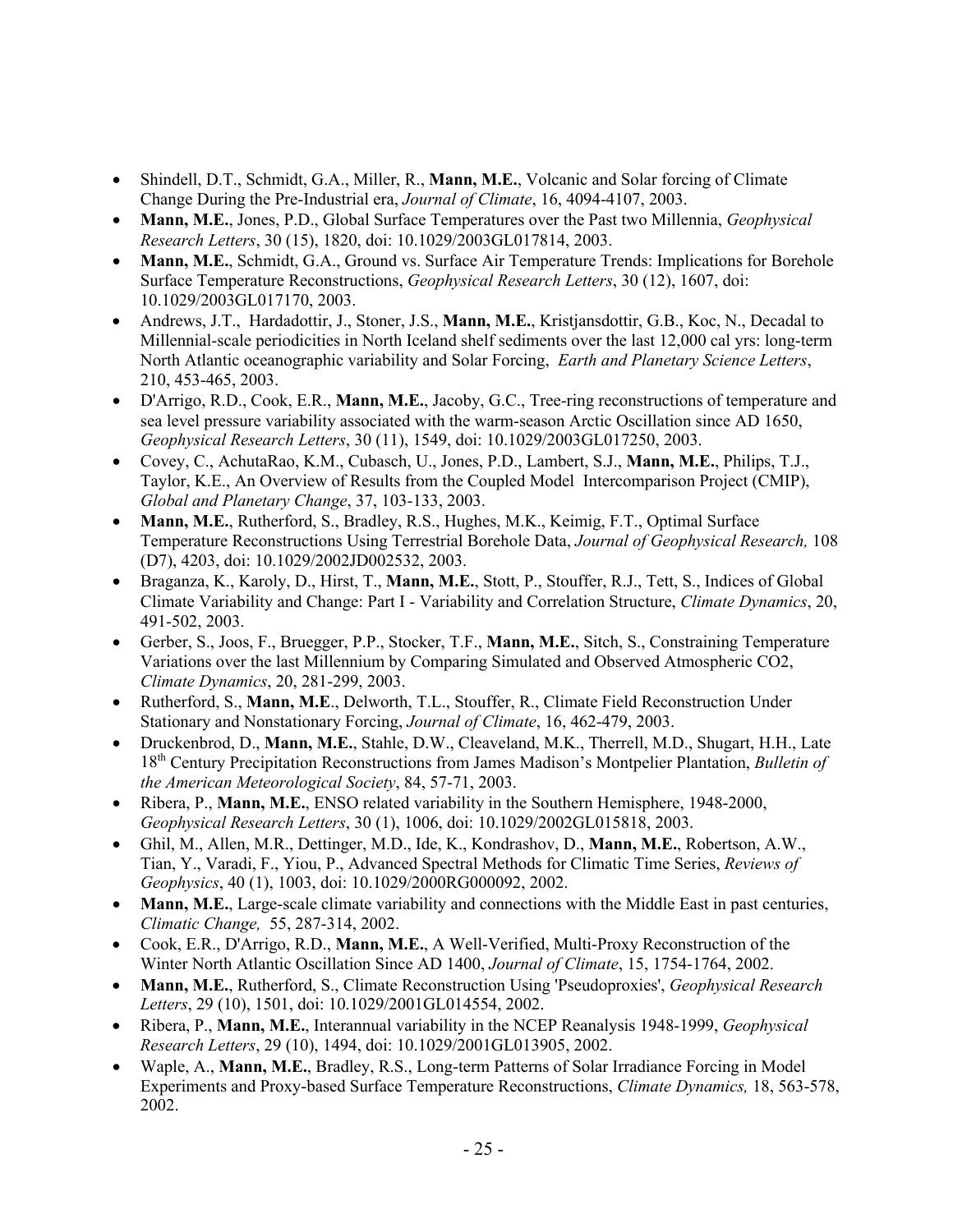- Shindell, D.T., Schmidt, G.A., **Mann, M.E.**, Rind, D., Waple, A., Solar forcing of regional climate change during the Maunder Minimum, *Science*, 294, 2149-2152, 2001.
- **Mann, M.E.**, Large-scale Temperature Patterns in Past Centuries: Implications for North American Climate Change, *Human and Ecological Risk Assessment*, 7 1247-1254, 2001.
- **Mann, M.E**., Climate During the Past Millennium, *Weather* (invited contribution), 56, 91-101, 2001.
- Cullen, H., D'Arrigo, R., Cook, E., **Mann, M.E.**, Multiproxy-based reconstructions of the North Atlantic Oscillation over the past three centuries, *Paleoceanography*, 15, 27-39, 2001.
- **Mann, M.E.**, Gille, E., Bradley, R.S., Hughes, M.K., Overpeck, J.T., Keimig, F.T., Gross, W., Global Temperature Patterns in Past Centuries: An interactive presentation, *Earth Interactions*, 4-4, 1-29, 2000.
- Delworth, T.L., **Mann, M.E.**, Observed and Simulated Multidecadal Variability in the Northern Hemisphere, *Climate Dynamics,* 16, 661-676, 2000.
- Rittenour, T., Brigham-Grette, J., **Mann, M.E.**, El Niño-like Climate Teleconnections in North America During the Late Pleistocene: Insights From a New England Glacial Varve Chronology, *Science*, 288, 1039-1042, 2000.
- Park, J., **Mann, M.E.**, Interannual Temperature Events and Shifts in Global Temperature: A Multiple Wavelet Correlation Approach, *Earth Interactions*, 4-1, 1-36, 2000.
- **Mann, M.E.**, Park, J., Oscillatory Spatiotemporal Signal Detection in Climate Studies: A Multiple-Taper Spectral Domain Approach, *Advances in Geophysics*, 41, 1-131, 1999.
- Jain, S., Lall, U., **Mann, M.E.**, Seasonality and Interannual Variations of Northern Hemisphere Temperature: Equator-to-Pole Gradient and Land-Ocean Contrast, *Journal of Climate*, 12, 1086- 1100, 1999.
- **Mann, M.E.**, Bradley, R.S. and Hughes, M.K., Northern Hemisphere Temperatures During the Past Millennium: Inferences, Uncertainties, and Limitations, *Geophysical Research Letters*, 26, 759-762, 1999.
- **Mann, M.E.**, Bradley, R.S., and Hughes, M.K., Global-Scale Temperature Patterns and Climate Forcing Over the Past Six Centuries, *Nature*, 392, 779-787, 1998.
- Rajagopalan, B., **Mann, M.E.**, and Lall, U., A Multivariate Frequency-Domain Approach to Long-Lead Climatic Forecasting, *Weather and Forecasting,*,13, 58-74, 1998.
- **Mann, M.E.**, Park, J., Joint Spatio-Temporal Modes of Surface Temperature and Sea Level Pressure Variability in the Northern Hemisphere During the Last Century, *Journal of Climate*, 9, 2137-2162, 1996.
- **Mann, M.E.**, Lees. J., Robust Estimation of Background Noise and Signal Detection in Climatic Time Series, *Climatic Change*, 33, 409-445, 1996.
- Koch, D., **Mann, M.E.**, Spatial and Temporal Variability of 7Be Surface Concentrations, *Tellus*, 48B, 387-396, 1996.
- Abarbanel, H., Lall, U., Moon, Y.I., **Mann, M.E.**, and Sangoyomi, T., Nonlinear dynamics and the Great Salt Lake: A Predictable Indicator of Regional Climate, *Energy*, 21, 655-665, 1996.
- **Mann, M.E.**, Park, J., Greenhouse Warming and Changes in the Seasonal Cycle of Temperature: Model Versus Observations, *Geophysical Research Letters*, 23, 1111-1114, 1996.
- **Mann, M.E.**, Park, J., Bradley, R.S., Global Interdecadal and Century-Scale Climate Oscillations During the Past Five Centuries, *Nature,* 378, 266-270, 1995.
- Lall, U., **Mann, M.E.**, The Great Salt Lake: A Barometer of Low-Frequency Climatic Variability, *Water Resources Research,* 31, 2503-2515, 1995.
- **Mann, M.E.**, Lall, U., Saltzman, B., Decadal-to-century scale climate variability: Insights into the Rise and Fall of the Great Salt Lake, *Geophysical Research Letters*, 22, 937-940, 1995.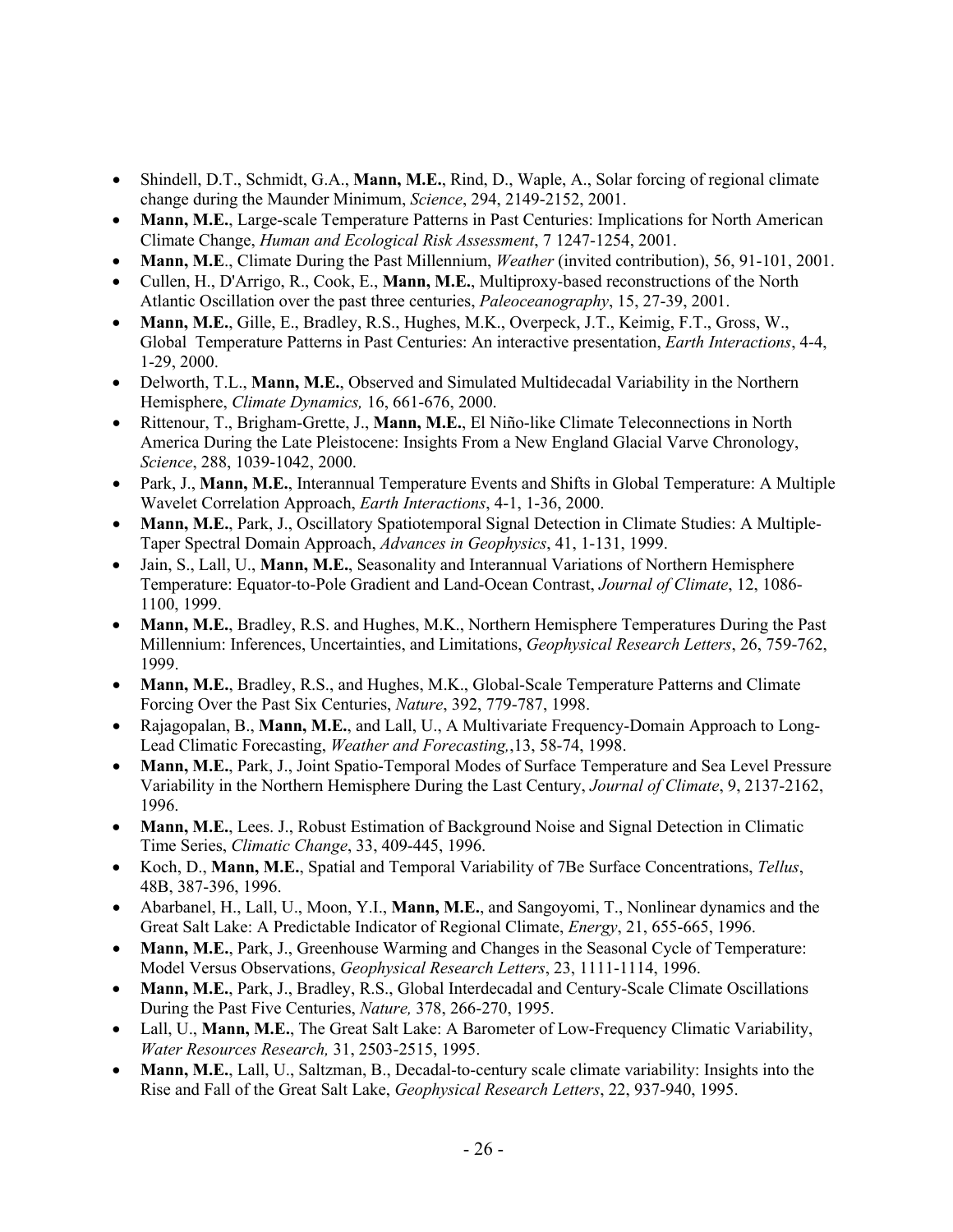- Marshall, S., **Mann, M.E.**, Oglesby, R., Saltzman, B., A comparison of the CCM1-simulated climates for pre-industrial and present-day C02 levels, *Global and Planetary Change*, 10, 163-180, 1995.
- **Mann, M.E.**, Park, J., Global scale modes of surface temperature variability on interannual to century time scales, *Journal of Geophysical Research*, 99, 25819-25833, 1994.
- **Mann, M.E.**, Park, J., Spatial correlations of interdecadal variation in global surface temperatures, *Geophysical Research Letters,* 20, 1055-1058, 1993.
- Ceder,G., Asta, M.,Carter, W.C.,Kraitchman,M.,de Fontaine, D., **Mann, M.E.**, Sluiter, M., Phase diagram and low-temperature behavior of oxygen ordering in YBa2Cu3Oz, *Physical Review B,* 41, 8698-8701, 1990.
- de Fontaine, D., **Mann, M.E.**, Ceder, G., States of Partial Order in YBa2Cu3Oz, *Physical Review Letters*, 63, 1300-1303, 1989.
- Burmester, C.P., **Mann, M.E.**, Ceder, G., Wille, L.T., de Fontaine, D., Monte Carlo Simulation of Oxygen Ordering in YBa2Cu3Oz, *Physica C*, 162-164, 1989.
- **Mann, M.E.**, Marshall, C.H., Haymet, A.D.J., Nematic Liquid Crystals: A Monte Carlo Simulation Study In Higher Dimensions, *Molecular Physics*, 66, 493-507, 1989.

# **Additional Reviewed/Edited Contributions**

- **Mann, M.E.,** Hall, L.J., Dulvy, N., Scientific Impact in a Changing World, *Cell* ("Voices"), 184, 407-408, 2021
- Cheng, L., Abraham, J.P., Trenberth, K.E., Fasullo, J., Boyer, T., Locarnini, R., Zhang, B., Yu, F., Wan, L., Chen, X., Song, X., Liu, Y, **Mann, M.E.**, Zhu, J., Upper Ocean Temperatures Hit Record High in 2020, *Advances in Atmospheric Sciences*, doi:10.1007/s00376-021-0447-x, 2021.
- **Mann, M.E.,** The president needs to hit the ground running on climate, *Bulletin of the Atomic Scientists*, Jan 2021.
- **Mann, M.E.,** From Climate Scientist to Climate Communicator: A Process of Evolution, in "*Standing up for a Sustainable World: Voices of Change"*, Claude Henry, Johan Rockström, and Nicholas Stern (ed.s), Edward Elgar Publishing, 5 pp, 2020.
- Buckland, P.D., Robinson, B.J., **Mann, M.E.,** Science Alone will not Save Us. Civic Engagement Might, in "*Teaching Climate Change in the United States"***,** Taylor & Francis Group, Joseph Henderson, Andrea Drewes (ed.s), Routledge, 14 pp, 2020.
- **Mann, M.E**., How to Win the New Climate War, *Skeptical Inquirer*, 42, 62, Jan/Feb 2020.
- Cheng, L., Abraham, J.P., Zhu, J., Trenberth, K.E., Fasullo, J., Boyer, T., Locarnini, R., Zhang, B., Yu, F., Wan, L., Chen, X., Song, X., Liu, Y, **Mann, M.E.,** Record-Setting Ocean Warmth Continued in 2019, *Advances in Atmospheric Sciences*, 37, 137-142, 2020.
- Mann, M.E., Australia, Your Country Is Burning—Dangerous Climate Change Is Here With You Now, *Eos*, Jan 7, 2020.
- **Mann, M.E**., Radical reform and the Green New Deal, *Nature*, 573, 340-341, 2019.
- Hagedorn, G., Kalmus, P., **Mann, M.,** Vicca, S., Van den Berge, J., van Ypersele, J.-P., Bourg, D., Rotmans, J., Karronen, R., Rahmstorf, S., Kromp-Kolb, H., Kirchengast, G., Knutti, R., Seneviratne, S.I., Thalmann, P., Cretney, R., Green, A., Anderson, K., Hedberg, M., Nilsson, D., Kuttner, A., Hayhoe, K., Concerns of Young Protestors are Justified, *Science*, 364, 139-140, 2019.
- **Mann, M.E.,** The Weather Amplifier, *Scientific American*, 320, 43-49, 2019.
- **Mann, M.E.,** College Students Are Critical to Tackling Climate Change, *Knowledge Review*, August 2018.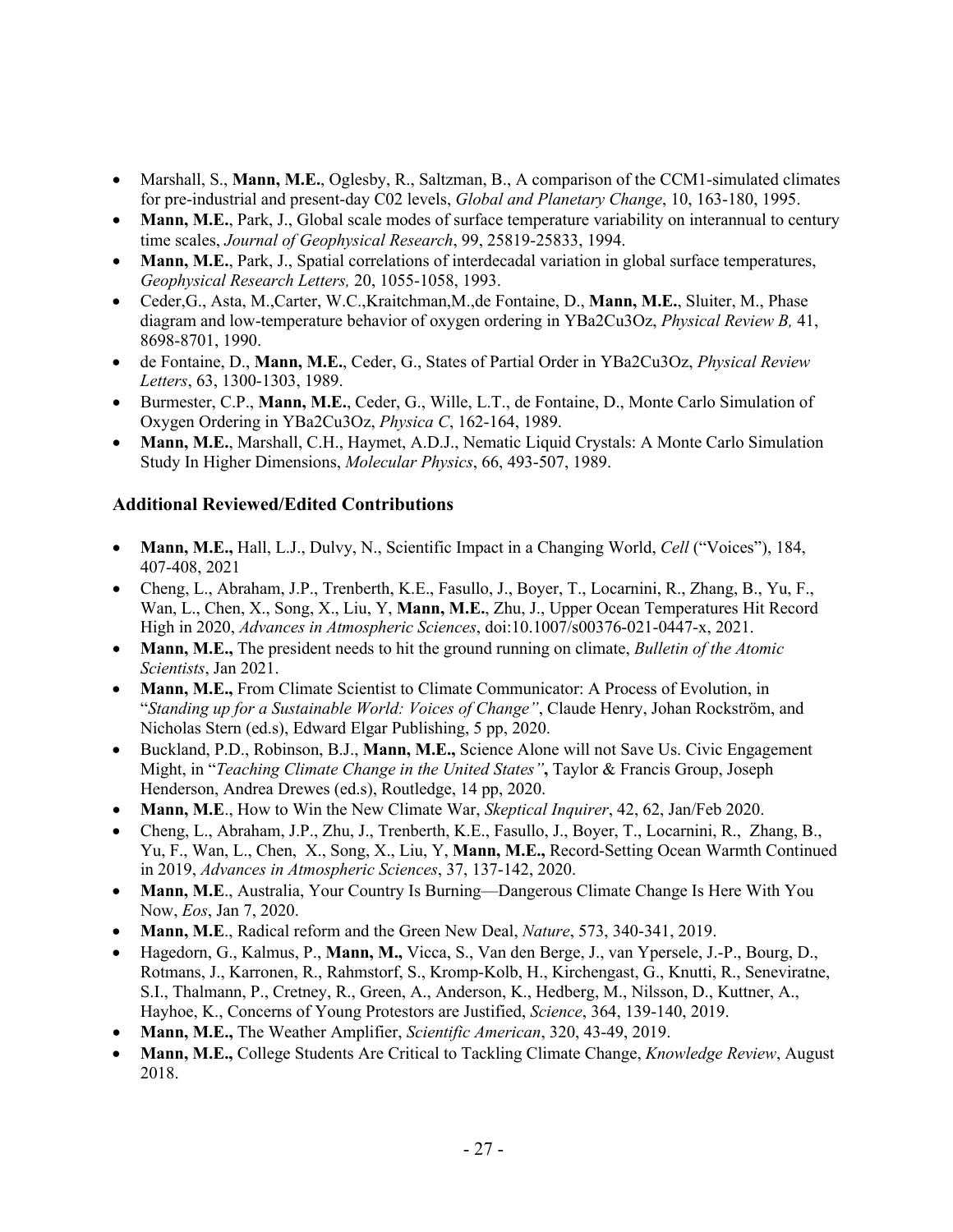- Restrepo, J.M., **Mann, M.E.,** Uncertainty in Climate Science: Not Cause for Inaction, *Society of Industrial and Applied Mathematics News*, 51, p. 1,5, May 2018.
- **Mann, M.E.**, Reconciling Climate Model/Data Discrepancies: The Case of the 'Trees That Didn't Bark', in *Climate Modelling: Philosophical and Conceptual Issues* (ed.s E.A. Lloyd & E. Winsberg), Springer Nature, Switzerland, 175-197, 2018.
- Garner, A., Kopp, R.E., Horton, B.P., **Mann, M.E.**, Alley, R.B., Emanuel, K.A., Lin, N., Donnelly, J.P., Kemp, A.C., DeConto, R.M., Pollard, D., New York City's evolving flood risk from hurricanes and sea level rise, Variations/Exchanges, U.S. CLIVAR, 16, 30-35, Winter 2018.
- Restrepo, J.M., **Mann, M.E.,** This is how "Climate is Always Changing", *American Physical Society Group on Physics of Climate Newsletter*, 9, 1-5, Feb 2018.
- **Mann, M.E.,** Time for a Different Story, *New Scientist*, Feb. 24, 2018.
- **Mann, M.E**., While Hurricanes Ravage the United States, Climate-Science Criticism Continues: An Exchange, *Skeptical Inquirer*, 42, 62, Jan/Feb 2018.
- Reichman, H., **Mann, M.E.**, Scott, J.W., West-Eberhard, M.J., Xi, X., Levy, A., National Security, the Assault on Science, and Academic Freedom: *Assault on Science and Academic Freedom Threatens the Public Good and International Stature of US,* American Association of University Professors, Dec 2017.
- **Mann, M.E**., Brevini, B., An Interview with Michael E. Mann: Fighting for Science Against Climate Change Deniers' Propaganda, in "*Carbon Capitalism and Communication Confronting Climate Crisis"***,** Palgrave Studies in Media and Environmental Communication, Benedetta Brevini and Graham Murdock (ed.s), Springer, p. 23-30, 2017.
- **Mann, M.E**., review of The Demon-Haunted World: Science as a Candle in the Dark, in Summer Books, *Nature*, 546, 28-29, 2017.
- **Mann, M.E.,** Al Gore gets inconvenient again, *Nature*, 546, 400-401, 2017.
- **Mann, M.E.**, Joy-Hassol, S., Climate Trumps Everything, *Scientific American*, 316, 8, 2017.
- Lewandowsky, S., **Mann, M.E**., Brown, N.J.L., Friedman, H., Public Debate, Scientific Skepticism, and Science Denial**,** *Skeptical Inquirer*, 41, 40-43, Jan/Feb 2017.
- Bateman, T.S., **Mann, M.E.**, The supply of climate leaders must grow, *Nature Climate Change* 6, 1052-1054, 2016.
- **Mann, M.E.**, Oreskes, N., Emanuel, K.A., AGU Should Sever Its Ties with ExxonMobil, *Eos,* 97*,* 8- 9, doi:10.1029/2016EO061455, 2016.
- **Mann, M.E.,** The Hockey Stick and Climate Wars (preface), in *Energy Accounts: Architectural Representations of Energy, Climate, and the Future*, Dan Willis, William K. Braham, Katsuhiko Muramoto and Daniel A. Barber (ed.s), Routledge, 2016.
- **Mann, M.E.,** Strategies for Reducing Greenhouse Gas Emissions, in "Energy for the 21st Century" (chapter 8), *McKnight's Physical Geography* (12th edition) by D. Hess and D.G. Tasa, Pearson, p. 246, 2016.
- **Mann, M.E.,** Disappearing and Novel Climates, in "Global Environmental Change" (chapter 8), *McKnight's Physical Geography* (12th edition) by D. Hess and D.G. Tasa, Pearson, p. 245, 2016.
- **Mann, M.E.,** Transitioning from Fossil Fuels, in "Energy for the 21st century" (chapter 3), *McKnight's Physical Geography* (12th edition*)*, by D. Hess and D.G. Tasa, Pearson, p. 68, 2016.
- **Mann, M.E.,** Why we need to stop fake claims that global warming paused, *New Scientist*, Mar. 3., 2016.
- **Mann, M.E.,** Must Try Harder, *New Scientist*, p. 28-29, Feb. 20, 2016.
- **Mann, M.E.**, Two Degrees of Freedom, *Scientific American*, 313, 12, 2015.
- Oreskes, N., Carlat, D, **Mann, M.E.**, Thacker, P.D., vom Saal, F.S., Why Disclosure Matters, *Environmental Science & Technology*, 49, 7527-7528, 2015.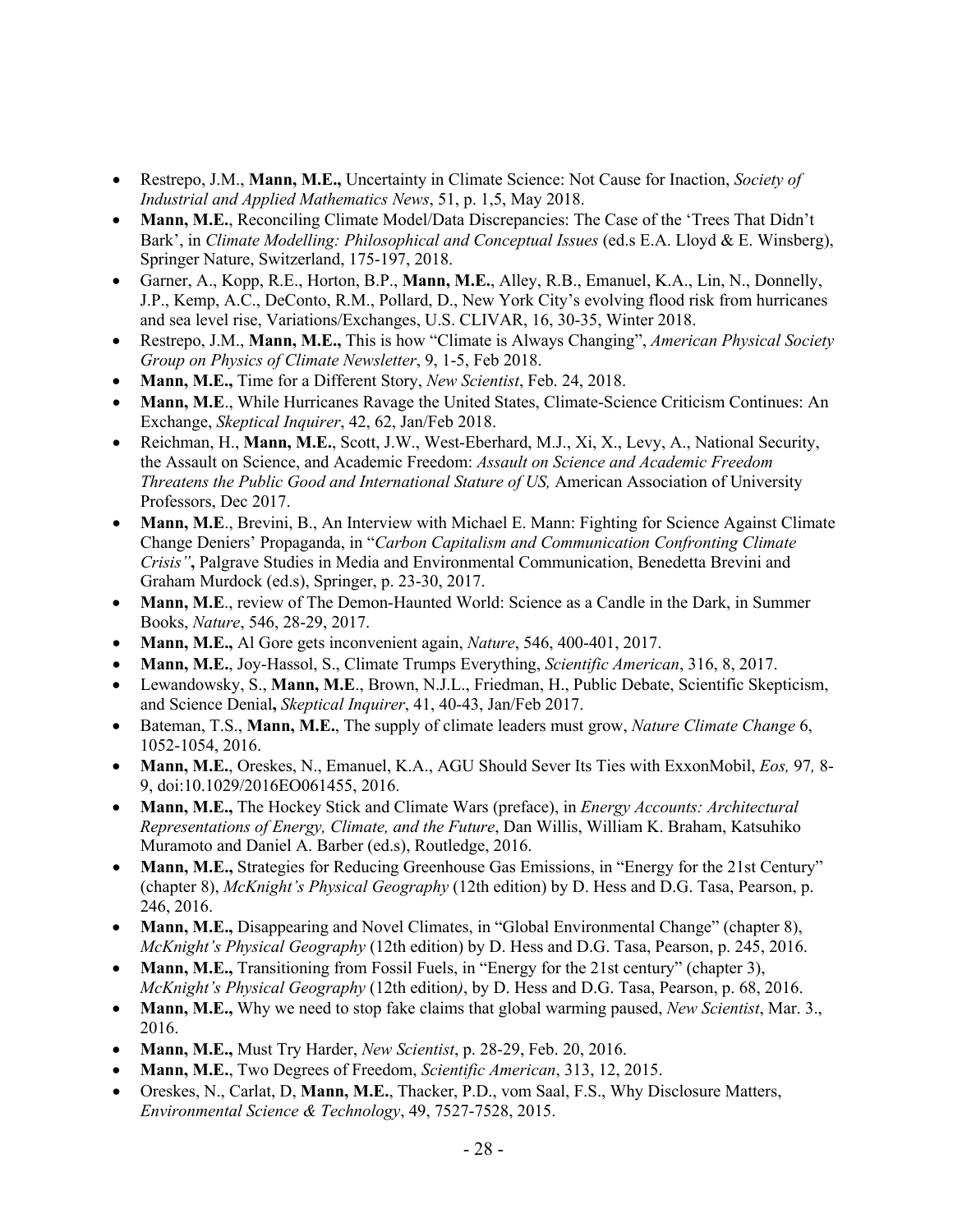- Halpern, M., **Mann, M.**, Transparency Versus Harassment (editorial), *Science*, 479, 348, 2015.
- **Mann, M.E.**, Gleick**,** P.H., Climate Change and California Drought in the 21st Century, *Proc. Nat. Acad. Sci*., 112, 3858-3859, 2015.
- **Mann, M.E.,** The Serengeti strategy: How special interests try to intimidate scientists, and how best to fight back, *Bulletin of the Atomic Scientists*, 71, 33-45, 2015.
- **Mann, M.E.,** The Little Ice Age, in *Dictionary of Energy* (second edition*)*, C.L. Cleveland and C.R. Morris (ed.s), Elsevier, Amsterdam, the Netherlands, 2014.
- **Mann, M**.**E.**, Science and the Media Collide, *Global Energy Affairs*, July 2014.
- **Mann, M.E.**, Global Warming, in *Encyclopedia Britannica* (updated), 2014.
- **Mann, M.E.**, False Hope, *Scientific American*, 310, 78-81, 2014.
- Lewandowsky, S., **Mann, M.E.**, Bauld, L., Hastings, G., Loftus, E.F., The Subterranean War on Science, *The Observer* (Association for Psychological Science), 26, 9, 2013
- Wright, C., **Mann, M.E.,** Future imaginings and the battle over climate science: an interview with Michael Mann, *Organization*, 20, 748-756, 2013.
- **Mann, M.E.**, Foreword, Ocean Sciences Sequence for Grades 6-8: The Ocean-Atmosphere Connection and Climate Change, *Great Explorations in Math and Science ("GEMS")*, Lawrence Hall of Science, University of California-Berkeley, 2013.
- **Mann, M.E.,** Climate Change Science: A Summary, Recent Updates, and Resources, in *Climate Change Education: A Primer for Zoos and Aquariums*, Alejandro Grajal and Susan R. Goldman (ed.s), Chicago Zoological Society (electronic book), 2012.
- Grajal, A., Goldman, S.R., **Mann, M.E.,** Climate Change Education at Zoos and Aquariums: Where do we go from here?, in *Climate Change Education: A Primer for Zoos and Aquariums*, Alejandro Grajal and Susan R. Goldman (ed.s), Chicago Zoological Society (electronic book), 2012.
- **Mann, M.E.,** Placing vast arrays of mirrors in space has obvious economic feasibility issues, *BBC Knowledge*, February, 2012.
- **Mann, M.E.,** Can we solve climate change with geoengineering, *BBC Focus*, December, 2011.
- Kemp, A.C., Horton, B.P., Donnelly, J.P., **Mann, M.E.**, Vermeer, M., Rahmstorf, S., Reply to Grinsted et al.: Estimating land subsidence in North Carolina, *Proc. Nat. Acad. Sci*., 108, E783, 2011.
- **Mann, M.E.**, On Long Range Dependence in Global Surface Temperature Series, *Climatic Change*, 107, 267–276, 2011.
- **Mann, M.E.,** Hockey Stick, in *Encyclopedia of Climate and Weather* (second edition*)*, S.H. Schneider (ed), Oxford University Press, Oxford, UK, 2011.
- **Mann, M.E**., Foreword for series (volumes 1-10): *Confronting Global Warming*, Ed. Mann, M.E., Greenhaven Press, Detriot, 2011.
- Schmidt, G.A., **Mann, M.E.,** Rutherford, S.D., A comment on "A statistical analysis of multiple temperature proxies: Are reconstructions of surface temperatures over the last 1000 years reliable?" by McShane and Wyner. *Ann. Appl. Stat.*, 5, 65–70, 2011.
- Diaz, H.F., Trigo, R., Barriopedro, D., Xoplaki, E., Hughes, M., **Mann, M.E.**, The Medieval Warm Period redux: Where and when was it warm? (Workshop Reports), *PAGES* Newsletter, 19, 32, 2011.
- Goosse, H., Guiot, J., **Mann, M.E.**, Dubinkina, S., Sallaz-Damaz, Y., The Medieval Climate Anomaly in Europe in simulations with data assimilation (Science Highlights), *PAGES Newsletter,*  19, 12-13, 2011.
- Bowman, T.E., Maibach, E., **Mann, M.E**., Somerville, R.C.J., Seltser, B.J., Fischhoff, B., Gardiner, S.M., Gould, R.J., Leiserowitz, A., Yohe, G., Time to Take Action on Climate Communication, *Science*, 330, 1044, 2010.
- **Mann, M.E.**, Ehrlich, P.R., Rahmstorf, S., Setting the record straight (again), *Nature*, 467, 920, 2010.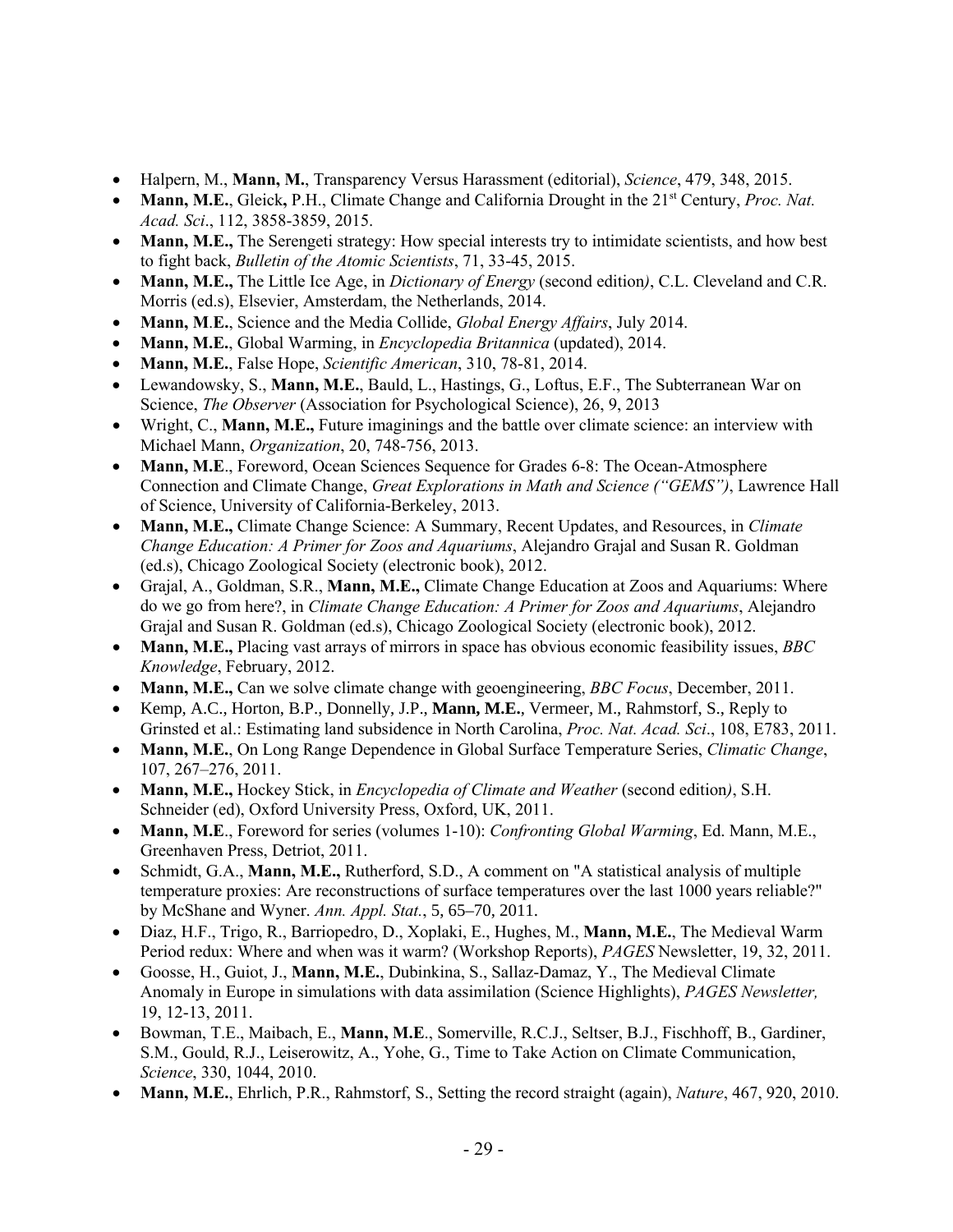- Allison, I., N. L. Bindoff, R.A. Bindoff, R.A. Bindschadler, P.M. Cox, N. de Noblet, M.H. England, J.E. Francis, N. Gruber, A.M. Haywood, D.J. Karoly, G. Kaser, C. Le Quéré, T.M. Lenton, **M.E. Mann**, B.I. McNeil, A.J. Pitman, S. Rahmstorf, E. Rignot, H.J. Schellnhuber, S.H. Schneider, S.C. Sherwood, R.C.J. Somerville, K.Steffen, E.J. Steig, M. Visbeck, A.J. Weaver, *The Copenhagen Diagnosis, 2009: Updating the world on the Latest Climate Science*, The University of New South Wales Climate Change Research Centre (CCRC), Sydney, Australia (2009), 60pp. [republished as *The Copenhagen Diagnosis: Updating the world on the Latest Climate Science* , Elsevier (2011), 98pp.]
- Steig, E.J., Schneider, D.P. Rutherford, S.D., **Mann, M.E.**, Comiso, J.C., Shindell, D.T., Corrigendum: Warming of the Antarctic ice-sheet surface since the 1957 International Geophysical Year, *Nature*, 457, 459-462, 2009.
- Bowman, T.E., Maibach, E., **Mann, M.E**., Moser, S.C., Somerville, R.C.J., Creating a common climate language, *Science*, 324, 37, 2009.
- **Mann, M.E.,** Defining Dangerous Anthropogenic Interference, *Proc. Nat. Acad. Sci*., 106, 4065- 4066, 2009.
- **Mann, M.E.,** Bradley, R.S., Hughes, M.K., Reply to McIntyre and McKitrick: Proxy-based temperature reconstructions are robust, *Proc. Nat. Acad. Sci*., 106, E11, 2009.
- **Mann, M.E.**, Climate Variability and Change, Last 1000 years, *Encyclopedia of Paleoclimatology and Ancient Environments,* (ed. V. Gornitz), Springer, Dordrecht, The Netherlands, 178-180, 2009.
- Goosse, H., **Mann, M.E.**, Renssen, H., Climate of the Past Millennium: Combining Proxy Data and Model Simulations, in *Global Warming and Natural Climate Variability: A Holocene Perspective*  (eds R.W. Battarbee & H.A. Binney), Blackwell, Oxford, UK, 164-188, 2008.
- Goosse, H., **Mann, M.E.**, Rennsen, H., and A. Timmermann, Data assimilation over the last millennium using ensemble techniques, *PAGES News*, 16, 15-16, 2008.
- **Mann, M**.**E.**, Global Warming, in *Encyclopedia Britannica*, 2008.
- Delworth, T.L., Zhang, R., **Mann, M.E.,** Decadal to Centennial Variability of the Atlantic from Observations and Models, in *Past and Future Changes of the Oceans Meridional Overturning Circulation: Mechanisms and Impacts*, A. Schmittner, J. C. H. Chiang, and S.R. Hemming (eds), Geophysical Monograph Series 173, American Geophysical Union, 131-148, 2007.
- **Mann, M.E.,** The Last Millennium, in *Encyclopedia of Quaternary Science*, S.A. Elias (ed), Elsevier, Amsterdam, the Netherlands, 1995-2002, 2007.
- **Mann, M.E.**, Briffa, K.R., Jones, P.D., Kiefer, T., Kull, C., Wanner, H., Past Millennia Climate Variability, *Eos*, 87, 526-527, 2006.
- Bradley, R.S., Hughes, M.K., **Mann, M.E.,** Authors were clear about hockey-stick uncertainties, *Nature*, 442, 627, 2006.
- **Mann, M.E.,** Hughes, M.K., A Not-So-Abrupt Departure, *Science*, 312, 528-529, 2006.
- **Mann, M.E.,** Testing the Fidelity of Climate Reconstruction Methods, in 'Papers of Note', *Bull. Am. Met. Soc.*, 87, 166-167, 2006.
- Luterbacher, J., E. Xoplaki, C. Casty, H. Wanner, A. Pauling, M. Kuettel, T. Rutishauser, S. Broennimann, E. Fischer, D. Fleitmann, JF. Gonzalez-Rouco, R. Garcia-Herrera, M. Barriendos, FS. Rodrigo, JC. Gonzalez-Hidalgo, MA. Saz, L. Gimeno, P. Ribera, M. Brunet, H. Paeth, N. Rimbu, T. Felis, J. Jacobeit, A. Duenkeloh, E. Zorita, J. Guiot, M. Turkes, MJ. Alcoforado, R. Trigo, D. Wheeler, SFB. Tett, **M.E. Mann**, R. Touchan, DT. Shindell, S. Silenzi, P. Montagna, D.Camuffo, A. Mariotti, T. Nanni, M. Brunetti, M. Maugeri, C. Zerefos, S. De Zolt, P. Lionello, MF. Nunes, V. Rath, H. Beltrami, E. Garnier, and E. Le Roy Ladurie, Mediterranean Climate Variability over the Last Centuries: A Review, in *The Mediterranean Climate: an overview of the main characteristics*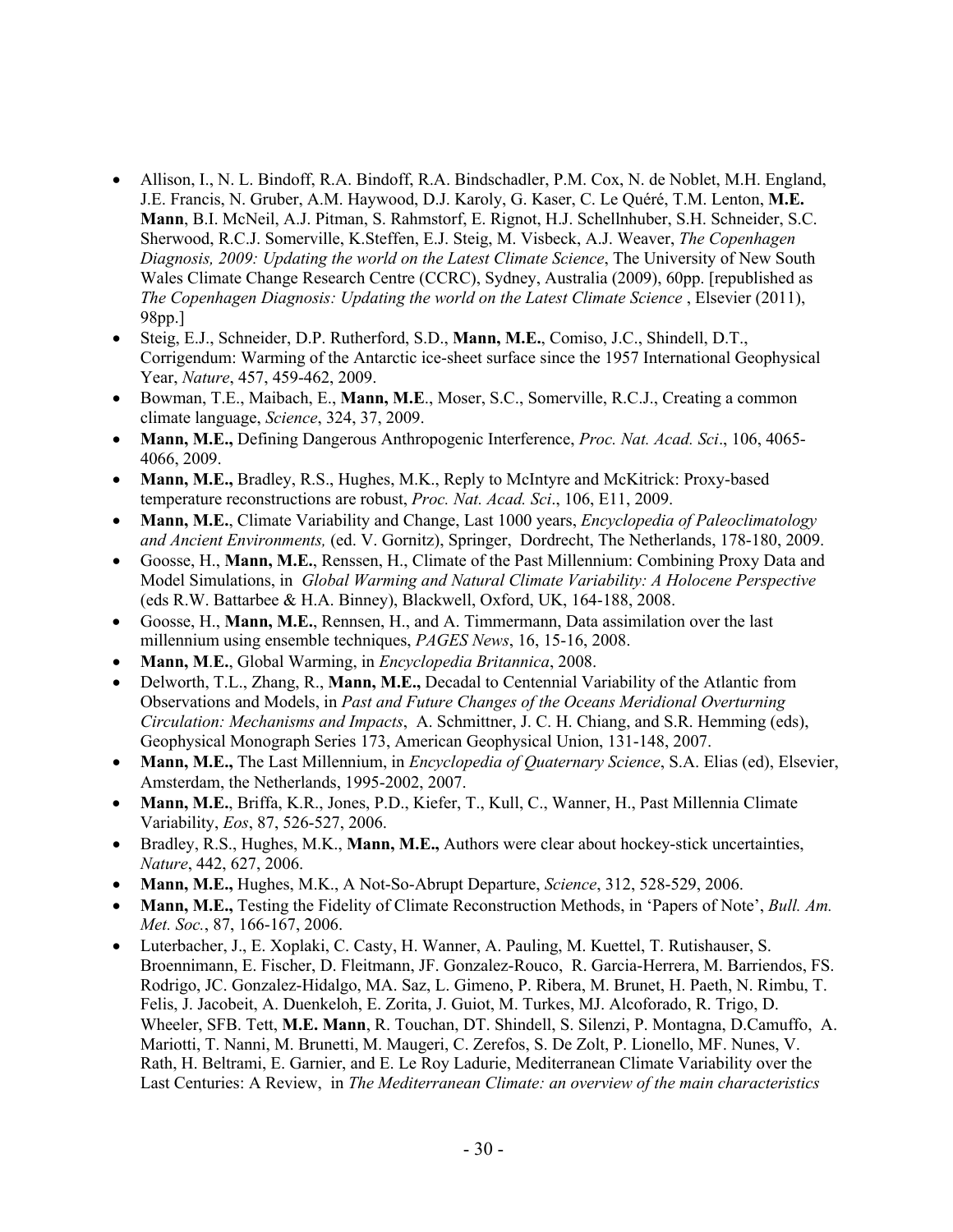*and issues*, P. Lionello, P. Malanotte-Rizzoli, and R. Boscolo (eds), Elsevier, Amsterdam, the Netherlands, 27-148, 2006.

- Jacob, D.J, Avissar, R., Bond, G.C., Gaffin, S.,. Kiehl, J.T., Lean, J.L., Lohmann U., **Mann, M.E**., Pielke, R.A., Ramanathan, V., Russell, L.M., Radiative Forcing of Climate Change: Expanding the Concept and Addressing Uncertainties, National Research Council, Board on Atmospheric Sciences and Climate, 2005.
- **Mann, M.E.**, Bradley, R.S., and Hughes, M.K., Corrigendum: Global-Scale Temperature Patterns and Climate Forcing Over the Past Six Centuries, *Nature*, 430, 105, 2004.
- Rutherford, S., **Mann, M.E.**, Correction to "Optimal surface temperature reconstructions using terrestrial borehole data", *Journal of Geophysical Research,* 109 (D11), 107, doi: 10.1029/2003JD004290, 2004.
- **Mann, M.E.**, Ammann, C.M., Bradley, R.S., Briffa, K.R., Crowley, T.J., Hughes, M.K., Jones, P.D., Oppenheimer, M., Osborn, T.J., Overpeck, J. T., Rutherford, S., Trenberth, K.E., Wigley, T.M.L., Response to Comment on "On Past Temperatures and Anomalous Late 20th Century Warmth", *Eos*, 84, 473, 2003.
- **Mann, M.E.**, Paleoclimate, Global Change, and the Future (book review), *Eos*, 84, 419-420, 2003.
- **Mann, M.E.**, Ammann, C.M., Bradley, R.S., Briffa, K.R., Crowley, T.J., Hughes, M.K., Jones, P.D., Oppenheimer, M., Osborn, T.J., Overpeck, J. T., Rutherford, S., Trenberth, K.E., Wigley, T.M.L., On Past Temperatures and Anomalous Late 20th Century Warmth, *Eos*, 84, 256-258, 2003.
- **Mann, M.E.**, Reconstructing Temperature Variations, in *Yearbook of Science & Technology*, McGraw-Hill, New York, pp. 354-358, 2003.
- **Mann, M.E.**, The Value of Multiple Proxies (invited 'perspective' article), *Science,* 297, 1481-1482, 2002.
- **Mann, M.E.,** Hughes, M.K., Tree-Ring Chronologies and Climate Variability, *Science*, 296, 848, 2002.
- Bradley, R.S., Briffa, K.R., Crowley, T.J., Hughes, M.K., Jones, P.D, **Mann, M.E.**, Scope of Medieval Warming, *Science*, 292, 2011-2012, 2001.
- **Mann, M.E.**, Bradley, R.S., Briffa, K., Cole, J., Hughes, M.K., Jones, J.M., Overpeck, J.T., von Storch, H., Wanner, H., Weber, S.L., Widmann, M., Reconstructing the Climate of the Late Holocene, *Eos*, 82, 553, 2001.
- **Mann, M.E.**, Medieval Climatic Optimum, MacCracken, M.C. & Perry, J.S. (eds) *Encyclopedia of Global Environmental Change,* John Wiley and Sons Ltd, London, UK, pp. 514-516, 2001.
- **Mann, M.E.**, Little Ice Age, MacCracken, M.C. & Perry, J.S. (eds) *Encyclopedia of Global Environmental Change,* John Wiley and Sons Ltd, London, UK, pp. 504-509, 2001.
- Folland, C.K., Karl, T.R., Christy, J.R., Clarke, R. A., Gruza, G.V., Jouzel, J., **Mann, M.E**., Oerlemans, J., Salinger, M.J., Wang, S.-W., Observed Climate Variability and Change, in *Climate Change 2001: The Scientific Basis,* Houghton, J.T., et al. (eds.), Cambridge Univ. Press, Cambridge, 99-181, 2001.
- Bradley, R.S., Hughes, M.K. and **Mann, M.E.,** Comment on "Detection and Attribution of Recent Climate Change: A Status Report", *Bulletin of the American Meteorological Society*, 81, 2987-2990**,** 2000.
- **Mann, M.E.**, Bradley, R.S., Hughes, M.K., Long-term variability in the El Nino Southern Oscillation and associated teleconnections, Diaz, H.F. & Markgraf, V. (eds) *El Nino and the Southern Oscillation: Multiscale Variability and its Impacts on Natural Ecosystems and Society*, Cambridge University Press, Cambridge, UK, 357-412, 2000.
- **Mann, M.E.**, Lessons For a New Millennium (invited 'perspective' article), *Science*, 289, 253-254, 2000.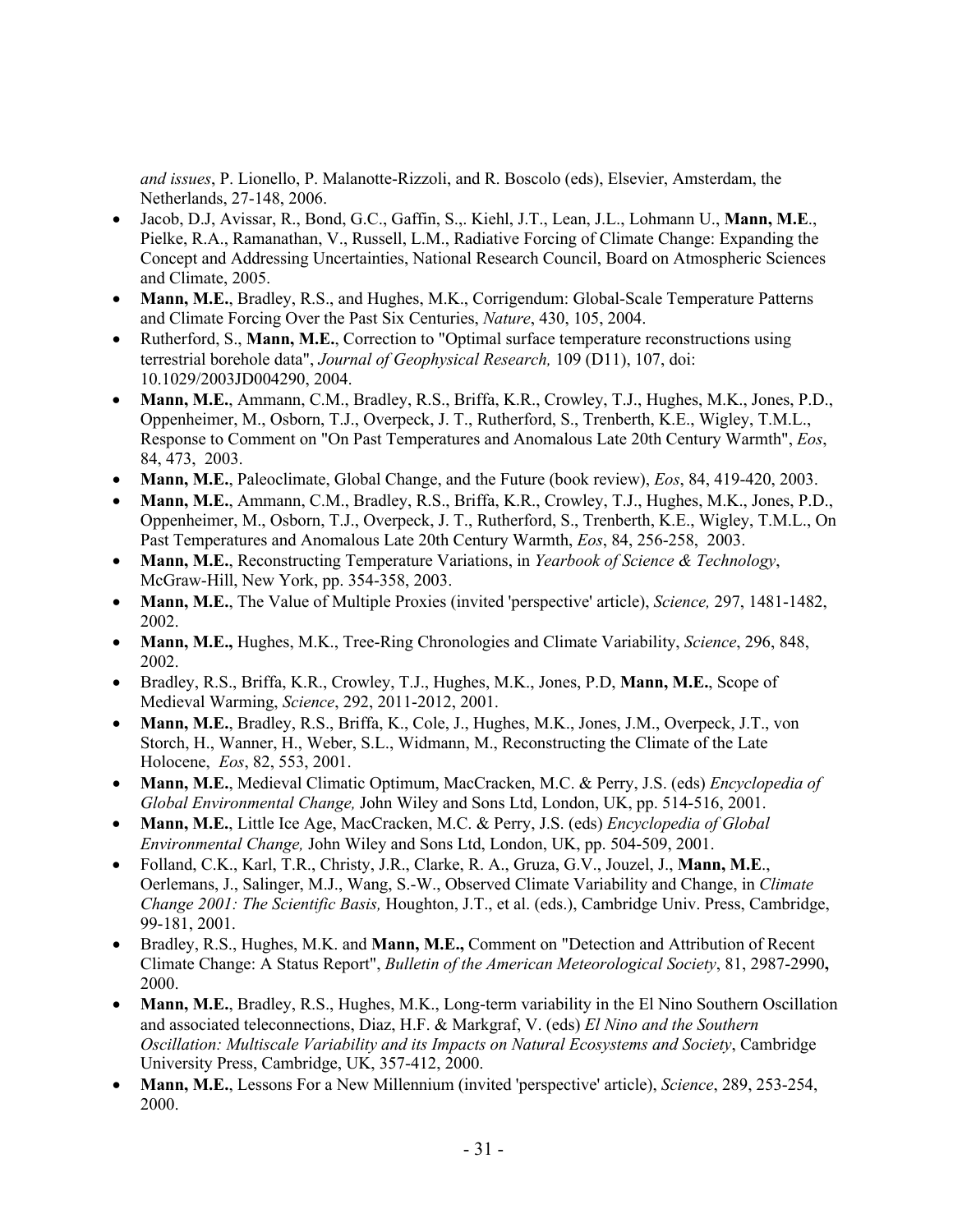- **Mann, M.E.**, Bradley, R.S., Hughes, M.K. and Jones, P.D., Global Temperature Patterns, *Science*, 280, 2029-2030, 1998.
- Beniston, M., Pielke, R.A., Arpe, K., Keuler, K., Laprise, R., **Mann, M.E.**, Rinke, A., Parker, D.E., Climate Modelers Meet in Switzerland, *Eos*, 78, 383, 1997.

### **Other Publications**

- Wright, C., **Mann, M.E.**, From denial to "resilience": The slippery discourse of obfuscating climate action, *Sydney Environment Institute*, Feb 20 2020.
- Tschakert, P., **Mann, M.E**., Wagener, T., *Climate Risk Management and Adaptation Strategies in the Developing World*, White Paper for NOAA's Office of Oceanic and Atmospheric Research Climate Program Office, May 2009.
- **Mann, M.E.,** Paleoclimate Implications for Recent Human Influence on Climate, *International Seminar on Nuclear War and Planetary Emergencies, Nuclear Strategy and Peace Technology*, The Science and Culture Series, edited by A. Zichichi, R. Ragaini, pp. 86-91, 2003.
- **Mann, M.E.,** Bradley, R.S., Hughes, M.K., Large-Scale Surface Temperature Changes During the Past Millennium, *Abstracts of AMQUA annual meeting,, Fayetteville, Arkansas, May 22-24,* pp 17- 12, 2000.
- Jones, P.D., Briffa, K.R., Osborn, T.J., **Mann, M.E.**, Bradley, R.S., Hughes, M.K., Cover Figure for World Meteorological Organization (WMO) 50th Year Anniversary Publication*: Temperature changes over the last Millennium*, 2000.
- M.K. Hughes, **Mann, M.E.,** Bradley, R.S., 1000 years of Northern Hemisphere temperature from natural archives. *Abstracts of PAGES Workshop on South Asian Paleoenvironments, Pune, India, February 4-5,* pp 11-15, 2000.
- M.K. Hughes, **Mann, M.E.,** Bradley, R.S., Climate variability of the last 1000 years from annualresolution natural archives. *Proceedings of CCV99, International Conference on Climate Change and Variability, Tokyo Metropolitan University, September 1999*.
- **Mann, M.E.**, Bradley, R.S., Global Climate Variations over the Past 250 Years: Relationships With the Middle East, *Transformations of Middle Eastern Natural Environments: Legacies and Lessons*, Yale School of Forestry and Environmental Studies Bulletin Series, 103, 429-443, 1998.
- **Mann, M.E.**, On Reconstructing Past Centuries' Temperatures, *World Climate Report*, 3, 26, 6-7, 1998.
- **Mann, M.E.**, *A Study of Ocean-Atmosphere Interaction and Low Frequency Variability of the Climate System*, PhD Thesis, 283pp, Yale University, New Haven, CT, 1998.
- **Mann, M.E.**, Bradley, R.S., Hughes, M.K., Multiproxy based reconstructions of large-scale surface temperature patterns during the past several centuries, *Proceedings of the Ninth Symposium on Global Change Studies*, Phoenix, AZ, January 1998.
- Rajagopalan, B., **Mann, M.E.**, Lall, U., Climatic forecasting based on multivariate frequency and time domain-based prediction, *Proceedings of the Eighth Symposium on Global Change Studies*, Long Beach, CA, February 1997.
- **Mann, M.E.**, Bradley, R.S., Hughes, M.K., Large-Scale Climatic Reconstructions Based on High-Resolution Multi-Proxy Data, *Proceedings of the Eighth symposium on Global Change Studies*, Long Beach, CA, February 1997.
- **Mann, M.E.**, Rajagopalan, B., Moon, Y.I., Lall, U., Climatic forecasting based on multivariate frequency and time domain-based predictions, *Proceedings of the 13th Conference on Probability & Statistics in the Atmospheric Sciences*, American Meteorological Society, San Francisco, CA, February 1996.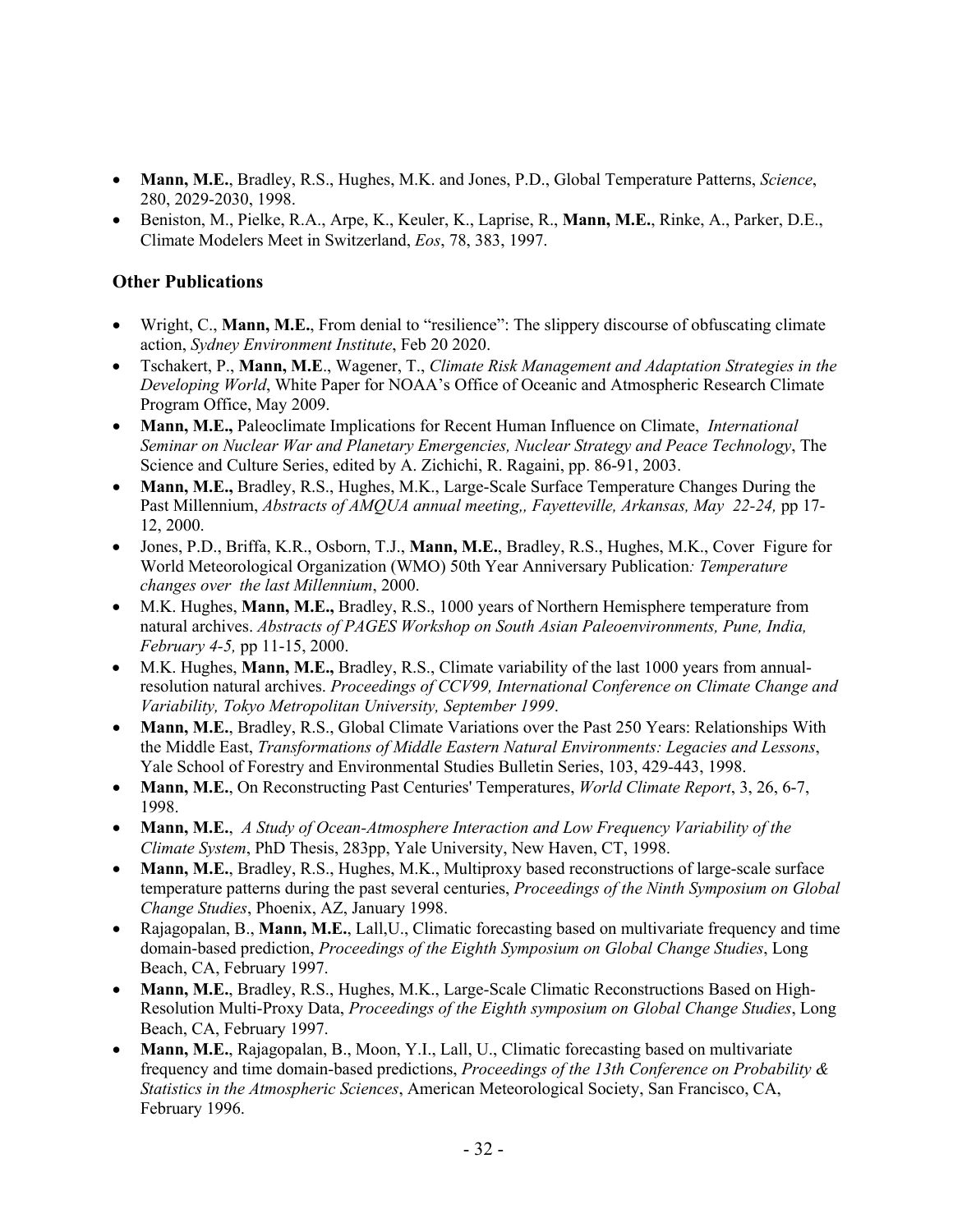- Moon, Y.I., Lall, U., Rajagopalan, B., **Mann, M.E.**, Forecasting hydroclimatic variables using a nonparametric, nonlinear time series model, *Proceedings of the 13th Conference on Probability & Statistics in the Atmospheric Sciences*, American Meteorological Society, San Francisco, CA, February 1996.
- Marshall, S., **Mann, M.E.**, Oglesby, R.J., Saltzman, B., A comparison of the CCM1-simulated climates for pre-industrial and present-day CO2 levels, *Proceedings of the 6th Conference on Climate Variations*, American Meteorological Society, 12-15, Nashville, TN, January 1994.
- **Mann, M.E.**, Park, J., Globally correlated variability in surface temperatures, *Proceedings of the 6th Conference on Climate Variations*, American Meteorological Society, 297-301, Nashville, TN, January 1994.

# **Online Commentaries/Blogs**

- Kossin, J., Hall, T., **Mann, M.**, Rahmstorf, S., Should the official Atlantic hurricane season be lengthened? *RealClimate.org*, Apr 2, 2021.
- **Mann, M.E.**, "Correction Delayed is Correction Denied: Botched Coverage of "Geoengineering" Report by the New York Times, *Red Green & Blue* (and *MichaelMann.net/blog*), Mar 31, 2021.
- **Mann, M.E**., My Comments on New National Academy Report on Geoengineering", *Red Green & Blue* (and *MichaelMann.net/blog*), Mar 25, 2021
- **Mann, M.E**., The Rise and Fall of the "Atlantic Multidecadal Oscillation", *RealClimate.org, Red Green & Blue* (and *MichaelMann.net/blog*), Mar 4, 2021
- **Mann, M.E.**, for "GeoPolicy: Communicating A Global Climate Crisis your questions answered!", European Geophysical Union Blogs, Aug 7, 2020.
- **Mann, M.E**., The Salem News Promotes Deadly Disinformation, *MichaelMann.net/blog*, May 6, 2020.
- **Mann, M.E**., Comments on New 'World Weather Attribution' Analysis of Australian Bushfires, *MichaelMann.net/blog*, Mar 4, 2020.
- **Mann, M.E**., The STORY about the 'business as usual' story is misleading, *MichaelMann.net/blog*, Jan 29, 2020.
- **Mann, M.E**., The Letter-to-Editor that the Lethebridge Herald Refused to Run, *MichaelMann.net/blog*, Dec 2, 2019.
- **Mann, M.E.**, Oral Opening Statement from Michael Mann Testimony to U.S. House Oversight Committee Hearing on Climate Change & Natural Disasters, *MichaelMann.net/blog*, Jun 25, 2019.
- **Mann, M.E**., My Interview With Al Franken, *MichaelMann.net/blog*, Jun 24, 2019.
- **Mann, M.E**., On the Importance of Diversity in Climate Communication, *MichaelMann.net/blog*, Jun 17, 2019.
- **Mann, M.E**., Vice: A Commentary on the Politics of Climate Denial, *MichaelMann.net/blog*, Jan 7, 2019.
- **Mann, M.E.**, Climate Change and Extreme Summer Weather Events The Future is still in Our Hands, *RealClimate.org* (and *MichaelMann.net/blog*), Oct 31, 2018
- **Mann, M.E**., On Tropical Atlantic Warmth and Hurricanes, *MichaelMann.net/blog*, Sep 28, 2018.
- **Mann, M.E**., Hurricane Florence—A Climate Change Triple Threat, *MichaelMann.net/blog*, Sep 15, 2018.
- **Mann, M.E**., We Need New Leadership, *MichaelMann.net/blog*, Sep 5, 2018.
- **Mann, M.E**., A Return to the Madhouse, *MichaelMann.net/blog*, Jul 24, 2018.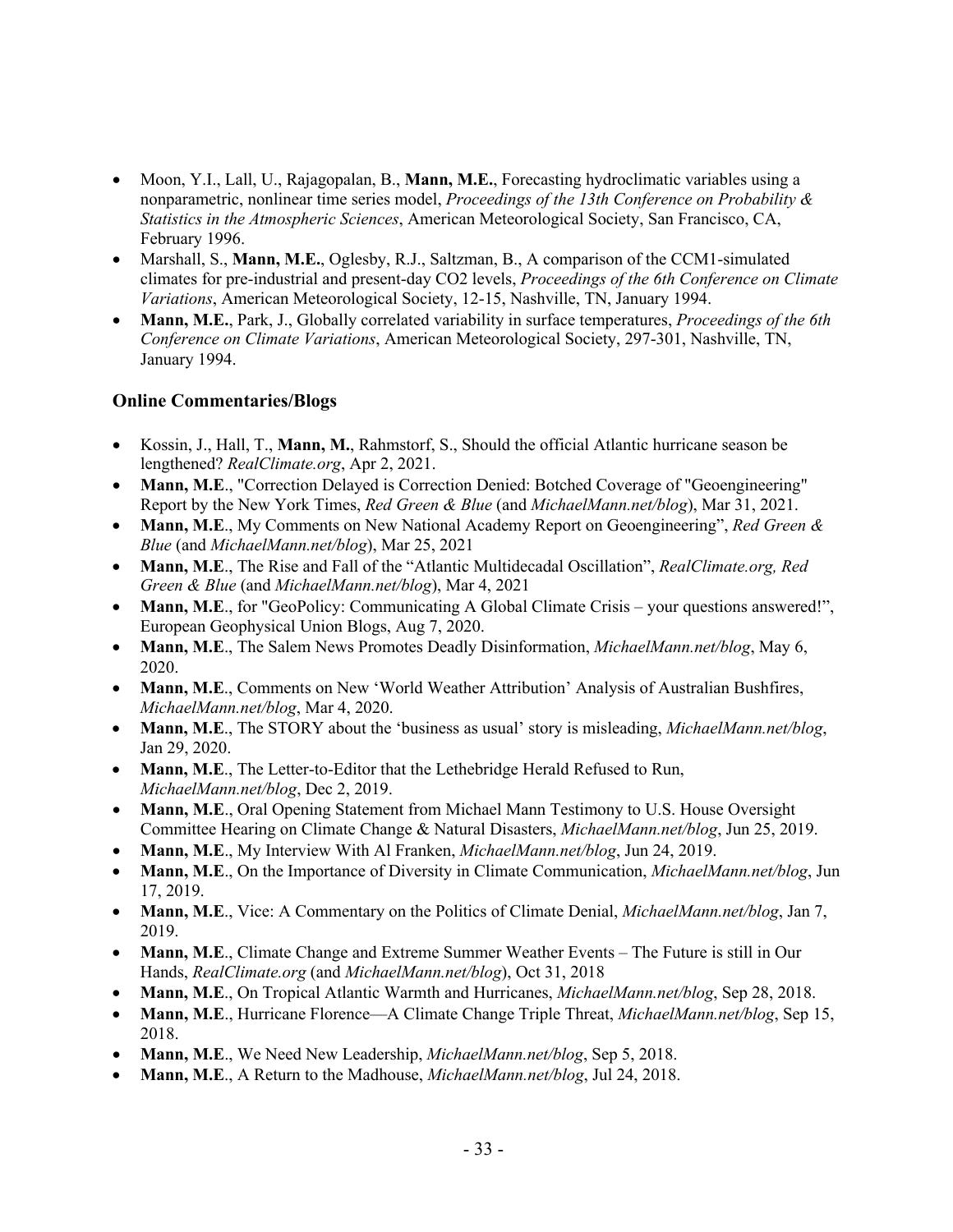- Rahmstorf, S., **Mann, M.**, Does a slow AMOC increase the rate of global warming? *RealClimate.org*, Jul 18, 2018.
- Rahmstorf, S., Emanuel, K., **Mann, M.**, Kossin, J., Does global warming make tropical cyclones stronger? *RealClimate.org*, May 30, 2018.
- **Mann, M.E**., Dutton, A.L., Our Response to the Latest Climate Change-Denying Wall Street Journal Op-Ed**,** *MichaelMann.net/blog*, May 22, 2018.
- **Mann, M.E**., Climate Change Denial in the Age of Trump, *MichaelMann.net/blog*, Jan 28, 2018.
- **Mann, M.E**., A Sensitive Topic, *MichaelMann.net/blog*, Jan 26, 2018.
- **Mann, M.E**., Welcome to the Michael Mann Blog! *MichaelMann.net/blog*, Jan 15, 2018.
- Archer, D., Benestad, R., Bradley, R., **Mann, M.**, Pierrehumbert, R., Rahmstorf, S., Steig, E., Don't make a choice that your children will regret, *RealClimate.org*, Nov 4, 2016.
- **Mann, M.E.,** The Likelihood of Recent Record Warmth, *RealClimate.org*, Jan 25, 2016.
- **Mann, M.E.,** Climate Oscillations and the Global Warming Faux Pause, *RealClimate.org*, Feb 26, 2015.
- **Mann, M.E.,** Schmidt, G., A Bit More Sensitive, *RealClimate.org*, Jan 2, 2014.
- **Mann, M.E.,** Language Intelligence Lessons on persuasion from Jesus, Shakespeare, Lincoln, and Lady Gaga: A Review, *RealClimate.org*, Aug 20, 2012.
- **Mann, M.E.,** Schmidt, G., Steig, E., Tree Rings and Climate: Some Recent Developments, *RealClimate.org*, July 8, 2012.
- **Mann, M.E.,** Global Temperatures, Volcanic Eruptions, and Trees that Didn't Bark, *RealClimate.org*, Feb 6, 2012.
- **Mann, M.E.**, Steig, E., Rahmstorf, S., Bouldin, J., Pierrehumbert, R., Archer, D., A Well Deserved Honor, *RealClimate.org*, October 18, 2011.
- Schmidt, G., **Mann, M.E.,** Responses to McShane and Wyner, *RealClimate.org*, December 13, 2010.
- **Mann, M.E**., A Eulogy to Stephen Schneider, *RealClimate.org*, July 19, 2010.
- Schmidt, G., **Mann, M.E.,** The Muir-Russell report, *RealClimate.org*, July 7, 2010.
- **Mann, M.E.,** What we can learn from studying the last millennium (or so), *RealClimate.org*, May 15, 2010.
- **Mann, M.E.,** Climate Cover Up: A (Brief) Review, *RealClimate.org*, October 20, 2009.
- **Mann, M.E.,** Schmidt, G., Communicating Science: Not Just Talking the Talk, *RealClimate.org*, September 16, 2009.
- **Mann, M.E.,** Unscientific America: A Review, *RealClimate.org*, July 8, 2009.
- Schmidt, G., **Mann, M.E.,** Winds of Change, *RealClimate.org*, June 11, 2009.
- **Mann, M.E.,** Communicating the Science of Climate Change, *RealClimate.org*, January 12, 2009.
- **Mann, M.E.**, Schmidt, G., Not the IPCC ("NIPCC") Report, *RealClimate.org*, November 28, 2008.
- Benestad, R., **Mann, M.E.**, Climate Change and Tropical Cyclones (Yet Again), *RealClimate.org*, May 18, 2008
- Rahmstorf, S., **Mann, M.E.**, Bradley, R., Connolley, W., Archer, D., Ammann, C., Global Cooling-Wanna Bet?, *RealClimate.org*, May 8, 2008
- **Mann, M.E.**, Find the Error, *RealCimate.org*, November 9, 2007
- Schmidt, G., **Mann, M.E.,** Convenient Untruths, *RealClimate.org*, October 15, 2007
- **Mann, M.E.,** Worth a Look, *RealClimate.org*, September 20, 2007
- Schmidt, G., **Mann, M.E.,** Who ya gonna call?, *RealClimate.org*, August 22, 2007
- **Mann, M.E.**, Storm World: A Review, *RealClimate.org*, June 18, 2007
- **Mann, M.E.**, This Week, *RealClimate.org*, May 4, 2007
- **Mann, M.E.**, Schmidt, G., Hurricane Spin, *RealClimate.org*, April 24, 2007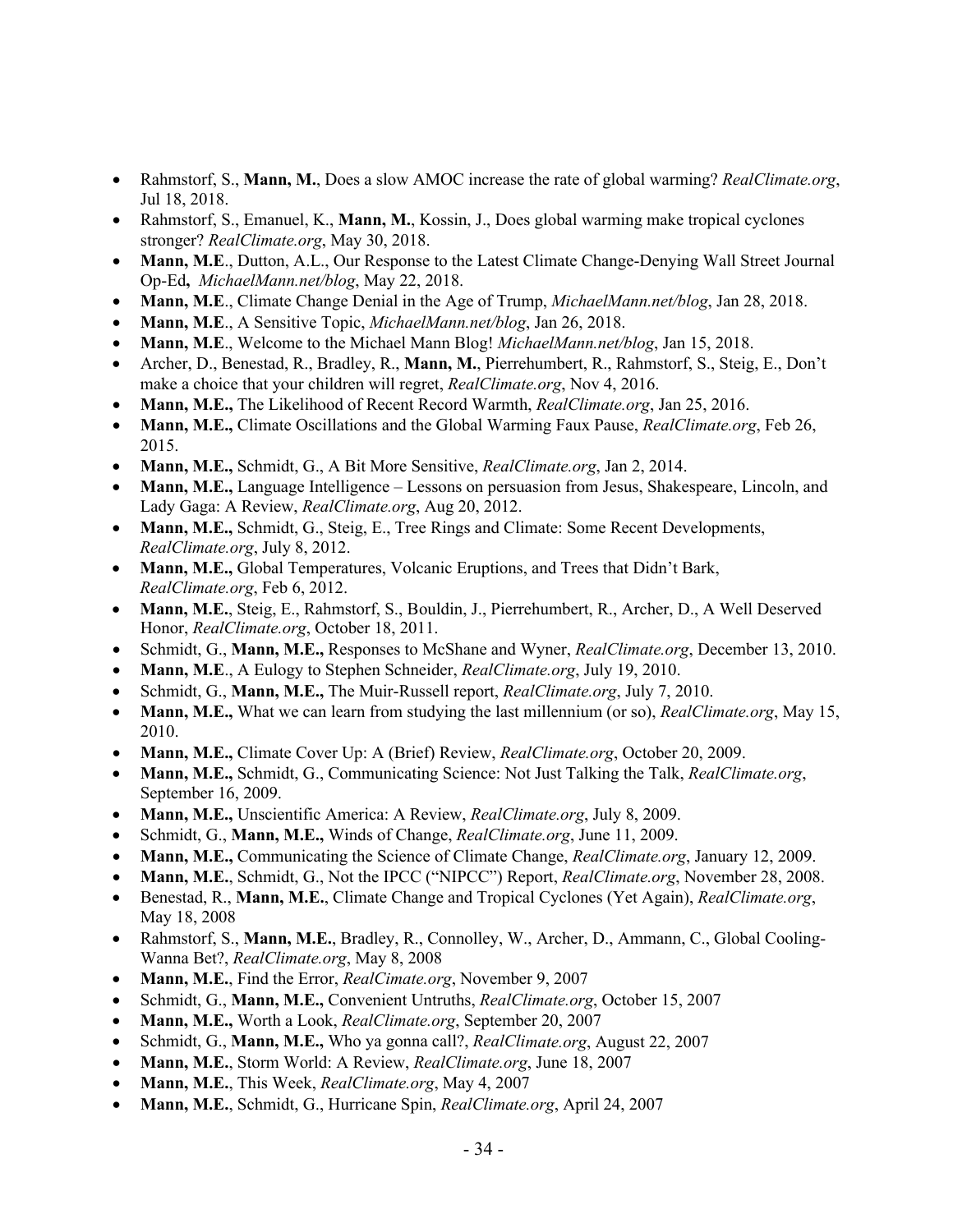- Schmidt, G., **Mann, M.E.**, Lindzen in Newsweek, *RealClimate.org*, April 17, 2007.
- **Mann, M.E.**, Schmidt, G., Broad Irony, *RealClimate.org*, March 13, 2007.
- **Mann, M.E.**, El Nino, Global Warming, and Anomalous U.S. Winter Warmth, *RealClimate.org*, January 8, 2007.
- Schmidt, G., **Mann, M.,** Archer, D.E., Rahmstorf, S., Connolley, W., Bradley, R., Consensus as the New Heresy, *RealClimate.org*, January 3, 2007.
- **Mann, M.E.,** Climate Change and Atlantic Hurricane Activity, guest article for Weather Channel website *One Degree*, December 5, 2006.
- **Mann, M.E.,** Schmidt, G., A Linkage Between the LIA and Gulf Stream, *RealClimate.org*, November 30, 2006.
- Schmidt, G., **Mann, M.E.,** Historical Climatology in Greenland, *RealClimate.org*, November 27, 2006.
- Schmidt, G., **Mann, M.E.,** The Trouble with Sunspots, *RealClimate.org*, September 13, 2006.
- **Mann, M.E.,** Schmidt, G., Tropical SSTs: Natural Variations or Global Warming, *RealClimate.org*, September 11, 2006.
- **Mann, M.E.,** Schmidt, G., Fact, Fiction, and Friction in the Hurricane Debate, *RealClimate.org*, August 18, 2006.
- **Mann, M.E.,** Jones, P.D., More on the Arctic, *RealClimate.org*, May 22, 2006.
- **Mann, M.E.**, A New Take on an Old Millennium, *RealClimate.org*, February 9, 2006.
- **Mann, M.E.**, Groundhog Day, *RealClimate.org*, February 2, 2006.
- Schmidt, G., **Mann, M.E.,** Decrease in Atlantic Circulation? *RealClimate.org*, November 30, 2005.
- **Mann, M.E.,** The False Objectivity of Balance, *RealClimate.org*, November 18, 2005.
- **Mann, M.E.,** Q&A: Global Warming, *RealClimate.org*, October 14, 2005.
- Schmidt, G., **Mann, M.E.,** Inhofe and Crichton: Together at Last! *RealClimate.org*, September 28, 2005.
- Rahmstorf, S., **Mann, M.E.,** Benestad, R., Schmidt, G., Connolley, W., Hurricanes and Global Warming – Is There a Connection? *RealClimate.org*, September 2, 2005.
- **Mann, M.E.,** Schmidt, G., Peer Review: A Necessary but not Sufficient Condition II, *RealClimate.org*, January 27, 2005.
- **Mann, M.E.,** Schmidt, G., Peer Review: A Necessary but not Sufficient Condition, *RealClimate.org*, January 20, 2005.
- **Mann, M.E.,** Rahmstorf, S., Schmidt, G., Steig, E., Connolley, W., Senator Inhofe on Climate Change, *RealClimate.org*, January 10, 2005.
- **Mann, M.E.,** On yet Another False Claim by McIntyre and McKitrick, *RealClimate.org*, January 6, 2005.
- **Mann, M.E.,** Michael Crichton's State of Confusion II: Return of the Science, *RealClimate.org*, December 15, 2004.
- **Mann, M.E.,** Schmidt, G., Climate Change Disinformation, *RealClimate.org*, December 11, 2004.
- **Mann, M.E.,** Weren't temperatures warmer than today during the "Medieval Warm Period"? *RealClimate.org*, December 10, 2004.
- **Mann, M.E.,** OK, But we Know it was Warmer than Present 6000 Years Ago, Don't We? *RealClimate.org*, December 10, 2004.
- **Mann, M.E.,** Temperature Variations in Past Centuries and the so-called "Hockey Stick", *RealClimate.org*, December 10, 2004.
- **Mann, M.E.,** Myth vs. Fact Regarding the "Hockey Stick", *RealClimate.org*, December 10, 2004.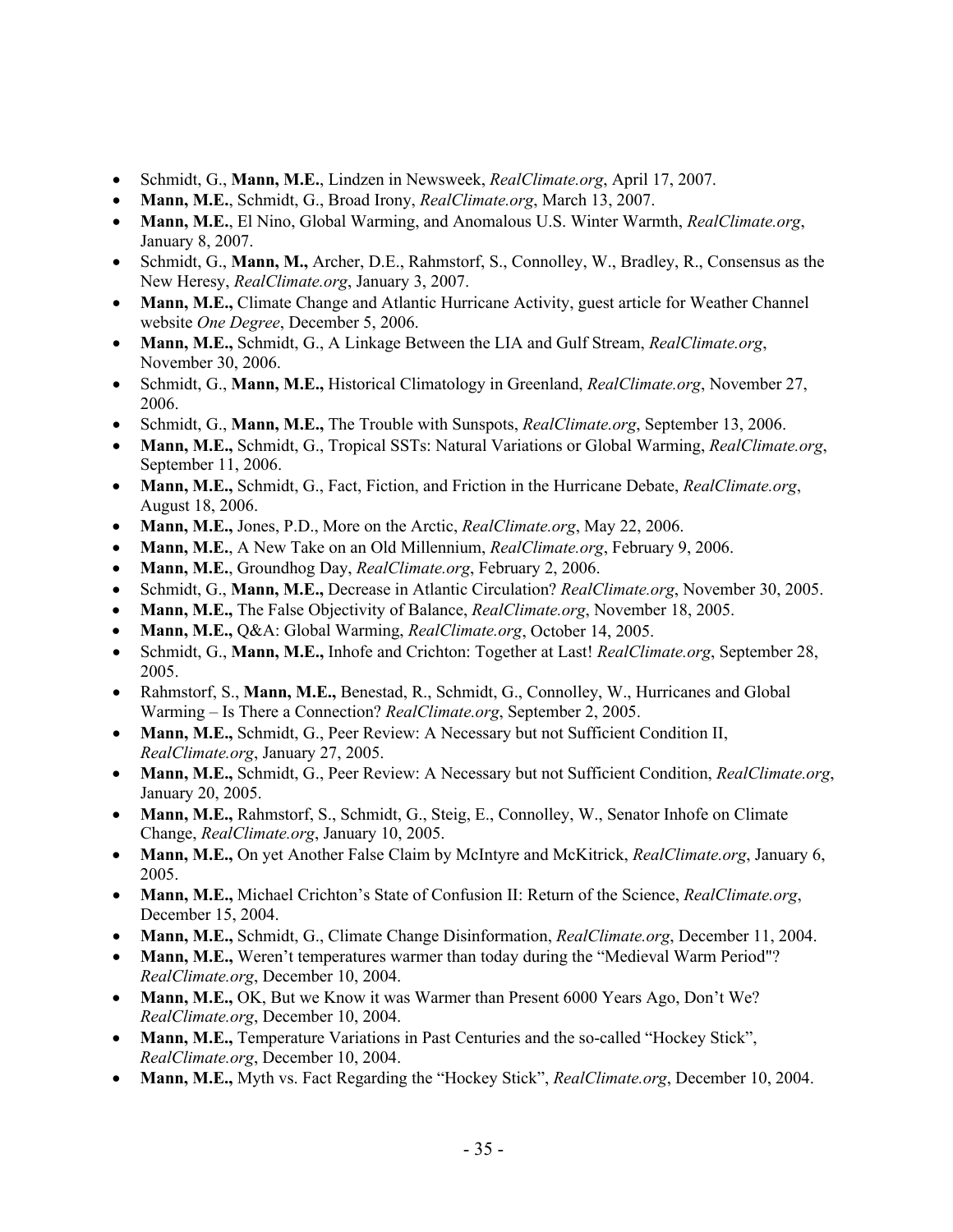• **Mann, M.E.,** False Claims by McIntyre and McKitrick regarding the Mann et al (1998) reconstruction, *RealClimate.org*, December 10, 2004.

# **Invited & Public Lectures, Panels, Workshops and Events**

- Conversation (with Tzeporah Berman), *The New Climate War with Michael E. Mann*, Ottawa Writers Festival (remote), Apr 12 2021.
- Discussion of "*The New Climate War",* Climate Reality Project (virtual), Apr 10 2021.
- Invited lecture, "The Rise and Fall of the Atlantic Multidecadal Oscillation", National Tropical Weather Conference, Port Brownsville TX (remote), Apr 8 2021.
- Panel Discussion, *Ask a Scientist LIVE: Beyond optimism or doomism*, Extinction Rebellion Scientists (virtual), Apr 7, 2021.
- Conversation (with Eric Pooley), *The New Climate War: A Conversation with Michael Mann*, Environmental Defense Fund (virtual event), Apr 1 2021.
- Lecture and conversation, *A Climate of Change*, Calgary Climate Hub / Citizens Climate Lobby Canada /Alberta Ecotrust Foundation / University of Lethbridge, Calgary Alberta (remote), Mar 24 2021.
- Invited lecture, *Winning The New Climate War: The Fight to Take Back Our Planet*, Climate Change Lecture Series, Southwestern University, Georgetown Texas (remote), Mar 23 2021.
- Panel Discussion, *Spark Book Party - Erin Brockovich and Michael Mann with Barry Ritholtz and Blair Palese*, Spark Disruptors Conference, Spark Network and Climate and Capital Media (virtual), Mar 23, 2021.
- Panel Discussion, *How to Tell What's Real from BS in the new Climate Economy*, Spark Disruptors Conference, Spark Network and Climate and Capital Media (virtual), Mar 23, 2021.
- Conversation (with Amy Meek), *Race Against Climate Change* program, Envision Virgin Racing/Kids Against Plastic (remote), Mar 21 2021.
- Invited lecture, "*Winning The New Climate War: The Fight to Take Back our Planet*", AAUP Chapter lecture series, University of Virginia, Charlottesville VA (virtual event), Mar 19 2021.
- Panel Discussion, *Connecting with the Public*, American Physical Society March Meeting (virtual), Mar 19, 2021.
- Invited presentation, "*The New Climate War: The Fight to Take Back our Planet",* American Physical Society March Meeting (virtual), Mar 19, 2021.
- Conversation (with Alix Dietzel), *Michael E. Mann: How Can we Save The Planet*, Festival of Ideas, University of Bristol, Bristol UK (virtual event), Mar 17 2021.
- Panel Discussion, *The Economics of a Green Structural Change*, 7<sup>th</sup> Berlin Energy Transition Dialogue (BETD), Federal Foreign Office, Berlin Germany (remote), Mar 17 2021.
- Keynote lecture, *Winning The New Climate War: The Fight to Take Back Our Planet*, 7th Berlin Energy Transition Dialogue (BETD), Federal Foreign Office, Berlin Germany (remote), Mar 17 2021.
- Invited lecture, "*Climate Change and Extreme Summer Weather Events*", Center for Climate and Energy Decision Making, Carnegie Mellon University, Pittsburgh PA, Mar 15 2021.
- Invited lecture, *Moving Forward Together on Climate Change*, Wallace Stegner Lecture series on "The Path Forward," The Peninsula Open Space Trust, Palo Alto CA (virtual event), Mar 9 2021.
- Conversation, *The Fight to Take Back Our Planet,* The World Today Series, Perry World House, University of Pennsylvania, Philadelphia PA (virtual event), Mar 9 2021.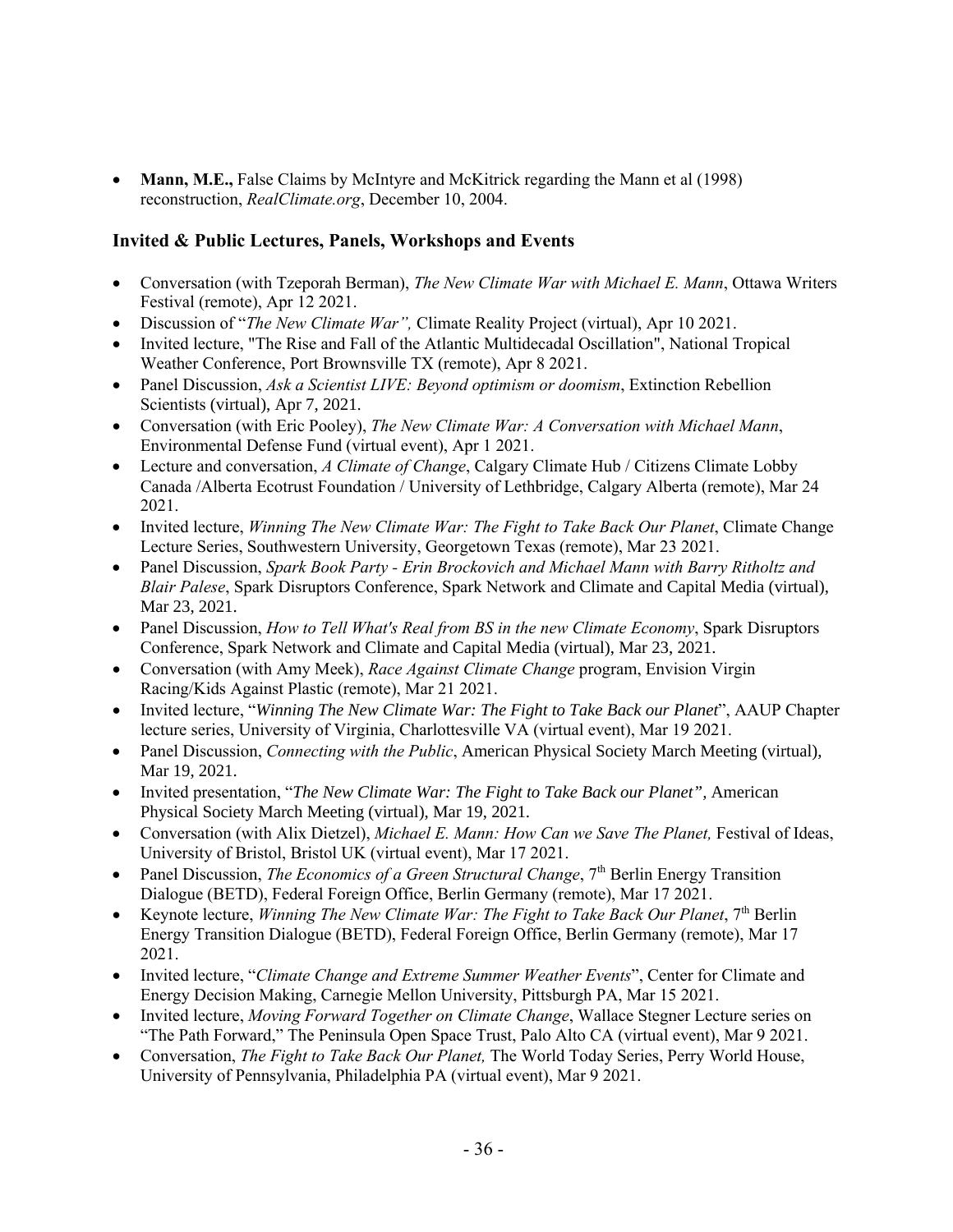- Panel discussion, *Understanding and Responding to Climate Extremes*, Boston Tech Hub Faculty Working Group, Harvard University, Cambridge MA (remote), Mar 9 2021.
- Conversation (with Kim Stanley Robinson, moderated by Lydia Millet), *The Future is Now for Climate Change: A Conversation with Authors Michael Mann and Kim Stanley Robinson, 2021* Tucson Festival of Books (virtual event), Mar 6 2021.
- Panel discussion, *Making Sense of the Climate Emergency: What Is? What If? What Next?*, Bound Forward, Transition Network, UK (remote), Mar 4 2021.
- Panel discussion, *The Policy, Politics, Economics, Climate Science, Jobs, and Justice Behind Biden's Plan for 100% Clean Electricity by 2035*, Chesapeake Climate Action Network (remote), Feb 24 2021.
- Invited lecture, *Winning The New Climate War: The Fight to Take Back Our Planet*, Skeptical Inquirer: Flattening the Curve of the Infodemic Series, Center For Inquiry (remote), Feb 18 2021.
- Conversation (with Sasha Sagan), *Green Series: Michael Mann on The New Climate War with Sasha Sagan,* Brooklyn Public Library (virtual event), Feb 17 2021.
- Lecture and panel discussion, *Climate strategies – Beyond politics: Transforming US & Australian perspectives*, Climate and Peace Forum, Rotary Clubs of Sydney Cove, Sydney, Darling Harbour and Corrimal, Sydney Australia (remote), Feb 15 2021.
- Invited lecture, *The New Climate War: The Fight to Take Back Our Planet*, The Grantham Research Institute on Climate Change and the Environment, London School of Economics and Political Science, London UK (remote), Feb 15 2021.
- Invited lecture, *How to Win the New Climate War: The Fight to Take Back Our Planet*, Conference on The Responsibilities of the Geoscientist in the 21st Century, Imperial College London, London UK (remote), Feb 10 2021.
- Town hall event, *How to Win the New Climate War: The Fight to Take Back Our Planet*, National Center for Atmospheric Research (NCAR), Boulder CO (remote), Feb 8 2021.
- Conversation with host Steve Curwood, *Michael Mann & Living on Earth: The New Climate War: The Fight to Take Back Our Planet,* Boston University (virtual event), Feb 4 2021.
- Conversation (with Leah Stokes, moderated by Greg Dalton), *This Moment in Climate with Michael Mann and Leah Stokes,* Climate One / Commonwealth Club (virtual event), Jan 19 2021.
- Book event, *Michael E. Mann in conversation with Robert. D. Bullard: The New Climate War*, The New Scholar Bookshop and PennFuture co-sponsors (virtual event), Jan 12 2021.
- Panel discussion, *The EU and the United States: Transatlantic Cooperation Redesigned for Climate Action*, Understanding the Geopolitics of Climate Group, Carnegie Europe (remote), Dec 17 2020.
- Invited lecture, "Volcanic Eruptions and Climate", AGU Fall meeting (remote), Dec 9 2020.
- Conversation (with Baba Brinkman), AGU Fall meeting: "Virtually Happy Hour" with performance artist Baba Brinkman, Dec 8 2020.
- Stephen Schneider lecture, AGU Fall meeting:*"The New Climate War: The Fight to Take Back Our Planet"* (remote), Dec 7 2020.
- Presentation and Q&A, *Weather Channel Executive Leadership Meeting*, The Weather Channel (remote), Dec 3 2020.
- Invited video presentation, AGU Fall meeting: "2020 Ignite at AGU: Rah Rah Videos" (virtual), Dec 2 2020.
- Presentation and Q&A, *Virtual House Party*, PennFuture (remote), Dec 1 2020.
- Conversation and Q&A, *Climate Talk with Dr. Michael Mann*, Anthropocene Google Group (remote), Nov 18 2020.
- Panel discussion, *Communicating Climate in a Complex World*, Penn State Institutes of Energy and the Environment/COMPASS (remote), Oct 28 2020.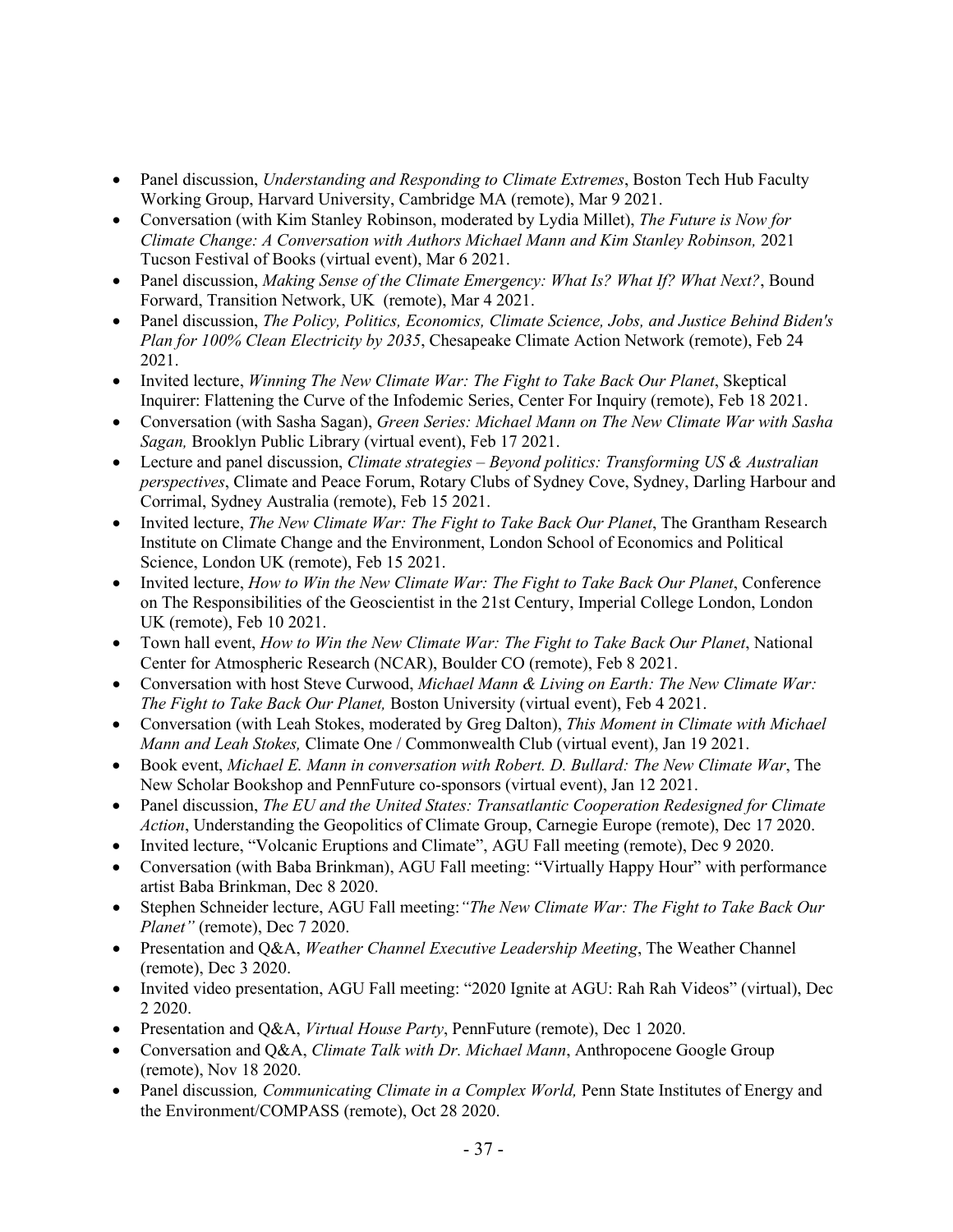- Speaker*,* Virtual Reception/benefit for Peter Buck for State Representative, State College PA (remote), Oct 25 2020.
- Panel discussion, "Tracking Threats as Climate Science, Law and Politics Collide" (hosted by Andrew Revkin), Earth Institute, Columbia University, New York NY (remote), Oct 23 2020.
- Guest discussion, *College Dems and the Environment*, Penn State College Democrats, State College PA (remote), Oct 19 2020.
- Conversation, *Ten Burning Questions on Climate Change: Ask Climate Scientist Michael Mann,* The Better Path Coalition PA/ Lebanon Valley College (remote), Oct 14, 2020.
- Conversation, *Climate Change Q&A with Kim Stanley Robinson and Michael Mann*, Orbit Live/Crowdcast (remote), Oct 7, 2020.
- Guest discussion, 7th Grade Science Class, Greene Street Friends Middle School, Philadelphia PA (remote), Sep 18 2020.
- Lecture and Panel Discussion, *Lessons from a Pandemic: Solutions for Addressing the Climate Change Crisis*, Trottier Symposium, McGill University (remote), Sep 16 2020.
- Conversation with Bloomberg Green Editor Aaron Rutkoff, *Bloomberg Green Virtual Festival,* Bloomberg Green (remote), Sep 16 2020.
- Keynote Lecture, "*How to Win the New Climate War: The Fight to Take Back our Planet*", 8th Annual World Sustainability Forum (webinar), Basil Switzerland, Sep 15 2020.
- Conversation, "Discussing the Science of Climate Change with Professor Michael Mann", *Fridays For Future* online (remote), Aug 28 2020.
- Presentation "*The role of the rainforest on the Earth's climate*", Workshop on Research Opportunities Involving Peru and U.S. Scientists, Penn State University (webinar), Aug 13 2020.
- Panel discussion, *The Government's 2035 Electric Car Revolution*, Virgin/Envision Racing "Race Against Climate Change" event (remote), Aug 5 2020.
- Conversation on "The Science of Climate Change" (with Lee Kump and Amy Bass), *Going Green,* New Rochelle Public Library (remote), Aug 4 2020.
- Panel discussion*, Youth Environmental Summit,* Audubon Society (remote), Aug 1 2020.
- Conversation on Climate Change and COVID, *Donors Event*, PennFuture (remote), Jul 15 2020.
- Presentation and panel discussion, "*Building Wildfire Resilience in the West: Megafire - The New Abnormal*", Hewlett Foundation/Philanthropy California (webinar), Jul 14 2020.
- Guest speaker, Our Changing Climate Series, North County (San Diego) Climate Change Alliance (remote), Jul 9 2020.
- Keynote Presentation, "*Dire Predictions: Understanding Climate Change*", Investment Management Chief Investment Officers Conference, Zurich Insurance (remote), Jul 8 2020.
- Speaker, *A Green Future*, conversation with co-hosts Heidi Hutner and Dennis Yerry, Flobel Angels online learning (livestream), Jul 7 2020.
- Lecture and panel discussion, "*Climate Change and Extreme Weather Impacts in Pennsylvania*", Pennsylvania Environmental Resource Consortium ("PERC")(webinar), Jun 30 2020.
- Keynote Lecture, "*Dire Predictions: Understanding Climate Change*", Penn State Research Experience for Undergraduates (REUs) on Climate Science/Project Drawdown (webinar), Penn State University, University Park PA, Jun 25 2020.
- Panel discussion*, Death or Utopia in the Next Three Decades* (Virtual round table discussion), Asilomar Microcomputer Workshop / Stanford University, Jun 4 2020.
- Presenter*,101 on Climate Change*, U.N. Global Compact Network Australia (webinar), Jun 3 2020.
- Speaker*,* The Climate Superheroes® Webcast Series, Association of Climate Change Officers (livestream), Jun 1 2020.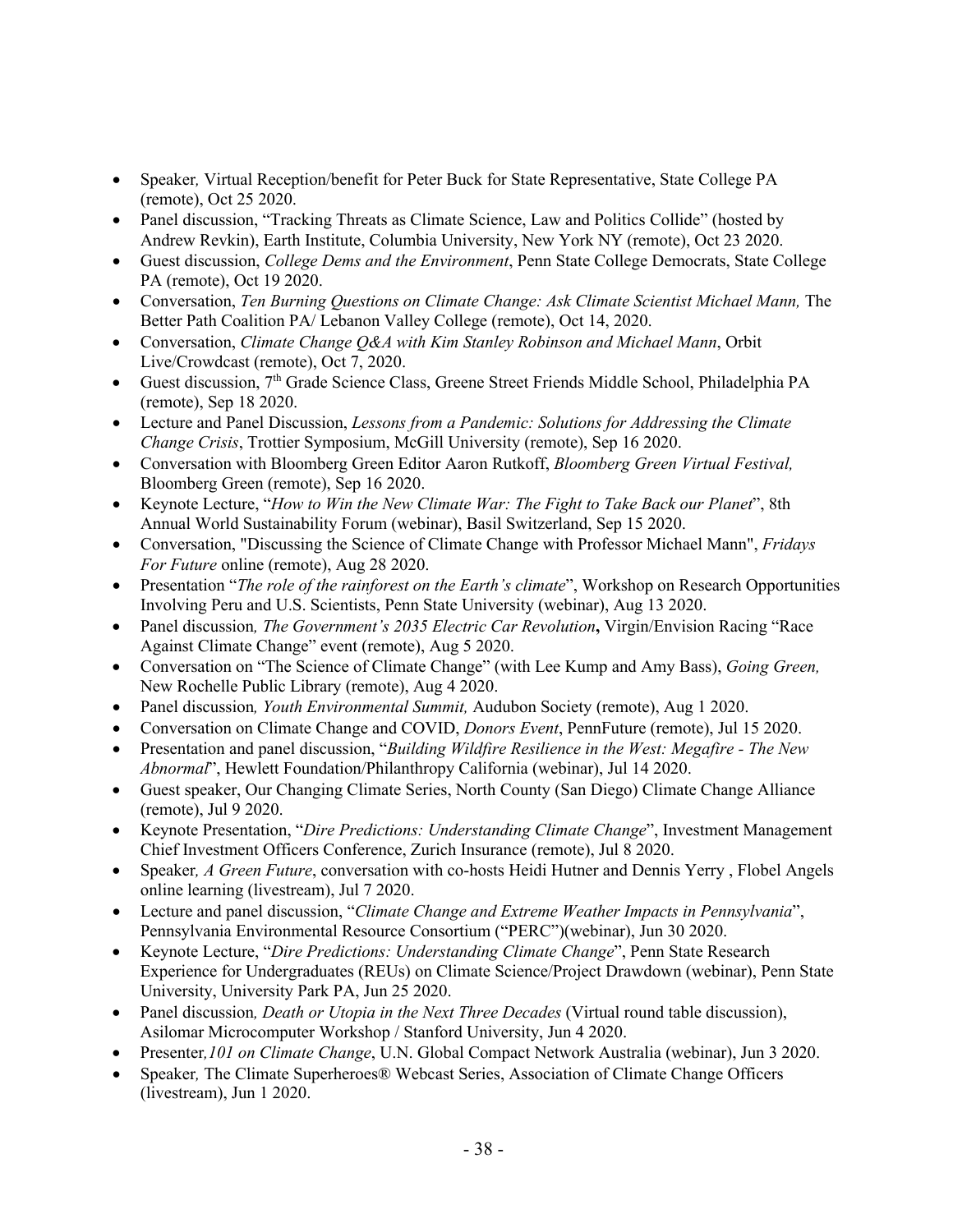- Keynote Presentation, "How to Win The New Climate War: The Plan to Take Back Our Planet from the Polluters", 21<sup>st</sup> Century Leadership Circle Spring 2020 Reception, Centre County Democratic Community, State College PA (remote), May 19 2020.
- Invited lecture, "How to Win The New Climate War: The Plan to Take Back Our Planet from the Polluters", EGU General Assembly, Vienna, Austria (remote), May 8 2020.
- Speaker*, Amazon Sick Out,* Amazon Employees for Climate Justice (livestream), Apr 24 2020.
- Panel discussion*, Climate Change in Central PA,* Peter Buck for State Representative Livestream Series, State College PA, Apr 23 2020.
- Panel discussion*, The impacts of climate change on institutional investors with Michael Mann,* Centre for Corporate Sustainability and Environmental Finance, Macquarie University/University of New South Wales, Sydney Australia, Mar 19 2020.
- Keynote presentation and panel discussion*, Our House is on Fire: How Universities Can Become Advocates for Climate Action,* University of Sydney Business School/Sydney Environment Institute, Sydney Australia, Mar 3 2020.
- Keynote presentation and panel discussion*, Industry, Climate Change, Business and Finance: What Is the Latest Science and How Worried Should We Be?*, University of Sydney Business School/Sydney Environment Institute/Lendlease Group, Sydney Australia, Mar 2 2020.
- Sydney Skeptics special dinner *Dr Michael Mann on climate change*, Australian Skeptics, Sydney Australia, Feb 29 2020.
- Business meeting with Macquarie Group "Green Investment Team", Sydney Australia, Feb 28 2020.
- Panel discussion*, Questions of Management and Policy Amidst Australia's Bushfire Crisis*, University of Sydney Business School/Sydney Environment Institute, Sydney Australia, Feb 26 2020.
- Lecture, "*The Physics of Climate Change*"*,* School of Physics lecture series, University of New South Wales, Sydney Australia, Feb 25 2020.
- Speaker, *Sydney Environment Institute Researchers Welcome Lunch*, University of Sydney, Sydney Australia, Feb 24 2020.
- Panel discussion*, Climate Emergency Roundtable*, Global Compact Network Australia, UTS Business School, Sydney Australia, Feb 20 2020.
- Keynote address, Australian Museum Foundation Annual President's Circle Dinner, Deutsche Bank Tower, Sydney Australia, Feb 19 2020.
- Meeting with Zali Steggall, Independent M.P. for Warringah, Manly Australia, Feb 17 2020.
- Panelist, *Ecosystems in Collapse: The Biodiversity and Ecological Emergency,* National Climate Emergency Summit, Melbourne Australia, Feb 14 2020.
- Keynote address, *The New Climate Reality Check: What's the Emergency?*, National Climate Emergency Summit, Melbourne Australia, Feb 14 2020.
- Presentation to Australian fund managers and institutional investors, *A Discussion with Michael Mann*, hosted by Paradice Investment Management, Melbourne Australia, Feb 13 2020.
- Presentation to Australian fund managers and institutional investors, *A Discussion with Michael Mann*, hosted by Paradice Investment Management, Sydney Australia, Feb 12 2020.
- Invited presentation, *Climate Change - Past, Present and Future. How much do we know and how do we know it?*, Science & Technology Series, Australian Club, Sydney Australia, Feb 6 2020.
- Lecture, "*Absence of Internal Multidecadal and Interdecadal Oscillations in the Climate System*"*,* CCRC Seminar, University of New South Wales, Sydney Australia, Jan 29 2020.
- Invited panel discussion, AGU Fall meeting: "Governor Jerry Brown in Conversation with AGU Scientists: Protecting Earth's climate for the next 100 years", San Francisco CA, Dec 11 2019.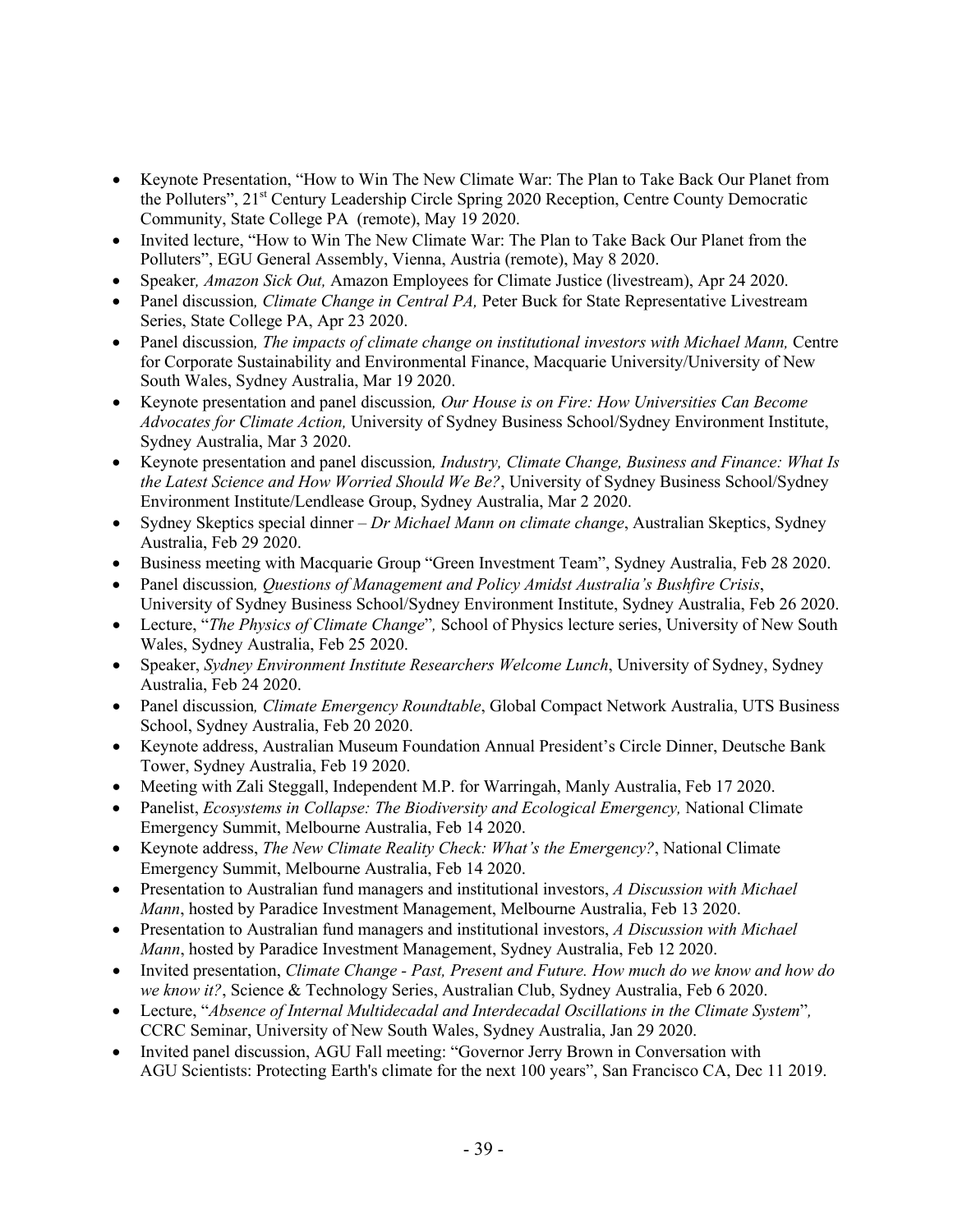- Panel discussion, "*Beyond Climate Denial: Exposing the Fossil Fuel Industry's Latest Tactics",* Center for Biological Diversity, Children's Creativity Museum, San Francisco CA, Dec 10 2019.
- Invited presentation, AGU Fall meeting: *"Absence of Internal Multidecadal and Interdecadal Oscillations in the Climate System",* San Francisco CA, Dec 10 2019.
- Invited panel discussion, AGU Fall meeting: "Aligning U.S. Energy Policy with a 1.5°C Climate Limit: How to Design and Manage a Fossil Fuel Extraction Phaseout and an Equitable Energy Transition" San Francisco CA, Dec 9 2019.
- Invited presentation, AGU Fall meeting: *"Emissions Reductions Required to Avoid Breaching Paris Limits",* San Francisco CA, Dec 9 2019.
- Lecture and book-signing, "*Leaving the Madhouse: The Path to Climate Action*", Ruth Pauley Lecture Series, Sandhills Community College, Pinehurst NC, Dec 5 2019.
- Climate change discussion with students, Pinecrest High School, Southern Pines North Carolina, Dec 5, 2019.
- Invited lecture and book-signing, "*Dire Predictions: Understanding Climate Chane and its Impacts on Florida*", Leif Nissen Social Justice Lecture, Leif Nissen Foundation, Temple Beth-El, St. Petersberg FL, Nov 15 2019.
- Panel Discussion and event (with Emily Edmonds-Langham and Amy Schatz, moderated by Faith Salie), "*How To Talk to Your Child About Climate Change*", American Museum of Natural History, New York NY, Nov 13 2019.
- Invited lecture and book-signing, *Urgency & Agency in the Battle to Avert a Climate Crisis*, Russell Cole Distinguished Lectureship, Colby College, Waterville ME, Oct 30, 2019.
- Meeting with U.S. Senator Robert Casey Jr. (D-PA), Russell Senate Building, Washington DC, Oct 29 2019.
- Invited lecture and book-signing, "*Urgency and Agency in the Battle to Avert a Climate Crisis*", Capital One, Henrico VA, Oct 28 2019.
- Climate Dialogue with Michael Mann, Delaware Environmental Institute, University of Delaware, Newark DE, Oct 21 2019.
- Keynote lunchtime lecture and book-signing, "*How to Win the New Climate War: The Plan to Take Back Our Planet from Polluters*", Center for Inquiry Annual CSICon conference, Las Vegas NV, Oct 18 2019.
- Invited lecture, "*How to Win the New Climate War: The Plan to Take Back Our Planet from Polluters*", 350.Org Australia", Sydney Australia, Oct 14 2019.
- Invited lecture, "*Dire Predictions: Understanding Climate Change*", Investor Group on Climate Change Summit, Sydney Australia, Oct 14 2019.
- Panel Discussion, "*Why is climate change so hard?*", Investor Group on Climate Change Summit, Sydney Australia, Oct 13 2019.
- Invited lecture, "*Return to the Madhouse: Climate Change Denial in the Age of Trump*", Burack President's Distinguished Lecture, University of Vermont, Burlington VT, Oct 10 2019.
- Invited lecture, "*Dire Predictions: Understanding Climate Change*", Windrows Retirement Community, Princeton NJ, Oct 5 2019.
- Presentation and panel discussion, The 'Human' between History and Science: "Questions of Scale, Questions of Value", Department of History/Department of Asian Studies/Humanities Institute, Penn State University, University Park PA, Oct 3 2019.
- Presentation and discussion, *Countering Common Climate Myths with Dr. Michael E. Mann and Tim Guinee,* Climate Reality (webinar), Sep 27 2019.
- Speaker, *Strong Climate Friendly Travel Dinner,* The Climate Group/SDG Partners/Climate Week NYC, Explorers Club, New York NY, Sep 24 2019.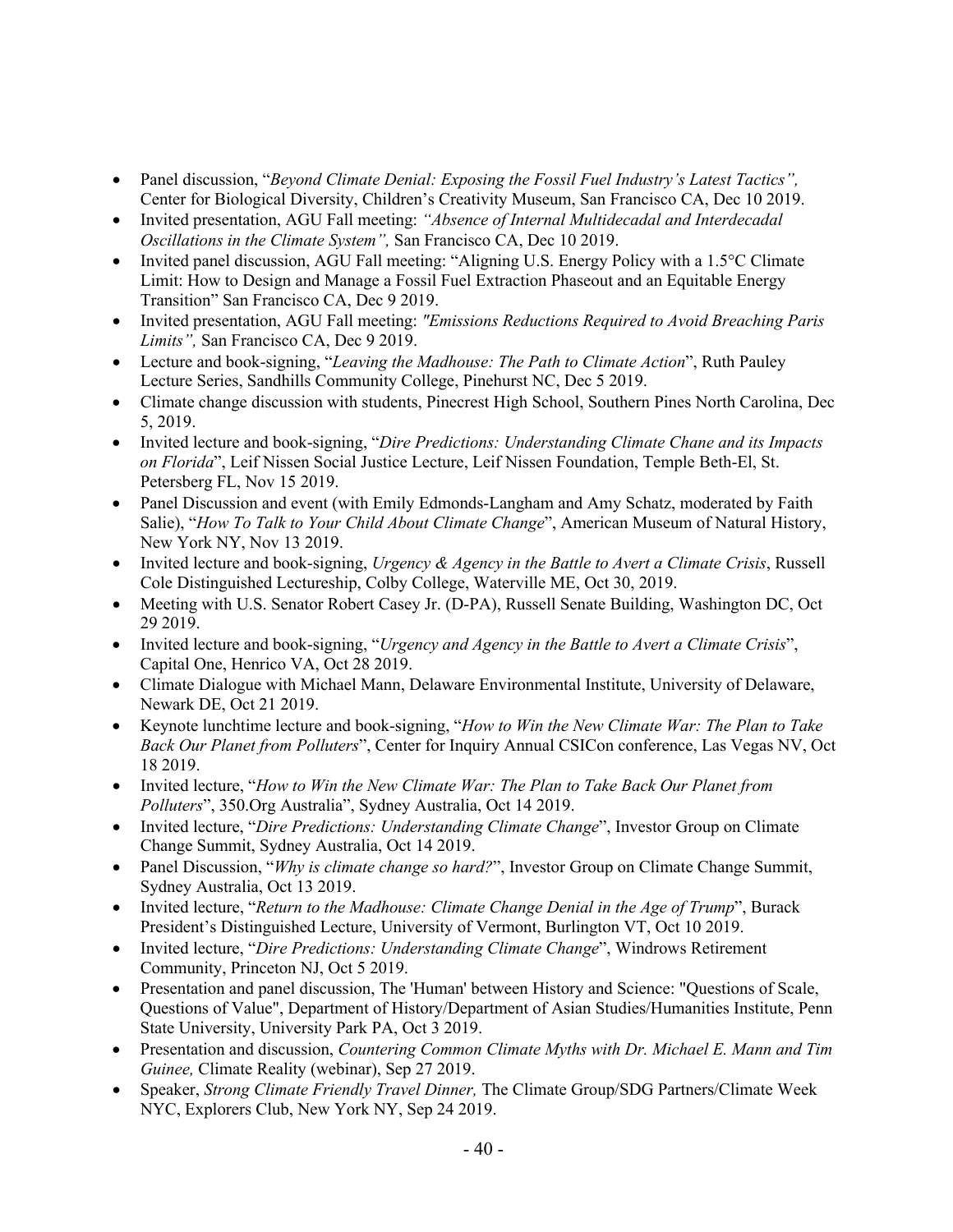- Invited lecture, "*The Madhouse Effect: Climate Change Denial in the Age of Trump*", Mid-Atlantic Renewable Energy Association (MAREA), Breinigsville, PA (via internet), Sep 24, 2019.
- Invited lecture, "*The Madhouse Effect: Climate Change Denial in the Age of Trump*", Indiana University of Pennsylvania, Indiana PA, Sep 19 2019.
- Guest discussion, FYE 11: *People and the Planet*, Lebanon Valley College (via internet), Annville PA, Sep 13, 2019.
- Guest lecture on "The Hockey Stick and the Climate Wars: The Battle Continues", ENGRI 1160: *Climate Change and You, the Engineer*, Cornell University (via internet), Ithaca NY, Sep 10, 2019.
- Panel Discussion, "*The Youth Climate Movement Could Save the Planet*", 2019 Hamptons Institute series of topical panel discussions, Guild Hall, East Hampton NY, Aug 5 2019.
- Participant, Envision Virgin Racing "Race Against Climate Change" panel, Brooklyn NY, Jul 12 2019.
- Convocation Speaker, McMaster University, Hamilton OT, Jun 13 2017.
- Presentation, "*Dire Predictions: Understanding Climate Change*", Workshop on Ethics of Climate Change, Penn State Sustainability Institute, Penn State University, University Park PA, May 9 2019.
- Lecture and panel discussion, "*Climate Change: The Battle Continues*", Tyler Prize Laureate Lecture, San Francisco CA, May 2 2019.
- Panel Discussion, "*Urgency and Agency: As the Climate Threat Mounts, A Call for Public Engagement and Action*", Empowering Capable Climate Communicators Symposium, The CLEO Institute, Miami FL, Apr 26 2019.
- Workshop for Media & Meteorologists, Empowering Capable Climate Communicators Symposium, The CLEO Institute, Miami FL, Apr 26 2019.
- Keynote Lecture, "*Urgency and Agency: As the Climate Threat Mounts, A Call for Public Engagement and Action*", Empowering Capable Climate Communicators Symposium, The CLEO Institute, Miami FL, Apr 26 2019.
- Keynote Lecture, "*Urgency and Agency: Can Law Save Us From Climate Change? A Call for Public Engagement & Action*", The Third National Conference of Lawyers Committed to Addressing the Climate Emergency, Philadelphia PA, Apr 18 2019.
- Invited lecture, "*Urgency and Agency: As the Climate Threat Mounts, A Call for Public Engagement and Action*", 2019 Jones Lecture, Lafayette College, Easton PA, Apr 16, 2019.
- Invited lecture, "*The Hockey Stick and the Climate Wars: The Battle Continues*", 2019 Praxis Award Ceremony, Villanova University, Villanova PA, Apr 11, 2019.
- Invited presentation, "*The Role of the Thermohaline Circulation in Climate Variability and Climate Change: The Legacy of Suki Manabe*", Mini-Symposium in honor of Syukuro Manabe for his great contributions to climate science, Department of Meteorology and Atmospheric Science/ADAPT, Penn State University, Apr 10 2019.
- Invited lecture, "*The Madhouse Effect: How Climate Change Denial is Threatening our Planet, Destroying our Politics, and Driving us Crazy*", Annual Asprey CCAS Engaging Science Book Club lecture, Vassar College, Poughkeepsie NY, Apr 8, 2019.
- "*Conversation about climate change",* Environmental Systems Engineering Society, Penn State University, University Park PA, April 2 2019.
- "*A Climate Conversation with Michael E. Mann",* Climate Reality Project, Ashokan Center, Olivebridge NY, Mar 30 2019.
- Invited lecture and book-signing, "*The Madhouse Effect: Climate Change Denial in the Age of Trump*", Penn Science Policy & Diplomacy Group and 314 Action, University of Pennsylvania, Philadelphia PA, Mar 23 2019.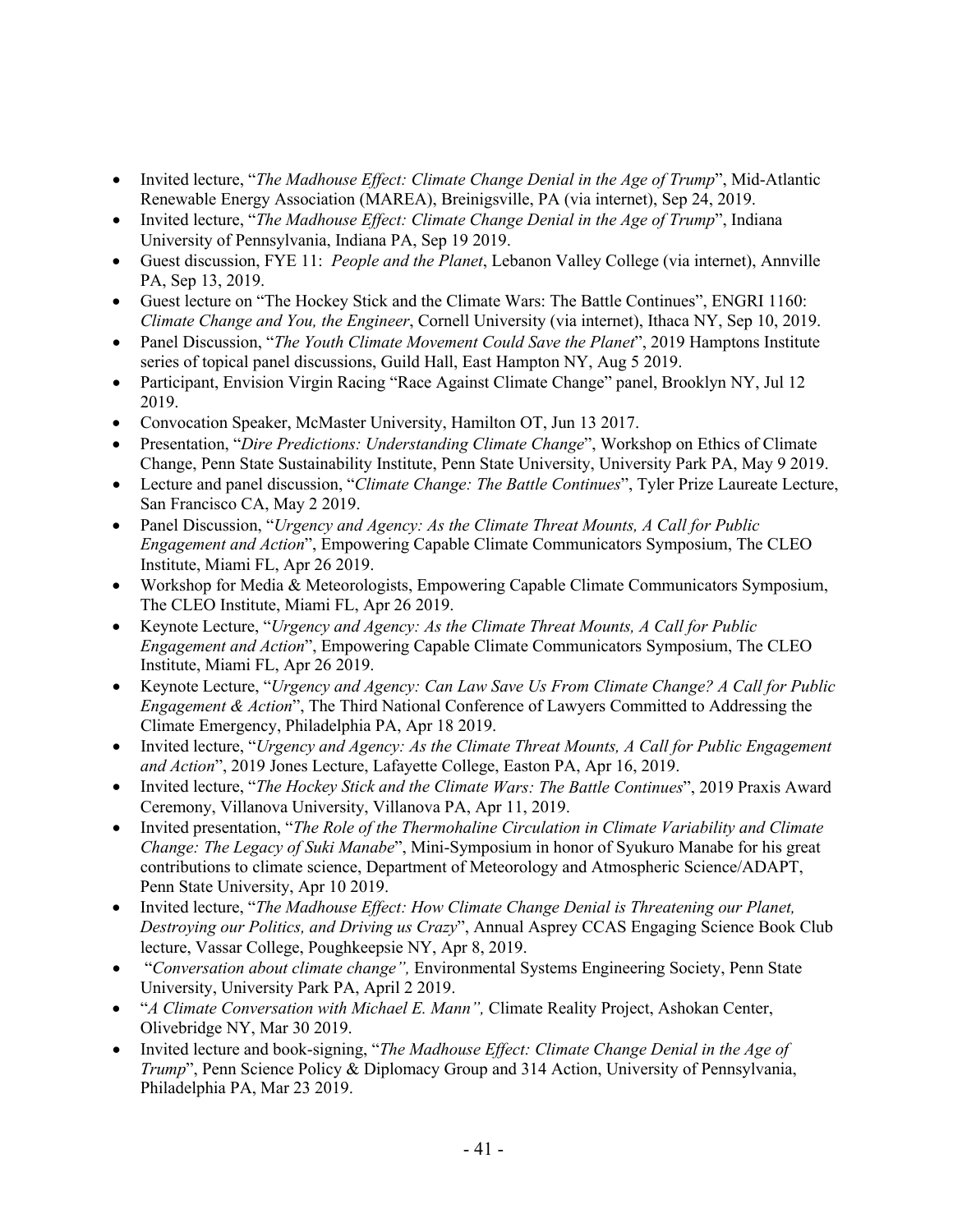- Discussion, "*Q/A Session with Dr. Michael Mann",* World Campus Sustainability Club, Penn State University (webinar), Mar 21 2019.
- Lead off speaker, *Climate Crisis Hearing*, sponsored by Pennsylvania State Auditor General Eugene DePasquale, Penn State University, Mar 14 2019.
- Invited lecture and book-signing, "*The Madhouse Effect: Climate Change Denial in the Age of Trump*", Starr Forum, Massachusetts Institute of Technology, Cambridge MA, Mar 6 2019.
- Invited lecture and book-signing, "*Dire Predictions: Understanding Climate Change*", University of Massachusetts-Boston, Boston MA, Mar 5 2019.
- Panel discussion, *What makes Science "Science"*, Penn State University Science Policy Society, Schlow Library, State College PA, Feb 26 2019. Presentation, *Dire Predictions: Understanding Climate Change*, Faculty Networking Lunch, Smeal College of Business, Penn State University, University Park PA, Feb 25 2019.
- Presentation, "*Quantum Mechanics, Waveguides, Climate Change & Extreme Weather*", Inaugural *Nerd Nite State College* event, Webster's Books & Café, State College PA, Feb 13 2019.
- Presentation to U.S. Senate Climate Change Task Force (including U.S. Senators Cardin, Markey, Schatz, Stabenow, Whitehouse), Capitol Building, Washington DC, Jan 29 2019.
- Presentation and discussion, *Outside the Green Choir: Reaching Alternative Audiences and Addressing Common Climate Myths – with Dr. Michael Mann and Tim Guinee*, Climate Reality (webinar), Jan 24 2019.
- Invited presentation, AGU Fall meeting: "*Explaining Climate Change to Politicians and Children*", Washington DC, Dec 10 2018.
- Invited presentation (co-authors S. Rahmstorf, Kornhuber, K, Steinman, B.A., Miller, S.K., Coumou, D., Petri, S.), AGU Fall meeting: "*Climate Change and Extreme Summer Weather Events*", Washington DC, Dec 10 2018.
- Panel discussion, *Science to Policy: Effective Communication with Policy Decision Makers,* American Geophysical Union Student and Early Career Scientist Conference*,* Washington DC, Dec 9 2018.
- Public event "*A Conversation with Michael Mann*", Woods Institute for the Environment, Stanford University, Palo Alto, Nov 30 2018.
- Guest discussion (web),  $7<sup>th</sup>$  Grade Science Class, Springfield Renaissance Middle School, Springfield MA, Nov 19, 2018.
- Invited presentation, "*Dire Predictions: Understanding Climate Change*", Climate Change Science Unfiltered, Distinguished Lecture Series, University of Alabama Huntsville, Huntsville AL, Nov 15, 2018.
- Invited lecture, "*The Madhouse Effect: Climate Change Denial in the Age of Trump*", Philosophy and Climate Change Colloquium, Hobart and William Smith Colleges, Geneva NY, Nov 12, 2018.
- Panel discussion, *Climate Change Workshop,* Supporting Women in Geography at Penn State, Penn State University, University Park PA, Nov 9 2018.
- Climate Change Informational Webinar, Affirmative Investment Management, Nov 9 2018.
- Invited lecture, "*The Madhouse Effect: Climate Change Denial in the Age of Trump*", Department of Economics Seminar Series, Wesleyan University, Middletown CT, Oct 25, 2018.
- Invited lecture, "*The Past as Prologue: Learning from the Climate Changes in Past Centuries*",, Center for Climate and Energy Decision Making, Carnegie Mellon University, Pittsburgh PA, Oct 22 2018.
- 2018 Beckman-Brown Interdisciplinary Lecture, "*Dire Predictions: Understanding Climate Change*", Beckman Institute, University of Illinois, Urbana-Champagne IL, Oct 15 2018.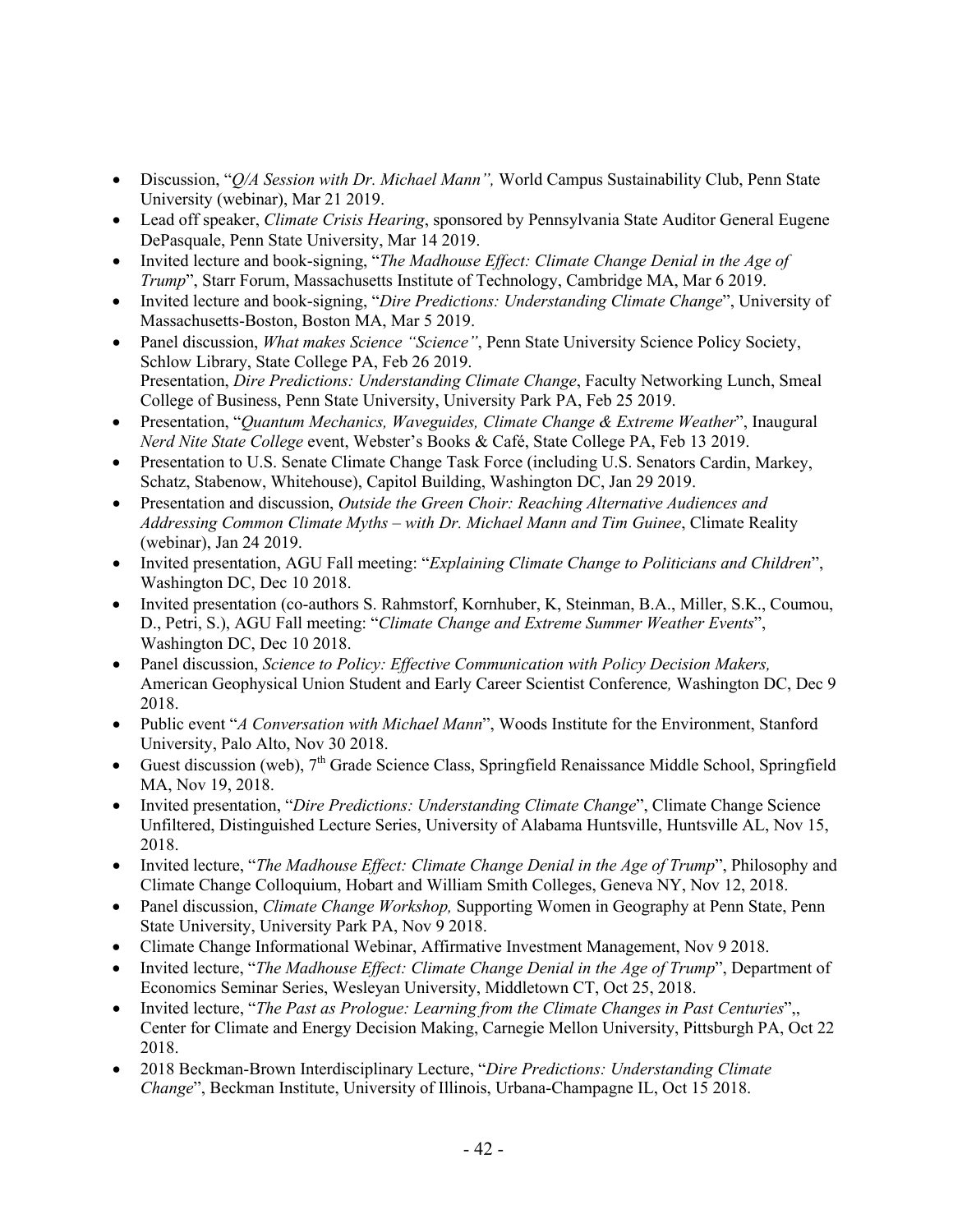- Invited presentation, "*Dire Predictions: Understanding Climate Change*", Telling Climate Change Stories that Matter: From Impacts to Solutions, Society of Environmental Journalists, Annual Meeting of the Society of Environmental Journalists, Flint MI, Oct 3 2018.
- Public lecture, "*The Madhouse Effect: Climate Change Denial in the Age of Trump*", Crosslands Retirement Community, Kennett Square PA, Sep 29, 2018.
- Panel discussion, *Renewable 2050 Town Hall*, Ezra Nanes for Pennsylvania State Senate 34th District, State College PA, Sep 24 2018.
- Webinar and discussion, "*Dire Predictions: Understanding Climate Change*", PennFuture, Sep 24 2018.
- Keynote Presentation, "*Climate Change and Extreme Summer Weather Events*", Ny-Ålesund Symposium 2018: *Navigating Climate Risk*, Ny-Ålesund, Svalbard, Sep 17 2018.
- Invited presentation, "*Warning Washington: The Public Policy Legacy of Warren Washington*", Warren Washington Legacy Symposium, Department of Meteorology and Atmospheric Science, Penn State University, Sep 6 2018.
- Climate change panel discussion featuring distinguished Penn State alumnus Dr. Warren M. Washington, Penn State Institutes of Energy and the Environment, Penn State University, University Park PA, Sep 5 2018.
- Public Lecture, "*Dire Predictions: Understanding Climate Change",* Sustainability Showcase, Sustainability Institute, Penn State University, University Park PA, Aug 31 2018.
- Keynote Lecture, "*Dire Predictions: Understanding Climate Change*", 10<sup>th</sup> Annual Research Experience for Undergraduates/Research Experience for Teachers Summer Symposium, Penn State University of South Florida and the West Central, Aug 2 2018.
- Keynote Lecture, "*The Madhouse Effect: Climate Denial in the Age of Trump*", Ninth Annual Rhode Island Energy, Environmental and Oceans Leaders Day Conference, Providence RI, Jul 20 2018.
- Keynote Lecture, "*Dire Predictions: Understanding Climate Change*", Weather, Climate, and Society Research Experience for Undergraduates (REU), University of South Florida and the West Central Florida Chapter of the American Meteorological Society (webinar), Jun 5 2018.
- Participant, DS Virgin Racing "Race Against Climate Change" event, New York NY, Jul 14, 2018.
- Participant, DS Virgin Racing "Race Against Climate Change" panel, Brooklyn NY, Jul 13, 2018.
- Keynote Speaker, Roundtable on Climate Change, Sea Level Rise & Environment Issues with Andy Kim, Philadelphia PA, Jun 27 2018.
- Invited lecture, "*The Madhouse Effect: Climate Change Denial in the Age of Trump*", Università Degli Studi di Torino, Torino Italy, Jun 22 2018.
- Invited lecture, "*The Madhouse Effect: Climate Change Denial in the Age of Trump*", Università Ca Foscari, Venice Italy, Jun 20 2018.
- Public Lecture and interview, "*La Terra Brucia - Incontro con Michael E. Mann*", Museo delle-Scienze, Trent Italy, Jun 18 2018.
- Invited lecture, "*The Madhouse Effect: Climate Change Denial in the Age of Trump*", Conference: The monumental challenge of climate change after the Paris Agreement, Politechnico di Melano, Milan Italy, Jun 18, 2018.
- La Terra Brucia ("The Madhouse Effect") panel, Radio Popolare Festival, Milan Italy, Jun 16 2018.
- Panel discussion and book-signing, *Climalteranti* 10<sup>th</sup> anniversary celebration, Lodi Italy, Jun 15 2018.
- Presentation and panel discussion, *Conversations on Climate Change*, sponsored by Spilman Thomas & Battle LLC, University of Charleston, Charleston WV, Jun 12 2018.
- Speaker and guest of honor, "Celebrate Climate Science!" event, Citizens Climate Lobby West Virginia, Charleston WV, Jun 12 2018.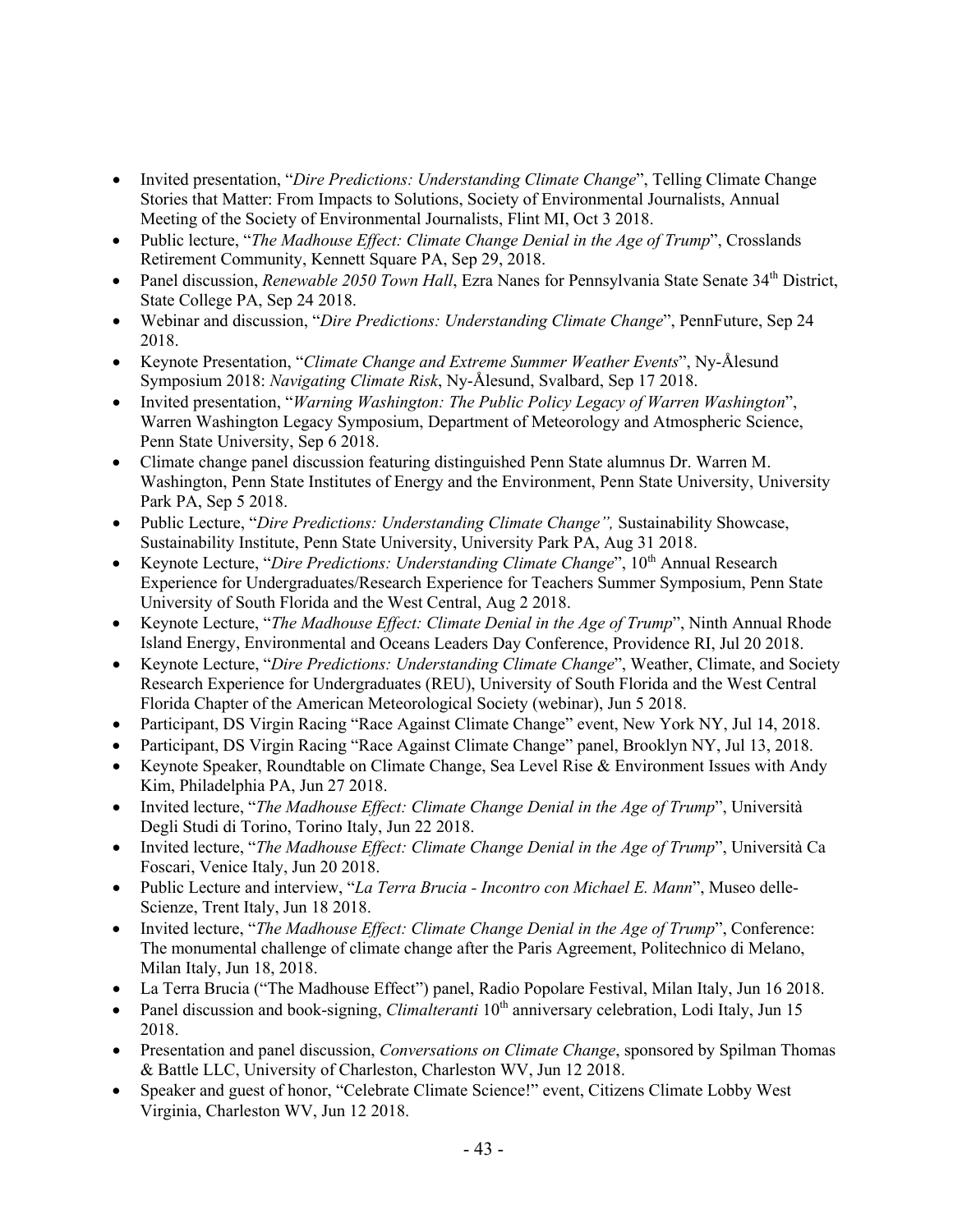- Keynote Lecture, "*Dire Predictions: Understanding Climate Change*", Penn State Research Experience for Undergraduates (REU) on Climate Science, Penn State University, University Park PA, Jun 5 2018.
- Presentation and panel discussion, *Perspectives on Global Climate Change*, National Academy of Engineering Topical Meeting, Case Western Reserve University, Cleveland OH, May 24 2018.
- Book club discussion, "*The Madhouse Effect*"*,* Council of Science Editors Annual Meeting, New Orleans LA, May 7, 2018.
- Keynote Lecture and book-signing, "*The Hockey Stick and the Climate Wars*"*,* Council of Science Editors Annual Meeting, New Orleans LA, May 7, 2018.
- Presentation, panel discussion and book-signing, *Annapolis Book Festival*, The Key School, Annapolis MD, Apr 28 2018.
- Keynote Lecture and book-signing, "*The Madhouse of Climate Denial*"*,* "Preserving and Cherishing the Earth" Earth Day event, OM Sanctuary, Asheville NC, Apr 22, 2018.
- Presentation and panel discussion, *Atlantic Currents: Winds, Waters, and Migrations*, Carnegie Nexus, Carnegie Museum of Art, Pittsburgh PA, Apr 19 2018.
- Community Conversation with Dr. Michael Mann, in conjunction with 2018 Berkshire Earth Expo/Environmental Action Fair, The Stationary Factory, Dalton MA, Apr 14, 2018.
- Lecture and book-signing, "*The Madhouse Effect: A Post-Election Climate Change Update*"*,* Berkshire Community College, Pittsfield MA, Apr 14, 2018.
- Lecture and book-signing, "*The Madhouse Effect: Climate Change Denial in the Age of Trump*"*,* Institute for Sustainability, Energy, and Environment and Center for Advanced Study, University of Illinois, Urbana-Champaign IL, Apr 6, 2018.
- Lecture and book-signing, "*The Madhouse Effect: Climate Change Denial in the Age of Trump*"*,* The City Club of Cleveland, Cleveland OH, Mar 30, 2018.
- Invited lecture, "*Influence of Anthropogenic Climate Change on Planetary Wave Resonance and Extreme Weather Events*", *Taylor Fest 2018* (honoring Professor Philip Taylor on his 80th birthday), Department of Physics, Case Western Reserve University, Cleveland OH, Mar 29, 2018.
- Public lecture and book-signing, "*The Madhouse Effect: Climate Change Denial in the Age of Trump*", Ohio University, Athens OH, Mar 28, 2018.
- Panel Discussion, *Academic Freedom – In and Out of The Classroom,* Penn State University AAUP Chapter, University Park PA, Mar 23, 2018.
- Invited lecture, "*The Dangers of Climate Change Denial*", Program in Environmental & Sustainability Studies, Vanderbilt University, Nashville TN, Mar 20, 2018.
- Book Reading & Discussion for "*The Tantrum That Saved the World*", Mt. Nittany Middle School, Boalsburg PA, Mar 1, 2018.
- Screening and panel discussion for "*Chasing Coral*", Center for Marine Science and Technology at Penn State, Penn State University, University Park PA, Feb 28, 2018.
- Panel Discussion, *Michael Mann in conversation with Kim Hill,* Pacific Climate Change Conference 2018, Wellington NZ, Feb 22, 2018.
- Keynote Lecture, "*Dire Predictions: Understanding Climate Change*", Pacific Climate Change Conference 2018, Wellington NZ, Feb 21, 2018.
- Discussant, *AAAS Annual meeting*, session on "Understanding and Responding to Climate Change Denial", Austin TX, Feb 17, 2018.
- Panel Discussion, *Climate Change and Policy: An Expert Q&A*, 314 Action Central Texas, Austin TX, Feb 16, 2018.
- Lecture and Discussion, "*The Madhouse Effect: How Climate Denial Threatens our Planet, People & Politics*", Harvard Kennedy School, Cambridge MA, Feb 14, 2018.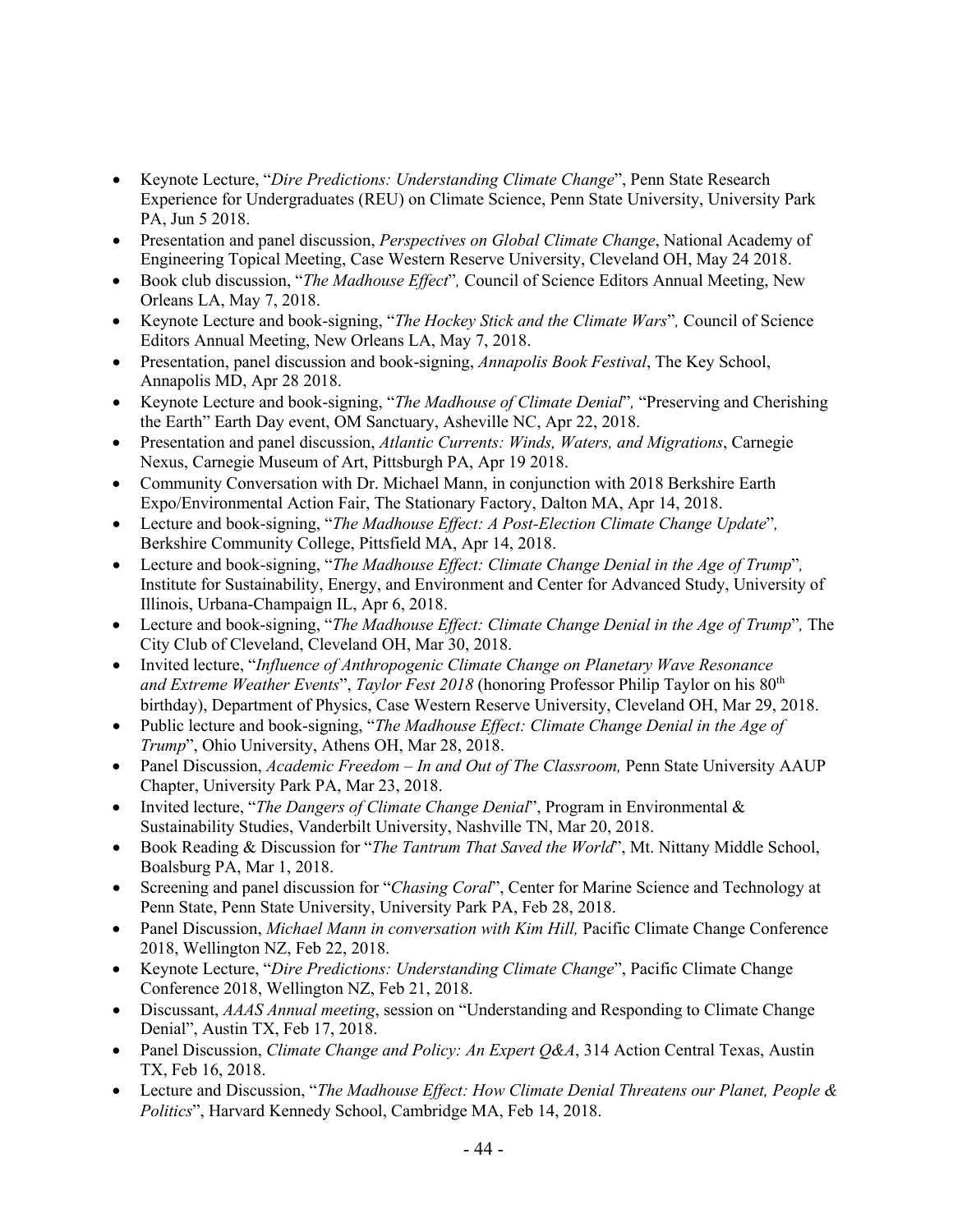- Lecture and book-signing, "*A Return to the Madhouse: Climate Change Denial in the Age of Trump*"*,* Geography Speaker Series, Ohio State University, Columbus OH, Feb 9, 2018.
- Invited lecture, "*The Madhouse Effect: Climate Change Denial in the Age of Trump*", Lebanon Valley College, Annville PA, Feb 6, 2018.
- Featured speaker and guest of honor, The Seventh Annual Stephen H. Schneider Award for Outstanding Climate Science Communication, *Climate One*, Commonwealth Club, San Francisco CA, Jan 16, 2018.
- Invited presentation (co-authors S. Rahmstorf, Kornhuber, K, Steinman, B.A., Miller, S.K., Coumou, D.), *AGU Fall meeting*: "*Influence of Anthropogenic Climate Change on Planetary Wave Resonance and Extreme Weather Events*", New Orleans, LA, Dec 14, 2017.
- Invited panel discussion*, The 'Doomed Earth' Controversy*, Kavli Conversations on Science Communication, NYU School of Journalism, New York NY, Nov 30, 2017.
- Invited faculty seminar, "*A Return to The Madhouse: Climate Change Denial in the Age of Trump*", Bentley University, Waltham MA, Nov 17, 2017.
- Public lecture, "*The Hockey Stick and the Climate Wars: The Battle Continues*", Bentley University, Waltham MA, Nov 16, 2017.
- Invited guest lecture, "*Dire Predictions: Understanding Climate Change* Bentley University, Waltham MA, Nov 16, 2017.
- Invited presentation, "*Dire Predictions: Understanding Climate Change",* Annual Westbrook Lecture, Wagner Free Institute of Science, Philadelphia PA, Nov 11, 2017.
- Invited presentation, "*The Madhouse Effect: Climate Change Denial in the Age of Trump*", Center for Inquiry Annual CSICon conference, Las Vegas NV, Oct 27, 2017.
- Featured speaker, Climate change discussion, YPO Gold-Los Angeles Chapter, Greystone Mansion, Beverly Hills CA, Oct 26, 2017.
- Invited presentation (M. Mann; co-authors: A. Schurer, E. Hawkins, S. Tett, G. Hegerl), *GSA annual meeting*: "Importance of the pre-industrial baseline in determining the likelihood of exceeding the Paris limits", Seattle WA, Oct 24, 2017.
- Invited presentation, "*The Madhouse Effect: Climate Change Denial in the Age of Trump*", Annual Rothermal Lecture, Rothermal Foundation, New Bern NC, Oct 22, 2017.
- Featured speaker and panelist *Climate Reality Project* Leadership Corp Training Conference, David L. Lawrence Convention Center, Pittsburgh PA, Oct 18, 2017.
- Featured speaker, "What's Up with the Weather? A conversation w/ Dr. Michael Mann", The Barking Dog, Bethesda MD, Oct 14, 2017.
- Invited presentation (and receipt of award) "*Dire Predictions: Understanding Climate Change",* International Green Industry Hall of Fame Annual Conference & Induction Ceremony, Clovis CA, Oct 6, 2017.
- Featured speaker, "Climate Change Cliff Notes", La Brea Tar Pits Museum, Los Angeles CA, Oct 5, 2017.
- Invited presentation, "*The Madhouse Effect: Climate Change Denial in the Age of Trump*", 2017 Davis, Markert, and Nickerson Academic Freedom Lecture, University of Michigan, Ann Arbor MI, Oct 3, 2017
- Featured speaker, "The Count Down to Climate Change", North Carolina Climate Change Solutions Coalition, Charlotte NC, Sep 23, 2017.
- Facebook Live Q&A on Hurricanes and Climate with Jeff Berardelli of CBS 12 Television News WPEC, Southern Florida, Sep 21, 2017.
- Panel discussion and book-signing, *Global Warming is not a Chinese Hoax*, Natural Science & Mathematics Colloquium series, St. Mary's College, St. Marys City MD, Sep 12, 2017.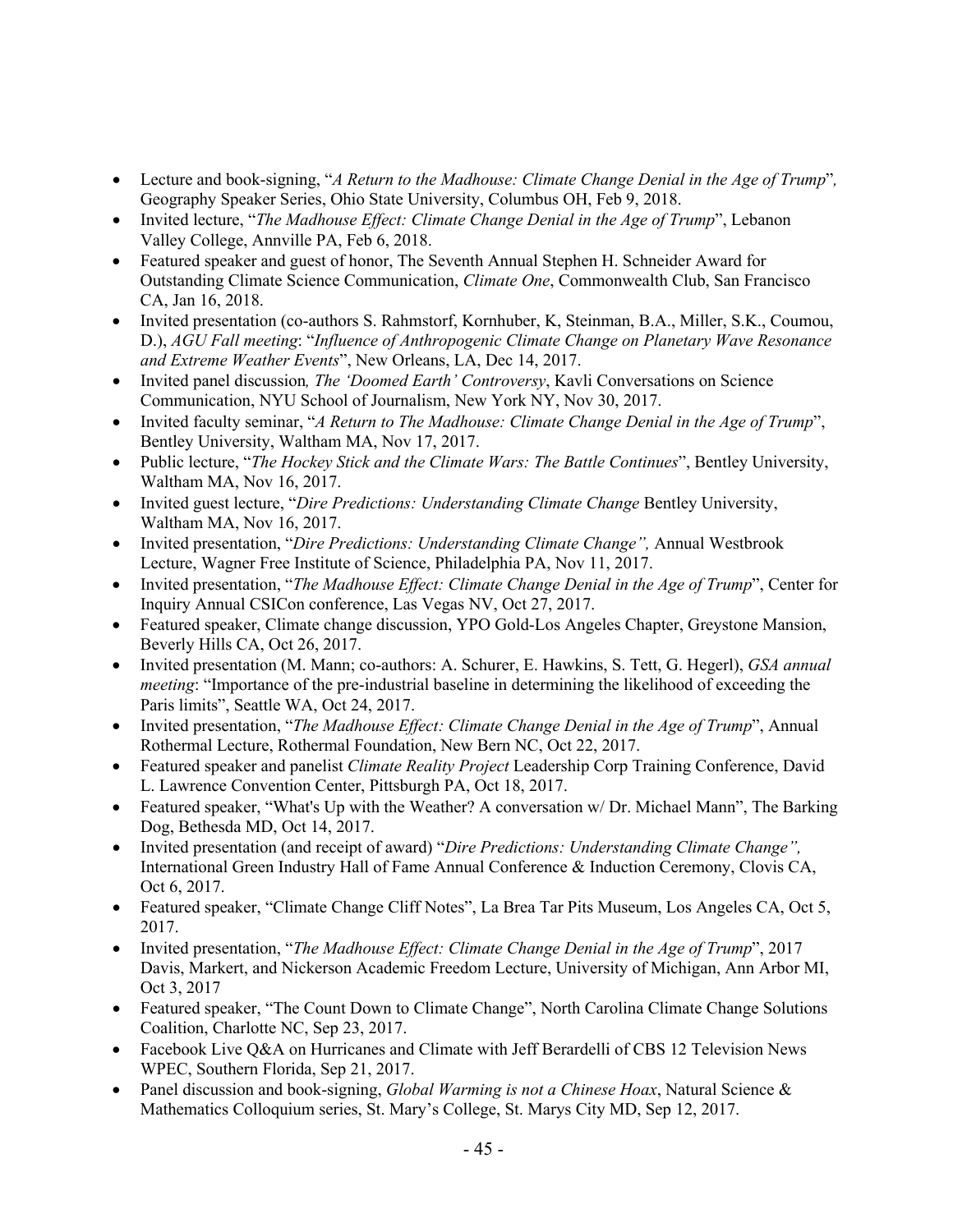- *PennFuture* Fireside Chat on Climate Change, Nature Inn, Bald Eagle State Park PA, Sep 11, 2017.
- Invited presentation, "*The Madhouse Effect: Climate Change Denial in the Age of Trump*", Faculty Invitational Lecture Series, Penn State University Lehigh Valley, Center Valley PA, Sep 8, 2017.
- Invited presentation, "*Dire Predictions: Understanding Climate Change",* Sustainability Showcase, Sustainability Institute, Penn State University, University Park PA, Sep 1, 2017.
- Invited presentation, "*Influence of Anthropogenic Climate Change on Planetary Wave Resonance and Extreme Weather Events",* CCRC Seminar, University of New South Wales, Sydney, Australia, Aug 17, 2017.
- Presentation, panel discussion and book-signing, "*The Madhouse Effect: What is Stopping Action on Climate Change*", UNSW Grand Challenges Event, Sydney Opera House, Sydney Australia, Aug 16, 2017.
- Presentation and panel discussion, "*Dire Predictions: Understanding Climate Change*", Cli-Fi: Big Ideas for the Small Screen, UNSW/ABC/JUNGLE, Sydney Australia, Aug 16, 2017.
- Participant, "Climate Crisis" Town Hall event with Al Gore, hosted by Anderson Cooper, CNN, Aug 1, 2017.
- Screening and Audience Q&A for "*Before The Flood*", summer New York Wild Film Festival Event, Southampton NY, Jul 29, 2017.
- Speaker, Virgin© Innovation Summit, hosted by Sir Richard Branson, Brooklyn Naval Yard, Brooklyn NY, Jul 14, 2017
- Keynote lecture and book-signing, "*The Madhouse Effect: Climate Change Denial in the Age of Trump*", Sustainability Curriculum Consortium Faculty Conference, Penn State Sustainability Institute, Philadelphia PA, Jun 27, 2017
- Interview with PBS host Alexander Heffner, "*The Future of our Climate",* Nature Week Program, Mohonk Mountain House, New Paltz NY, Jun 16, 2017.
- Screening and Audience Q&A for "*Bill Nye: Science Guy*", Human Rights Watch Film Festival, New York NY, Jun10, 2017.
- Invited presentation, "*Influence of Anthropogenic Climate Change on Planetary Wave Resonance and Extreme Weather Events",* 6th International Summit on Hurricanes and Climate Change, Crete, Greece, Jun 8, 2017.
- Introductory lecture, "*Dire Predictions: Understanding Climate Change*", Penn State Research Experience for Undergraduates (REU) on Climate Science, Penn State University, University Park, PA, May 31, 2017.
- Panel discussion, "*Perspectives on Climate Change and Clean Energy",* 2017 Pittsburgh Energy Forum Series, hosted by the Pittsburgh Post-Gazette, Heinz History Center, Pittsburgh PA, May 22, 2017.
- Commencement Speaker, Green Mountain College, Poultney VT, May 13, 2017.
- Presentation and book-signing for "*The Madhouse Effect: How Climate Change Denial is Threatening our Planet, Destroying our Politics, and Driving us Crazy*", University of Nebraska-Omaha, Omaha NE, May 7, 2017.
- Speaker, Berkshire-Hathaway annual Shareholders meeting, Omaha Nebraska, May 7, 2017.
- Invited presentation, "*U.S. Climate Science, Challenges, and Opportunities*", National Climate Seminar, Bard Center for Environmental Policy (teleconference), Bard College, May 3, 2017
- Invited Presentation and book-signing, "*The Madhouse Effect: Climate Change Denial in the Age of Trump*", University at Buffalo, Buffalo NY Apr 28, 2017.
- Guest video lecture, Journalism and Society (instructor Seth Borenstein), NYU Journalism School Washington DC, Apr 26, 2017.
- Featured speaker, *The March for Science*, Washington DC, Apr 22, 2017.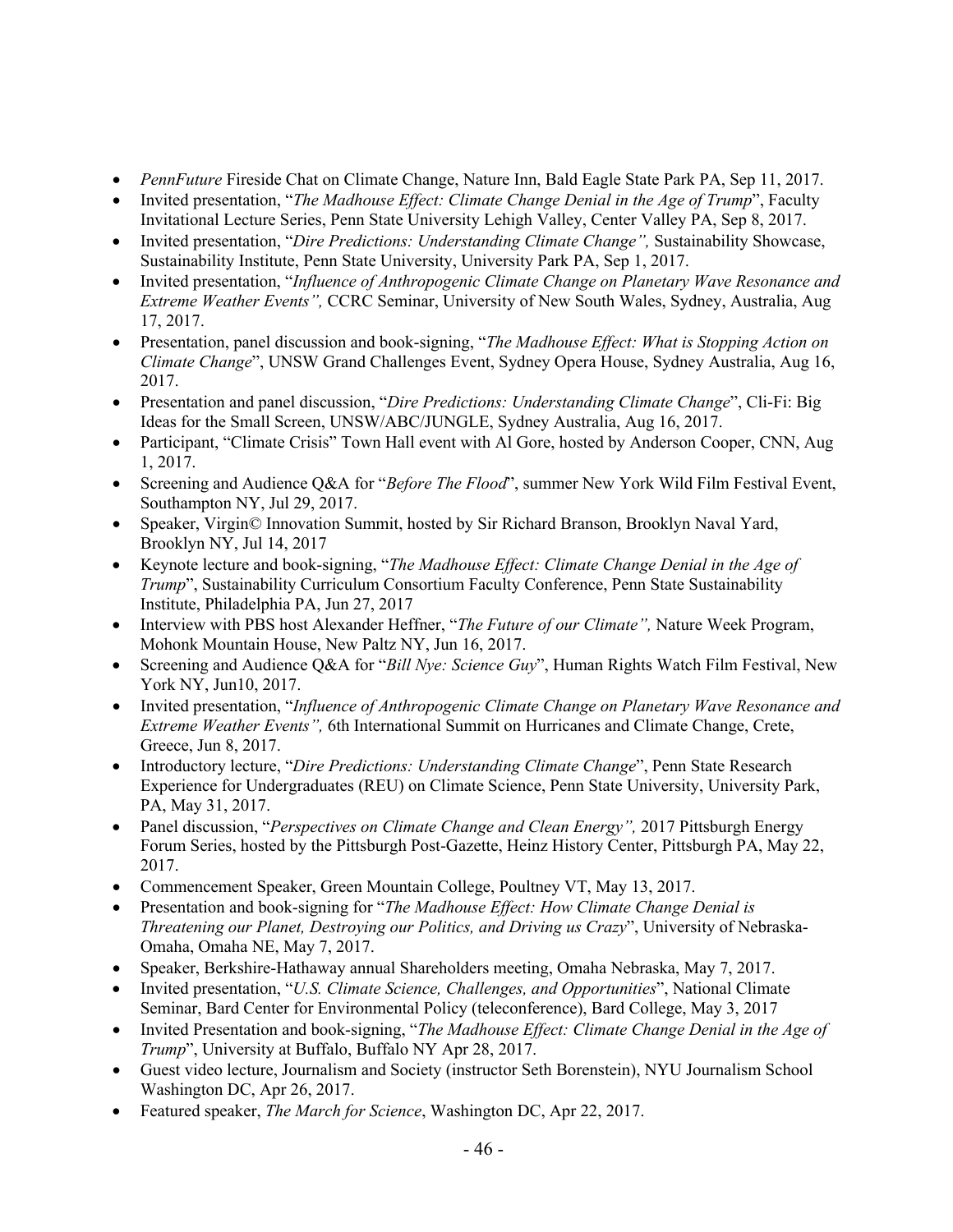- Keynote lecture and book-signing "*Exiting The Madhouse: The Legacy of Massachusetts v. EPA* ", University of Connecticut Law School, Hartford CT, Apr 21, 2017.
- Online Q&A, Reddit Science "Ask Me Anything" (AMA) Series, Apr 17, 2017.
- Invited lecture, "*The Madhouse Effect: How Climate Change Denial is Threatening our Planet, Destroying our Politics, and Driving us Crazy*", Foxdale Village, State College PA, Apr 13, 2017.
- Panel discussion, "*The Real Story of Fake News",* Coalition of Concerned Faculty at Penn State, Penn State University, University Park PA, Apr 10, 2017.
- Climate change discussion with students, Christopher Dock Mennonite High School, Apr 3, 2017.
- Presentation and book-signing for "*The Madhouse Effect: How Climate Change Denial is Threatening our Planet, Destroying our Politics, and Driving us Crazy*", Milwaukee Public Museum, Milwaukee WI, Mar 16, 2017.
- Invited presentation, "*Influence of Anthropogenic Climate Change on Planetary Wave Resonance and Extreme Weather Event",* American Physical Society March Meeting, New Orleans LA, Mar 14, 2017.
- Invited presentation, "*Dire Predictions: Understanding Climate Change*", Spring 2017 EarthTalks series, Earth and Environmental Systems Institute, Penn State University, University Park PA, Feb 27, 2017.
- Screening and Audience Q&A for "*Before The Flood*", New York Wild Film Festival, New York NY, Feb 25, 2017.
- Invited presentation, "*The Madhouse Effect: How Climate Change Denial is Threatening our Planet, Destroying our Politics, and Driving us Crazy*", SustainableUX online conference, Feb 16 2017.
- Presentation and book-signing, "*The Madhouse Effect: Climate Change Denial in the Age of Trump*", Sydney Environmental Institute, University of Sydney, Sydney Australia, Feb 8, 2017.
- Keynote Speaker and Workshop Participant, "Climate Change and Climate Politics: Where to Now?", Sydney Environment Institute, University of Sydney, Sydney Australia, Feb 7 2017.
- Presentation and book-signing for "*The Madhouse Effect: How Climate Change Denial is Threatening our Planet, Destroying our Politics, and Driving us Crazy*", Webster's Bookstore Café, State College PA, Jan 29, 2017.
- Invited lecture, "*How to Heal Earth's Climate*", The 2017 Penn State Lectures on the Frontiers of Science, Penn State University, University Park PA, Jan 21, 2017.
- Presentation and Q &A, Science On Tap event, Penn State Science Policy Society, State College, PA, Jan 17, 2017.
- Virtual Town Hall event, Association of Climate Change Officers, Jan 17, 2017.
- Invited lecture, "*The Past as Prologue: Learning from the Climate Changes in Past Centuries*", School of Earth & Ocean Sciences, University of Victoria, Victoria BC, Canada, Jan 4, 2017.
- Keynote lecture, "*The Madhouse Effect: How Climate Change Denial is Threatening our Planet, Destroying our Politics, and Driving us Crazy*", American Geophysical Union/Climate Science Legal Defense Club Joint Symposium on Law And Science, San Francisco CA, Dec 14, 2016.
- Speaker, Press Conference & Rally to Stand Up For Science, The Natural History Museum/ ClimateTruth.org/Greenpeace USA/Sierra Club, SF Bay Chapter, San Francisco CA, Dec 13, 2016.
- Panel discussion, "*Is Climate Denial Destroying Our Planet",* Climate One, Commonwealth Club, San Francisco CA, Dec 12, 2016.
- Invited participant, *Climate Impact on National Security*, Institute on Science for Global Policy (ISGP), U.S. Army War College, Carlisle PA, Nov 28-Dec 1, 2016.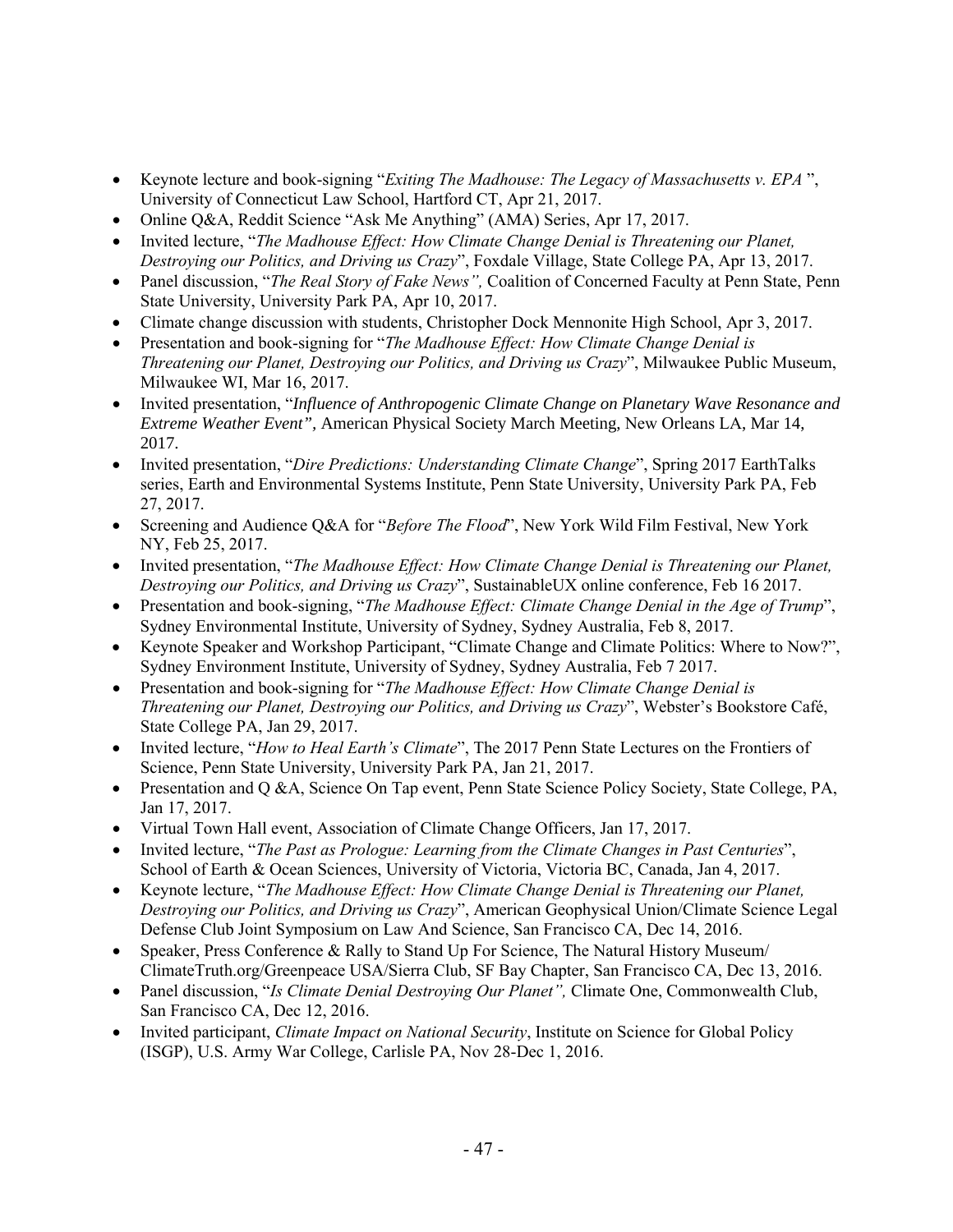- Book-signing for "*The Madhouse Effect: How Climate Change Denial is Threatening our Planet, Destroying our Politics, and Driving us Crazy*", National Press Club annual book fair, Washington DC, Nov 19, 2016.
- Invited lecture, "*The Past as Prologue: Learning from the Climate Changes in Past Centuries*", Fisher Colloquium, Georgetown University, Washington DC, Nov 15, 2016.
- Book-signing for "*The Madhouse Effect: How Climate Change Denial is Threatening our Planet, Destroying our Politics, and Driving us Crazy*", Berkshire International Film Festival special event, Great Barrington MA, Nov 6, 2016.
- Screening and Audience Q&A for "*Before The Flood*", Berkshire International Film Festival special event, Great Barrington MA, Nov 6, 2016.
- Screening and Panel Discussion for "*Before The Flood*", College of Earth and Mineral Sciences, Penn State University, University Park PA, Nov 2, 2016.
- Panel discussion and book-signing for "*The Madhouse Effect: How Climate Change Denial is Threatening our Planet, Destroying our Politics, and Driving us Crazy*", Politics and Prose Bookstore, Washington DC, Oct 30, 2016.
- Presentation and book-signing for "*The Madhouse Effect: How Climate Change Denial is Threatening our Planet, Destroying our Politics, and Driving us Crazy*", Climate Mobilization/350.org, Silver Spring MD, Oct 30, 2016.
- Presentation and book-signing for "*The Madhouse Effect: How Climate Change Denial is Threatening our Planet, Destroying our Politics, and Driving us Crazy*", Center for Inquiry Annual CSICon conference, Las Vegas NV, Oct 28, 2016.
- Book-signing for "*The Madhouse Effect: How Climate Change Denial is Threatening our Planet, Destroying our Politics, and Driving us Crazy*", Climate Strategies Forum, Association of Climate Change Officers, San Diego CA, Oct 20, 2016.
- Panel discussion on *The Politics of Climate Change*, Climate Strategies Forum, Association of Climate Change Officers, San Diego CA, Oct 20, 2016.
- Town Hall event "Science-Citizen: Science Policy in the Age of Promise and Peril" with AAAS CEO Rush Holt, Michael E. Mann, and Peter Hudson, moderated by Associated Press science writer Seth Borenstein, Penn State Institutes of Energy and the Environment, Penn State Earth System Science Center and other institutes and centers, Pennsylvania State University, University Park PA, Oct 13, 2016.
- Panel discussion on science and policy with AAAS CEO Rush Holt, Science Policy Society, Pennsylvania State University, University Park PA, Oct 13, 2016.
- Webinar, "*The Madhouse Effect: How Climate Change Denial is Threatening our Planet, Destroying our Politics, and Driving us Crazy*", Citizens Climate Lobby-Wisconsin/University of Wisconsin-Stevens Point, Stevens Point WI, Oct 10, 2016.
- Panel discussion and book-signing for "*The Madhouse Effect: How Climate Change Denial is Threatening our Planet, Destroying our Politics, and Driving us Crazy*", University of Pennsylvania Bookstore, Philadelphia PA, Oct 5, 2016.
- Presentation and book-signing for "*The Madhouse Effect: How Climate Change Denial is Threatening our Planet, Destroying our Politics, and Driving us Crazy*", Climate Science Legal Defense Fund Event, Columbia University Law School, New York NY, Sep 30, 2016.
- Panel discussion and book-signing for "*The Madhouse Effect: How Climate Change Denial is Threatening our Planet, Destroying our Politics, and Driving us Crazy*", American Museum of Natural History, New York NY, Sep 29, 2016.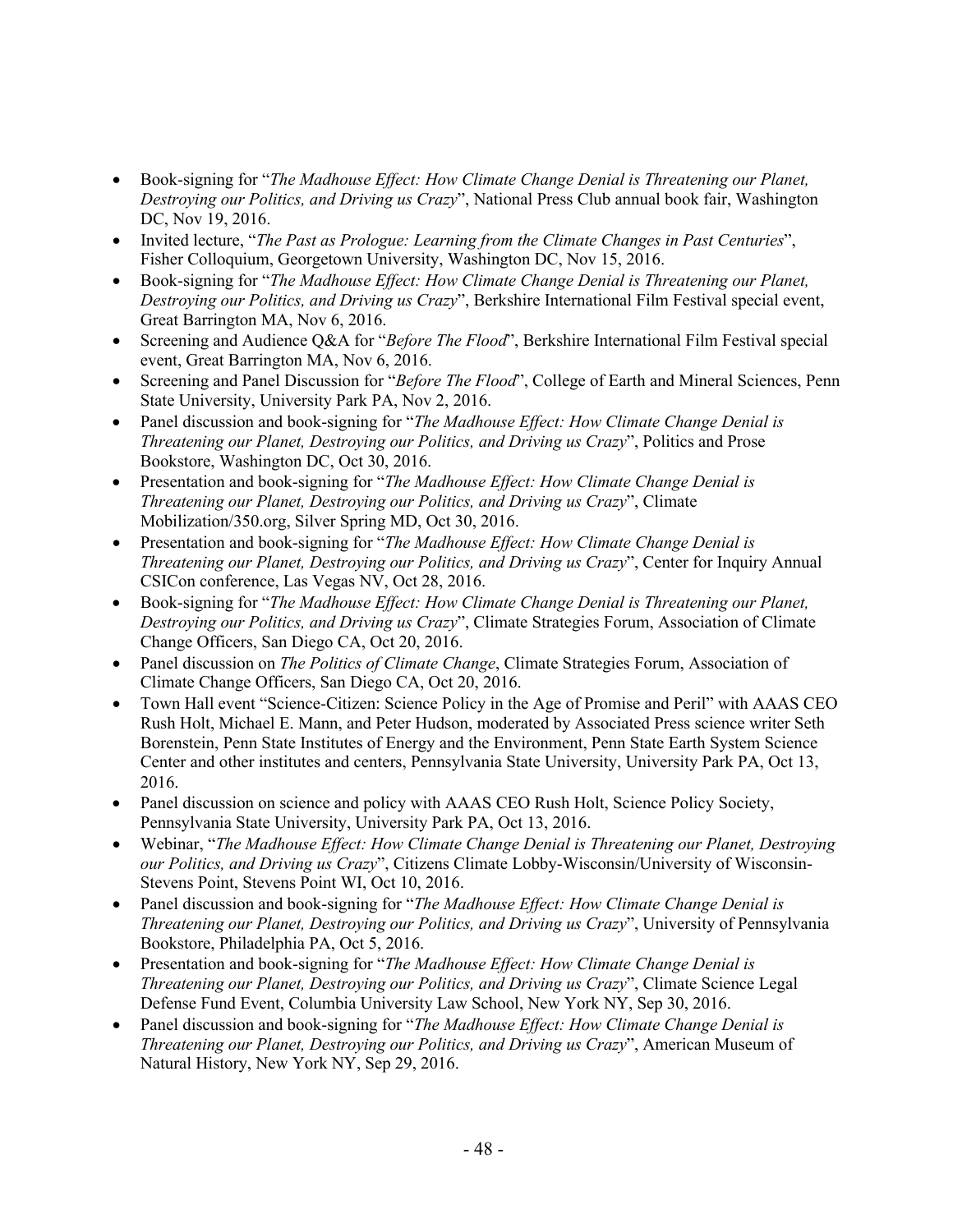- Invited lecture and book-signing, "*The Madhouse Effect: How Climate Change Denial is Threatening our Planet, Destroying our Politics, and Driving us Crazy*", Penn State Great Valley, Malvern PA, Sep 28, 2016.
- Invited lecture and book-signing, "*The Madhouse Effect: How Climate Change Denial is Threatening our Planet, Destroying our Politics, and Driving us Crazy*", Fossil Free MIT, Massachusetts Institute of Technology, Cambridge MA, Sep 26, 2016.
- Invited lecture and book-signing, "*The Madhouse Effect: How Climate Change Denial is Threatening our Planet, Destroying our Politics, and Driving us Crazy*", Newton Community Education Speakers Series, Newton MA, Sep 26, 2016.
- Invited lecture and book-signing, "*The Madhouse Effect: How Climate Change Denial is Threatening our Planet, Destroying our Politics, and Driving us Crazy*", California University of Pennsylvania, California PA, Sep 23, 2016.
- Invited lecture and book-signing, "*The Madhouse Effect: How Climate Change Denial is Threatening our Planet, Destroying our Politics, and Driving us Crazy*", St. Mary College of Maryland, St. Mary's City MD, Sep 21, 2016.
- Webinar, "*Strategies for combating scientist harassment*", Union of Concerned Scientists, Sep 19, 2016.
- Book party for "*The Madhouse Effect: How Climate Change Denial is Threatening our Planet, Destroying our Politics, and Driving us Crazy*", Hosted by Patrick Fitzgerald, Joe Romm, and Juleanna Glover, Washington DC, Sep 17, 2016.
- Invited presentation and book-signing, "*The Madhouse Effect: How Climate Change Denial is Threatening our Planet, Destroying our Politics, and Driving us Crazy*", Sierra Club Virginia Chapter, Charlottesville VA, Sep 15, 2016.
- Reading and book-signing for "*The Madhouse Effect*", U.S. Climate Leadership Conference, EcoAmerica, Washington DC, Sep 14, 2016.
- Invited presentation, "*The Madhouse Effect: How Climate Change Denial is Threatening our Planet, Destroying our Politics, and Driving us Crazy*", U.S. Climate Leadership Conference, EcoAmerica, Washington DC, Sep 14, 2016.
- Invited lecture and book-signing, "*The Madhouse Effect: How Climate Change Denial is Threatening our Planet, Destroying our Politics, and Driving us Crazy*", Debate 2016 Lecture Series, Hofstra University, Sep 12, 2016.
- Invited presentation, "*Dire Predictions: Understanding Global Warming*", Green Corps classroom training program, Boston, MA (via remote link), Aug 17, 2016.
- Panel discussion on *The Psychology of Climate Denial and Skepticism*, Climate Strategies Forum, Association of Climate Change Officers, Arlington, VA, Jul 19, 2016.
- Facebook Live Public Chat, Office of Strategic Communications, Penn State University, University Park, PA, July 15, 2016.
- Panel discussion following HBO premier of *How to Let Go of the World and Love All the Things Climate Can't Change*, HBO building, New York, NY, Jun 21, 2016.
- Keynote lecture, "*The Hockey Stick and the Climate Wars: The Battle Continues*", Citizens Climate Lobby 2016 Conference, Washington, DC, Jun 20, 2016.
- Provided testimony, Democratic Party Platform Drafting Committee Hearing, Phoenix AZ, Jun 17, 2016.
- Introductory lecture, "*Dire Predictions: Understanding Climate Change*", Penn State Research Experience for Undergraduates (REU) on Climate Science, Penn State University, University Park, PA, Jun 7, 2016.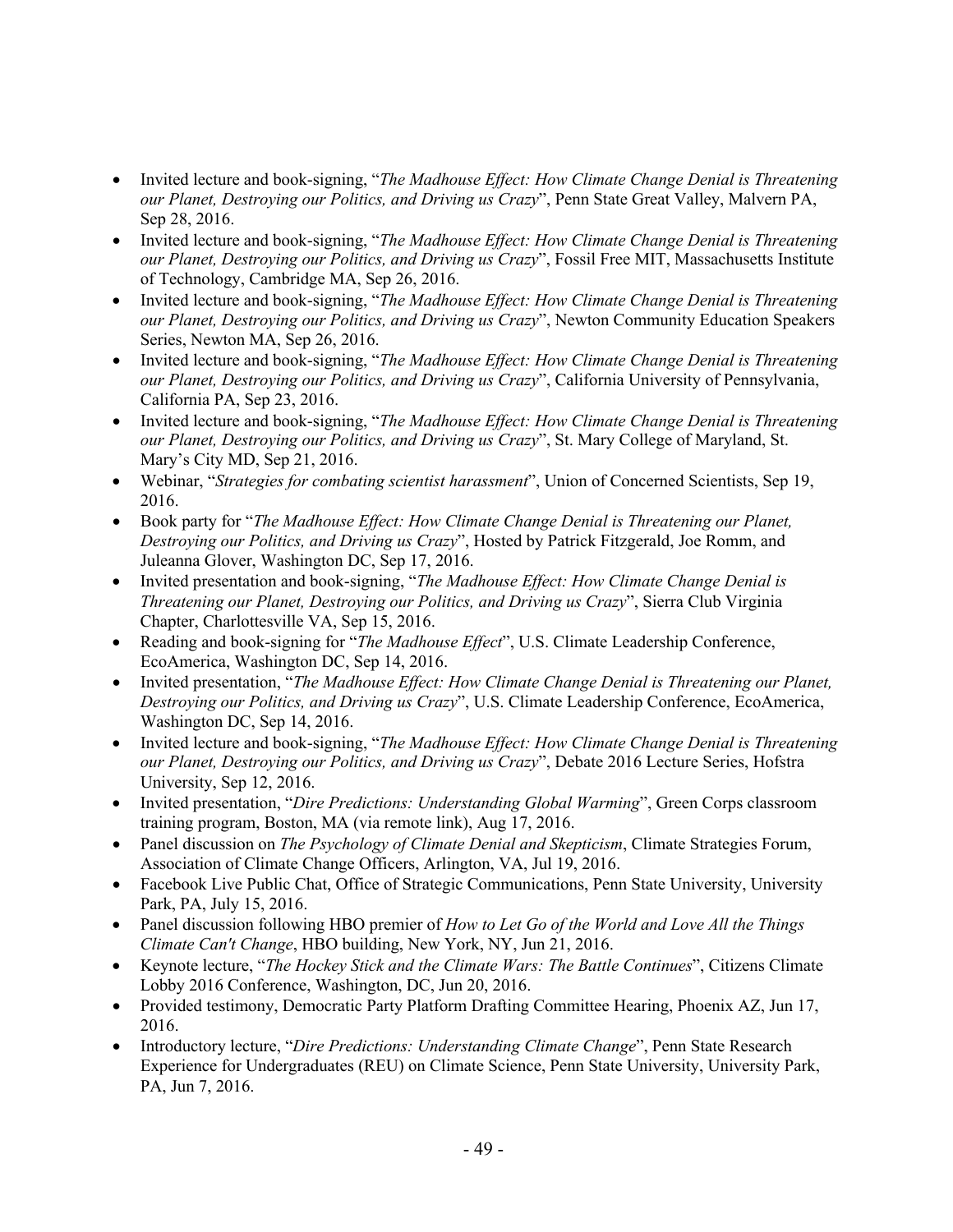- Invited lecture, "*The Madhouse Effect: How Climate Change Denial is Threatening our Planet, Destroying our Politics, and Driving us Crazy*": The Past, the Future. How Fast, How Far? University of Iceland, Reykjavik Iceland, May 27, 2016.
- Invited lecture, ""*The Hockey Stick and the Climate Wars: The Battle Continues*": The Past, the Future. How Fast, How Far? University of Iceland, Reykjavik Iceland, May 27, 2016.
- Invited lecture, "*Dire Predictions: Understanding Climate Change*": The Past, the Future. How Fast, How Far? University of Iceland, Reykjavik Iceland, May 27, 2016.
- Invited lecture, "*The Madhouse Effect: How Climate Change Denial is Threatening our Planet, Destroying our Politics, and Driving us Crazy*": Projecting Climate Change: Workshop with Academics, Documentary Filmmakers and Writers, University of Iceland, Reykjavik Iceland, May 26, 2016.
- Invited lecture and book signing, "*Dire Predictions: Understanding Climate Change*", Rotary Club of State College, State College, PA, May 17, 2016.
- Invited lecture, "*The Madhouse Effect: How Climate Change Denial is Threatening our Planet, Destroying our Politics, and Driving us Crazy*", Northeastern Conference on Science and Skepticism (NECSS), New York, NY, May 15, 2016.
- "Talk-back" discussion with Baba Brinkman, *Rap Guide to Climate Chaos*, Soho Playhouse, New York, NY, May 14, 2016;
- Moderated discussion (with Wayne Balta of IBM), *The Changing Climate of Business Scientific and Market-Based Perspectives on Climate Change*, Smeal College of Business, Penn State University, University Park, PA, Apr 27, 2016.
- Webinar, "*The Past as Prologue: Learning from the Climate Changes in Past Centuries*", Climate Matters Series, Climate Central, Apr 26, 2016.
- Invited lecture, "*The Hockey Stick and the Climate Wars: The Battle Continues*", Environments in Motion Lecture Series, Division of Arts & Humanities & Scripps Institution for Oceanography, University of California-San Diego, La Jolla, CA, Apr 22, 2016.
- Invited lecture and book signing, "*Dire Predictions: Understanding Climate Change*", Washington and Jefferson College, Washington, PA, Apr 20, 2016.
- Invited lecture, "*The Madhouse Effect: How Climate Change Denial is Threatening our Planet, Destroying our Politics, and Driving us Crazy*", Lehigh Valley Chapter Sigma Xi Annual Banquet, Lehigh University, Bethlehem, PA, Apr 14, 2016.
- Invited lecture and book signing, "*The Hockey Stick and the Climate Wars: The Battle Continues*", Levitt Center Speaker Series, Hamilton College, Clinton, NY, Apr 4, 2016.
- Invited lecture, "*The Past as Prologue: Learning from the Climate Changes in Past Centuries*", Senior Seminar, Hamilton College, Clinton, NY, Apr 4, 2016.
- Public lecture, "*The Hockey Stick and the Climate Wars: The Battle Continues*", Penn State University Women's Club Book & Play Review Group, Schlow Library, State College, PA, Mar 28, 2016.
- Discussion session with undergraduate student group ("Engineers for a Sustainable World"), Penn State University, University Park, PA, Mar 23, 2016.
- Keynote lecture, "*The Hockey Stick and the Climate Wars: The Battle Continues*", Tony Haymet 60th Birthday Symposium, Scripps Institution of Oceanography, La Jolla, CA, Mar 13, 2016.
- Presentation, Mini-Symposium on Research on Africa, Penn State Engagement in Africa (AESEDA), University Park, PA, Feb 22, 2016.
- Invited lecture, "*The Physics of Climate Change*", Department of Physics, University of Virginia, Charlottesville, VA, Feb 5, 2016.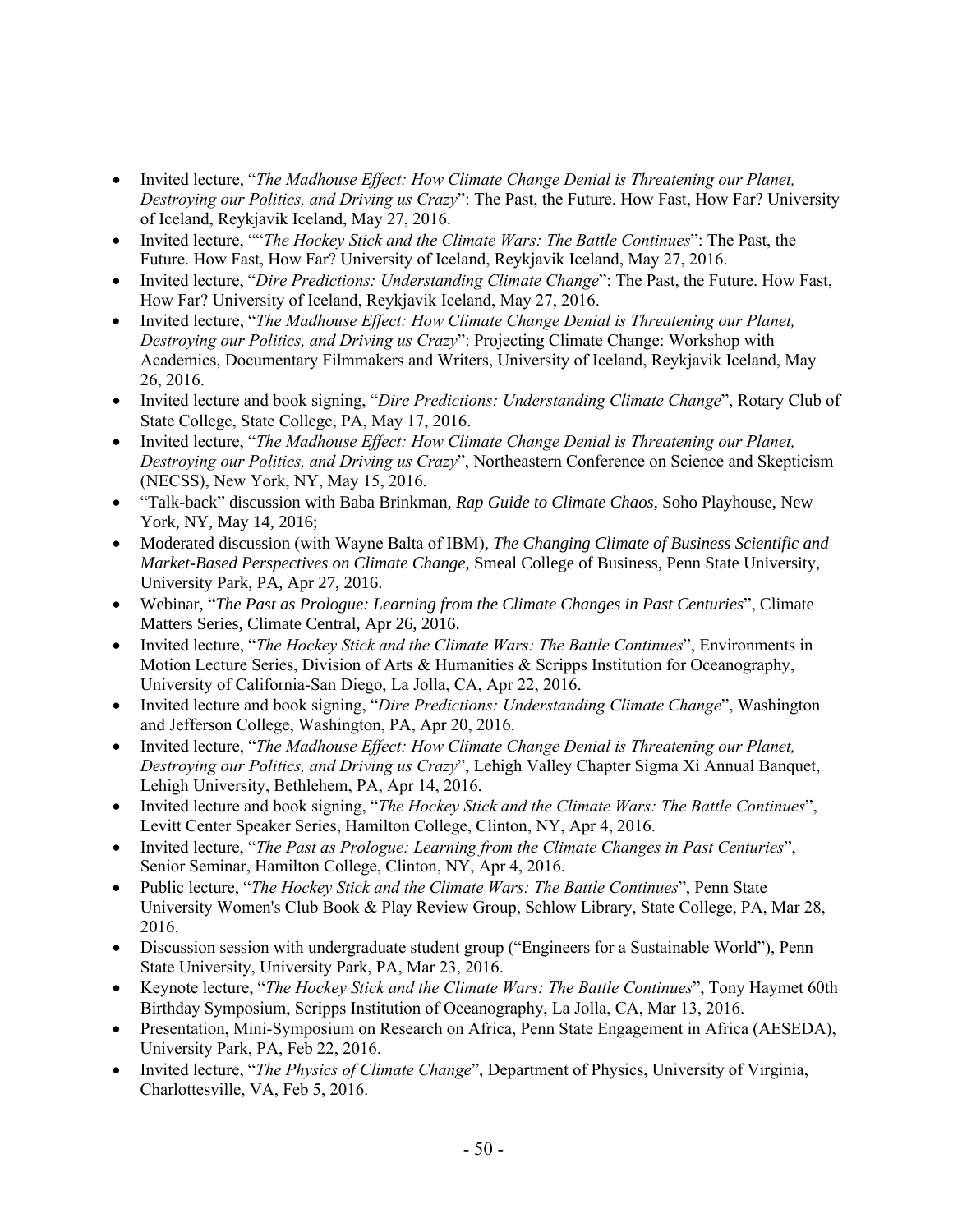- Webinar, "*Communicating Science Through Social Media*", Center for Science Advocacy, Penn State University, Jan 15, 2016.
- Invited presentation, *AGU Fall meeting*: "*Communicating the Signal of Climate Change in The Presence of Non-Random Noise*", San Francisco, CA, Dec 16, 2015.
- Invited presentation (M. Mann and K. Peacock), *AGU Fall meeting*: "*Professional Ethics for Climate Scientists*", San Francisco, CA, Dec 14, 2015.
- Invited keynote lecture and book signing, "*The Hockey Stick and the Climate Wars: The Battle Continues*", Montana State University Extension Climate Science Conference, Bozeman, MT, Dec 10, 2015.
- Lunch lecture, "*Dire Predictions: Understanding Climate Change*", Montana State University Extension Climate Science Conference, Bozeman, MT, Dec 10, 2015.
- Closing speech, Fossil Free Penn State Rally, Nov 19, 2015.
- Invited lecture and book signing, "*The Hockey Stick and the Climate Wars: The Battle Continues*", Stonecipher lecture, Tennessee Tech University, Cookeville, TN, Nov 16, 2015.
- Invited lecture, "*The Hockey Stick and the Climate Wars: The Battle Continues*", Sierra Club of Pennsylvania, Philadelphia, PA, Nov 9, 2015.
- Joint discussion session (with Naomi Oreskes) with students, Bucknell University, Lewisburg, PA, Nov 6, 2015.
- Panel discussion following screening of *Merchants of Doubt*, Bucknell University, Lewisburg, PA, Nov 5, 2015.
- Keynote lecture and book signing, "*Dire Predictions: Understanding Climate Change*", 2015 Rising Seas Summit, Association of Climate Change Officers, Boston, MA, Nov 4, 2015.
- Invited lecture and book signing, "*The Hockey Stick and the Climate Wars: The Battle Continues*", Le Moyne College, Syracuse, NY, Nov 2, 2015.
- Invited lecture and book signing, "*The Hockey Stick and the Climate Wars: The Battle Continues*", Woods Lecture Series, Butler University, Indianapolis, IN, Oct 27, 2015.
- Presentation and panel discussion, Penn State Symposium on the Arctic, Penn State Law School, University Park, PA, Oct 20, 2015.
- Invited lecture and book signing, "*Dire Predictions: Understanding Climate Change*", Chestnut Hill College, Philadelphia, PA, Oct 19, 2015.
- Guest lecture on "The Hockey Stick and the Climate Wars", First year seminar class, Dickinson College, Carlisle, PA, Oct 14, 2015.
- Presenter and participant, "Climate Change and Coastal Impacts: Workshop for Media Professionals", October 9-10, 2015, N.C. Center for the Advancement of Teaching, Ocracoke, NC, Oct 9-10, 2015.
- Round-table climate change discussion with honors students, Keystone College, La Plume, PA, Oct 2, 2015.
- Invited lecture, "*Dire Predictions: Understanding Climate Change*", Energy and the Environment Skype Lecture Series, Youngstown State University, Youngstown PA, Sep 30, 2015.
- Keynote Presentation on *Climate Change and the Earth System Science Center*, GEMS Earth and Environmental Systems Institute Showcase Event, Obelisk Weekend, College of Earth and Mineral Sciences, Penn State University, University Park PA, Sep 25, 2015.
- Invited lecture, "*Dire Predictions: Understanding Climate Change*", Nuclear Engineering Seminar Series, Penn State University, University Park, PA, Sep 24, 2015.
- Invited lecture, "*The Hockey Stick and the Climate Wars: The Battle Continues*", Solutions and You lecture series, Simon Fraser University, Vancouver BC, Canada, Sep 17, 2015.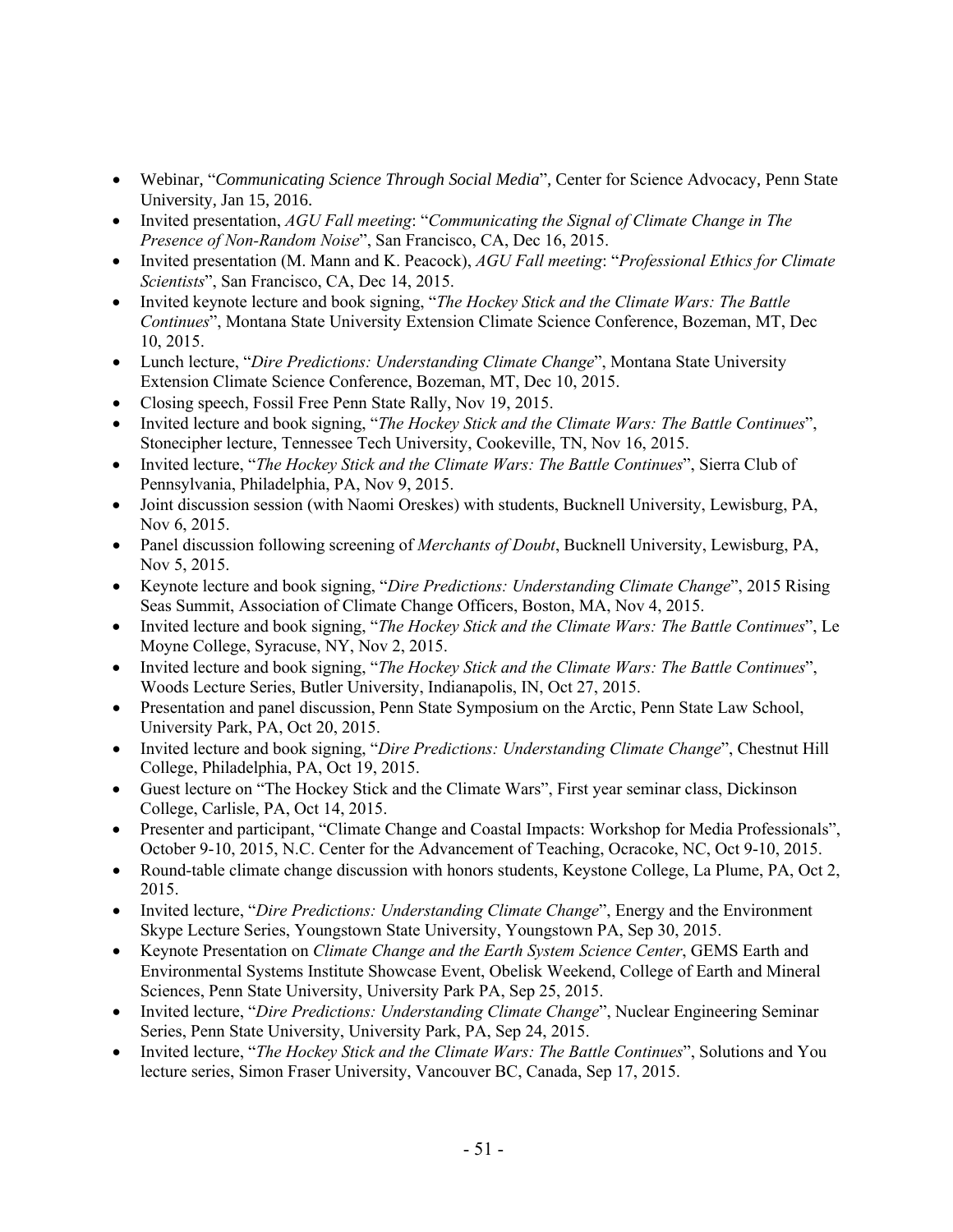- Invited lecture, "*The Past as Prologue: Learning from the Climate Changes in Past Centuries*", Department of Atmospheric and Oceanic Sciences, Simon Fraser University, Burnaby BC, Canada, Sep 16, 2015.
- Panel discussion following screening of *Merchants of Doubt*, State Theatre, State College, PA, Sep 9, 2015.
- Invited participant, *Workshop on Frontiers in Decadal Climate Variability,* National Academy of Sciences, Woods Hole, MA, Sep 3-4, 2015
- Invited presentation, *Climate Downscaling 201* (with applications to Florida precipitation), USGS-FAU Precipitation Downscaling Technical Meeting, Florida Atlantic University-Davie, Davie, FL, Jun 22, 2015.
- Introductory lecture, "*Dire Predictions: Understanding Climate Change*", Penn State Research Experience for Undergraduates (REU) on Climate Science, Penn State University, University Park, PA, Jun 9, 2015.
- Invited lecture, "*Dire Predictions: Understanding Climate Change*", Junior Academy Program (Vienna region High Schools), Vienna, Austria, May 28, 2015.
- Invited lecture, "*The Hockey Stick and the Climate Wars: The Battle Continues*", Suess Lecture, Austrian Academy of Sciences, Vienna, Austria, May 27, 2015.
- Guest video lecture, Journalism and Society (instructor Seth Borenstein), NYU Journalism School Washington DC, May 13, 2015.
- Keynote lecture and book signing, "*The Hockey Stick and the Climate Wars: The Battle Continues*", American Association of University Professors (AAUP) Centennial Celebration**,** Johns Hopkins University, Baltimore, MD, Apr 25, 2015.
- Invited lecture and book signing, "*The Hockey Stick and the Climate Wars: The Battle Continues*", Virginia Tech, Blacksburg, VA, Mar 20, 2015.
- Invited lecture and book signing, "*Understanding Global Warming and Envisioning Local Impacts*", Florida International University, Miami, FL, Mar 16, 2015.
- Panel discussion (w/ B. Inglis and K. Hayhoe) following premier of *Merchants of Doubt*, Landmark E Street Cinema, Washington DC, Mar 13, 2015.
- Invited lecture "*The Hockey Stick and the Climate Wars: The Battle Continues*", Bucknell University, Lewisburg, PA, Mar 4, 2015.
- Invited lecture and book signing, "*The Hockey Stick and the Climate Wars: The Battle Continues*", Florida Atlantic University, Boca Raton, FL, Feb 27, 2015.
- Invited lecture, "*Internal and Forced Low-Frequency Surface Temperature Variability at Global and Regional Scales*", Department of Geosciences, Florida Atlantic University, Boca Raton, FL, Feb 27, 2015.
- Invited presentation, *AAAS Annual meeting*: "*The Hockey Stick & the Climate Wars: The Battle Continues*", San Jose, CA, Feb 14, 2015.
- Panel discussion, "Severe Weather in a Changing Climate: Informing Risk", AAAS Annual Meeting, San Jose, CA, Feb 13, 2015.
- Invited presentation, *AAAS Annual meeting*: "*On the Front Lines in the Legal Battles Over Climate Change*", San Jose, CA, Feb 13, 2015.
- Invited lecture and book signing, "*The Hockey Stick and the Climate Wars: The Battle Continues*", Trinity College, Dublin, Ireland, Jan 19, 2015.
- Invited participant, European Observatory of the New Human Condition Workshop, Trinity College, Dublin, Ireland, Jan 18-19, 2015.
- Keynote Speaker, Climate Science Legal Defense Fund (CSLDF) Benefit Dinner, San Francisco, CA, Dec 18, 2014.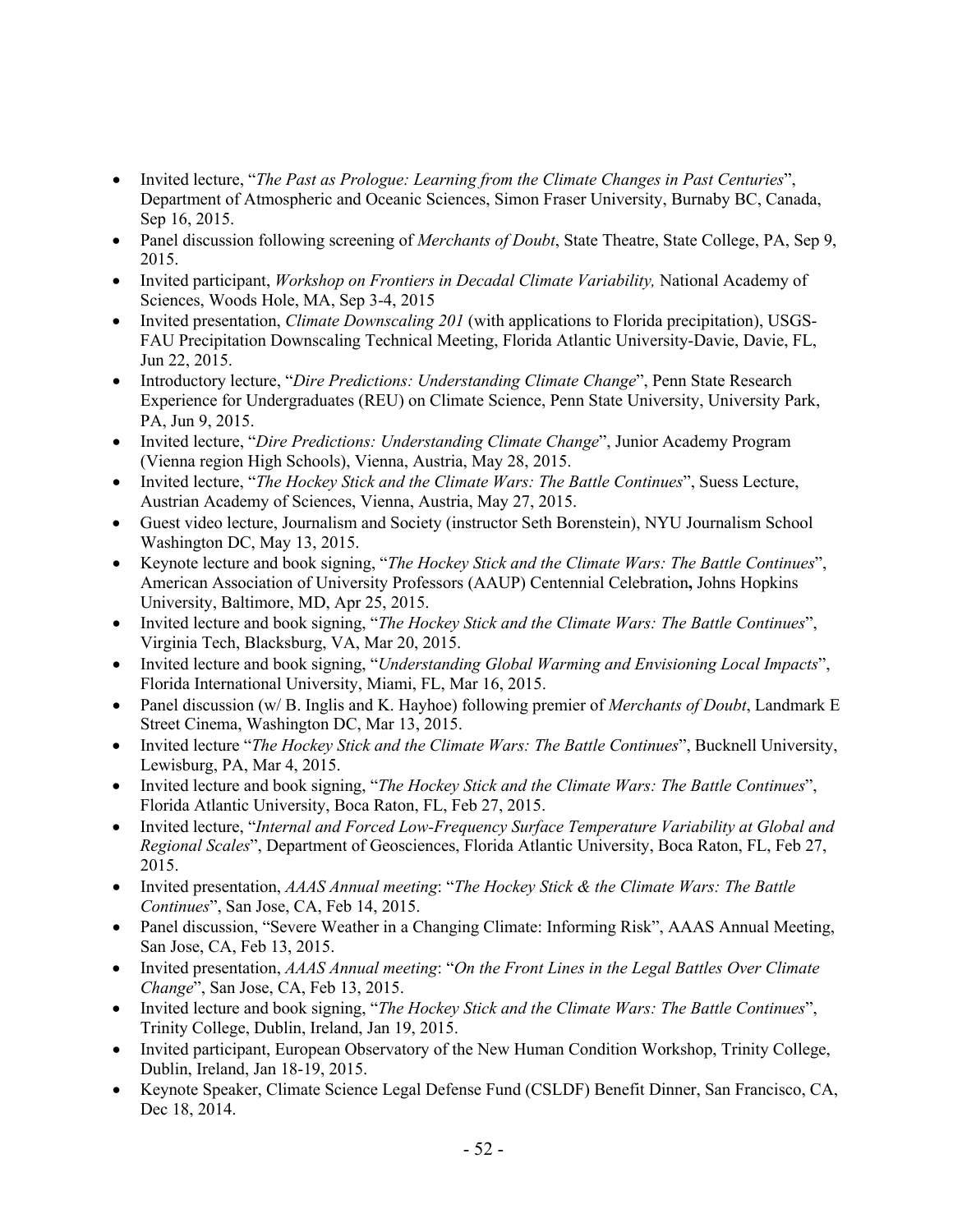- Invited presentation (co-authors B.A. Steinman, S.K. Miller), *AGU Fall meeting*: "*Internal and Forced Low-Frequency Surface Temperature Variability at Global and Regional Scales*", San Francisco, CA, Dec 17, 2014.
- Invited presentation, *AGU Fall meeting*: "*Fighting a Headwind: Communicating the Science of Climate Change in a Hostile Environment*", San Francisco, CA, Dec 16, 2014.
- Invited presentation (K. Peacock & M.E. Mann), *AGU Fall meeting*: "*Professional Ethics for Climate Scientists*", San Francisco, CA, Dec 15, 2014.
- Keynote lecture, "*The Hockey Stick and the Climate Wars: The Battle Continues*", Pennsylvania Environmental Research Consortium (PERC) Annual Conference, Penn State University, University Park PA, Nov 12, 2014.
- Invited lecture, "*Dire Predictions: Understanding Global Warming*", Climate Change and the Archaeological Record: Implications for the 21st Century, Society for Pennsylvania Archaeology, State Museum of Pennsylvania, Harrisburg PA, Nov 8, 2014.
- Invited lecture, panel discussion and book signing, *Tackling Climate Change Nationally and Globally* (Hammer Forum), Hammer Museum, University of California-Los Angeles, Los Angeles CA, Oct 23, 2014.
- Invited lecture, "*The Hockey Stick and the Climate Wars: The Battle Continues*", CAPR Brown Bag seminar, Department of Political Science, Penn State University, University Park PA, Oct 13, 2014.
- Invited lecture and book signing, "*The Hockey Stick and the Climate Wars: The Battle Continues*", Fifth Annual Robock Lecture, University of Minnesota, Duluth, MN, Oct 10, 2014.
- Invited lecture, "*The Past as Prologue: Learning from the Climate Changes in Past Centuries*", Department of Atmospheric and Oceanic Sciences, University of Minnesota, Duluth MN, Oct 10, 2014.
- Invited participant, Penn State PSIEE/EESI Workshop on Science Communication, Penn State University, Bald Eagle State Park, Howard, PA, Oct 3 2014.
- Invited lecture and panel discussion, *Climate Wars: Propaganda, Debate, and the Propaganda of Debate*, Queens Museum, Queens NY, Sep 27, 2014.
- Invited lecture, "*The Hockey Stick and the Climate Wars: The Battle Continues*", Cabot Institute Lecture/Bristol Festival of Ideas, University of Bristol, Bristol UK, Sep 23, 2014.
- Invited participant, Workshop on Responding and adapting to climate change, University of Bristol, Bristol, UK, Sep 22-23, 2014.
- Invited lecture, "*The Hockey Stick and the Climate Wars: The Battle Continues*", Cabot Institute Lecture/Bristol Festival of Ideas, University of Bristol, Bristol UK, Sep 23, 2014.
- Invited lecture, "*Dire Predictions: Understanding Global Warming*", Bryn Mawr College & Philadelphia Geological Society, Bryn Mawr PA, Sep 18, 2014.
- Invited presentation, "*Dire Predictions: Understanding Global Warming*", Green Corps classroom training program, Boston, MA (via remote link), Aug 7, 2014.
- Keynote lecture, "*The Battle to Communicate Climate Change*"*,* Environment California Spring Event, Culver City CA, Jun 8, 2014.
- Introductory lecture, "*Dire Predictions: Understanding Global Warming*", Penn State Research Experience for Undergraduates (REU) on Climate Science, University Park, PA, Jun 5, 2014.
- Invited presentation, "*The Hockey Stick and the Climate Wars: The Battle Continues*"*,* Momentus Leadership Summit, Chicago Il, May 22, 2014.
- Keynote lecture and book signing, "*The Hockey Stick and the Climate Wars: The Battle Continues*"*,* Healthy Environment Alliance of Utah 11<sup>th</sup> Annual Spring Breakfast, University of Utah, Salt Lake City, UT, May 14, 2014.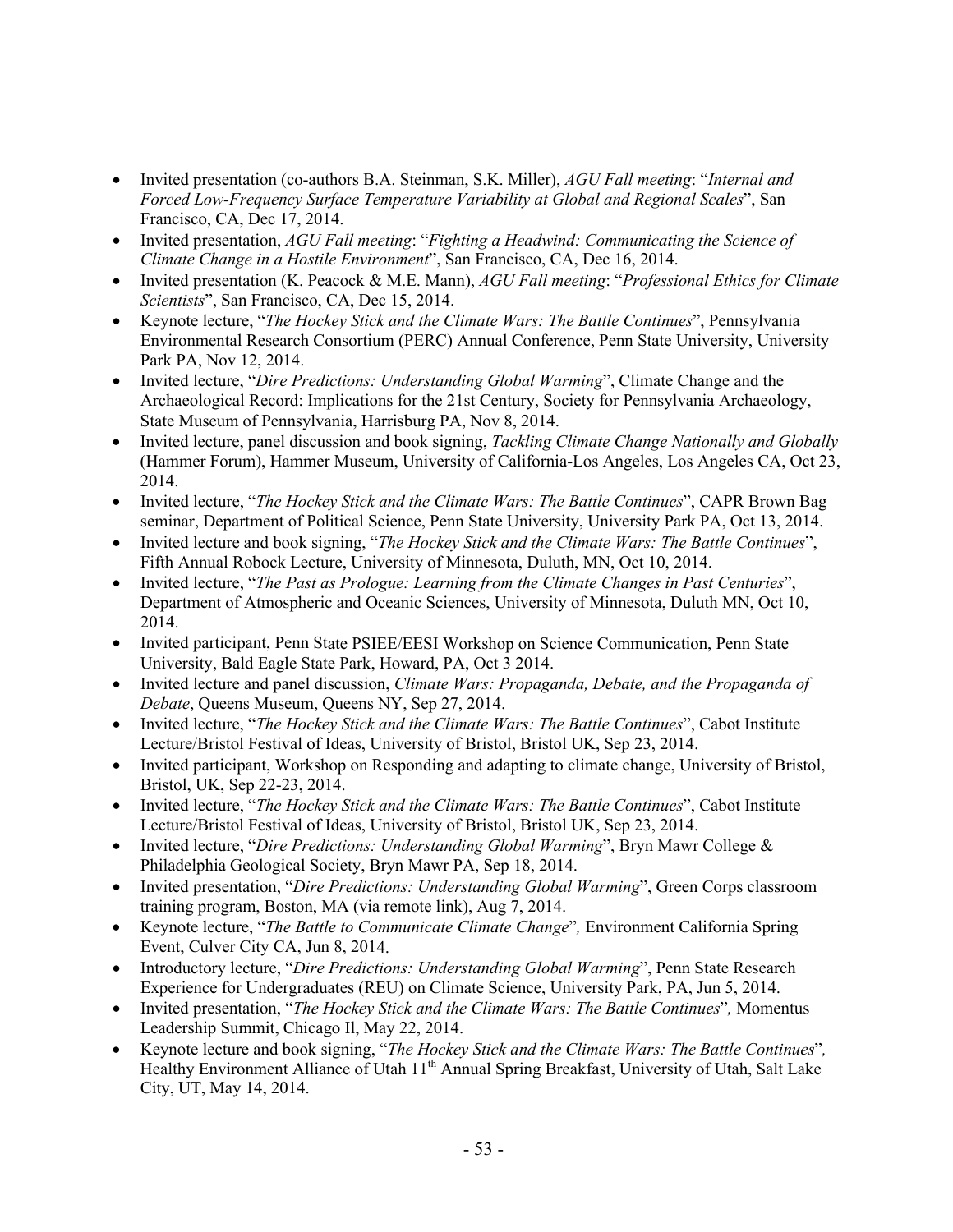- Invited lecture, "*The Hockey Stick and the Climate Wars: The Battle Continues*", Polar Center Talks Series, Penn State University, University Park, PA, May 9, 2014.
- Keynote lecture, "*Dire Predictions: Understanding Global Warming*", Leadership Centre County Environment Day, State College, PA, May 7, 2014.
- Invited lecture, "*The Physics of Climate Change*", Department of Physics, Fordham University, New York, NY, Apr 30, 2014.
- Invited lecture, "*The Past as Prologue: Learning from the Climate Changes in Past Centuries*", Department of Atmospheric and Oceanic Sciences, University of Wisconsin, Madison, WI, Apr 18, 2014.
- Invited lecture and book signing, "*The Hockey Stick and the Climate Wars: The Battle Continues*", Fifth Annual Robock Lecture, University of Wisconsin, Madison, WI, Apr 17, 2014.
- Invited lecture and book signing, "*The Hockey Stick and the Climate Wars: The Battle Continues*", Earthweb Foundation Annual Symposium, Rollins College, Winter Park, FL, Apr 12, 2014.
- Keynote Plenary lecture, "*Dire Predictions: Understanding Global Warming*", Association of American Geographers, Tampa, FL, Apr 10, 2014.
- Featured banquet lecture, "*The Hockey Stick and the Climate Wars: The Battle Continues*", American Meteorological Society West Central Florida Chapter annual meeting, Tampa, FL, Apr 7, 2014.
- Invited lecture, "*The Hockey Stick and the Climate Wars: The Battle Continues*", Annual Kirkland/Spizuoco Memorial Science Lectureship, Shippensburg University, Shippensburg, PA, Apr 2, 2014.
- Keynote lecture, "*The Hockey Stick and the Climate Wars: The Battle Continues*", Sustainability Summit and Exposition, Milwaukee, WI, Mar 26, 2014.
- Invited lecture and panel discussion, *Climate Wars: Global Warming and the Attack on Science*, University of Pennsylvania, Mar 19, 2014.
- Keynote lecture, "*The Hockey Stick and the Climate Wars: Dispatches from the Front Lines*", *Climate Science and Policy through the Looking Glass*, UC Santa Cruz, Mar 1, 2014.
- James H. Lemon Lecture, Distinguished Lecture Series, Northwest Missouri State University, Maryville, MO, Feb 19, 2014.
- Panel discussion, "A Conversation on the Latest Climate Science Projections and Implications", Climate Leadership Conference, San Diego, CA, Feb 26, 2014.
- Online Q&A, Reddit Science "Ask Me Anything" (AMA) Series, Feb 21, 2014.
- Invited lecture, "*The Hockey Stick and the Climate Wars: Dispatches from the Front Lines*, James H. Lemon Lecture, Distinguished Lecture Series, Northwest Missouri State University, Maryville, MO, Feb 19, 2014.
- Invited lecture, "*The Hockey Stick and the Climate Wars: Dispatches from the Front Lines*", Scholarship and Research Ethics talk series, Office for Research Protection, Penn State University, Feb 10, 2014.
- Panel Discussion, "Right Now!" fundraiser event, presented by *We Are Music*, Somerville MA, Feb 1, 2014.
- Invited lecture, "*The Past as Prologue: Learning from the Climate Changes in Past Centuries*", Department of Astronomy and Astrophysics, Penn State University, University Park, PA, Jan 29, 2014.
- Invited presentation "*IPCC AR5 Science Update*", South Florida Water Sustainability and Climate Project 2014 Annual Meeting, Haines City, FL, Jan 19, 2014.
- Invited lecture, "*The Physics of Climate Change*", Department of Physics, Case Western Reserve University, Cleveland, OH, Jan 16, 2014.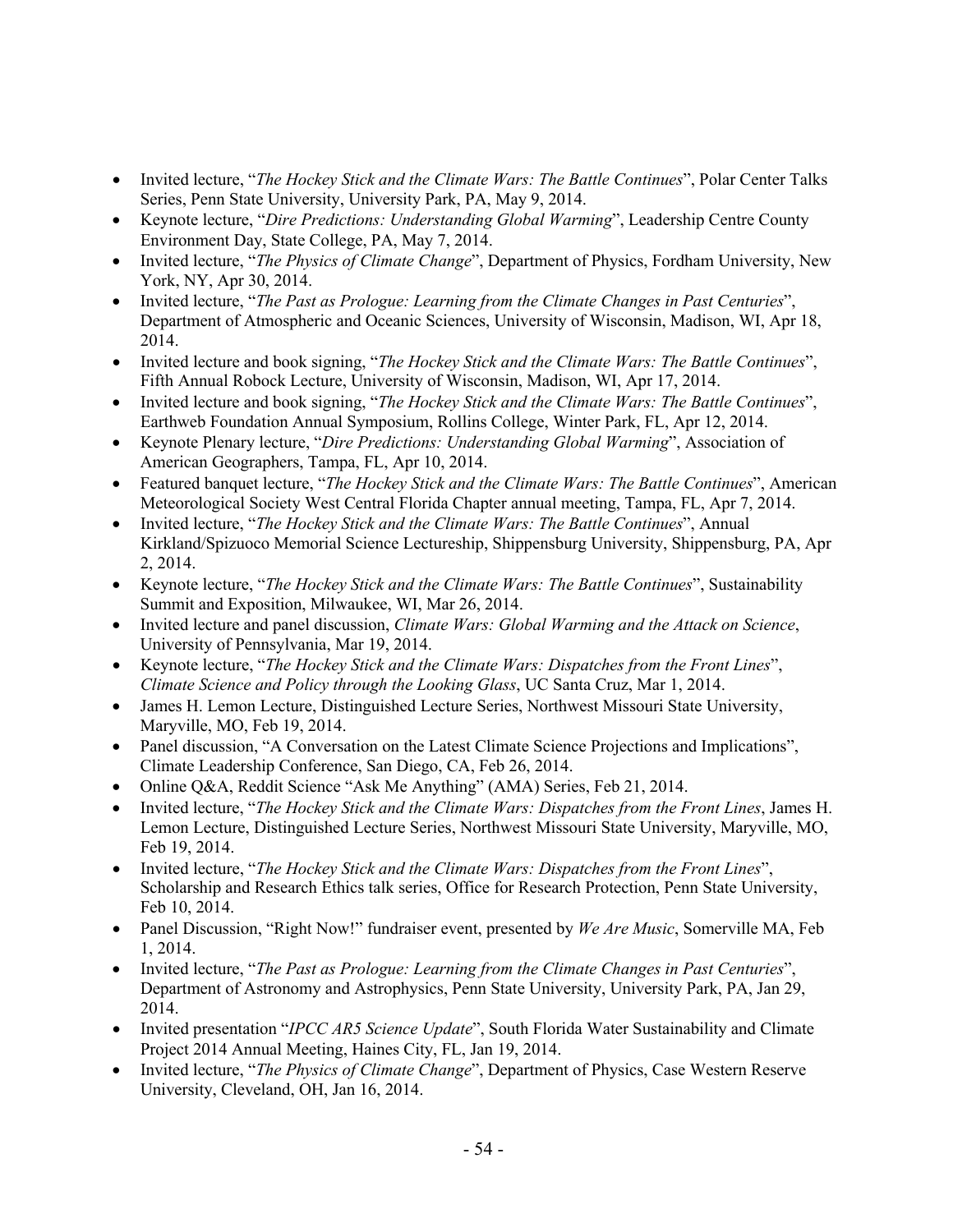- Invited lecture and book signing, "*The Hockey Stick and the Climate Wars: Dispatches from the Front Lines*", Cleveland Natural History Museum, Cleveland, OH, Jan 15, 2014.
- Panel discussion, "Facing legal attack, scientists tell their story", *AGU Fall Meeting* Dec 12, 2013.
- Invited presentation (co-authors M.E. Kozar, K. Emanuel), *AGU Fall meeting*: "Relationships Between Basin-Wide and Landfalling Atlantic Tropical Cyclones: Comparing Long-term Simulations with Paleoevidence", San Francisco, CA, Dec 11, 2013.
- Presentation "Challenges of effectively communicating climate change science to lay audiences", Physical Geography Focus Group, Oxford University Press, *AGU Fall Meeting*, Dec 11, 2012.
- Book signings, "*The Hockey Stick and the Climate Wars: Dispatches from the Front Lines*", *AGU Fall Meeting*, San Francisco, CA, Dec 10 & Dec 12, 2013.
- Invited speaker, "*The Imperative for Taking Action on Climate Change*", Virginia Interfaith Center for Public Policy" (webinar), Nov 25, 2013.
- Invited lecture and book signing, "*The Hockey Stick and the Climate Wars: Dispatches from the Front Lines*", Annual E.T. York Distinguished Guest Lecture, University of Florida, Gainesville, FL, Nov 19, 2013.
- Invited lecture, "*The Hockey Stick and the Climate Wars: Dispatches from the Front Lines*", 29th Annual Brossman Foundation and Ronald E. Frisbie Science Lectureship, Millersville University, Millersville, PA, Nov 7, 2013.
- Invited lecture, "*Dire Predictions: Understanding Global Warming*", 29th Annual Brossman Foundation and Ronald E. Frisbie Science Lectureship, Millersville University, Millersville, PA, Nov 7, 2013.
- Introduced President William J. Clinton and Virginia Gubernatorial Candidate Terry McAuliffe at McAuliffe Campaign Event, Paramount Theater, Charlottesville, VA, Oct 30, 2013.
- Moderated public question-and-answer session, "Climate Change and American Values", 2013 E. James Holland University Symposium on American Values, Angelo State University, San Angelo, TX, Oct 28, 2013.
- Invited lecture, "*The Hockey Stick and the Climate Wars: Dispatches from the Front Lines*", 2013 E. James Holland University Symposium on American Values, Angelo State University, San Angelo, TX, Oct 28, 2013.
- Invited lecture and book signing, "*The Hockey Stick and the Climate Wars: Dispatches from the Front Lines*", Sagan National Colloquium, Ohio Wesleyan University, Delaware, Ohio, Oct 22, 2013.
- Invited lecture and book signing, "*The Battle to Communicate Climate Change*", A Conversation About Climate with Senator Angus King, The Natural Resources Defense Council of Maine, Portland, ME, Oct 16, 2013.
- Invited lecture, "*The Hockey Stick and the Climate Wars: Dispatches from the Front Lines*", Bowdoin College, Brunswick, ME, Oct 16, 2013.
- Invited lecture and book signing, "*The Hockey Stick and the Climate Wars: Dispatches from the Front Lines*", Symposium on Climate Science and Climate Communication, University of Iceland, Reykjavik, Iceland, Oct 5, 2013.
- Invited lecture "*The Hockey Stick and the Climate Wars: Dispatches from the Front Lines*", Conference on Cinema and Climate Change, Reykjavik, Iceland, Oct 3, 2013.
- Award Ceremony followed by Lecture and book signing for "*The Hockey Stick and the Climate Wars*", PennFuture 15th Anniversary Event: The Science and Psychology of Climate Change, Harrisburg, PA, Sep 25, 2013.
- Invited lecture, "*The Past as Prologue: Learning from the Climate Changes in Past Centuries*", Department of Atmospheric & Oceanic Science, University of Maryland, College Park, MD, Sep 19, 2013.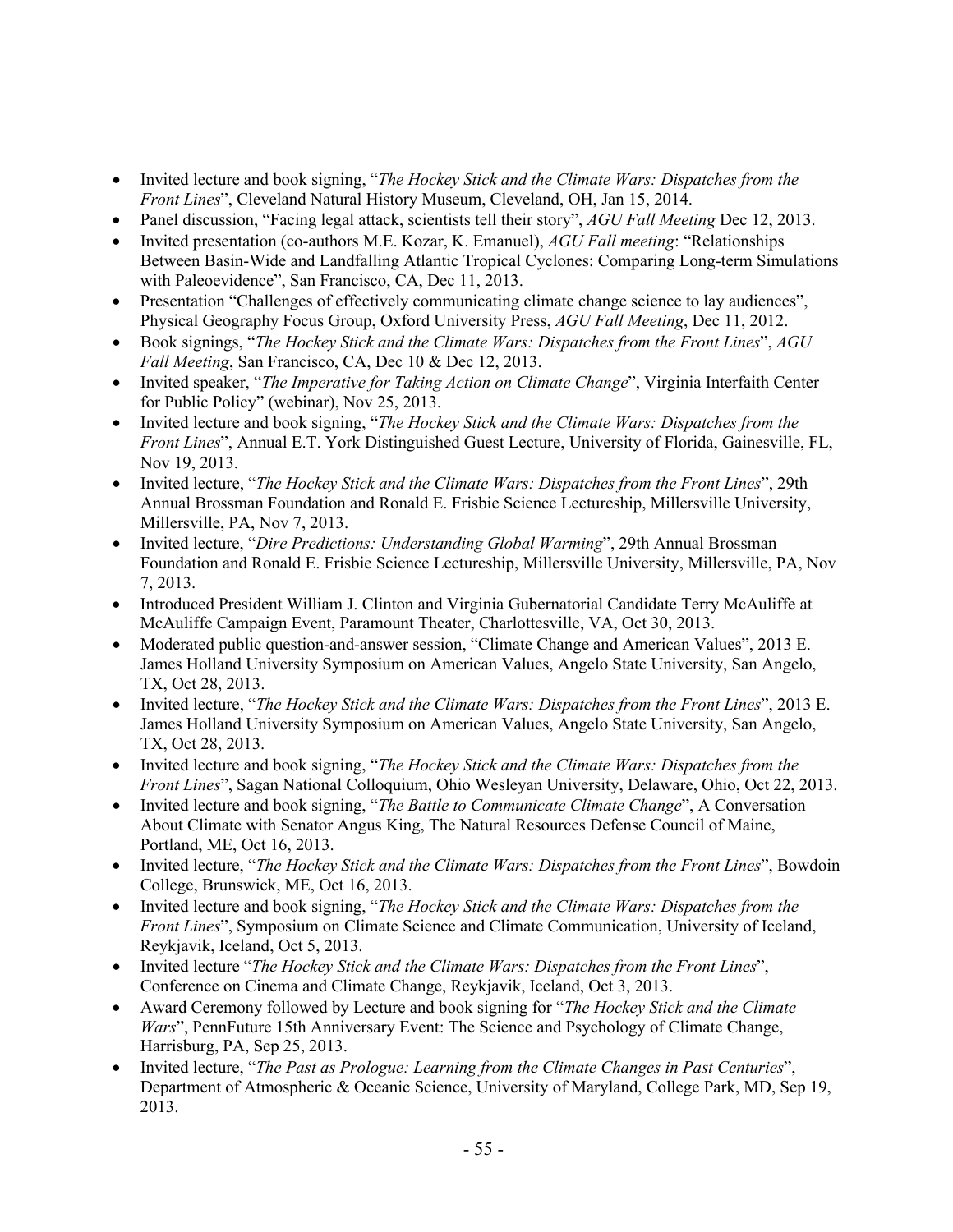- Invited lecture and book signing, "*The Hockey Stick and the Climate Wars: Dispatches from the Front Lines*", West Virginia University, Morgantown, WV, Sep 17, 2013.
- Invited lecture, "*The Past as Prologue: Learning from the Climate Changes in Past Centuries*", Division of Forestry and Natural Resources, West Virginia University, Morgantown, WV, Sep 17, 2013.
- Invited lecture, "*The Hockey Stick and the Climate Wars: Dispatches from the Front Lines*", School of Forestry and Environmental Studies, Yale University, New Haven, CT, Sep 4, 2013.
- Co-Convener, Penn State PSIEE/EESI/EMS Workshop "Climate Change and Impacts Downscaling", Bald Eagle State Park, Howard, PA, Aug 27-29, 2013.
- Invited Panel discussion, "Credibility, Trust, Goodwill & Persuasion"", Science Online Climate, Washington, DC, Aug 16, 2013.
- Invited presentation, "*The Battle to Communicate Climate Change: Lessons from The Front Lines*", Science Online Climate, Washington, DC, Aug 16, 2013.
- Invited lecture and book signing, "*The Hockey Stick and the Climate Wars: Dispatches from the Front Lines*", The Amazing Meeting (James Randi Foundation), Las Vegas, NV, Jul 13, 2013.
- Book signing, "*The Hockey Stick and the Climate Wars: Dispatches from the Front Lines*", NetRoots Nation, San Jose, CA, Jun 21, 2013.
- Invited Panel discussion, "Science Under the Rug: How Government and Industry Hide Research and How to Fight Back", NetRoots Nation, San Jose, CA, Jun 21, 2013.
- Invited presentation, "*The Battle to Communicate Climate Change: Lessons from The Front Lines*", AGU Chapman Conference on Communicating Climate Science, Granby, Colorado, Jun 9, 2013.
- Invited presentation, "*Dire Predictions: Understanding Global Warming*", The Truth, The Whole Truth, And Nothing But The Truth: Our Global Climate And The Insurance Industry's Response.", Loss Executives Association annual meeting, Philadelphia, PA, Jun 6, 2013.
- Invited keynote lecture and book signing, "*The Hockey Stick and the Climate Wars: Dispatches from the Front Lines*", "Scientifically Speaking" Gala Fundraiser Event & Auction, The Science Factory, Eugene, OR, May 30, 2013.
- Invited lecture, "*Dire Predictions: Understanding Global Warming*", Edison International Elementary School, Eugene, OR, May 30, 2013.
- Invited lecture and book signing, "*The Hockey Stick and the Climate Wars: Dispatches from the Front Lines*", The Cosmos Club, Washington, DC, May 16, 2013.
- Discussion and book signing, "*A Conversation with Climate Scientist Michael Mann*", Climate Desk Live, Washington, DC, May 15, 2013.
- Invited lecture, "*The Past as Prologue: Learning from the Climate Changes in Past Centuries*", City University of New York Graduate Center, New York, NY, May 9, 2013.
- Invited public lecture, "*The Hockey Stick and the Climate Wars: Dispatches from the Front Lines*", Sigma Public Lecture series, NASA Langley Research Center, Hampton, VA, May 7, 2013.
- Invited lecture, "*The Past as Prologue: Learning from the Climate Changes in Past Centuries*", NASA Langley Research Center, Hampton, VA, May 7, 2013.
- Invited public lecture and book signing, "*The Hockey Stick and the Climate Wars: Dispatches from the Front Lines*", Mid-Atlantic Renewable Energy Association (MAREA), Breinigsville, PA, Apr 30, 2013.
- Invited public lecture and book signing, "*The Hockey Stick and the Climate Wars: Dispatches from the Front Lines*", Dickinson College, Carlisle, PA, Apr 22, 2013.
- Invited public lecture and book signing, "*The Hockey Stick and the Climate Wars: Dispatches from the Front Lines*", Lynchburg College, Lynchburg, VA, Apr 8, 2013.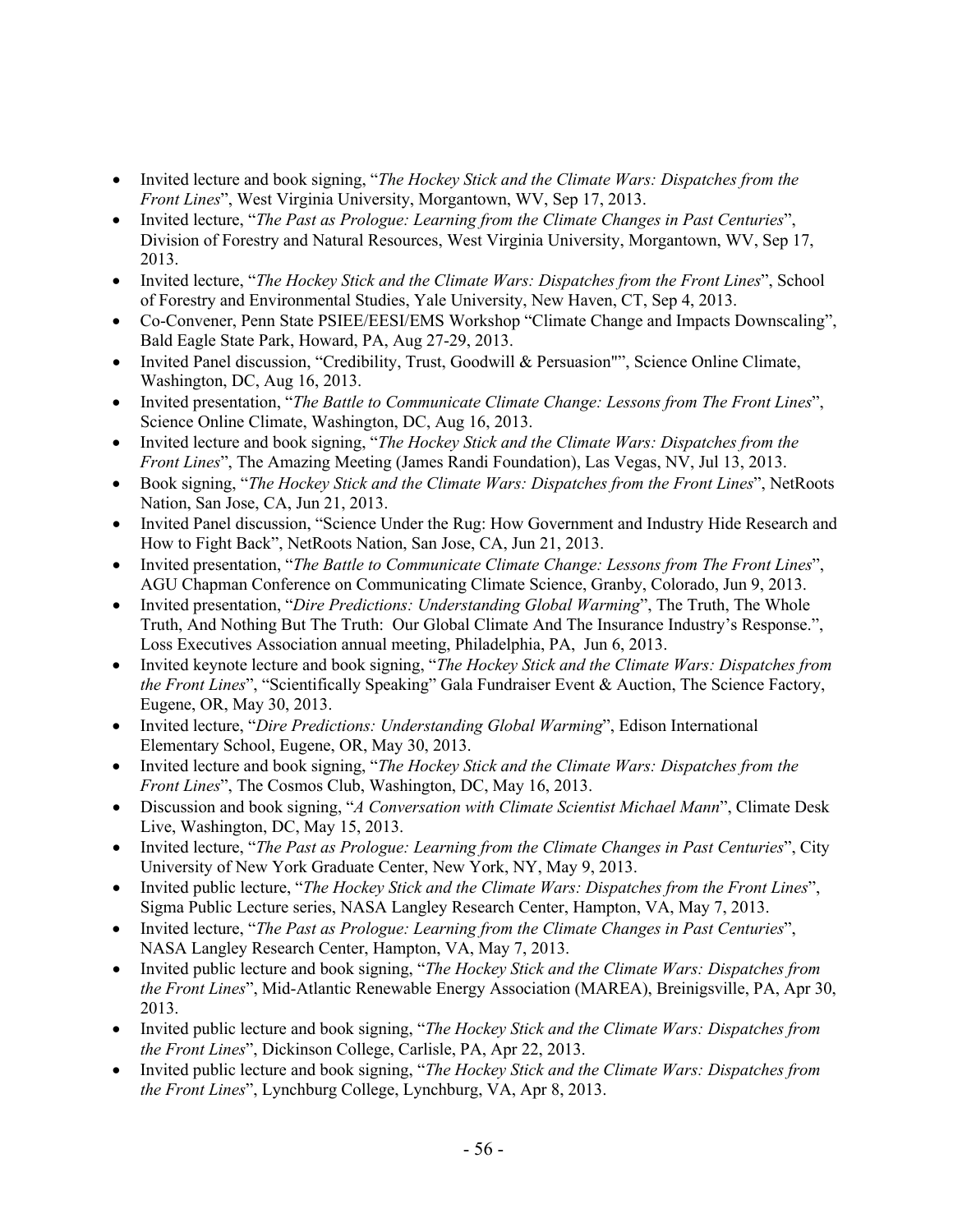- Invited lecture, "*Dire Predictions: Understanding Global Warming*", Senior Symposium, Lynchburg College, Lynchburg, VA, Apr 8, 2013.
- Invited presentation, *ORI at 20: Reassessing Research Integrity*: "The Hockey Stick and the Climate Wars", Baltimore, MD, Apr 3, 2013.
- Invited lecture, "*Dire Predictions: Understanding Global Warming*", Kiski School, Saltsburg, PA, Apr 1, 2013.
- Invited lecture, "*The Past as Prologue: Learning from the Climate Changes in Past Centuries*", ", College of Wooster, Wooster, OH, Mar 28, 2013.
- Invited public lecture and book signing, "*The Hockey Stick and the Climate Wars: Dispatches from the Front Lines*", College of Wooster, Wooster, OH, Mar 27, 2013.
- Invited public lecture and book signing, "*The Hockey Stick and the Climate Wars: Dispatches from the Front Lines*", Appalachian State University, Boone, NC, Mar 21, 2013.
- Invited lecture, "*Dire Predictions: Understanding Global Warming*", Appalachian State University, Boone, NC, Mar 21, 2013.
- Invited public lecture and book signing, "*The Hockey Stick and the Climate Wars: Dispatches from the Front Lines*", Iowa State University, Ames, IA, Mar 7, 2013.
- Keynote lecture, "*Dire Predictions: Understanding Global Warming*", Sustainability Summit and Exposition, Milwaukee, WI, Mar 6, 2013.
- Invited lecture, "*The Past as Prologue: Learning from the Climate Changes in Past Centuries*", School of Earth and Ocean Sciences, University of Victoria, Victoria, BC, Mar 5, 2013.
- Invited lecture, "*The Hockey Stick and the Climate Wars: Dispatches from the Front Lines*", University of Victoria, Victoria, BC, Mar 4, 2013.
- Invited public lecture and book signing, "*The Hockey Stick and the Climate Wars: Dispatches from the Front Lines*", Oklahoma State University, Stillwater, OK, Feb 22, 2013.
- Keynote Panel discussion, "Conducting Research on Politically Sensitive Issues: Climate Change and Climate Change Denial", 2013 Annual Sociology Symposium, Oklahoma State University, Stillwater, OK, Feb 21, 2013.
- Invited lecture, "*The Hockey Stick and the Climate Wars: Dispatches from the Front Lines*", Physics Department, Penn State University, University Park, PA, Jan 31, 2013.
- Keynote lecture, "*The Hockey Stick and the Climate Wars: Dispatches from the Front Lines*", Sports Turf Managers Association Annual Meeting, Daytona Beach, FL, Jan 18, 2013.
- Invited public lecture and book signing, "*The Hockey Stick and the Climate Wars: Dispatches from the Front Lines*", Valencia College, Orlando, FL, Jan 17, 2013.
- Invited presentation (co-authors A. Schurer, G. Hegerl, S. Tett, S. Phipps), *AGU Fall meeting*: "Separating forced from chaotic climate variability over the last millennium", San Francisco, CA, Dec 5, 2012.
- Invited presentation, *AGU Fall meeting*: "The Past as Prologue: Learning from the Climate Changes in Past Centuries", San Francisco, CA, Dec 5, 2012.
- Invited presentation, *AGU Fall meeting*: "Using Blogs and Social Media in the Battle to Communicate Climate Change: Lessons from The Front Lines", San Francisco, CA, Dec 4, 2012.
- Invited presentation, *AGU Fall meeting*: "The Battle to Communicate Climate Change: Lessons from The Front Lines", San Francisco, CA, Dec 4, 2012.
- Panel discussion, "Political Science" at *ClimateOne Stephen Schneider Climate Science Communication Award* event, Commonwealth Club, San Francisco, CA, Dec 4, 2012.
- Invited lecture, "*The Past as Prologue: Learning from the Climate Changes in Past Centuries*", Earth and Ocean Sciences seminar series, Duke University, Durham, NC, Nov 9, 2012.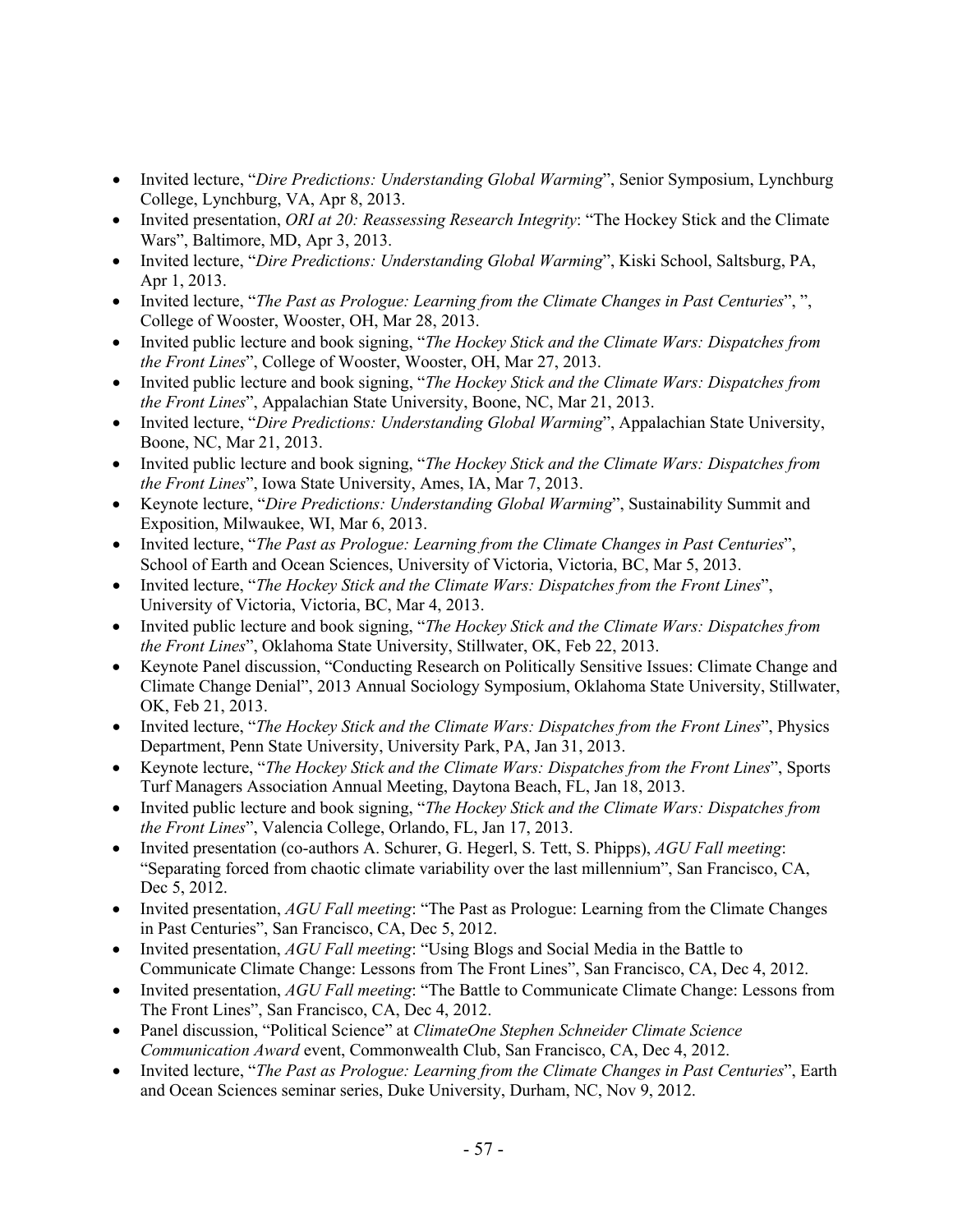- Invited presentation (co-authors M.E. Kozar, K. Emanuel), *GSA Annual meeting*: "Relationships Between Basin-Wide and Landfalling Atlantic Tropical Cyclones: Comparing Long-term Simulations with Paleoevidence", Charlotte, NC, Nov 7, 2012.
- Invited presentation, *GSA Annual meeting*: "The Battle to Communicate Climate Change: Lessons From the Front Lines", Charlotte, NC, Nov 6, 2012.
- Invited public lecture and book signing, "*The Hockey Stick and the Climate Wars*", Fairchild Lecture, Meliora Weekend, University of Rochester, Rochester, NY, Oct 12, 2012.
- Invited public lecture and book signing, "*The Hockey Stick and the Climate Wars: Dispatches from the Front Lines*", Union College, Schenectady, NY, Oct 10, 2012.
- Lecture and panel discussion, "*Leaving Your Comfort Zone: a Scientist and a Journalist Take Risks to Address Climate Change*", Fourth Annual Climate Change Teach-In, University of Massachusetts-Lowell, Lowell, MA, Oct 9, 2012.
- Invited lecture, "*The Past as Prologue: Learning from the Climate Changes in Past Centuries*", Department of Geography, Texas A&M University, College Station, TX, Oct 5, 2012.
- Invited public lecture and book signing, "*The Hockey Stick and the Climate Wars: Dispatches from the Front Lines*", Texas A&M University, College Station, TX, Oct 4, 2012.
- Book signing, "*The Hockey Stick and the Climate Wars: Dispatches from the Front Lines*", SXSW-Eco Conference, Austin, TX, Oct 3, 2012.
- Panel discussion, "The Science Communicators", SXSW-Eco Conference, Austin, TX, Oct 3, 2012.
- Panel discussion, "A Conversation with Mike Mann: Dispatches from the Front Line", SXSW-Eco Conference, Austin, TX, Oct 3, 2012.
- Invited public lecture, "*The Hockey Stick and the Climate Wars: Dispatches from the Front Lines*", University of Texas-Austin, Austin, TX, Oct 1, 2012.
- Guest lecture, "*The Past as Prologue: Learning from the Climate Changes in Past Centuries*", Department of Geological Sciences, University of Texas-Austin, Austin, TX, Oct 1, 2012.
- Invited public lecture and book signing, "*The Hockey Stick and the Climate Wars: Dispatches from the Front Lines*", St. Lawrence University, Canton, NY, Sep 25, 2012.
- Round-table climate change discussion with honors students, Keystone College, La Plume, PA, Sep 20, 2012.
- Invited public lecture and book signing, "*The Hockey Stick and the Climate Wars: Dispatches from the Front Lines*", King's College, Wilkes Barre, PA, Sep 19, 2012.
- Invited public lecture and book signing, "*The Hockey Stick and the Climate Wars: Dispatches from the Front Lines*", Rutgers University, New Brunswick, NJ, Sep 6, 2012.
- Invited lecture, "*The Past as Prologue: Learning from the Climate Changes in Past Centuries*", Department of Earth and Planetary Sciences, Rutgers University, New Brunswick, NJ, Sep 6, 2012.
- Invited lecture, "*The Hockey Stick and the Climate Wars: Dispatches from the Front Lines*", Communicating controversial science: A symposium honoring Rudy M. Baum, American Chemical Society Annual Meeting, Philadelphia, PA, Aug 21, 2012.
- Plenary lecture and book signing, "*The Hockey Stick and the Climate Wars: Dispatches from the Front Lines*", Astronomical Society of the Pacific Annual Meeting, Tucson, AZ, Aug 9, 2012.
- Book presentation and signing for "*The Hockey Stick and the Climate Wars*", Harvard COOP, Cambridge, MA, Jun 28, 2012.
- Invited presentation, *Workshop on Coastal Inundation Science and Planning Needs in the Northeast US,* "Dire Predictions: Understanding Global Warming", Woods Hole Oceanographic Institution, Woods Hole, MA, Jun 27, 2012.
- Coastal Inundation Science and Planning Needs in the Northeast US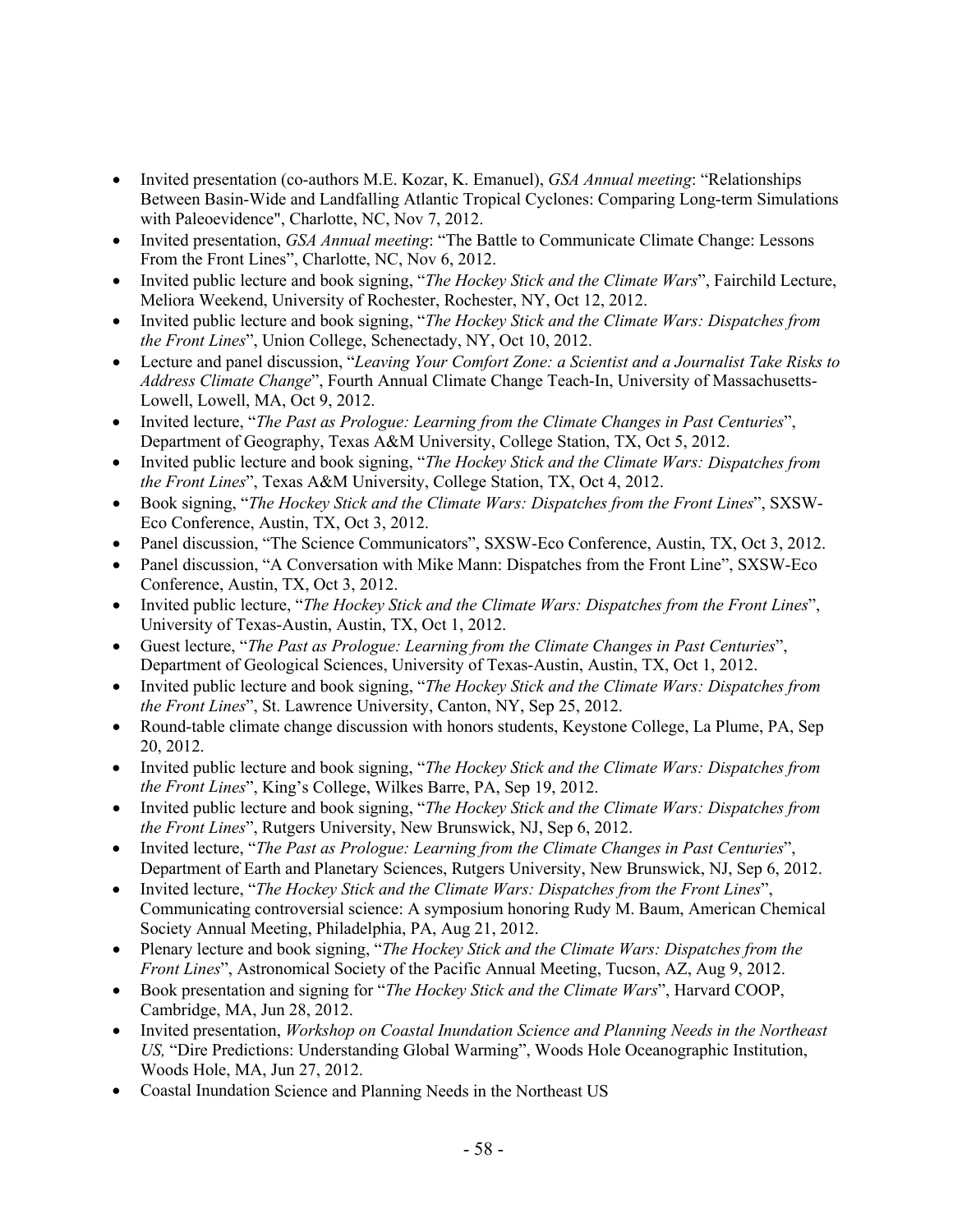- Invited public lecture and book signing, "*The Hockey Stick and the Climate Wars: Dispatches from the Front Lines*", Florida Atlantic University, Boca Raton, FL, Jun 22, 2012.
- Summary keynote presentation, Risk and Response: 2012 Sea Level Rise Summit, Florida Center for Environmental Studies at Florida Atlantic University, Boca Raton, FL, Jun 22, 2012.
- Invited presentation, *AGU Chapman Conference on Volcanism and the Atmosphere,*  "Underestimation of Volcanic Cooling in Tree-Ring Based Reconstructions of Hemispheric Temperature", Selfoss, Iceland, Jun 14, 2012.
- Invited public lecture and book signing, "*The Hockey Stick and the Climate Wars: Dispatches from the Front Lines*", University of Iceland, Reykjavik, Iceland, Jun 13, 2012.
- Book signing for "*The Hockey Stick and the Climate Wars*", Book Expo America, New York, NY, Jun 5, 2012.
- Invited key note lecture and book signing, "*The Hockey Stick and the Climate Wars: Dispatches from the Front Lines*", Annual meeting of the American Association of University Professors (AAUP; Michigan Chapter), University of Michigan, Ann Arbor, MI, May 25, 2012.
- Book presentation and signing for "*The Hockey Stick and the Climate Wars*", Nicola's Books, Ann Arbor, MI, May 24, 2012.
- Invited public lecture and book signing, "*The Dangers of Climate Change Denial*", Tom Ridge Environmental Center, Presque Isle, PA, May 21, 2012.
- Invited lecture, "*Dire Predictions: Understanding Global Warming*", The 5<sup>th</sup> Annual Orange County Water Summit, Anaheim, CA, May 18, 2012.
- Invited lecture, "*The Hockey Stick and the Climate Wars: Dispatches from the Front Lines*", The Science, Politics, and Ethics of Climate Change, FEMMSS4, Penn State University, University Park, PA, May 12, 2012.
- Invited public lecture and book signing, "*The Hockey Stick and the Climate Wars: Dispatches from the Front Lines*", Suffolk County Community College, Selden, NY, May 8, 2012.
- Invited speaker and panel participant, "*Changing the Moral Climate on Climate Change*", Penn State University, University Park, PA, Apr 30, 2012.
- Invited lecture, "The Past as Prologue: Learning from the Climate Changes in Past Centuries", Oeschger Medal Lecture, EGU General Assembly, Vienna, Austria, April 24, 2012.
- Invited lecture, "*The Hockey Stick and the Climate Wars: Dispatches from the Front Lines*", 2012 Sustainable Operations Summit, New York, NY, Apr 19, 2012.
- Invited public lecture and book signing, "*The Hockey Stick and the Climate Wars: Dispatches from the Front Lines*", School of Public and Environmental Affairs, Indiana University, Bloomington, IN, Apr 17, 2012.
- Invited public lecture and book signing, "*The Hockey Stick and the Climate Wars: Dispatches from the Front Lines*", Department of Geology and Planetary Science, University of Pittsburgh, Pittsburgh, PA, Apr 13, 2012.
- Invited lecture, "*Past as Prologue: What we can Learn About our Future from Studying the Climate Changes of Past Centuries*", Department of Environmental Sciences, University of Virginia, Charlottesville, VA, April 6, 2012.
- Invited lecture, "*The Climate Wars*", Cooperative Institute for Climate and Satellites, NOAA National Climate Data Center, Asheville, NC, April 4, 2012.
- Invited public lecture and book signing, "*The Hockey Stick and the Climate Wars: Dispatches from the Front Lines*", Warren Wilson College, Asheville, NC, Apr 3, 2012.
- Invited public lecture, "*The Hockey Stick and the Climate Wars: Dispatches from the Front Lines*", University of North Carolina-Asheville, Asheville, NC, Apr 3, 2012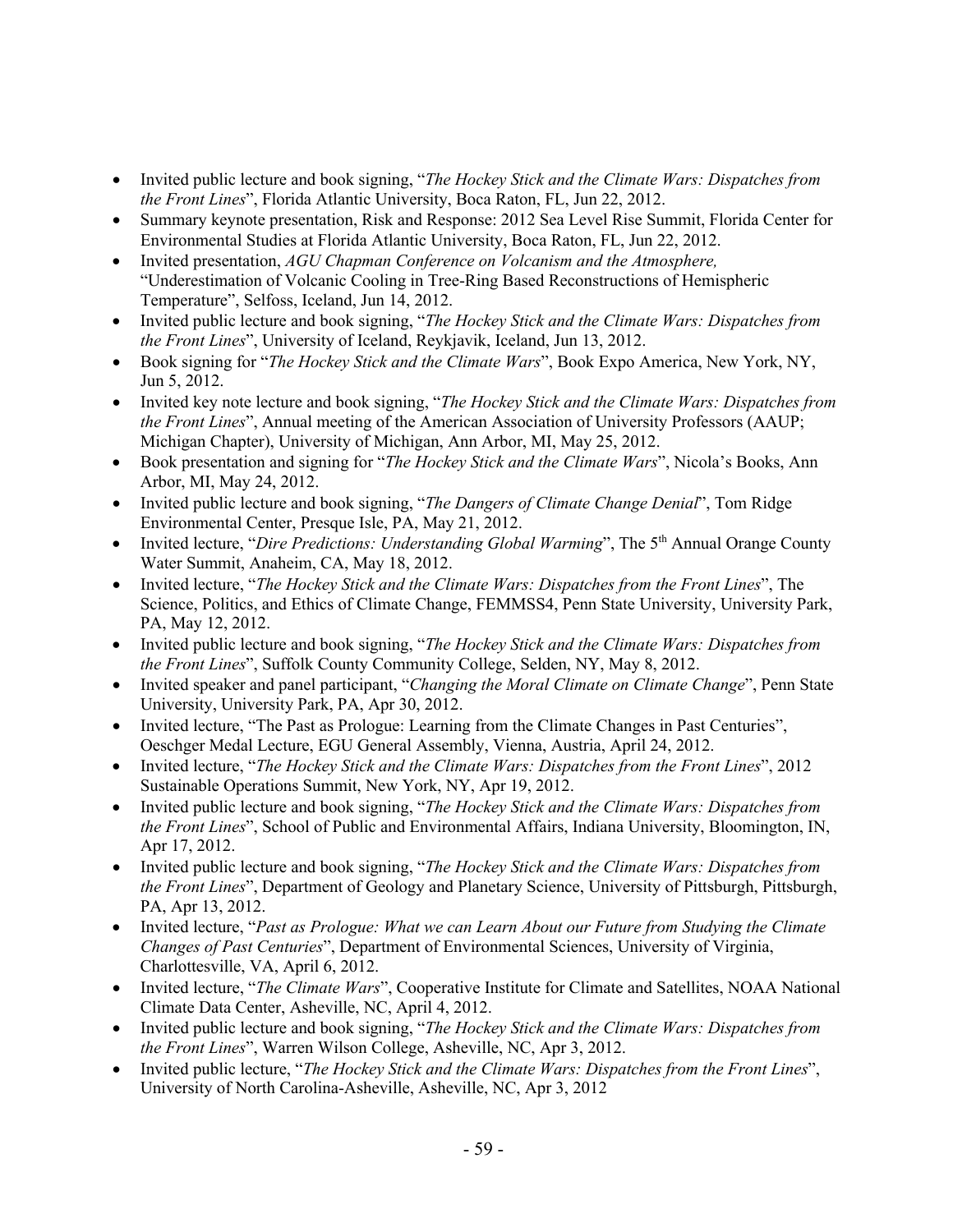- Invited public lecture and book signing, "*The Hockey Stick and the Climate Wars: Dispatches from the Front Lines*", Edwin Way Teale Lecture Series, University of Connecticut, Storrs, CT, Mar 29, 2012.
- Book presentation and signing for "*The Hockey Stick and the Climate Wars*", Virginia Festival of the Book, Charlottesville, VA, Mar 24, 2012.
- Invited presentation, "*Dire Predictions: Understanding Global Warming*", Bishop O'Connell High School, Arlington, VA, Mar 16, 2012.
- Book presentation and signing for "*The Hockey Stick and the Climate Wars*", Politics & Prose bookstore, Washington, DC, Mar 15, 2012.
- Book signing for "*The Hockey Stick and the Climate Wars*", Ben McNally's books, Toronto, CA, Mar 12, 2012.
- Invited panel participant, "*Climate Change, Wise Energy, and Regular Folks*", Fourth Street Forum event, Milwaukee Public Television, Frontier Airlines Center, Milwaukee, WI, Mar 8, 2012.
- Keynote lecture, "*The Hockey Stick and the Climate Wars: Dispatches from the Front Lines*", 2012 Green Energy Summit and Exposition, Frontier Airlines Center, Milwaukee, WI, Mar 8, 2012.
- Invited poster, "*Using paleo-climate model/data comparisons to constrain future projections: Workshop summary*", Gavin A. Schmidt, Valérie Masson-Delmotte, Michael Mann, Masa Kageyama, Eric Guilyardi, Axel Timmermann, WCRP Workshop on Coupled Model Intercomparison Project Phase 5 (CMIP5) Model Analysis, Honolulu, Hawaii, Mar 5, 2012.
- Invited participant, Workshop on using paleo-climate model/data comparisons to constrain future projections, The Bishop Museum, PAGES/CLIVAR, Honolulu, Hawaii, Mar 1-3, 2012.
- Invited presentation, "*The Hockey Stick and the Climate Wars: Dispatches from the Front Lines*", Suzuki Foundation, Vancouver, BC, Feb 20, 2012.
- Invited public lecture, "*The Hockey Stick and the Climate Wars: Dispatches from the Front Lines*", Pacific Institute for Climate Solutions, Vancouver, BC, Feb 19, 2012.
- Invited public lecture and book signing, "*The Hockey Stick and the Climate Wars: Dispatches from the Front Lines*", Aquarium of the Pacific, Long Beach, CA, Feb 15, 2012.
- Invited presentation and book signing, "*The Hockey Stick and the Climate Wars: Dispatches from the Front Lines*", Climate Resolve LA, Los Angeles, CA, Feb 14, 2012.
- Invited public lecture and book signing, "*The Hockey Stick and the Climate Wars: Dispatches from the Front Lines*", Emmett Center on Climate Change and the Environment, School of Law, University of California Los Angeles, Los Angeles , CA, Feb 13, 2012.
- Invited public lecture and book signing, "*Confronting the Climate Change Challenge*", 'Penn State Forum Speaker Series, Penn State University, University Park, PA, Feb 9, 2012.
- Invited public lecture, "*The Hockey Stick and the Climate Wars: Dispatches from the Front Lines*", 'EarthTalks' Seminar Series, Earth and Environmental Systems Institute, Penn State University, University Park, PA, Jan 23, 2012.
- Invited public lecture, "*Dire Predictions: Understanding Global Warming*", Rector's Forum, St. Marks Church, Amherst, VA, Jan 18, 2012.
- Book presentation and signing for "*Dire Predictions: Understanding Global Warming*", University of Virginia, Charlottesville, VA, Jan 17, 2012.
- Keynote lecture, "*The Hockey Stick and the Climate Wars: Dispatches from the Front Lines*", Enviroday Research Symposium, University of Virginia, Charlottesville, VA, Jan 17, 2012.
- Invited presentation, *AGU Fall meeting*: "The Hockey Stick and the Climate Wars: Dispatches From The Front Lines", San Francisco, CA, Dec 6, 2011.
- "Town Hall" participant, *AGU Fall meeting*: "Directions in Climate Change Education and Communication", San Francisco, CA, Dec 5, 2011.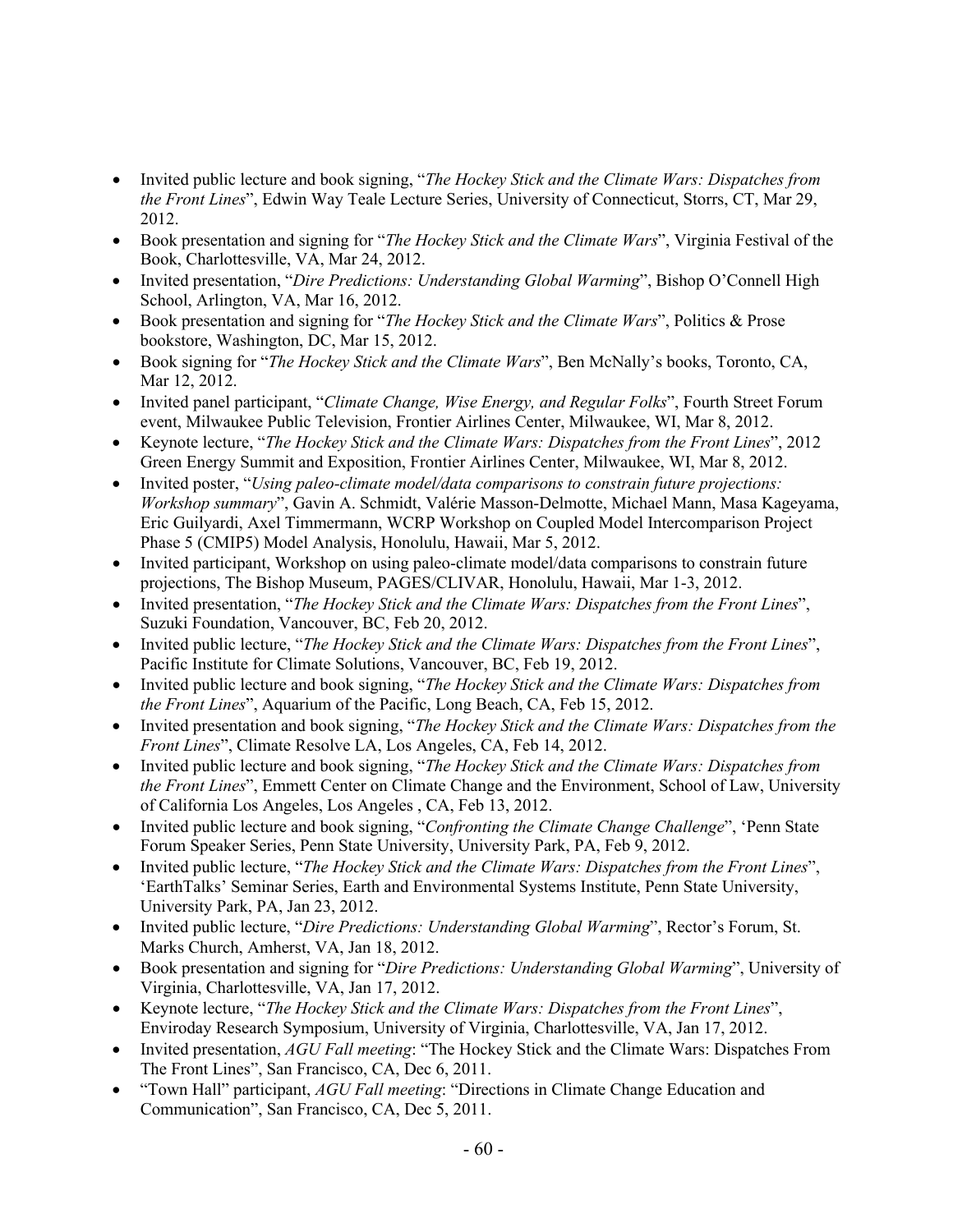- Invited presentation, *AGU Fall meeting*: "Communicating Climate Change to the Public: The Challenges and Potential Pitfalls", San Francisco, CA, Dec 5, 2011.
- Speaker at *TEDxPSU*: "The Hockey Stick and the Climate Wars", Penn State University, University Park PA, Nov 13, 2011.
- Keynote lecture, "*The Hockey Stick and the Climate Wars: Dispatches from the Front Lines*", Transatlantic Policy Consortium, George Mason University, Arlington, VA, Oct 31, 2011.
- Invited public lecture, "*The Hockey Stick: On the Front Line in the Climate Wars*", St. Mary's College, St. Marys City, MD, Oct 26, 2011.
- Invited panel participant, "*Catastrophe and the Development of Environmental Law*", State Bar of California Environmental Law Conference, Yosemite, CA, Oct 22, 2011
- Invited presentation, *GSA Annual meeting*: "Climate Scientists In The Public Arena: Who's Got Our Backs?", Minneapolis, MN, Oct 12, 2011.
- Invited lecture, "*Climate Change: What We Can Learn from The Climate Changes of Past Centuries*", Program in Atmospheres, Oceans, and Climate, Massachusetts Institute of Technology, Cambridge, MA, Oct 3, 2011.
- Invited public lecture and book signing, "*Dire Predictions: Understanding Global Warming*", University of Dayton, Dayton, OH, Sep 22, 2011.
- Invited Speaker, *Summer Institute on Sustainability and Energy (SISE)*, University of Illinois at Chicago, Chicago, IL, Aug 8, 2011.
- Invited presentation, *7th International Congress on Industrial and Applied Mathematics (ICIAM),*  "Climate Global Signatures of the "Little Ice Age" and "Medieval Anomaly"", Vancouver, BC, Canada, July 20, 2011.
- Invited public lecture and book signing, "*Dire Predictions: Understanding Global Warming*", Cary Institute of Ecosystem Studies, Milbrook, NY, July 15, 2011.
- Featured event speaker, "*Climate Change: Learning From Centuries Past*", Earth Science Teacher Workshop on Ancient Climate Change, State College, PA, June 16, 2011.
- Invited plenary luncheon lecture, "*On the Front Lines in the Climate Wars*", Annual meeting of the American Association of University Professors (AAUP), Washington, DC, June 10, 2011.
- Invited lecture, "*Climate Change: What We Can Learn from Past Centuries*", NOAA Geophysical Fluid Dynamics Laboratory, Princeton, NJ, May 19, 2011.
- Featured event speaker, "*The Role of Meteorology in Climate Change*", Chi Epsilon Pi, Penn State University Chapter, Forty-second Annual Spring Banquet, Penn State University, State College, PA, April 26, 2011.
- Invited public lecture, "*The Hockey Stick: On the Front Lines in the Climate Wars*", Five Colleges Geology Lecture Series, Mt. Holyoke College, South Hadley, MA, April 21, 2011.
- Invited lecture, "*Climate Change: What We Can Learn from Past Centuries*", Stout Lecture Series, Department of Earth and Atmospheric Sciences, University of Nebraska, Lincoln, NE, April 8, 2011.
- Invited public lecture and book signing, "*Dire Predictions: Understanding Global Warming*", School of Natural Resources Public Lecture Series, University of Nebraska, Lincoln, NE, April 7, 2011.
- Keynote lecture, "*Dire Predictions: Understanding Global Warming*", Joint Annual Meeting of the Pennsylvania Academy of Science and Pennsylvania Wildlife Society, Penn State-Altoona, Altoona, PA, April 2, 2011.
- Invited participant, NASA-NOAA-NSF Climate Change Education Principal Investigators Meeting, George Mason University, Fairfax, VA, Feb 28-Mar 2, 2011.
- Invited presentation, *AGU Fall meeting*: "Climate Scientists In The Public Arena: Who's Got Our Backs?", San Francisco, CA, Dec 16, 2010.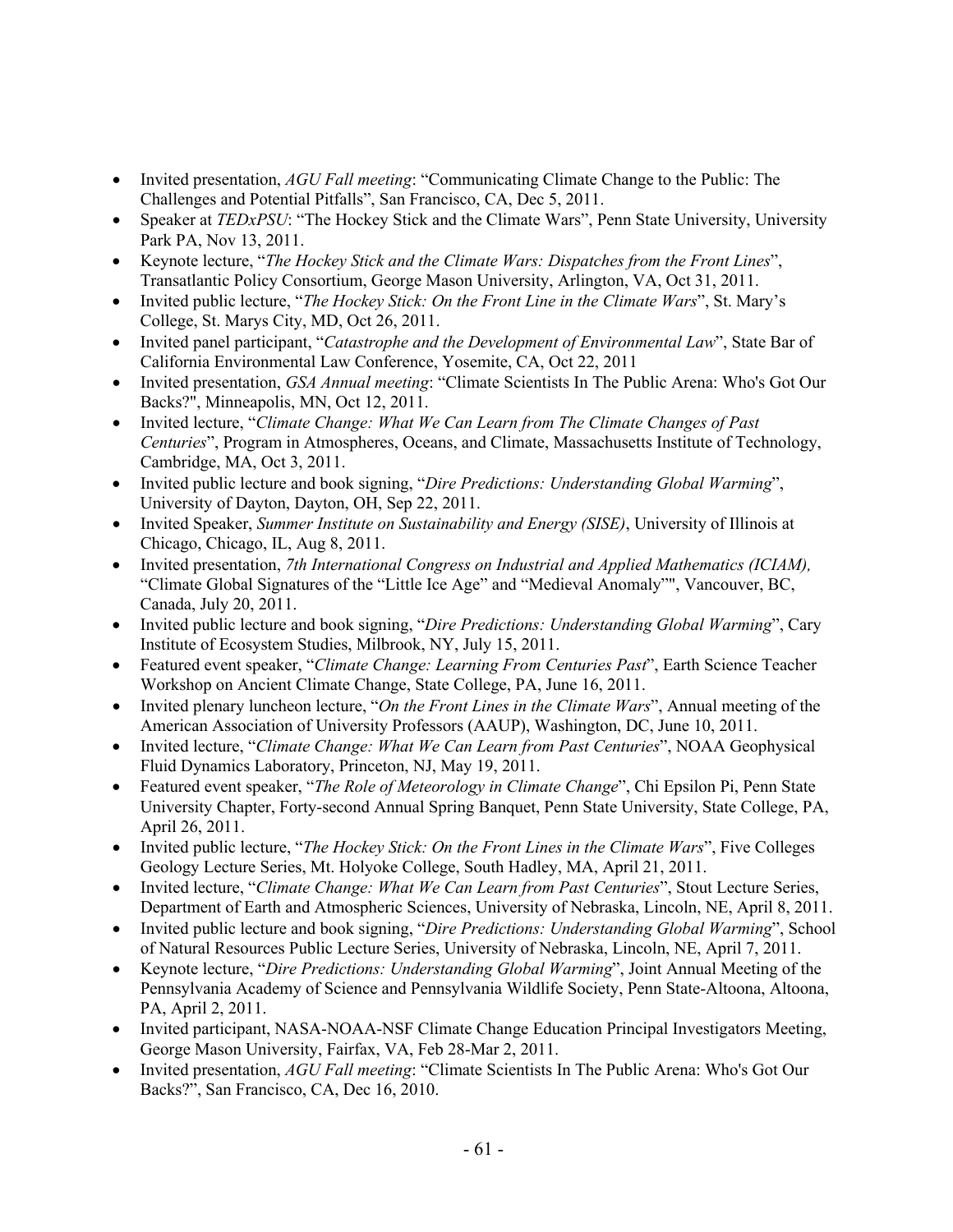- Invited presentation, *AGU Fall meeting*: "Weathering the Climate Change Communication Storm", San Francisco, CA, Dec 16, 2010.
- Panel discussion on climate change and polar bears (webcast) sponsored by Polar Bears International (for Pittsburgh Zoo), Churchill, MB, Canada, Nov 13, 2010.
- Invited presentation, *"Climate Research, Politics, and Communicating Science*", New Horizons in Science, Council For the Advancement of Science Writing, New Haven, CT, Nov 7, 2010
- Invited presentation, "*Beyond the Hockey Stick*", National Climate Seminar, Bard
- Center for Environmental Policy, (teleconference) Bard College, Nov 3, 2010
- Invited presentation, *GSA Annual meeting*: "Fighting A Strong Headwind: Challenges in Communicating the Science of Climate Change", Denver, CO, Nov 2, 2010.
- Invited public lecture and book signing, "*Dire Predictions: An Evening with Michael Mann*", Briar Bush Nature Center, Abington, PA, Oct 14, 2010
- Invited public lecture, "*Dire Predictions: Understanding Global Warming*", Libraries Fall Public Program, Temple University, Philadelphia, PA, Oct 13, 2010.
- Invited presentation, *Symposium: The Medieval Warm Period Redux - Where and when was it warm?*, Lisbon Portugal, Sep 22-24, 2010.
- Invited presenter, Polar Bears International Panel Discussion, Annual Meeting of the Association of Zoos and Aquariums (AZA), Houston, TX, Sep 13, 2010.
- Invited plenary presentation, *11th International Meeting on Statistical Climatology*, "Global Signatures of the 'Little Ice Age' and 'Medieval Climate Anomaly' and Plausible Dynamical Origins", University of Edinburgh, Edinburgh, Scotland, July 13, 2010.
- Invited Panel Member, "Climate Science in an Impolitic World", *Climate & Sustainability: Moving by Degrees*, Marketplace from American Public Radio, Pasadena, CA, Jun 9, 2010.
- Invited public lecture, "*Dire Predictions: Understanding Global Warming*", Jane Claire Dirks-Edmunds lecture in ecology, Department of Biology, Linfield College*,* McMinnville, OR, May 11, 2010.
- Invited public lecture and book signing, "*The Facts Behind Global Warming*", PennFuture's Global Warming Conference: "Creating a Climate for Justice", Pittsburgh, PA, May 2, 2010.
- Invited public lecture, "*Dire Predictions: Understanding Global Warming*", *"Current Issues"* series, Foulkeways, Gwynedd, PA, Apr 23, 2010.
- Invited lecture, *Learning About Climate Dynamics Using Paleoclimate Information From Past Centuries*, Eighth Atmospheric Science Symposium, UC Berkeley Atmospheric Sciences Center (BASC), UC Berkeley, Berkeley, CA, Feb 26, 2010.
- Invited lecture, "*Climate Change: What Can We Learn From Past Centuries?"* Dept. of Geography, Penn State University, University Park, PA, Feb 12, 2010.
- Invited presentation, *American Meteorological Society 22nd Conference on Climate Variability and Change*, "Global Signatures of the 'Little Ice Age' and 'Medieval Climate Anomaly' and Plausible Dynamical Origins", Atlanta, GA, Jan 19, 2010.
- Invited presentation, *AGU Fall meeting*: "Global Signatures of the "Little Ice Age" and "Medieval Climate Anomaly" and Plausible Dynamical Origins", San Francisco, CA, Dec 18, 2009.
- Invited presentation, *AGU Fall meeting*: "Communicating Climate Change", San Francisco, CA, Dec 17, 2009.
- Invited presentation, *Conference on Climates and Humans*: "Climate of the past millennium", Cité des Science, Paris, France Nov 21 2009
- Invited presentation, *Geology & Geophysics Alumni Conference:* "Climate Change Insights from the Paleoclimate Record of Past Centuries", Yale University, New Haven, CT, Nov 7, 2009.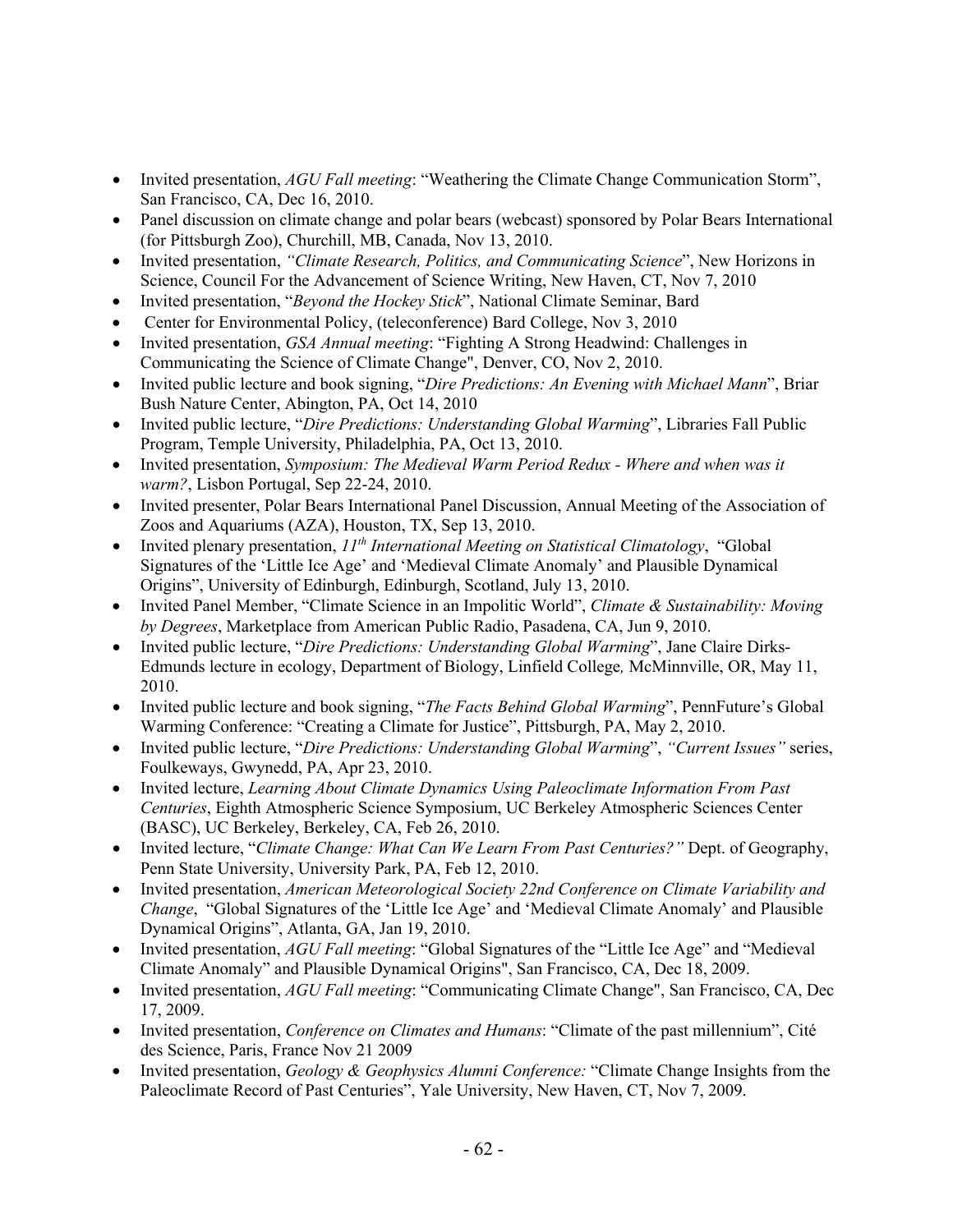- Session introduction, Pardee Keynote Symposium: "Crisis in the Cryosphere", *Geological Society of America (GSA) Joint Annual meeting,* Portland, Oregon, Oct 21, 2009.
- Keynote lecture and book signing, "Dire Predictions: Understanding Global Warming", *Stewardship or Sacrifice? Religion & the Ethics of Climate Change*, Penn State University, University Park, PA, Oct 7, 2009.
- Invited presentation, *Plant-Soil Interactions in Future Climates* (17<sup>th</sup> Penn State Plant Biology Symposium): "Climate Change: The science, projected impacts, and possible solutions", University Park, PA, May 19, 2009.
- Invited participant, "*Ocean on The Edge: Top Ocean Issues*", Aquarium of the Pacific, May 12-14 2009.
- Invited public lecture and book signing, "Dire Predictions: Understanding Global Warming", *Virginia Festival of the Book*, Charlottesville, VA, Mar 20, 2009.
- Invited presentation (co-authors R. Bradley, E. Crespin, H. Goosse, M.K. Hugues, S. Rutherford, D. Shindell, Z. Zhang) "Towards Understanding Patterns of Climate Change in Past Centuries", *Joint IPCC-WCRP-IGBP Workshop: New Science Directions and Activities Relevant to the IPCC AR5*, Honolulu, HI, Mar 3, 2009.
- Invited public lecture, "*Dire Predictions: Understanding Global Warming",* ISET NOAA Cooperative Institute, North Carolina A&T university, Greensboro, NC, Feb 24, 2009.
- Panel Discussion, *Communicating Climate Change*, National Science Foundation, Arlington VA, Jan 8, 2009.
- Invited presentation, *AGU Fall meeting*: "Fighting A Strong Headwind: Challenges in Communicating the Science of Climate Change", San Francisco, CA, Dec 17, 2008.
- Invited presentation (co-authors R. Bradley, E. Crespin, H. Goosse, M.K. Hugues, S. Rutherford, D. Shindell, Z. Zhang), *AGU Fall meeting*: "Towards Understanding Patterns of Climate Change in Past Centuries", San Francisco, CA, Dec 16, 2008.
- Invited presentation, *Conference on New Methodologies and Interdisciplinary Approaches in Global Change Research* (European Science Foundation): "Climate Change: Past and Future", Porquerolles, France, Nov 7, 2008.
- Invited presentation, *Geological Society of America (GSA) Joint Annual meeting*: "Global Climate Change: The Science, Likely Impacts, and Possible Solutions", Houston, TX, Oct 7, 2008.
- Invited lecture, "*Projections of Future Climate Change",* CIDD Seminar Series, Huck Institutes of the Life Sciences, Penn State University, PA, Sep 26, 2008.
- Invited public lecture, "*Dire Predictions: Understanding Global Warming",* 2008 Honors Colloquium, University of Rhode Island, RI, Sep 23, 2008.
- Invited public lecture, "*The Science of Climate Change",* Bruce Museum, Greenwich, CT, Sep 21, 2008.
- Invited participant, *Workshop* on *Tree Rings and Modeling of Asian Monsoon Climate Dynamics, Lamont Doherty Earth Observatory/Columbia University,* Palisades, NY, Sep 10-11, 2008.
- Invited guest lecture, *Summer Institute on Hydrological Change During the Colonial Era, Massachusetts Institute of Technology*, Jul 3, 2008.
- Invited guest lecture, Elderhostel course on *Future of Technology*, Penn State University, State College, PA, Jun 26 2008.
- Invited panelist, *Liberty and Environmentalism*, Orlando FL, The Liberty Fund, Jun 19-21, 2008.
- Invited lecture, "*Climate Change: The Science, The Likely Impacts, and Possible Solutions*", Winton Lecture Series, Winton Group, Oxford, UK, Jun 13 2008.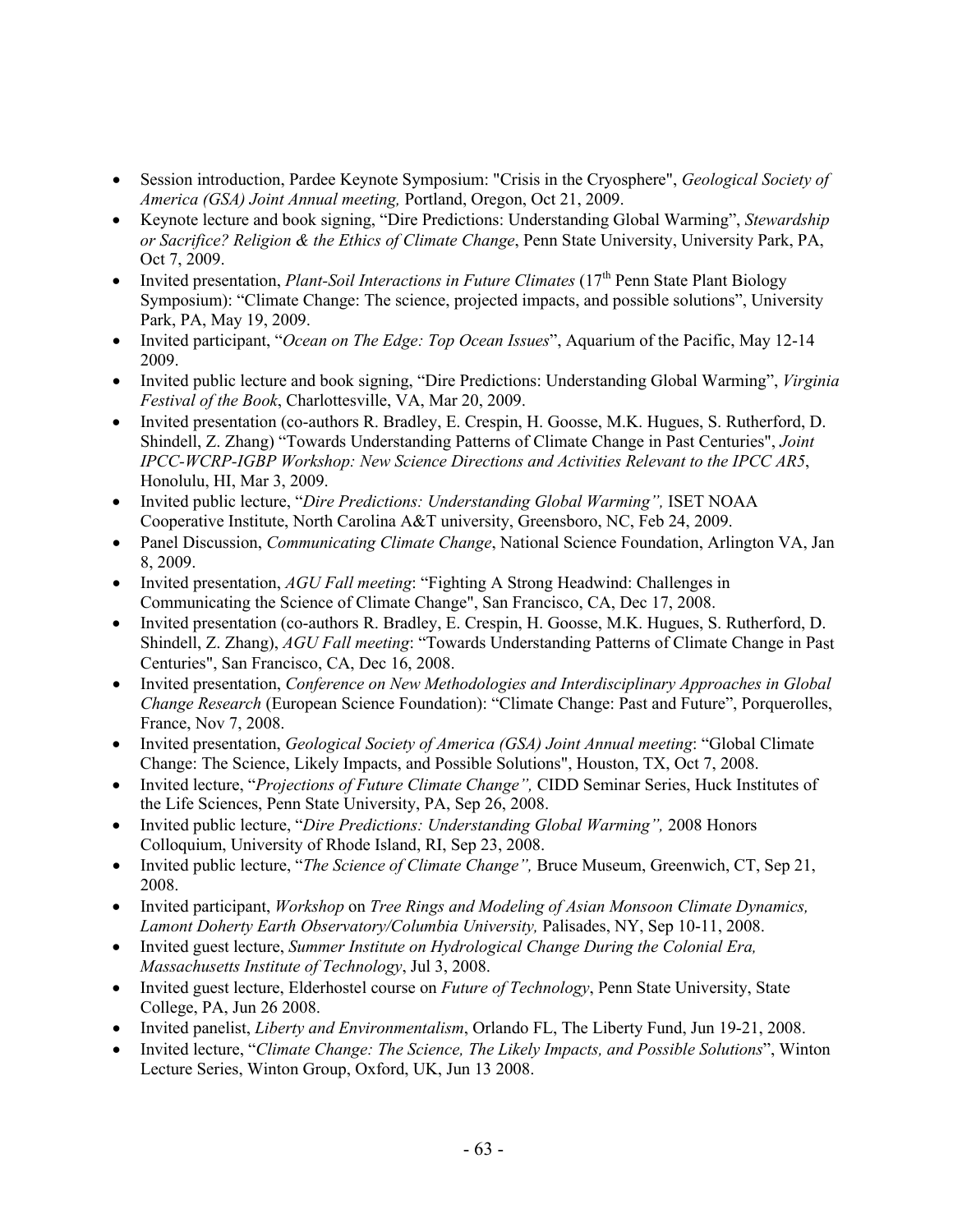- Invited presentation, *Workshop on Reducing and Representing Uncertainties in High-Resolution Proxy Data*: "Impacts of Proxy Uncertainties on Multiproxy Reconstructions", International Center for Theoretical Physics (ITCP), Trieste, Italy, Jun 9, 2008.
- Invited lecture, "*The Past and Future of Global Warming",* Penn State University, Brandywine Campus, Media, PA, Apr 25, 2008.
- Invited presentation, *Workshop on Reconciling ENSO Chronologies for the Past 500 Years*: "The Importance of Dynamical Responses to Forcing in Understanding Climate Changes Over the Past Millennium", Moorea, French Polynesia, Apr 3, 2008.
- Invited lecture, "*Paleoclimate reconstructions over the past millennium and how can they inform our understanding of climate dynamics"*, Institut d'Astronomie et de Géophysique, Université Catholique de Louvain, Louvain la Neuve, Belgium, Mar 12, 2008.
- Invited lecture, "*The Importance of Dynamical Responses to Forcing in Understanding Climate Changes Over the Past Millennium"*, Centre for Global Change Science Seminar Series, University of Toronto, Toronto, Canada, Feb 26, 2008.
- Invited public lecture, "*Global Climate Change: The Predictions, The Likely Impacts, and Possible Solutions",* Le Moyne College, NY, Jan 31, 2008.
- Invited lecture, "*The Physics of Climate Change",* Department of Physics, Penn State University, PA, Jan 17, 2008.
- Invited exhibition, "*Climate change adaptation in Africa*", 3th Conference of the Parties to the UN Framework Convention on Climate Change, Bali, CCLONG project members (M. Mann one of project members), Bali, Indonesia, Dec 3, 2007.
- Invited public lecture, "*Climate Change: Is it for Real and What Does it Mean for You"*, Penns Valley Conservation Association, Spring Mills, PA, Nov 14, 2007.
- Invited lecture, "*Climate Change What can the Past tell us about the Future?",* Department of Geological Sciences, University of North Carolina, Chapel Hill, NC, Nov 9, 2007.
- Invited public lecture, "*Global Climate Change: The impacts, the urgency, and likely consequences to humanity*", Annual Carolina Climate Change Seminar Series, Institute for the Environment, University of North Carolina, Chapel Hill, NC, Nov 8, 2007.
- Invited lecture, "*Paleoclimate reconstructions over the past millennium and how they can inform our understanding of climate dynamics"*, Ocean and Climate Physics Seminar Series, Lamont Doherty Earth Observatory/Columbia Univ., Palisades, NY, Nov 2, 2007.
- Invited public lecture, *Global Warming and its likely societal impacts*, Environmental Studies Speaker Series, Alfred University, Alfred, NY, Oct 26, 2007.
- Invited lecture, "*The Importance of Dynamical Responses to Forcing in Understanding Climate Changes in Past Centuries"*, NOAA/NCEP/NWS/CPC, Camp Springs, MD, Oct 12 2007.
- Invited public lecture, *"Global Climate Change: Past and Future"*, Cornell University, Ithaca, NY, Sep 28, 2007.
- Invited public lecture, "*The Science of Climate Change*", 'EarthTalks' Seminar Series, Earth and Environmental Systems Institute, Penn State University, University Park, PA, Sep 17, 2007.
- Invited public lecture, *"Global Climate Change: Past and Future"*, Straub Environmental Lecture Series, Salem, OR, May 31, 2007.
- Invited lecture, *"The Scientific Cause for Climate Change and its Causation"*, Foster Hewitt lecture, Lehigh University, Lehigh, PA, Apr 6, 2007.
- Invited lecture, *"Modern Climate Trends in the Context of the Late Holocene"*, University of Southern California, Los Angeles, CA, Mar 26, 2007.
- Invited public lecture, "*The Past and Future of Global Warming*", Sierra Club Moshannon Group, State College, PA, Mar 6, 2007.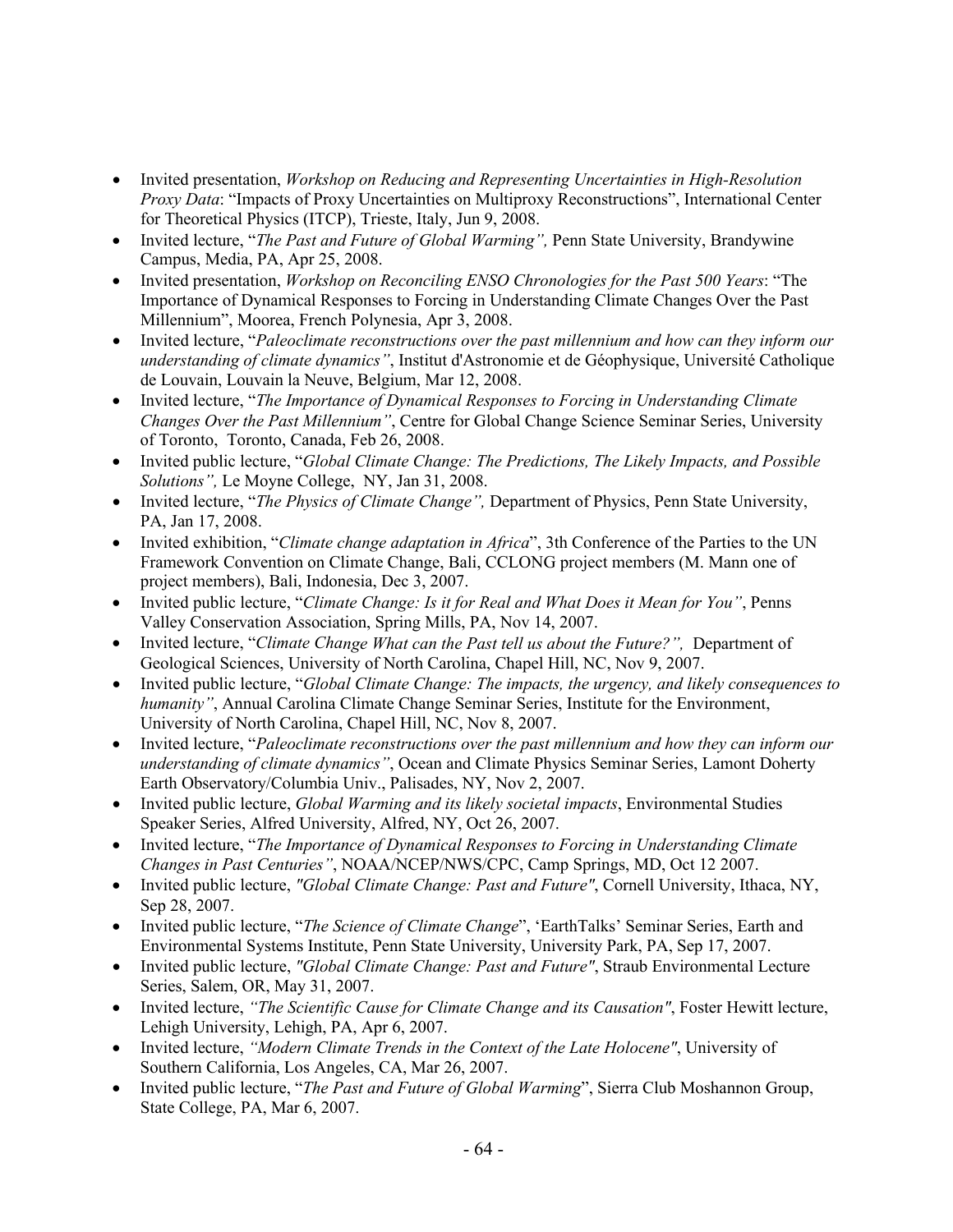- Invited lecture, *"Global Climate Change: Past and Future"*, Environmental Protection Agency (Region III Office), Philadelphia, PA, Feb 23, 2007.
- Invited public lecture (w/ D. Easterling, L. Thompson, B. Santer), "*Multiple Lines of Evidence: The Scientific Case for Global Warming and its Causation*", American Meteorological Society's Environmental Science Seminar Series, Washington, DC, Jan 31, 2007.
- Invited presentation, *CLIVAR Meeting on Multidecadal to Centennial Global Climate Variability*: "The AMO Signal in Proxy and Instrumental Observations", Honolulu, Hawaii, Nov 15, 2006.
- Invited presentation, *XIII Venezuelan Geophysical Congress*: "Climate Change: Past and Future", Honolulu, Hawaii, Oct 23, 2006.
- Invited public lecture, "*Global Climate Change: Past and Future*", Pennsylvania Consortium for Interdisciplinary Environmental Policy, Harrisburg, PA, Oct 5, 2006.
- Invited lecture, *The Atlantic Multidecadal Oscillation, Climate Change, and Atlantic Hurricanes*, Dept. of Geography, Penn State University, University Park, PA, Sep 25, 2006.
- Invited lecture, *"Global Climate Change: Past and Future"*, 3M Corporation, Saint Paul, MN, Aug 3, 2006.
- Invited presentation, *HOLIVAR open science meeting*: "Climate over the Past Two Millennia", London, England, Jun 14, 2006.
- Invited presentation, *Workshop on Past Millennia Climate Variability: Proxy based reconstructions, modeling and methodology Synthesis and Outlook*: "Climate over the Past Millennium", Wengen, Switzerland, Jun 8, 2006.
- Invited public lecture, *"Global Climate Change: Past and Future"*, UC Santa Cruz, Santa Cruz, CA, May 10, 2006.
- Invited lecture, *"Climate over the Past Millennium"*, Earth Sciences Department, UC Santa Cruz, Santa Cruz, CA, May 9, 2006.
- Invited lecture, *"Climate over the Past Millennium"*, UC Irvine, Irvine, CA, May 3, 2006.
- Invited lecture, *"Large-scale Climate Influences on Drought: Past, Present, and Future",* Water Resources Engineering group, Penn State University, State College, PA, Apr 21, 2006.
- Invited public lecture, *"Global Climate Change: Past and Future"*, Margolin lecture in environmental affairs, Middlebury College, Middlebury VT, Mar 7, 2006.
- Invited lecture, *"Climate over the Past Millennium"*, Middlebury College, Middlebury, VT, Mar 6, 2006.
- Invited presentation, *"Climate over the Past 1-2 Millennia"*, U.S. National Academy of Sciences, Washington DC, Mar 3, 2006
- Invited lecture, *"Climate over the Past Millennium"*, Princeton Plasma Physics Laboratory, Princeton, NJ, Feb 20, 2006.
- Invited public lecture, *"Global Climate Change: Past and Future"*, Le Moyne college, Syracuse, NY, Feb 3, 2006.
- Invited lecture "*Climate over the Past Millennium*", Natural Science Seminar Series, Le Moyne college, Syracuse, NY, Feb 3, 2006.
- Invited lecture, *"Detecting Human Induced Climate Change: Insights from the Paleoclimate Record"***,** University of New Mexico, Dept. of Physics and Astronomy, Albuquerque, NM, Oct 8, 2005.
- Invited presentation, *Past Global Changes ("PAGES") 2nd Open Science Meeting*: "Insights from Comparing Empirically-estimated and Modeled Climate Change in Past Centuries", Beijing, China, Aug 10, 2005.
- Invited participant, *Past Global Changes ("PAGES") 2nd Open Science Meeting*, Panel Discussion on "Temperature history of the last 2000 years – what do we know?", Beijing China, Aug 10, 2005.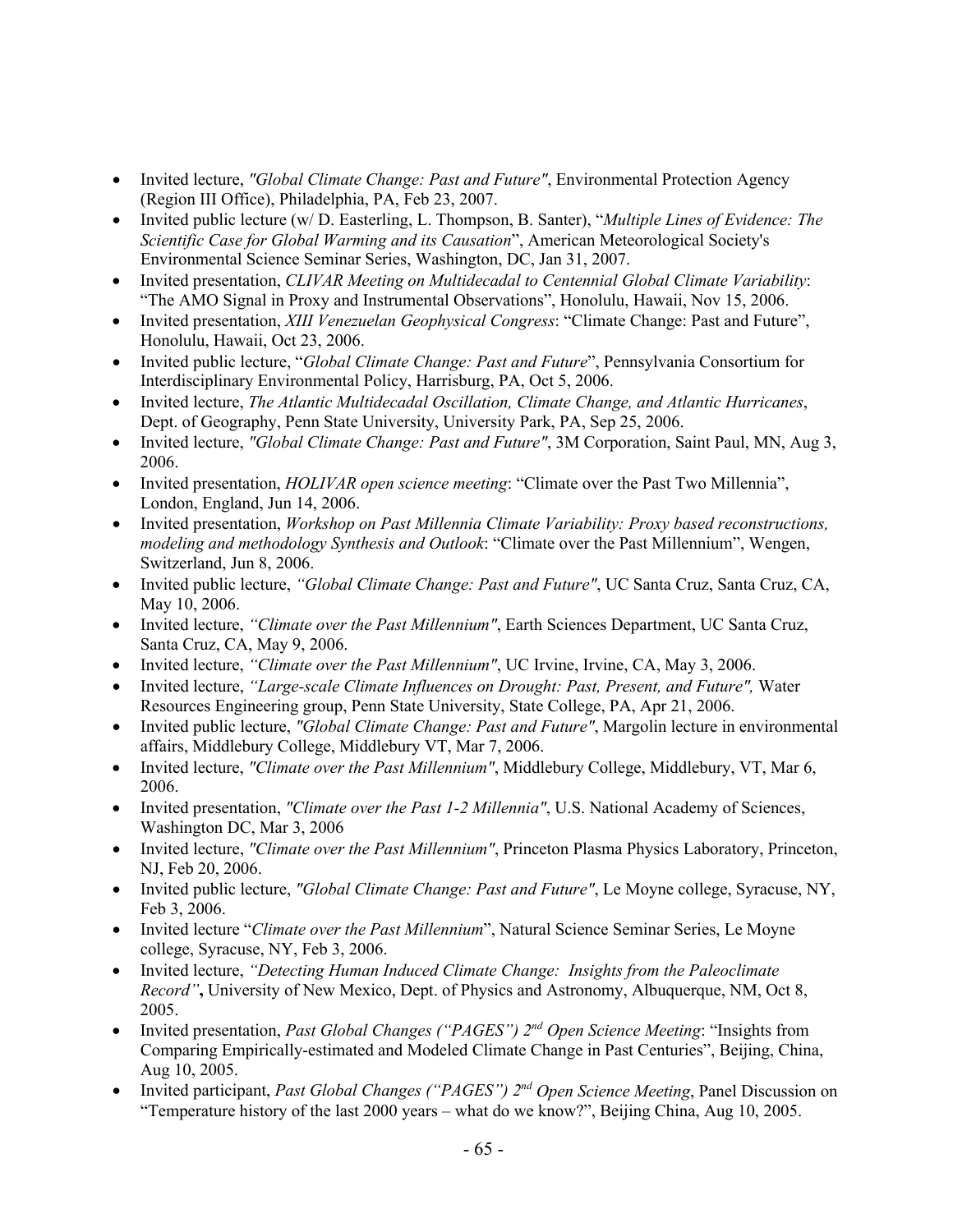- Invited presentation, 9<sup>th</sup> International Association of Meteorology and Atmospheric Sciences (IAMAS) Scientific Assembly: "Dynamical Mechanisms of Solar Climate Forcing in Past Centuries", Beijing China, Aug 10, 2005.
- Invited presentation,  $9<sup>th</sup>$  International Association of Meteorology and Atmospheric Sciences (IAMAS) Scientific Assembly: "Insights from Comparing Empirically-Estimated and Modeled Climate Change in Past Centuries", Beijing China, Aug 5, 2005.
- Invited presentation, Workshop *on Solar Variability and Planetary Climates*: "Comparisons of model simulations and proxy-based climate reconstructions over the past two millennia", International Space Science Institute (ISSI), Bern, Switzerland, Jun 6, 2005.
- Invited participant, *Workshop on Science Communications and the Media*, Lamont Doherty Earth Observatory/Columbia University, Palisades, NY, Jun 1-3, 2005.
- Invited presentation, *Symposium on Energy for the 21st Century*: "Climate Change and Global Warming", Amherst, MA, Apr 9, 2005.
- Invited lecture, Blue Ridge Community College, Harrisonburg, VA, Apr 5, 2005.
- Invited lecture, Pennsylvania State University, Dept. of Geosciences, State College, PA, Mar 29, 2005.
- Invited lecture, Spring meeting of the American Statistical Association, Philadelphia Chapter (ASAP), Philadelphia, PA, Mar 24, 2005.
- Invited lecture, Purdue University, Dept. of Earth & Atmospheric Sciences, West Lafayette, IN, Mar 3, 2005.
- Invited presentation, *Symposium on Whole Earth Systems* (honoring Stephen Schneider): "Climate over the Past Millennium Or So", Palo Alto, CA, Feb 10, 2005.
- Invited presentation, *Meeting on Decadal Variability in the Sun and Climate*, Solar Radiation and Climate Experiment (SORCE) annual meeting, Oct 28, 2004.
- Invited presentation, *Workshop on Historical Reconstruction of Climate Variability in Mediterranean Regions*, Bologna, Italy, Oct 6, 2004.
- Invited lecture, University of Arizona, Atmospheric Sciences Department, Tucson, AZ, Jul 1, 2004.
- Invited presentation, *First International CLIVAR Science Conference*: "Comparisons of Observed Paleoclimate and Model-Based Studies of Climate Changes Over the Past Two Millennia" (co-author: K. Briffa), Baltimore, MD, Jun 23, 2004.
- Invited lecture, Ohio State University, Geology Department, Columbus, OH, May 6, 2004.
- Invited lecture, Ohio State University, Physics Department, Columbus, OH, May 4, 2004.
- Invited presentation, *EGU General Assembly*: "Volcanic and Solar Forcing of El Nino Over the Past 1000 Years" (co-authors: M.A. Cane, S. E. Zebiak, A. Clement), Nice, France, Apr 27, 2004.
- Invited lecture, University of North Carolina, Carolina Environmental Program (CEP), Chapel Hill, NC, Apr 16, 2004.
- Invited presentation, *Meeting on Tree Rings and Climate*, Tucson, AZ, Apr 6, 2004.
- Invited presentation, *GSA Northeastern Section meeting*, McLean, VA, Mar 27, 2004.
- Invited lecture, Pennsylvania State University, Dept. of Meteorology, State College, PA, Mar 4, 2004.
- Invited presentation, *NASA/CLIVAR/IPRC workshop on Decadal Climate Variability*, Kona, Hawaii, Feb 23, 2004.
- Invited presentation (co-authors B. Adams, C. Ammann, R. Miller, S. Rutherford, G. Schmidt, D. Shindell), *AGU Fall meeting*: "Spatially- and seasonally-specific responses to forcing as detected in paleoclimate reconstructions of past centuries", San Francisco, CA, Dec 12, 2003.
- Invited presentation, 30th session of the *International Seminars on Planetary Emergencies*, World Federation of Scientists, Erice, Italy, Aug 20, 2003.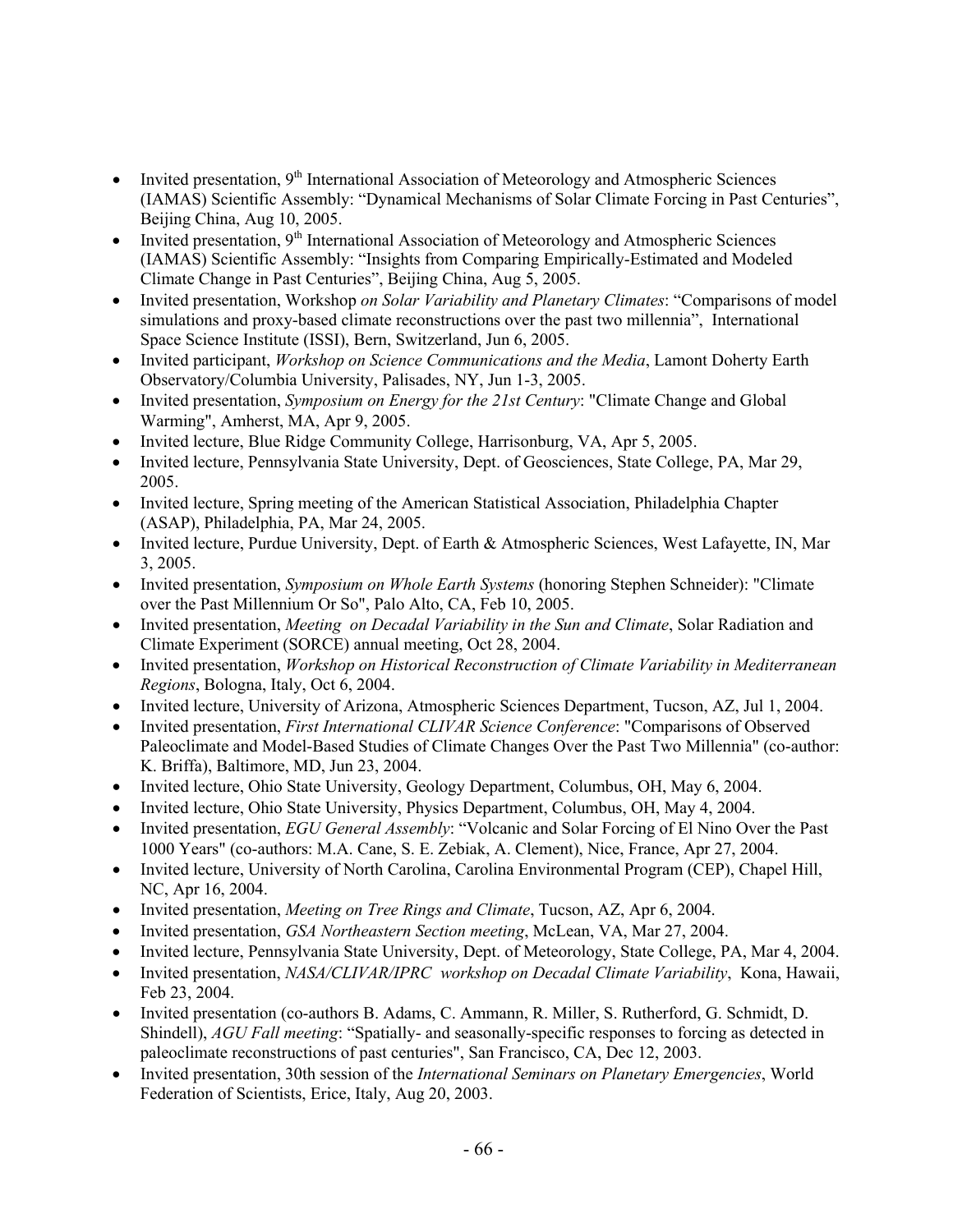- Invited presentation, *AGU/EGS Joint Spring meeting*: "Ground vs. Surface Temperature Trends: Implications for Borehole Surface Temperature Reconstructions" (co-author: G. Schmidt), Nice, France, Apr 10, 2003.
- 'Vetlesen' distinguished lecturer, Graduate School of Oceanography, University of Rhode Island, Narragansett, Rhode Island, Mar 5, 2003.
- Invited presentation (co-authors G. Schmidt, D. Shindell), *AGU Fall meeting*: "Climate Changes during the Past Millennium", San Francisco, CA, Dec 8, 2002.
- Invited lecture, Geophysical Fluid Dynamics Laboratory, Princeton, NJ, Oct, 17, 2002.
- Invited lecture, Goddard Institute for Space Studies, New York, NY, Oct 10, 2002
- Invited presentation, Chapman conference on *Volcanism and the Earth's Atmosphere*, Santorini Greece, Jun 20, 2002.
- Invited lecture, University of Copenhagen, Copenhagen, Denmark, Jun 11, 2002.
- Invited presentation, *EGS Spring meeting*: "Climate Change and Forcing over the Past 500 years" (co-authors: S. Rutherford, R. Bradley, M. Hughes), Nice, France, Apr 23, 2002.
- Invited participant, Waxter Environmental Forum, Sweet Briar College, Mar 14, 2002.
- Invited lecture, College of Marine Science, University of South Florida, Mar 8, 2002.
- Invited lecture, Center for Coastal Physical Oceanography (CCPO), Old Dominion University, Feb 18, 2002.
- Invited lecture, INSTAAR, University of Colorado, Jan 28, 2002.
- Invited lecture, Department of Geological Sciences, University of Colorado, Jan 25, 2002.
- Invited lecture, Department of Geology, University of North Carolina, Jan 18, 2002.
- Invited presentation, *AGU Fall meeting*: "Climate Reconstruction using Pseudoproxies", San Francisco, CA, December 11, 2001.
- Invited lecture, Department of Earth & Ocean Sciences, Duke University, Nov 29, 2001.
- Session introduction, Invited session on "Climate Change Detection/Attribution", National Academy of Sciences *Frontiers of Science* annual symposium, Irvine, California, Nov 9, 2001.
- Invited lecture, *Richard Foster Flint Symposium Honoring the Memory of Barry Saltzman*, Nov 3, 2001.
- Invited lecture, DCESS, University of Copenhagen, Copenhagen, Denmark, Aug 13, 2001.
- Invited presentation, *Global Change Open Science Conference*: "Variability in El Nino and the Global ENSO Phenomenon in Past Centuries", Amsterdam, Netherlands, Jul 11, 2001.
- Invited lecture, Courant Institute, New York University, New York, NY, Apr 4, 2001.
- Invited presentation, *EGS Spring meeting*: "Comparison of Large-Scale Proxy-Based Temperature Reconstructions over the Past Few Centuries" (co-authors: S. Rutherford, T. Osborn), Nice, France, March 29, 2001.
- Invited lecture, Turner Lecture Series, Department of Geological Sciences, University of Michigan, Ann Arbor, MI, Mar 16, 2001.
- Invited presentation, *NASA/CLIVAR/IPRC workshop on Decadal Climate Variability*, Honolulu, Hawaii, Jan 8, 2001.
- Invited presentation, *AGU Fall meeting*: "Use of Proxy Climate Data in Climate Change Detection", San Francisco, CA, Dec 16, 2000.
- Invited presentation, *CLIVAR Decadal Climate Predictability Workshop*, La Jolla, California, Oct 4, 2000.
- Invited presentation, 5th *EPA NHEERL symposium on Indicators in Health and Ecological Risk Assessment*, Jun 7, 2000.
- Invited presentation, AMQUA annual meeting, Fayetteville Arkansas, May 22, 2000.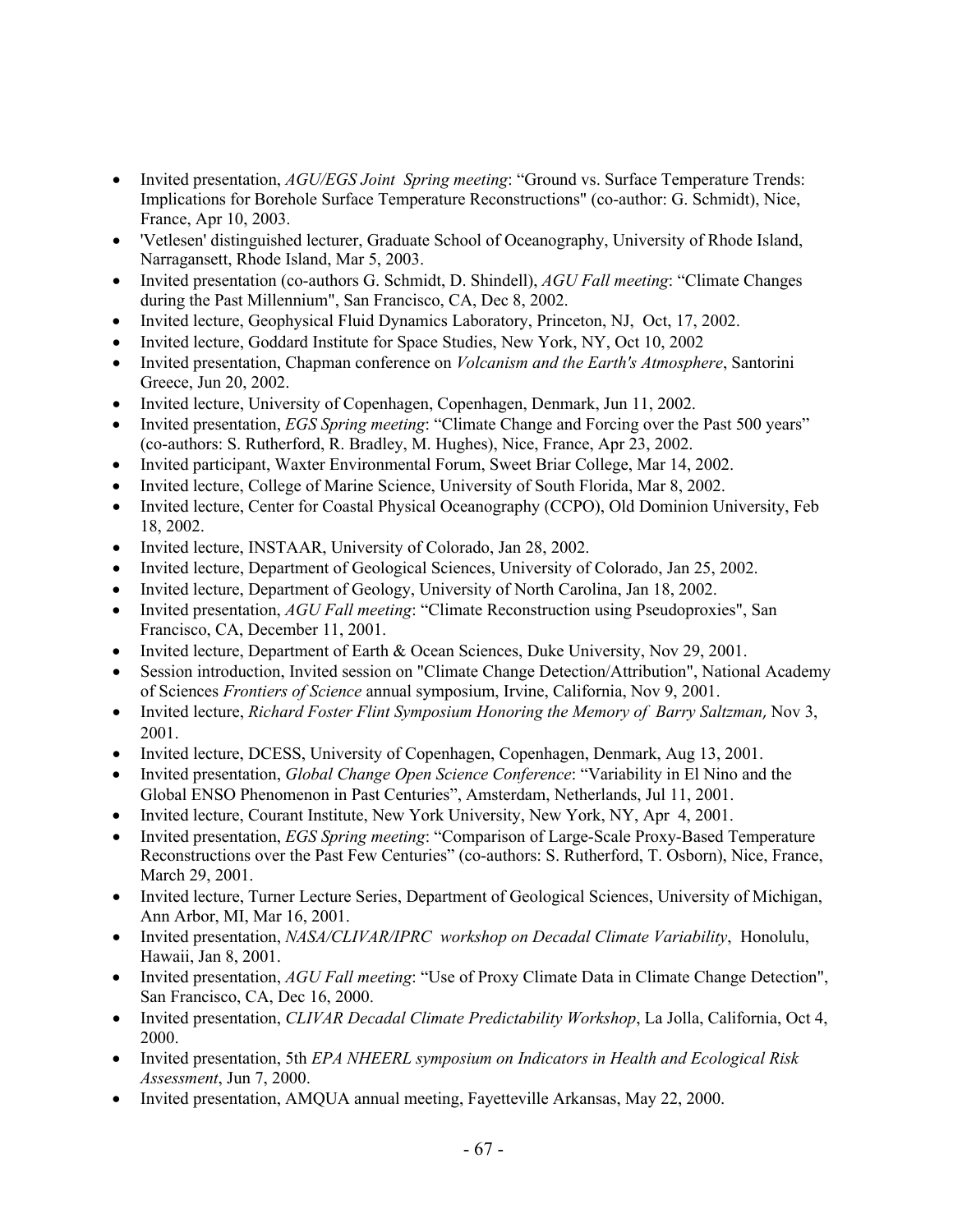- Invited presentation, *EGS Spring meeting*: "Seasonal Proxy-Reconstructed Surface Temperature Patterns in Past Centuries", Nice, France, Apr 22, 2000
- Invited public lecture, Smithsonian Environmental Research Center (SERC), Edgewater Maryland, Mar 15, 2000.
- Invited participant and speaker, workshop on *El Niño: Past Present and Future*, Seabrook Island South Carolina, Feb 28-Mar 2, 2000.
- Invited guest introductions, *US Global Change Research Program Seminar Series,* Dirksen Senate Office Building, Capitol Hill, Washington DC, Nov 23, 1999.
- Invited participant and speaker, *PAGES/CLIVAR workshop on Climate of the Last Millennium*, Venice Italy, Nov 8 - 12, 1999
- Invited lecture, Geophysical Fluid Dynamics Laboratory, Princeton, NJ, Oct, 21, 1999.
- Invited lecture, NASA Goddard Institute for Space Studies, New York, NY, Oct 15, 1999.
- Invited lecture, Colloquium on Regional Modeling and Detection, International Center for Theoretical Physics (ICTP), Trieste, Italy, Jun 9, 1999.
- Invited presentation, *US Global Change Research Program Seminar Series,* Dirksen Senate Office Building, Capitol Hill, Washington DC, May 17, 1999.
- Invited lecture, Physical Oceanography Seminar Series, Woods Hole Oceanographic Institute, Woods Hole, MA, Mar 2, 1999.
- Invited lecture, Department of Environmental Sciences, University of Virginia, Charlottesville, VA, Feb 18, 1999.
- Invited lecture, School of Marine and Atmospheric Science, University of Miami, Coral Gables, FL, Nov 13, 1998.
- Invited lecture, Department of Mathematics & Statistics, University of Massachusetts, Amherst, MA, Nov 2, 1998.
- Invited presentation, *NASA workshop on Decadal Climate Variability*, Williamsburg, VA, Sep 22-25, 1998
- Invited presentation, *US Global Change Research Program Seminar Series,* Dirksen Senate Office Building, Capitol Hill, Washington DC, Jul 20, 1998
- Invited presentation, *AGU Spring meeting*: "Low-frequency Variations in Midwestern U.S Precipitation: Diagnosing ENSO and Anthropogenic effects", Boston, MA, May 1998
- Invited lecture, NOAA-CDC/ERL/CIRES, Boulder, Colorado, May 13, 1998
- Invited lecture, Graduate School of Oceanography, University of Rhode Island, Narragansett, Rhode Island, Mar 6, 1998
- Invited lecture, Oceanography Department, Texas A&M university, College Station, Texas, Dec 4, 1997
- Invited lecture, Geology Department, West Virginia University, Morgantown, West Virginia, Nov 14, 1997
- Invited talk, conference on *Transformations of Middle Eastern Natural Environments: Legacies and Lessons*, Council on Middle East Studies, Yale Center for International and Area Studies, Yale University, New Haven, Oct 30-Nov 1, 1997
- Invited lecture, Hadley Centre of the United Kingdom Meteorological office, Bracknell, UK, Oct 14, 1997
- Invited presentation, *The Cross-Validation of Proxy Climate Data and the Instrumental Record*, Joint Institute for the Study of Atmosphere and Ocean, University of Washington, Seattle, Jun 23-25, 1997
- Invited lecture, Geophysical Fluid Dynamics Laboratory, Princeton University, Princeton, New Jersey, Mar 4, 1997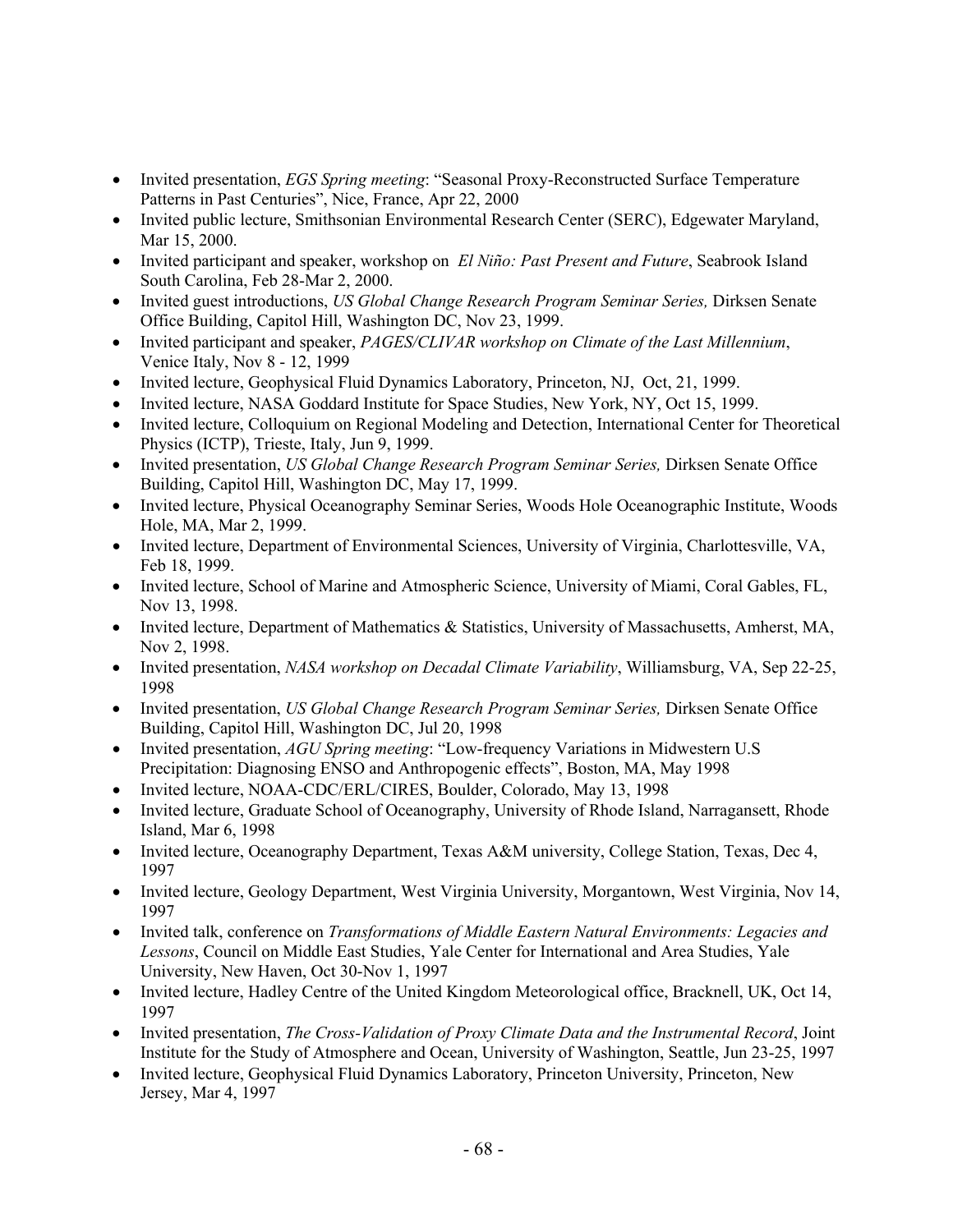- Invited lecture, Department of Atmospheric Sciences, University of California Los Angeles, Feb 14, 1997
- Invited presentation, *SST reconstruction from Proxy data and Optimal Network Design Strategy For Corals and other Annual Records from Tropical Systems (ARTS)* , Lamont Doherty Earth Observatory, Columbia University, Jan 15-16, 1997
- Invited lecture, Lamont Doherty Earth Observatory, Columbia University, Dec 4, 1996
- Invited lecture, Department of Physics, University of Bern, Bern Switzerland, Oct 26, 1996
- Invited presentation, *Links between Variations in Solar Activity, Atmospheric Conductivity, and Clouds: An Informal Workshop*, Los Alamos National Laboratory, Los Alamos, New Mexico, Jun 20- 21, 1996
- Invited participant, *Application of Statistics to Modeling the Earth's Climate System*, National Center for Atmospheric Research, Boulder, Colorado. Jul 6-19, 1994
- Invited lecture, United States Geological Survey, *USGS Global Change seminar series,* Reston Virginia, Apr 12, 1993
- Invited lecture, Geology Dept., Brown University, Providence, Rhode Island, Mar 10, 1993
- Invited lecture, Dept. of Chemistry, University of Utah, Jul 14, 1989

## **Other Talks and Abstracts**

- Cheng. L., Trenberth, K.E., Gruber, N., **Mann, M.E.**, Abraham, J.P., Fasullo, J., Guancheng, L., Zhu., J., Improved estimates of changes in upper ocean salinity and the water cycle, AGU Fall meeting (online), December, 2020.
- Salinger, J.M., Fuentes, J.D., **Mann, M.E.**, Afforestation versus Reforestation in New Zealand: Effects on Regional Climate, Session 1B Land Use and Land Cover Change—Interactions with Weather and Climate, 33rd Conference on Climate Variability and Change, American Meteorological Society Annual Meeting, Jan 13, 2020.
- Restrepo, J.M., **Mann, M.E.**, Global Climate Change Forecasting Under Uncertainties, AGU Fall meeting, San Francisco, CA, December, 2019.
- **Mann, M.E.,** Quantum Mechanics, Waveguides, Climate Change & Extreme Weather, Frank Talks Series, Department of Meteorology, Penn State University, Feb 14 2018
- Gaudet, B.J., **Mann, M.E.**, Wherley, M., Meteorology and Mitigation: Online Climate Change Courses at Penn State University, AGU Fall meeting, Washington DC, December 2018.
- Shaw, T., Horton, B.P., Kemp, A., Cahill, N., Engelhart, S.E., Brain, M., **Mann, M.E.**, Clear, J., Corbett, D.R., Niktina, D., Walker J.S., Barbieri, G., Mechanisms of late Holocene relative sea-level variability in the Chesapeake Bay, AGU Fall meeting, Washington DC, December 2018.
- **Mann, M.E.**, *GSA Annual meeting*: "*Climate Change and Extreme Summer Weather Events*", Indianapolis, IN, Nov 5 2018.
- **Mann, M.E.**, Climate Downscaling and Extreme Weather Events, Environmental Effects on Pollinators Workshop, Huck Institutes of the Life Sciences, Penn State University, Oct 1 2018.
- **Mann, M.E.,** Climate Change and Extreme Summer Weather Events, Earth System Science Center, Penn State University, Sep 5 2018.
- **Kornhuber**, K., Petoukhov, V., Petri, S., **Mann, M.,** Rahmstorf, S., Coumou, D., The dynamics of synchronized weather extremes: Planetary wave-resonance and circumglobal teleconnections, EGU General Assembly, Vienna, Austria, Apr 9, 2018.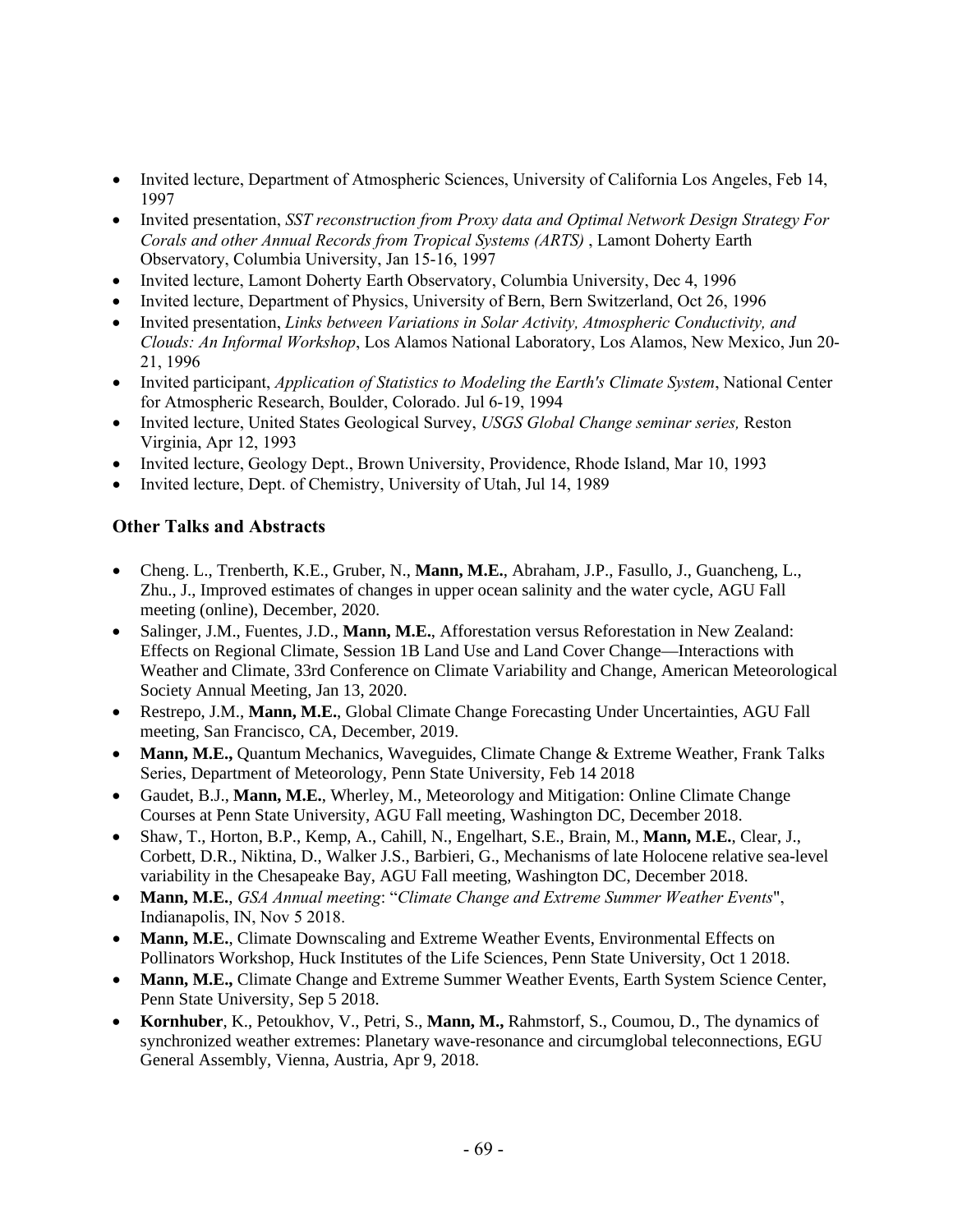- **Mann, M.E.,** Projected Changes in Persistent Extreme Summer Weather Events: The Role of Quasi-Resonant Amplification, Climate Dynamics Seminar Series, Earth System Science Center, Penn State University, Jan 24, 2018.
- **Mann, M.E.**, Schurer, A., Hawkins, E., Tett, S., Hegerl, G., Importance of the pre-industrial baseline in determining the likelihood of exceeding the Paris limits, AGU Fall meeting, New Orleans, LA, December 2017.
- Shaw, T., Horton, B., Kemp, A., Cahill, N., **Mann, M.**, Engelhart, S., Kopp, R., Brain, M., Clear, J., Corbett, R., , R., Nikitina, , Garcia-Artola, A., Walker, J., Climate-related relative sea-level changes from Chesapeake Bay, U.S. Atlantic coast, EGU General Assembly, Vienna, Austria, April 2017.
- Garner, A., **Mann, M.**, Emanuel, K., Kopp, R., Lin, N., Alley, R., Horton, B., DeConto, R., Donnelly, J., Pollard, D., The Changing Risk of Coastal Flooding in New York City from 850 CE to 2300 CE, EGU General Assembly, Vienna, Austria, April 2017.
- Garner, A. J., **Mann, M.E.**, Emanuel, K.A., Kopp R., Lin, N., Alley, R.B., Horton, B.P., DeConto, R., Donnelly, J.P., Pollard, D., The Changing Threat of Coastal Flooding Associated with Tropical Cyclones in New York City, From the Past Millennium to 2300 C.E., AAG Annual Meeting, Boston, MA, April 2017.
- **Mann, M.E.,** Influence of Anthropogenic Climate Change on Planetary Wave Resonance and Extreme Weather Events, Climate Dynamics Seminar Series, Earth System Science Center, Penn State University, Mar 1, 2017.
- Kornhumber, K., Coumou, D., Petoukohov, V., Petri, S., Huntingford, C., Mitchell, D., **Mann, M.E**, Karoly, D.J., Rahmstorf, S., Quasi-Resonant Amplification of Planetary Waves in Observations, Models and Projections, AGU Fall Meeting, San Francisco, CA, December 2016.
- Jacobs, P., Hausfather, A., Cowtan, K., Hawkins, E., **Mann, M.**, Miller, S., Steinman, B., Way, R., Stolpe, M., Robust Comparison of Climate Models with Observations Using Blended Land Air and Ocean Sea Surface Temperatures, AGU Fall meeting, San Francisco, CA, December, 2015.
- Cheung, A., **Mann, M.**, Frankcombe, L., England, M., Steinman, B., Miller, M., Internal Interdecadal Variability in CMIP5 Control Simulations, AGU Fall meeting, San Francisco, CA, December, 2015.
- Reed, A., **Mann, M.**, Emanuel, K., Lin, K., Horton, B., Kemp, A., Alley, R., Past, Present, and Future Threat of Tropical Cyclones and Coastal Flooding in New York City, AGU Fall meeting, San Francisco, CA, December 2015 (solicited).
- Rahmstorf, S., Box, J., Feulner, G., **Mann, M.,** Robinson, A., Rutherford, S., Schaffernicht, E., Exceptional 20th-Century slowdown in Atlantic Ocean overturning circulation, Our Common Future Under Climate Change International Scientific Conference, Paris, France, July 8, 2015.
- **Mann, M.E.,** A scientist's perspective on Capitol Hill, communicating with policy makers, and science policy, Center for Science Advocacy Club, Penn State University, May 18, 2015.
- Novak, A., Harris, K., Alley, R., **Mann, M.,** Titley, D., Climate Change: Ethics and Collective Responsibility, 15<sup>th</sup> National Conference And Global Forum on Science, Policy, and the Environment, National Council for Science and the Environment, Washington, DC, Jan 27, 2015.
- **Mann, M.E.,** The AMO, the PDO and Northern Hemisphere Temperatures, Climate Dynamics Seminar Series, Earth System Science Center, Penn State University, Sep 3, 2014.
- **Mann, M.E., How Likely WAS the 2014 Global Temperature Record?, Earth System Science** Center, Penn State University, Feb 18, 2014.
- Reed, A., **Mann, M.E.**, Emanuel, K., An Analysis of North Atlantic Tropical Cyclones and Their Impacts on Coastal Inundation in New York and New Jersey during the Last Millennium, AGU Fall meeting, San Francisco, CA, Dec 19, 2014.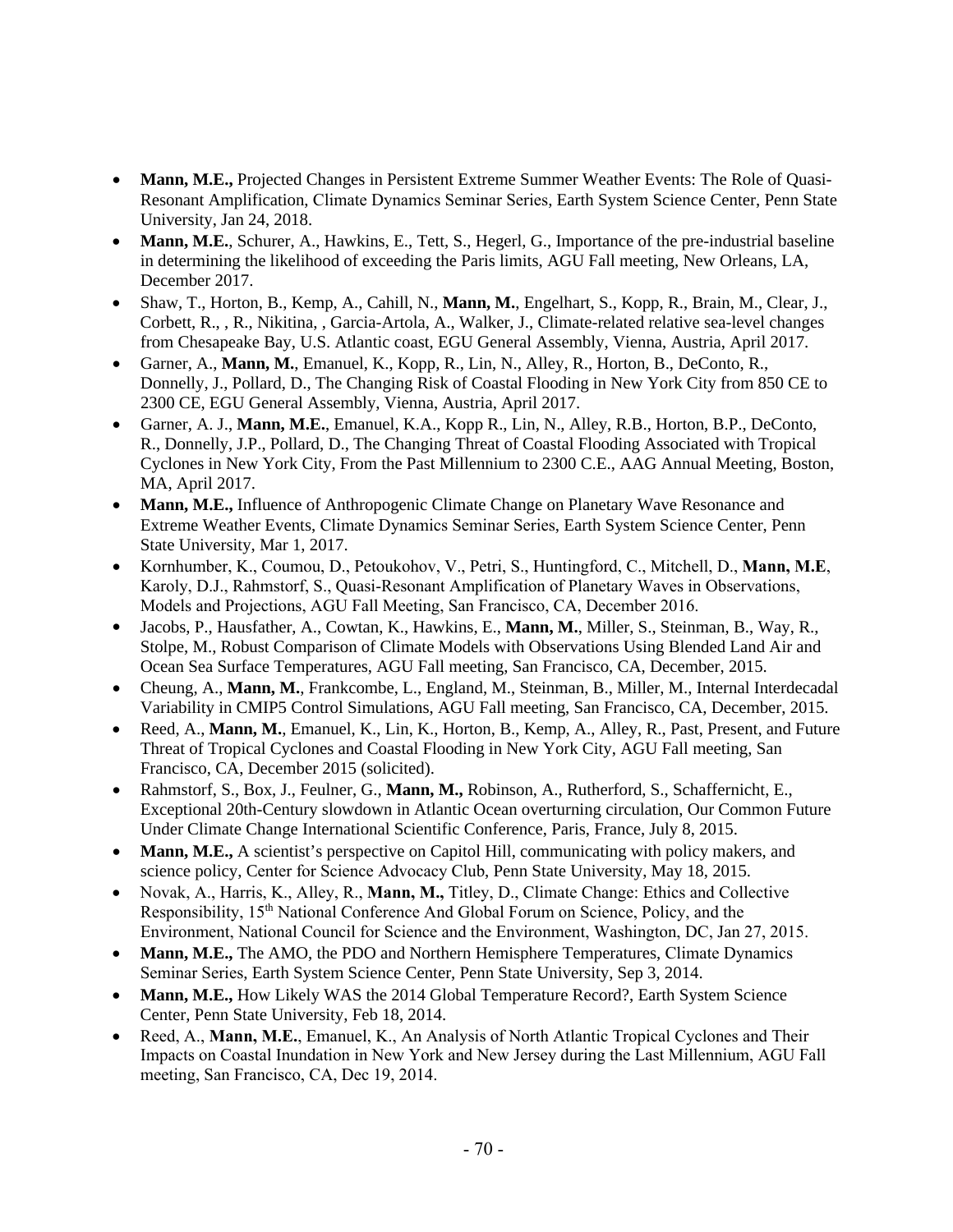- Brown, M.B., **Mann, M.E.**, Peacock, K., Lewandowsky, S., Climate Change: Ethics and Collective Responsibility, AGU Fall meeting, San Francisco, CA, Dec 18, 2014.
- Schreiber, K.V., Paaijmans, K.P., Blanford, J.I., Crane, R.G., **Mann, M.E.**, Ning, L., Thomas, M.B., Improvements in Estimation of Malaria Transmission Potential Modeling with Anthropogenic Climate Warming, 20th International Congress of Biometeorology, International Society of Biometeorology, Cleveland, OH, Sep 29, 2014.
- **Mann, M.E.,** The AMO, the PDO and Northern Hemisphere Temperatures, Climate Dynamics Seminar Series, Earth System Science Center, Penn State University, Sep 3, 2014.
- **Mann, M.E.,** Fun with Energy Balance Models, Climate Dynamics Seminar Series, Earth System Science Center, Penn State University, Jan 29, 2014.
- Reed, A. J., **Mann, M. E.,** Lin, N., Kemp, A. C., Emanuel, K. A., Impacts of sea-level rise, tropical cyclones, and climate change on coastal inundation in New York and New Jersey, AGU Ocean Sciences Meeting, Honolulu, HI, February 2014.
- Horton, B., Corbett, D.R., Donnelly, J.P., Kemp, A., Lin, N., Lindeman, K., **Mann, M.E.**, Peltier, W.R., Rahmstorf, S., Advanced Regional and Decadal Predictions of Coastal Inundation for the U.S. Atlantic and Gulf Coasts, AGU Fall meeting, San Francisco, CA, December 2013 (solicited).
- Simon, S.M., **Mann, M.E**, Steinman, B.A., Feng, S., Zhang, Y., Miller, S.K., Simulations of Western North American Hydroclimate during the Little Ice Age and Medieval Climate Anomaly, AGU Fall meeting, San Francisco, CA, December 2013.
- Brouillette, D.J., **Mann, M.E.**, Miller, S.K., Rutherford, S.D., Steinman, B.A., Reconstruction of Precipitation in North America Over The Last Millennium Using Multiple Proxies, AGU Fall meeting, San Francisco, CA, December 2013.
- Singh, R., Wagener, T., Crane, R.G., **Mann, M.E.**, Ning, L., Considering uncertainty in climate change projections through a new decision-centric approach to global change impact assessment on water resources tested in a Pennsylvania watershed, AGU Fall meeting, San Francisco, CA, December 2013.
- Steinman, B.A., **Mann, M.E.**, Miller, S.K., Emanuel, K., Assessment of forced and internal variability in the AMO through analyses of SST data from CMIP5 historical simulations and observations, AGU Fall meeting, San Francisco, CA, December 2013.
- Kelly, L.D., Grajal, A., Luebke, J.F., Clayton, S., Saunders, C.D., Matiasek, J., Stanoss, R., Goldman, S.R., **Mann, M.E.**, Karazsia, B.T., Positive Affective Connections to Animals and Behaviors that Address Climate Change among Public Audiences, AGU Chapman Conference on Communicating Climate Science, Granby, Colorado, June, 2013.
- Rahmstorf, S., Schafffernicht, E., Feulner, **Mann, M.**., Evidence for a sudden slowdown in Atlantic overturning around 1970, EGU General Assembly, Vienna, Austria, April, 2013.
- Singh, R., Wagener, T., van Werkhoven, K., **Mann, M.E.,** Crane, R., Ning, L., A robust decision making framework for identifying dominant controls on indicators of hydrologic alteration under environmental change, EGU General Assembly, Vienna, Austria, April, 2013.
- Abbott, M.B., Steinman, B.A., **Mann, M.E.**, Anderson, L., Ortiz, J.D., Finney, B.P., Preliminary Findings from Lake Sediment Studies of Changing Water Availability in Western North America During the Holocene, Pacific Climate (PACLIM 2013) Workshop, Asilomar Conference Center, Pacific Grove, CA, March, 2013.
- Steinman, B.A., Abbott, M.B., **Mann, M.E.**, Ortiz, J.D., Anderson, L., Finney, B.P., Closed lake oxygen isotope records of drought in the Pacific Northwest spanning the common era, Pacific Climate (PACLIM 2013) Workshop, Asilomar Conference Center, Pacific Grove, CA, March, 2013.
- Schurer, A, Hegerl, G., Tett, S., **Mann, M.**, Phipps, S., The importance of external forcing on the climate of the last millennium, PAGES 4<sup>th</sup> Open Sciences Meeting, Goa, India, February, 2013.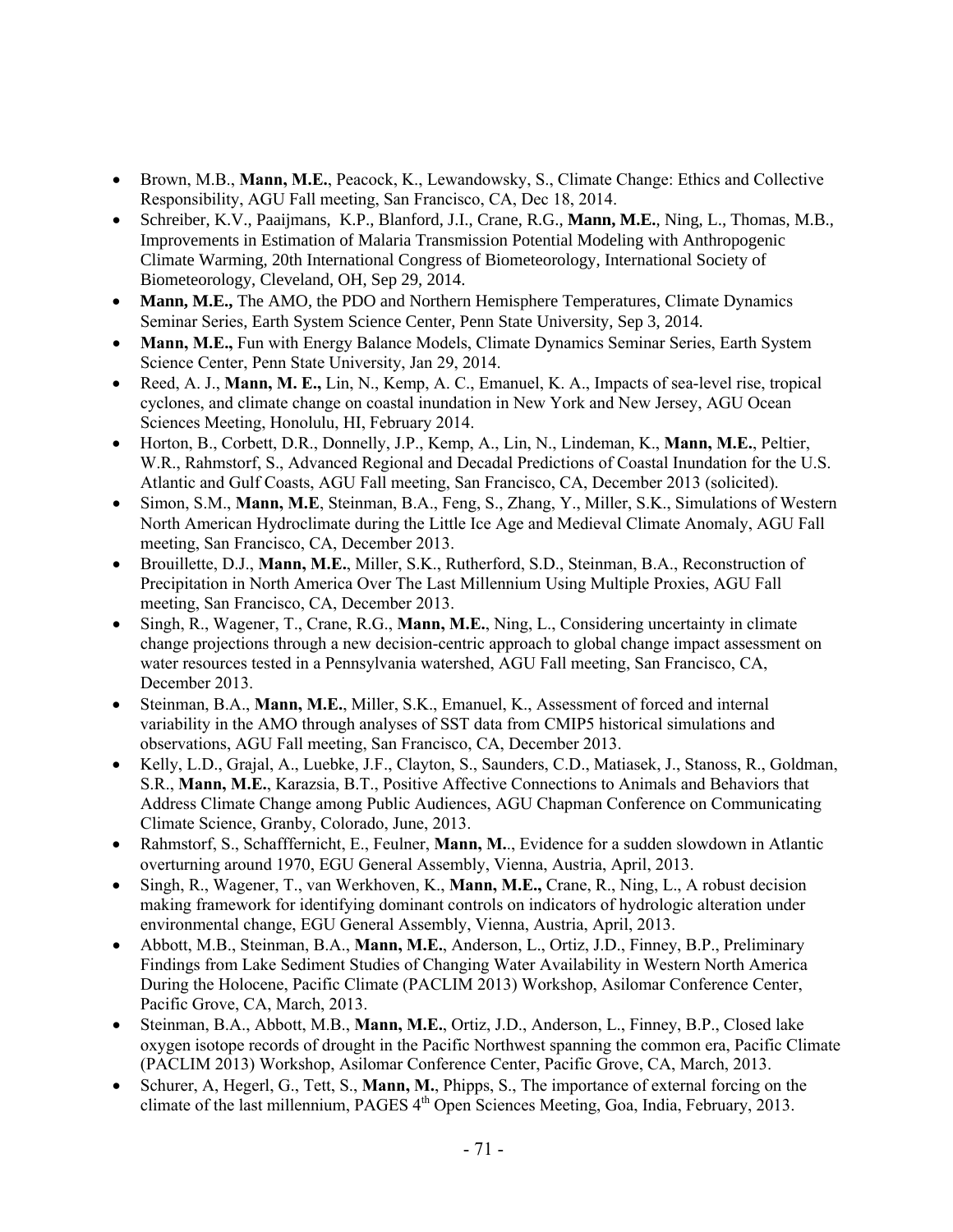- **Mann, M.E.**, Hurricanes and Climate Change, PSUBAMS Talk series, Department of Meteorology, Penn State University, University Park, PA, February, 2013.
- Singh, R., Werkhoven, K.V., Wagener, T., **Mann, M.E.**, Crane, R., Ning, L., When does model parameter nonstationarity matter? Insights from the applications of a novel trading space-for-time framework across the US and South Africa, AGU Fall meeting, San Francisco, CA, December, 2012.
- Steinman, B., Abbott, M.B., **Mann, M.E.**, Ortiz, J.D., Hydroclimate of the Pacific Northwest during the Little Ice Age and Medieval Climate Anomaly, AGU Fall meeting, San Francisco, CA, December, 2012.
- Schurer, A., Hegerl, G., Tett, S., **Mann, M.**, Causes of Northern Hemispheric temperature change over the last millennium, 3rd International Conference on Earth System Modelling, Hamburg, Germany, September, 2012.
- Magerman, J., Najjar, R., **Mann, M. E.**, Cronin, T. M., Late-Holocene North Atlantic Sea-Surface Temperature Variability, AGU 2012 Ocean Sciences Meeting, Salt Lake City, UT, February, 2012.
- Singh, R., Wagener, T., Werkhoven, K.V., **Mann, M.E.**, Crane, R., Shortle, J., Probabilistic predictions of hydrologic services in ungauged basins and under global change, AGU Fall meeting, San Francisco, CA, December, 2011.
- Goosse, H., Crespin, E., Dubinkina, S., Loutre, M.-F., **Mann, M.E.,** Renssen, H., Sallaz-Damaz, Y., Shindell, D.T., The Role of Forcing and Internal Dynamics in Explaining the "Medieval Climate Anomaly", AGU Fall meeting, San Francisco, CA, December, 2011.
- Emile-Geay, J., Cobb, K.M., **Mann, M.E.**, Rutherford, S.D., Wittenberg, A.T., Coherent anti-phasing between solar forcing and tropical Pacific climate over the past millennium: derivation and implications, AGU Fall meeting, San Francisco, CA, December, 2011.
- Keller, K., Sriver, R.L., Timmermann, A., Laurian, A., **Mann, M.E.**, ENSO variability under parametric uncertainty in an Earth System model of intermediate complexity, AGU Fall meeting, San Francisco, CA, December, 2011.
- Fan, F., **Mann, M.E.**, Lee, S., Evans, J.L., Changes in the South Asian Summer Monsoon: An Analysis of the CMIP3 Multi-Model Projections, AGU Fall meeting, San Francisco, CA, December, 2011.
- **Mann, M.E.**, Climate change impacts on Atlantic tropical cyclone activity: Insights from the paleoclimate record, GSA Annual meeting, Minneapolis, MN, October, 2011.
- Kemp, A.C., Horton, B.P., Donnelly, J.P., **Mann, M.E.**, Vermeer, M., Rahmstorf, S., Climate related sea-level variations over the past two millennia, XVIII INQUA Congress, Bern, Switzerland, July, 2011.
- Goosse, H., Crespin, E., Dubinkina, S., Loutre, M.-F., **Mann, M.E.,** Renssen, H., Sallaz-Damaz, Y., The Medieval Climate Anomaly in simulations with data assimilation, XVIII INQUA Congress, Bern, Switzerland, July, 2011.
- Goosse, H., Guiot, J., **Mann, M.E.,** Dubinkina, S., Sallaz-Damaz, Y., The medieval climate anomaly in Europe: comparison of the summer and annual mean signals in two reconstructions and in simulations with data assimilation, XVIII INQUA Congress, Bern, Switzerland, July, 2011.
- Crespin, E., Goosse, H., Fichefet, T., Mairesse, A., Sallaz-Damaz, Y., Dubinkina, S., **Mann, M.E.**, Arctic climate over the past 1500 years: response to external forcing and internal variability, XVIII INQUA Congress, Bern, Switzerland, July, 2011.
- Kozar, M.E., **Mann, M.E.**, Emanuel, K.A., Analysis of Atlantic Tropical Cyclone Counts Over the Past Millennium, 3<sup>rd</sup> International Summit on Hurricanes and Climate Change, Rhodes, Greece, June 2011.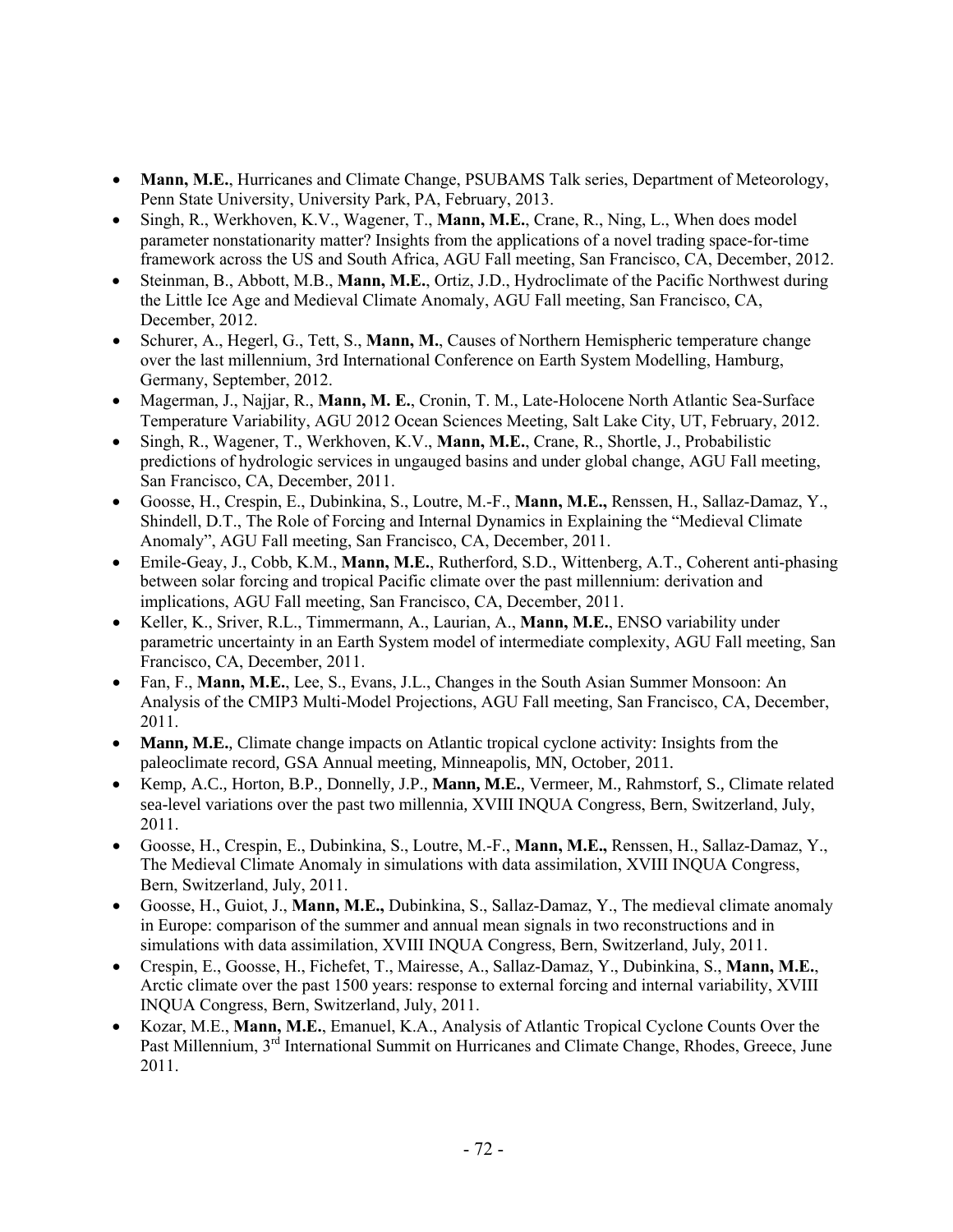- **Mann, M.E.**, Kozar, M.E., Emanuel, K.A., Relationships Between Basin-Wide and Landfalling Atlantic Tropical Cyclones: Analysis of Long-Term Simulation Results, 3<sup>rd</sup> International Summit on Hurricanes and Climate Change, Rhodes, Greece, June 2011.
- Goosse, H., Crespin, E., Dubinkina, S., Loutre, M.-F., **Mann, M.E.,** Renssen, H., Sallaz-Damaz, Y., Shindell, D., The Medieval Climate Anomaly: mechanisms beyond a direct radiative forcing, EGU General Assembly, Vienna, Austria, April, 2011.
- Kozar, M.E., **Mann, M.E.**, Camargo, S.J., Kossin, J.P, Statistical Modeling of Atlantic Tropical Cyclone Counts, 91st Annual Meeting, American Meteorological Society, January 2011.
- Singh, R., Wagener, T., Werkhoven, K.V., **Mann, M.E.**, Crane, R., Ning, L., Trading Space for Time: A non-stationary approach to probabilistic flow predictions in a changing climate, AGU Fall meeting, San Francisco, CA, December, 2010.
- Sriver, R.L., Goes, M.P., **Mann, M.E.**, Huber, M., Keller, K., Recent Advances in Understanding Tropical Cyclone-Climate Interactions Using Climate Models of Varying Complexity, AGU Fall meeting, San Francisco, CA, December, 2010.
- Reisman, J.P., **Mann, M.E.**, Climate Science Communications Video Visualization Techniques, AGU Fall meeting, San Francisco, CA, December, 2010.
- **Mann, M.E.,** Of Random Walks and Global Temperature, "Frank Talks" series, Department of Meteorology, Penn State University, September 2010.
- Sriver, R.L., **Mann, M.E.**, Huber, M. Goes, M.P., Keller, K., New Insights into Tropical Cyclone-Climate Interactions using Climate Models of Varying Complexity, NOAA Climate & Global Change Postdoctoral Fellowship Program Summer Institute, Steamboat Springs, CO, July, 2009.
- Fan, F., **Mann, M.E.**, Lee, S., Observed and Modeled Changes in the South Asian Summer Monsoon over the Historical Period, AGU Fall meeting, San Francisco, CA, December, 2009.
- Sriver, R.L., **Mann, M.E.**, Goes, M.P., Keller, K., Climate Response to Tropical Cyclone-Induced Ocean Mixing in an Earth System Model of Intermediate Complexity, AGU Fall meeting, San Francisco, CA, December, 2009.
- Emile-Geay, J., Cobb, K.M., **Mann, M.E.**, Rutherford, S.D., Wittenberg, A.T., Low-Frequency Tropical Pacific Sea-Surface Temperature over the Past Millennium: Reconstruction and Error Estimates, AGU Fall meeting, San Francisco, CA, December, 2009.
- **Mann, M.E.**, Woodruff, J.D., Donnelly, J., Zhang, Z., El Nino, tropical Atlantic warmth, and Atlantic hurricanes during the past 1500 years, 2<sup>nd</sup> International Summit on Hurricanes and Climate Change, Corfu, Greece, June 2009.
- Goosse, H., Crespin, E., **Mann, M.E.,** Renssen, H., Timmermann, A., A dynamically consistent reconstruction of surface temperature changes during the last 600 years based on climate model simulations using data assimilation, EGU General Assembly, Vienna, Austria, April 2009 (solicited).
- Crespin, E., Goosse, H., Fichefet, T., **Mann, M.E.**, Did fluctuations of the thermohaline circulation in the North Atlantic play a role during Arctic warm episodes of the past millennium? EGU General Assembly, Vienna, Austria, April 2009.
- **Mann, M.E.,** Bradley, R.S., Crespin, E., Goosse, H., Hughes, M.K., Rutherford, S., Shindell, D., Zhang, Z., Towards Understanding Patterns of Climate Change in Past Centuries, EGU General Assembly, Vienna, Austria, April 2009.
- Crespin, E., Goosse, H., Fichefet, T., **Mann, M.E.**, Potential causes of 15th century Arctic warming using coupled model simulations with data assimilation, EGU General Assembly, Vienna, Austria, April 2009.
- Katz, B.G., Najjar, R.G., **Mann, M.E.**, Potential impact of changing sea level and streamflow on salinity of the upper Delaware Bay, 3rd Delaware Estuary Science and Environmental Summit, Cape May, NJ, January 2009.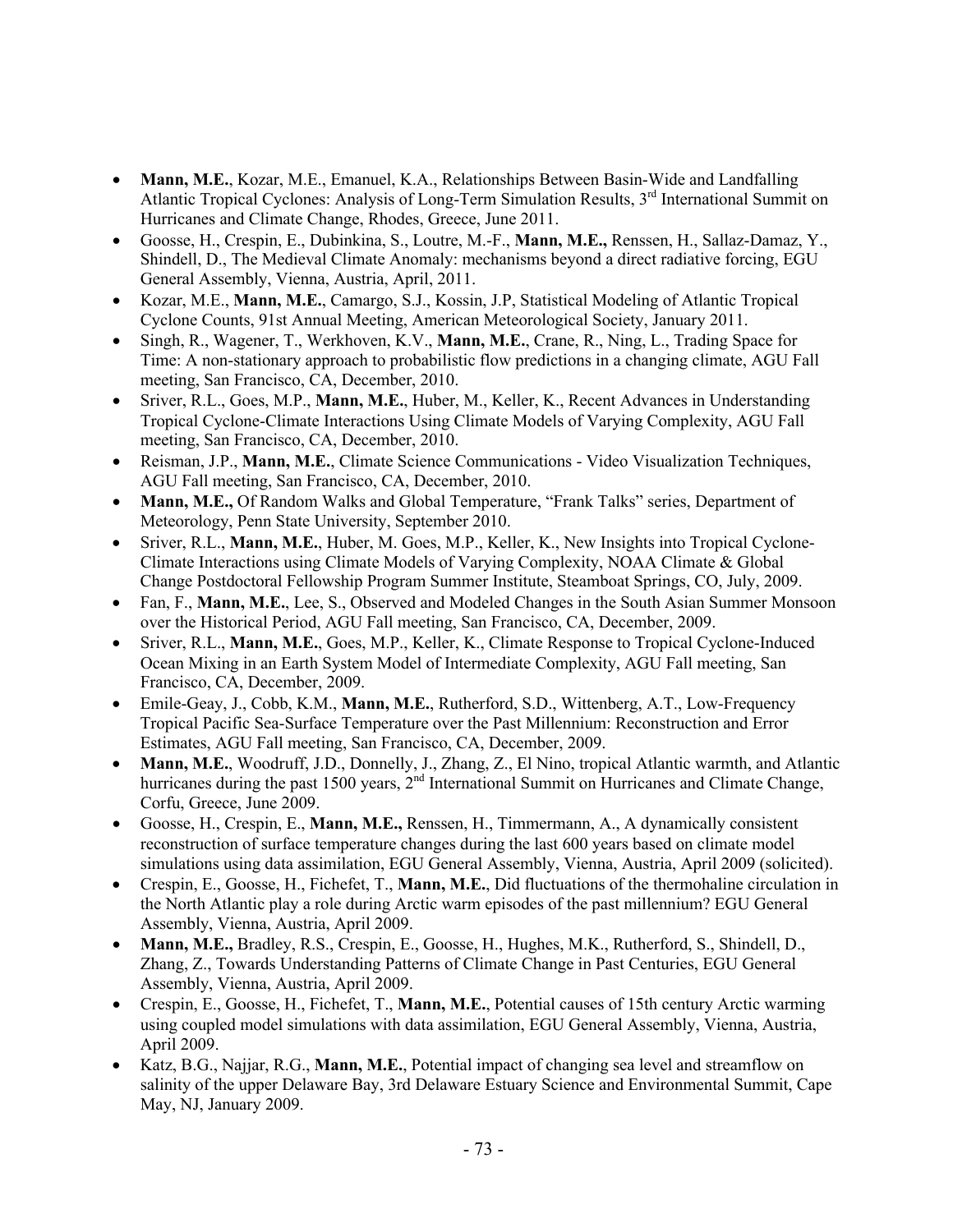- Sabbatelli, T., **Mann, M.E.**, S.K. Miller, Semi-Empirical Projections of Future Atlantic Tropical Cyclone Activity, 8th Annual AMS Student Conference, Phoenix, AZ, January 2009
- Crespin, E., Goosse, H., Fichefet, T., **Mann, M.E.**, Causes of 15th century warming event in the Arctic in a coupled climate model including data assimilation, AGU Fall meeting, San Francisco, CA, December, 2008.
- Emile-Geay, J., Cobb, K.M., **Mann, M.E.**, Rutherford, S., Low-Frequency Tropical Pacific Sea-Surface Temperature over the Past Millennium: Reconstruction and Error Estimates, AGU Fall meeting, San Francisco, CA, December, 2008.
- Sabbatelli, T.A., **Mann, M.E.**, Miller, S.K., Evans, J.L., Semi-Empirical Projections of Future Atlantic Tropical Cyclone Activity, AGU Fall meeting, San Francisco, CA, December, 2008.
- Crespin, E., Goosse, H., Fichefet, T., **Mann, M.E.**, Simulating the climate of the Arctic during the last millennium in a coupled climate model including data assimilation, EGU General Assembly, Vienna, Austria, April 2008.
- Emile-Geay, J.E. , Cobb, K.M., **Mann, M.E.**, Experimental reconstructions of tropical Pacific seasurface temperature over the past millennium, EGU General Assembly, Vienna, Austria, April 2008
- Steig, E.J., Schneider, D.P., Rutherford, S.D., **Mann, M.E.**, Comiso, J.C., Shindell, D.T., Significant warming of West Antarctica in the last 50 years, EGU General Assembly, Vienna, Austria, April 2008.
- Katz, B.G., Najjar, R.G., Cronin, T.M., **Mann, M.E.**, Rayburn, J.A., Duration and magnitude of freshwater floods during the 13 KA and 11.4 KA BP events in the Paleo-Champlain Sea, GSA Northeastern Section, Buffalo, NY, March 2008.
- Najjar, R., Graham, S., Hilton, T., Katz, B., Li, M., **Mann, M.**, Patterson, L., Zhong, L., Climate Forcing of Mid-Atlantic Estuaries in the 21<sup>st</sup> Century, Ocean Sciences Meeting, Orlando, Florida, March 2008.
- Crespin, E., Goosse, H., Fichefet, T., **Mann, M.E.**, Simulating the climate of the Arctic during the last millennium in a coupled climate model including data assimilation,  $38<sup>th</sup>$  International Arctic Workshop, Boulder, CO, March 2008.
- **Mann, M.E.**, Fan, F., Zhang, Z, Ammann, C., Shindell, D., Schmidt, G., The Importance of Dynamical Responses to Forcing in Understanding Climate Changes Over the Past Millennium, AGU Fall meeting, San Francisco, CA, December, 2007.
- Fan, F., **Mann, M.E.**, Ammann, C., , Changes in the Asian Summer Monsoon over the Past Millennium, AGU Fall meeting, San Francisco, CA, December, 2007.
- Goosse, H., **Mann, M.E.**, Renssen, H., Timmerman, A., Data assimilation over the last millennium using a large ensemble of simulations, AGU Fall meeting, San Francisco, CA, December, 2007.
- Najjar, R., T. Hilton, B. Katz, L. Zhong, M. Li and **M. Mann**, Is there a signal of sea-level rise in the salinity of mid-Atlantic estuaries. Presentation at the annual meeting of the Estuarine Research Federation, Providence, RI, November 8, 2007.
- Fan, F., **Mann, M.E.**, Ammann, C., Natural Forcing of the Asian Summer Monsoon Over the Past Millennium, 3rd Alexander von Humboldt International Conference on The East Asian Monsoon, past, present, Beijing China, August, 2007.
- Goosse, H., **Mann, M.E.**, Renssen, H., Timmerman, A., Reconstructing temperature changes over the past millennium using both model results and observations, Second International Conference on Earth System Modelling, Hamburg Germany, August, 2007.
- **Mann, M.E.**, Zhang, Z, Rutherford, S., Bradley, R., Hughes, M., Proxy-based Reconstructions of Past Hemispheric and Global Mean Surface Temperature Variations, *IUGG* 24th General assembly, Perugia, Italy, July, 2007.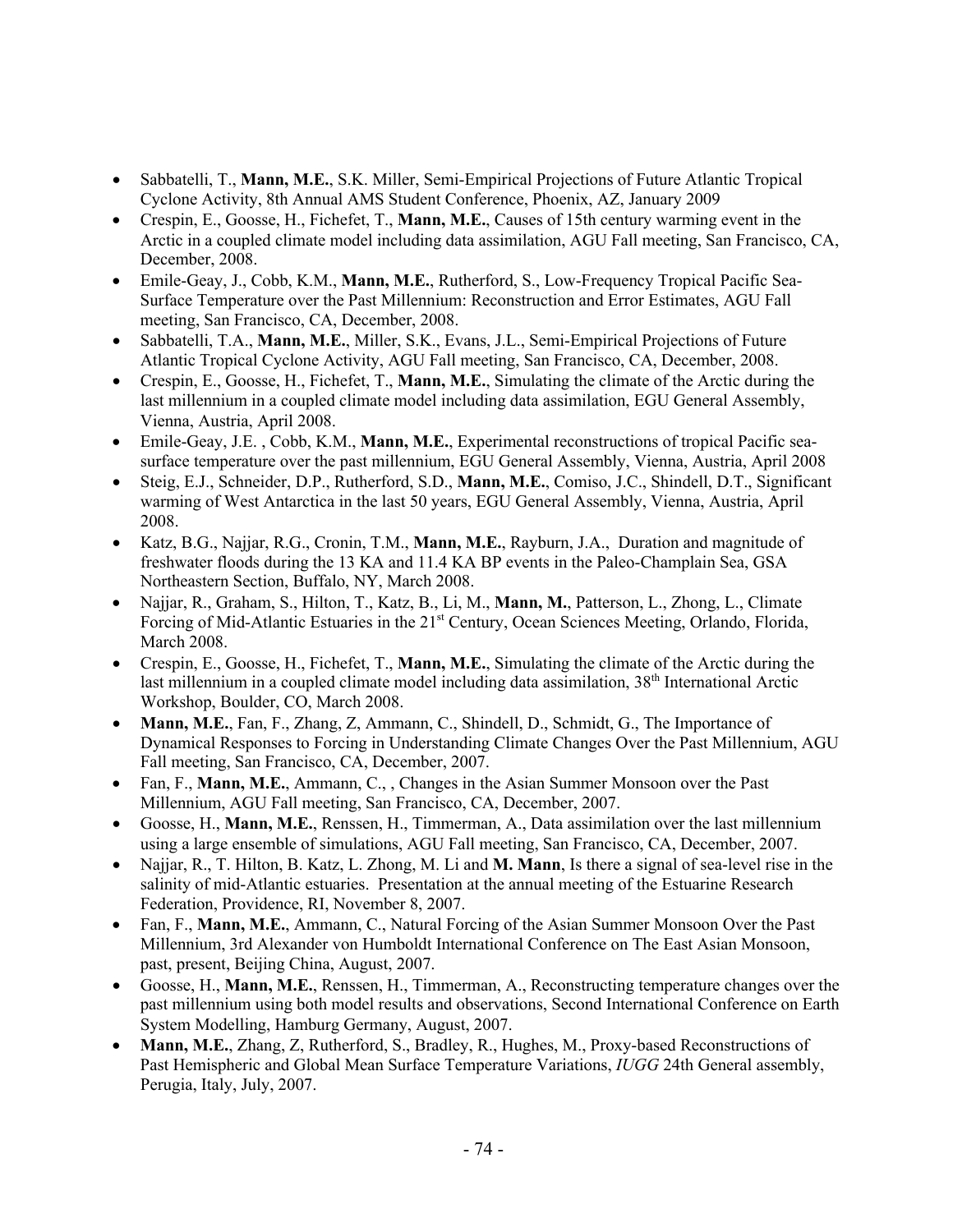- **Mann, M.E.**, Zhang, Z, Rutherford, S., Bradley, R., Hughes, M., Proxy-based Reconstructions of Past Hemispheric and Global Mean Surface Temperature, AGU Fall meeting, San Francisco, CA, December, 2006.
- Rutherford, S., **Mann, M.E.**, Wahl, E.R., Ammann, C., Test of Climate Field Reconstruction Performance Using Pseudoproxies, AGU Fall meeting, San Francisco, CA, December, 2006.
- Emanuel, K., **Mann, M.E.**, Hurricanes and the Atlantic Multidecadal Oscillation, AGU Fall meeting, San Francisco, CA, December, 2006.
- Goosse, H., Renssen, H., Timmermann, A, Bradley, R.S., **Mann, M.E.**, Using paleoclimate proxydata to select optimal realisations in an ensemble of simulations of the climate of the past millennium, EGU General Assembly, Vienna, Austria, April 2006.
- **Mann, M.E.**, Global Warming, the AMO, and North Atlantic Tropical Cyclones, ESSC Brownbag Seminar, Penn State University, University Park, PA, March, 2006.
- Knight, J., Allan, R., Folland, C., Vellinga, M., **Mann, M.**, A Signature of Persistent Natural Thermohaline Circulation Cycles in Observed Climate, AGU Fall meeting, San Francisco, CA, December, 2005 (solicited).
- Cook, B.I., Epstein, H.E., Smith, T.M., **Mann, M.E.**, Arctic Oscillation Induced Warming and Terrestrial Responses, AGU Fall meeting, San Francisco, CA, December, 2005.
- Emile-Geay, J.B., Cane, M.A., **Mann, M.E.**, Seager, R., ENSO response to radiative forcing over the Holocene: a model perspective, AGU Fall meeting, San Francisco, CA, December, 2005.
- Knight, J., Scaife, A., Allan, R., Folland, C., Vellinga, M., **Mann, M.**, The Atlantic Multidecadal Oscillation: a signature of thermohaline circulation cycles in observed climate, IAMAS 9<sup>th</sup> Scientific Assembly, Beijing, China, August 2005.
- Goosse, H., Renssen, H., Timmermann, A., Bradley, R., **Mann, M.**, Using paleoclimate proxy-data to select an optimal realisation in an ensemble of simulations of the climate of the past millennium, EGU General Assembly, Vienna, Austria, April 2005 (solicited).
- Graham, N., Ammann, C., Tomas, R., Hoerling, M., Xu, T., Hughes, M., **Mann, M.**, Understanding late Holocene climate transitions in the Pacific: Results from proxy-guided AGCM experiments, EGU General Assembly, Vienna, Austria, April 2005 (solicited).
- Cook, E.; Herweijer, C.; Seager, R.; **Mann, M.**, Long-term drought variability over North America and its connection to global and tropical Pacific SST forcing, EGU General Assembly, Vienna, Austria, April 2005.
- Emile-Geay, J., Cane, M., **Mann, M.**, Bond, G., Radiative forcing of El Niño-Southern Oscillation over the Holocene: a model perspective, EGU General Assembly, Vienna, Austria, April 2005.
- Cook, E., Cane, M., Seager, R., **Mann, M.**, Tropical Pacific Links to Long-Term Aridity Changes in the Western United States, Chapman conference on Tropical-Extratropical Teleconnections, Honolulu, HI, February 2005 (solicited).
- Cane, M., Emile-Geay, J., Seager, R., Clement, A. **Mann, M**., Solar Influence on ENSO and the Tropics?, AGU Fall meeting, San Francisco, CA, December, 2004 (solicited).
- Cook, B.I., Smith, T.M., **Mann, M.E.**, The North Atlantic Oscillation and Regional Phenology Prediction Over Europe, AGU Fall meeting, San Francisco, CA, December, 2004.
- Steig, E.J., Schneider, D.P., **Mann, M.E.**, Rutherford, S.J., van Ommen, T., Winebrenner, D.P., Antarctic Temperatures since 1856, Western Antarctic Ice Shelf meeting, September 2004.
- Cronin, T.M., Willard, D.A., Thunell, Dwyer, G.S., **Mann, M.E.**, Seanger, C., Climate Variability from Estuarine Sediments: A Case Study of Chesapeake Bay, First International CLIVAR Science Conference, June 2004.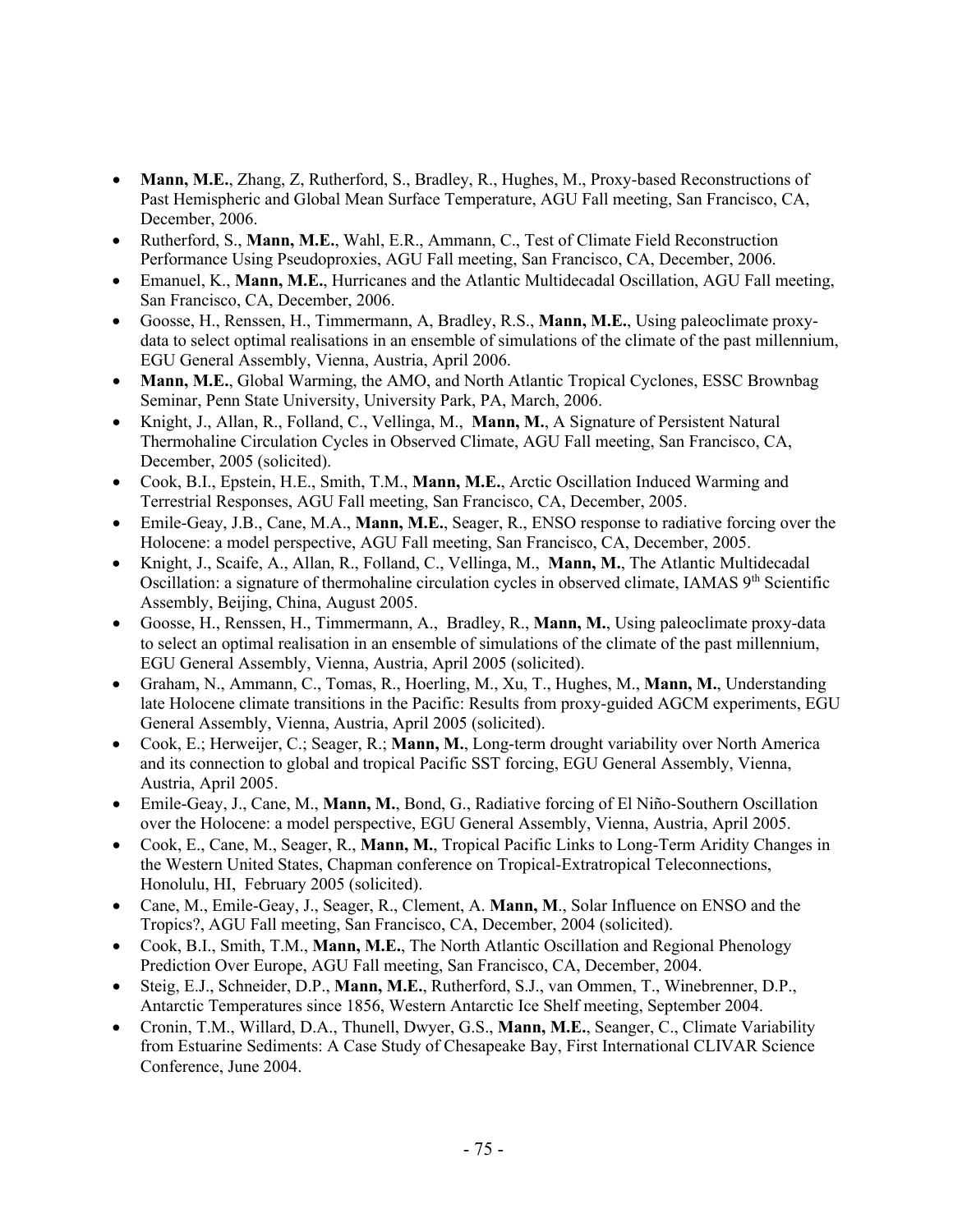- Jones, P.D., **Mann, M.E.**, "Comparisons of millennial reconstructions of Northern Hemisphere (NH) temperatures from proxy data with coupled-GCM integrations" , EGU General Assembly, Nice, France, April 2004.
- Luterbacher, J., Xoplaki, E, Fischer, E., Pauling, A., Gonzalez-Rouco, F.J., Garcia Herrera<sup>,</sup> R., Guiot, J., Zorita, E., Jacobeit, J., Mariotti, A., Rimbu, N., Felis, T., Rodrigo, F., Barriendos, M., **Mann, M.E.**, Touchan, R., Past mediterranean climate variability – present knowledge and Scientific Challenges For Future Research, EGU General Assembly, Nice, France, April 2004.
- Saenger, C.P., Cronin, T.M., Thunell, R. Vann, C., Dwyer, G., Seal, R. II, **Mann, M.E.**, Eastern U.S. Holocene Climate Variability from Chesapeake Bay Sediments, Geological Society of America Annual Northeastern Section meeting, March 2004.
- Hughes, M.K., Ni, F., **Mann, M.E.**, Park, J., Global Multidecadal to Century-Scale Climate Oscillations During the Last 1000 Years, AGU Fall meeting, San Francisco, CA, December, 2003.
- Shindell, D.T, Schmidt, G.A., **Mann, M**.**E**., Miller, R.L., Northern Hemisphere Regional Climate Change during the Last Millennium, AGU Fall meeting, San Francisco, CA, December, 2003.
- Schmidt, G.A., Shindell, D.T., Miller, R.L., and **Mann, M.E.**, External forcing of climate change during the Holocene, IMAGES Holocene Working Group Meeting, Hafslo, Norway, August 2003.
- **Mann, M.E.**, Rutherford, S., Jones, P.D., Schmidt, G.A., Shindell, D., Climate changes during the past millennium, IUGG Meeting, Sapporo, Japan, July, 2003.
- Knight, R.G., Folland, C.K., Vellinga, M., **Mann, M.E.**, The Atlantic Multidecadal Oscillation and the Thermohaline Circulation: A Global-Scale Ocean-Atmosphere Mode Simulated in a 1400 Year Coupled Model Calculation, IUGG Meeting, Sapporo, Japan, July, 2003.
- Wiberg, P., Cleary, P., **Mann, M.E.**, Coupling wave and meteorological observations with bottomboundary-layer models to investigate spatial and temporal variability in continental-shelf sediment transport, International Geological Congress, Florence, Italy, June, 2003.
- Knight, R.G., Folland, C.K., Vellinga, M., **Mann, M.E.**, The Atlantic Multidecadal Oscillation and the Thermohaline Circulation: A Global-Scale Ocean-Atmosphere Mode Simulated in a 1400 Year Coupled Model Calculation, Conference of the Royal Meteorological Society, June, 2003.
- D'Arrigo, R.D., Cook, E.R., **Mann, M.E.**, Jacoby, G.C., Tree-ring Reconstructions of Arctic Oscillation Indices Since AD 1650, ARCUS 15th Annual Meeting And Arctic Forum, Arlington, VA, April 2003.
- Shindell, D.T., Schmidt, G.A., Miller, R., **Mann, M.E.**, "Volcanic and Solar Forcing of Global and Regional Climate During the Preindustrial Era" , AGU/EGS Joint Spring meeting, Nice, France, April 2003.
- Zhang, Z., **Mann, M.E.**, Cook, E.R., A Revised Set of Dendroclimatic Reconstructions of Summer Drought over the Conterminous U.S., AGU Fall meeting, San Francisco, CA, December, 2002.
- Rutherford, S., **Mann, M.E.**, Bradley, R., Briffa, K., Hughes, M., Jones, P., Osborn, T., Proxy-Based Reconstruction of Surface Temperature Variations in Past Centuries, AGU Fall meeting, San Francisco, CA, December, 2002.
- Cook, B.I., **Mann, M.E.**, Smith, T., A Statistical Resampling Technique for Conditioning Simulated Daily European Surface Temperatures on the North Atlantic Oscillation Index, AGU Fall meeting, San Francisco, CA, December, 2002.
- Adams, B., Ammann, C.M., **Mann, M.E.**, Using Paleoclimatic Reconstructions of ENSO Variability During the Past Few Centuries to Re-Examine the 'Volcano-ENSO' Hypothesis, AGU Fall meeting, San Francisco, CA, December, 2002.
- Rutherford, S., **Mann, M.E.**, Proxy-Based Reconstructions of Surface Temperature Patterns During the Maunder Minimum, AGU Spring meeting, Washington, DC, May 2002.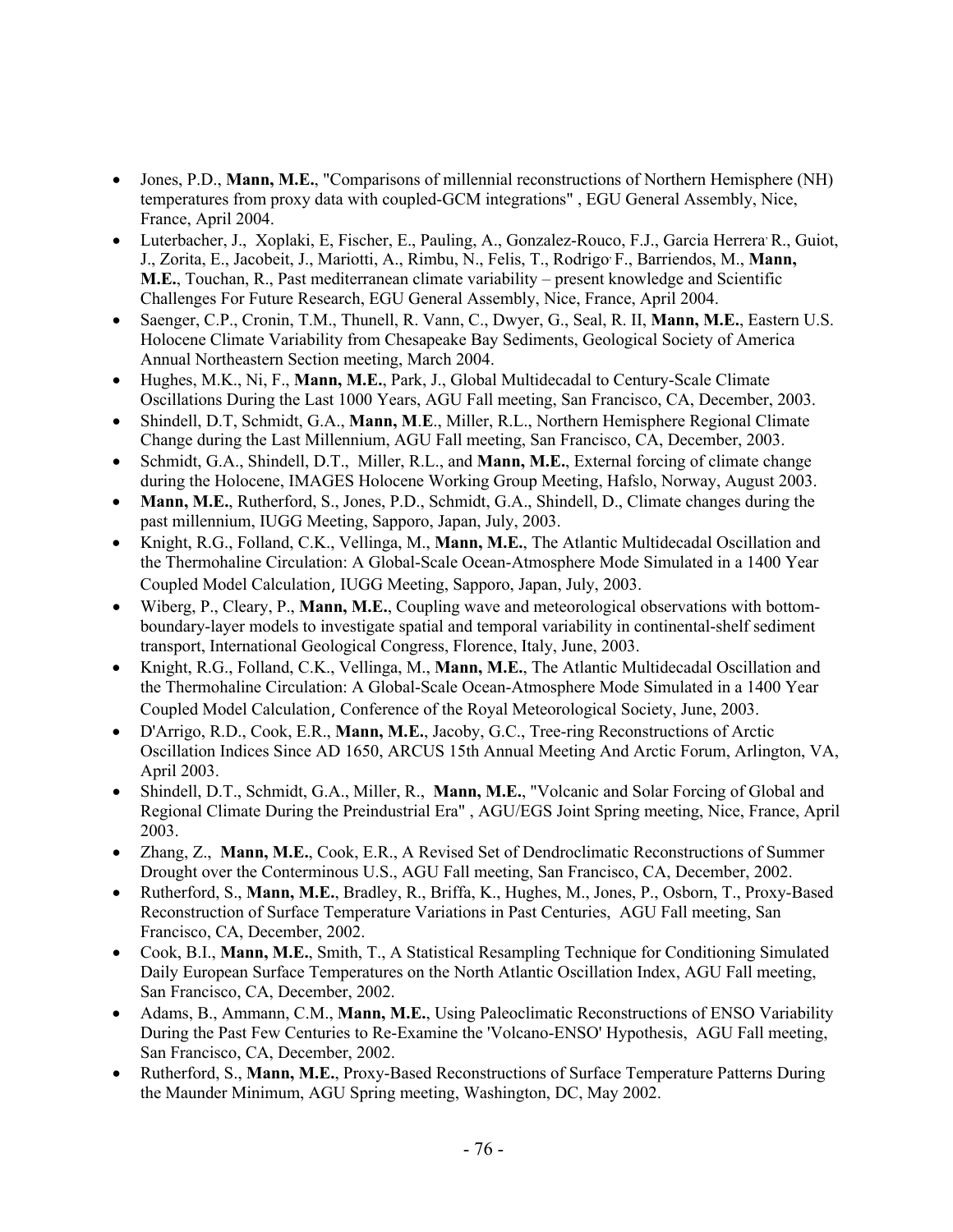- Shindell, D.T., Schmidt, G.A., **Mann, M.E.**, Rind, D, Waple, A., Miller, R., Solar and Volcanic Forcing of Climate Change during the Maunder Minimum, AGU Spring meeting, Washington, DC, May 2002.
- Shindell, D., Schmidt, G., **Mann, M**., Rind, D., Waple, A., Long-term Solar Forcing of the Arctic Oscillation/North Atlantic Oscillation, AGU Fall meeting, San Francisco, CA, December, 2001.
- Druckenbrod, D.L., **Mann, M.E.**, Stahle, D.W., , Cleaveland, M.K., Therrell, M.D., Shugard, H.H., James Madison and a Shift in Precipitation Seasonality, AGU Fall meeting, San Francisco, CA, December, 2001.
- Cook, E.R., D'Arrigo, R.D., **Mann, M.E.**, A well-verified multiproxy reconstruction of the winter North Atlantic Oscillation index Since AD 1400, U.S CLIVAR Atlantic meeting, Boulder, CO, June 14, 2001
- Brigham-Grette, J., Rittennour, T.M., **Mann, M.E.**, Drainage history of glacial Lake Hitchcock and Paleoclimate Implications of Late Quaternary Sediments and Terraces in the Central Connecticut Valley, New England, GSA Northeastern Section, 36th Annual Meeting, Burlington, VT, March 12, 2001.
- Rutherford, C.M., **Mann, M.E.**, Schneider, T., Delworth, T., Stouffer, R., Climate Field Reconstruction Under Stationary and Non-Stationary Forcing, AGU Fall meeting, San Francisco, CA, December, 2000.
- Rittennour, T.M., Brigham-Grette, J., **Mann, M.E**., El Nino-like Climate Teleconnections in New England During the Late Pleistocene: Insights from a 4000-year Glacial Varve Chronology, AGU Fall meeting, San Francisco, CA, December, 1999.
- **Mann, M.E**., Variability in El Nino And the Global ENSO Phenomenon in Past Centuries, AGU Fall meeting, San Francisco, CA, December, 1999.
- Ammann, C.M., **Mann, M.E.**, Bradley, R.S., Explosive Volcanism and ENSO: Search for a Relationship in a Multi-century Global Climate Reconstruction, AGU Fall meeting, San Francisco, CA, December, 1999.
- Waple, A.M., **Mann, M.E**., Bradley, R.S., Proxy and model-based analysis of patterns of temperature associated with solar irradiance over the last several centuries, *IUGG* annual meeting, Birmingham, UK July, 1999.
- D'Arrigo, R., Cook, E., Cullen, H., **Mann, M.E**., Reconstructions of North Atlantic Oscillation Indices, *IUGG* annual meeting, Birmingham, UK, July, 1999.
- Folland, C.K., Allan, R.J., **Mann, M.E.**, Power, S.B., Patterns of large-scale climatic variability in the instrumental era, *IUGG* annual meeting, Birmingham, UK, July, 1999.
- **Mann, M.E**., Northern Hemisphere temperatures during the past millennium, *Annales Geophysicae, Supplement II*, EGS, 17, Den Haag, Netherlands, April 1999.
- Waple, A.M., **Mann, M.E**., Bradley, R.S., Proxy and Model-Based Analysis of Patterns of Temperature Associated with Solar Irradiance From 1650 to 1850, AGU Fall meeting, San Francisco, CA, December, 1998.
- Lall, U., Rajagopalan, B., **Mann, M.**, Cook, E., Explaining Upper Mississippi River Droughts and Wet Spells in Terms of Hemispheric Changes in Atmospheric Circulation, *GCIP* conference, St Louis, Mississippi, June, 1998.
- Jain, S., Lall, U., **Mann, M.**, Rajagopalan, B., Interannual to Secular Trends in Midwestern Precipitation: Insights on Greenhouse Gas and ENSO Forcing from a Coupled Ocean-Atmosphere Model, *GCIP* conference, St Louis, Mississippi, June, 1998.
- Jain, S., Lall, U., **Mann, M.E.**, Rajagopalan, B., Changes in the Midwestern U.S. Precipitation: Observations and Modeled Greenhouse Warming Scenarios, *7th International Meeting on Statistical Climatology*, Whistler, BC, May, 1998.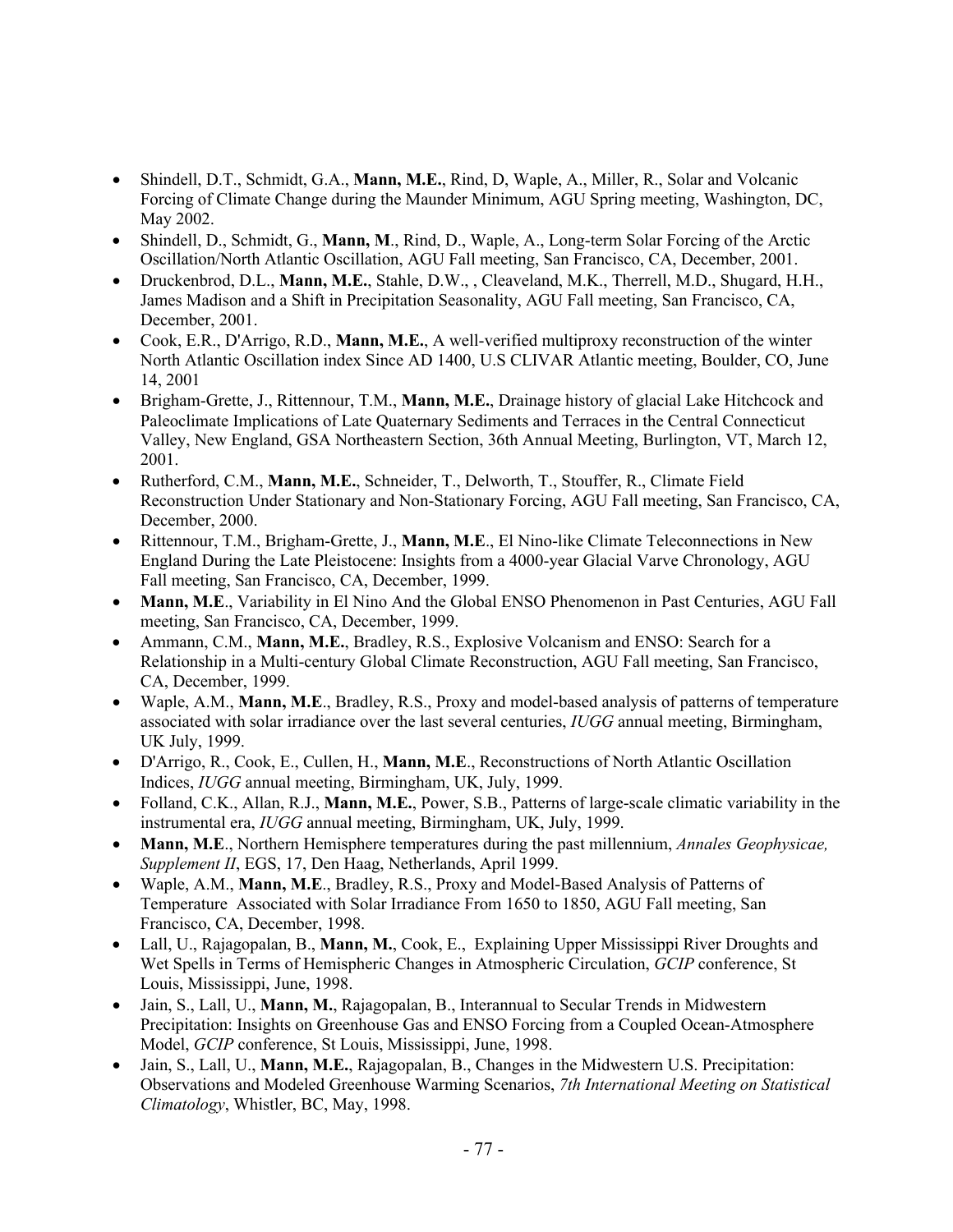- Park, J, **Mann, M.E.**, ENSO Episodes and Shifts in Global Temperature: A Wavelet Correlation Approach, AGU Fall meeting, San Francisco, CA, December 1997.
- **Mann, M.E.**, Bradley, R.S., Hughes, M.K, Northern Hemisphere Temperature During the Past Half-Millenium: Implications for External Forcing and Natural Variability of the Climate, AGU Fall meeting, San Francisco, CA, December, 1997.
- **Mann, M.E.**, Multi-Proxy based reconstructions of large-scale surface temperature patterns during the past several centuries, AGU Spring meeting, Baltimore MD, May 1997.
- Jain, S., Lall, U., **Mann, M.E.**, Trends in N. Hemisphere Surface Temperature Gradients (Equator-to-Pole and Land-Ocean Contrast): Volcanic Effects and Secular Variations, AGU Fall meeting, San Francisco, CA, December 1996.
- **Mann, M.E.**, A comparison of Observed and Modeled Climate Variability on Interdecadal and Century Timescales, AGU Fall meeting, San Francisco, CA December 1996.
- **Mann, M.E.**, Bradley, R.S., The detection of spatiotemporal signals in long-term proxy climate data: prospects for improved climate model validation, *Workshop on High Resolution Climate Modeling*, Wengen, Switzerland, September 23-26, 1996.
- Jain, S., Lall, U., **Mann, M.E.**, Trends in century long records of N. hemisphere equator-to-pole temperature gradient and land-ocean temperature contrast, *GEWEX Second International Conference on Global Energy and Water Cycle*, Washington, D.C., June 1996.
- **Mann, M.E.**, Spatiotemporal Modes of Low-Frequency Climatic Variability: Observation vs. Simplified Coupled Ocean-Atmosphere Model Simulations, AGU Spring meeting, May, 1996.
- Lall, U., Rajagopalan, B., Moon, Y.I., **Mann, M.E.**, Forecasting nonlinear time series: locally weighted polynomials with local parameter choice and local error estimate, *Annales Geophysicae, Supplement II*, EGS, 14, Hamburg, Germany, April 1996.
- **Mann, M.E.**, Rajagopalan, B., Moon, Y.I., Lall, U., Forecasting multivariate climate timeseries: adaptive, space-time filtering and nonlinear prediction, *Annales Geophysicae, Supplement II*, EGS, 14, Hamburg, Germany, April 1996.
- **Mann, M.E.**, Park, J., Joint spatio-temporal modes of surface temperature and sea level pressure variability in the northern hemisphere during the last century, IUGG meeting, Boulder, CO, July 1995.
- **Mann, M.E.**, Bradley, R., Spatio-temporal patterns of interdecadal and century-scale climate oscillations during the last half millenium, IUGG meeting, Boulder, CO, July 1995.
- **Mann, M.E.**, Lees, J., Signal detection in climate time series: robust red-noise confidence level determination in multitaper spectral analysis, AGU Spring meeting, Baltimore MD, May 1995.
- Lall, U., Saltzman, B., **Mann, M.E.**, How does the Great Salt Lake "see" low frequency climate signals? *Annales Geophysicae, Supplement II*, EGS, 13, 1995.
- **Mann, M.E.**, Lall, U., Extremes of the Great Salt Lake and quasiperiodic modes of climate variability, *Annales Geophysicae, Supplement II*, EGS, 13, 1995.
- Park, J., **Mann, M.E.**, Lilly, J., Spatial Patterns of Historical Temperature Variability: Global Correlations using Spectral and Wavelet Techniques, *AAAS meeting*, Atlanta, GA,February, 1995.
- Koch, D., **Mann, M.E.**, Spatial and temporal variability of 7Be surface concentration, AGU Fall meeting, San Francisco, CA, December 1994.
- Bradley, R., **Mann, M.E.**, Park, J., A spatiotemporal analysis of ENSO variability based on globally distributed instrumental and proxy temperature data, AGU Fall meeting, San Francisco, CA, December, 1994.
- **Mann, M.E.**, Park, J., Bradley, R., Global modes of decadal-to-century scale climate variability: the application of evolutive SVD spectral analysis to globally distributed high resolution temperature proxy records, AGU Fall meeting, San Francisco, CA, December, 1994.